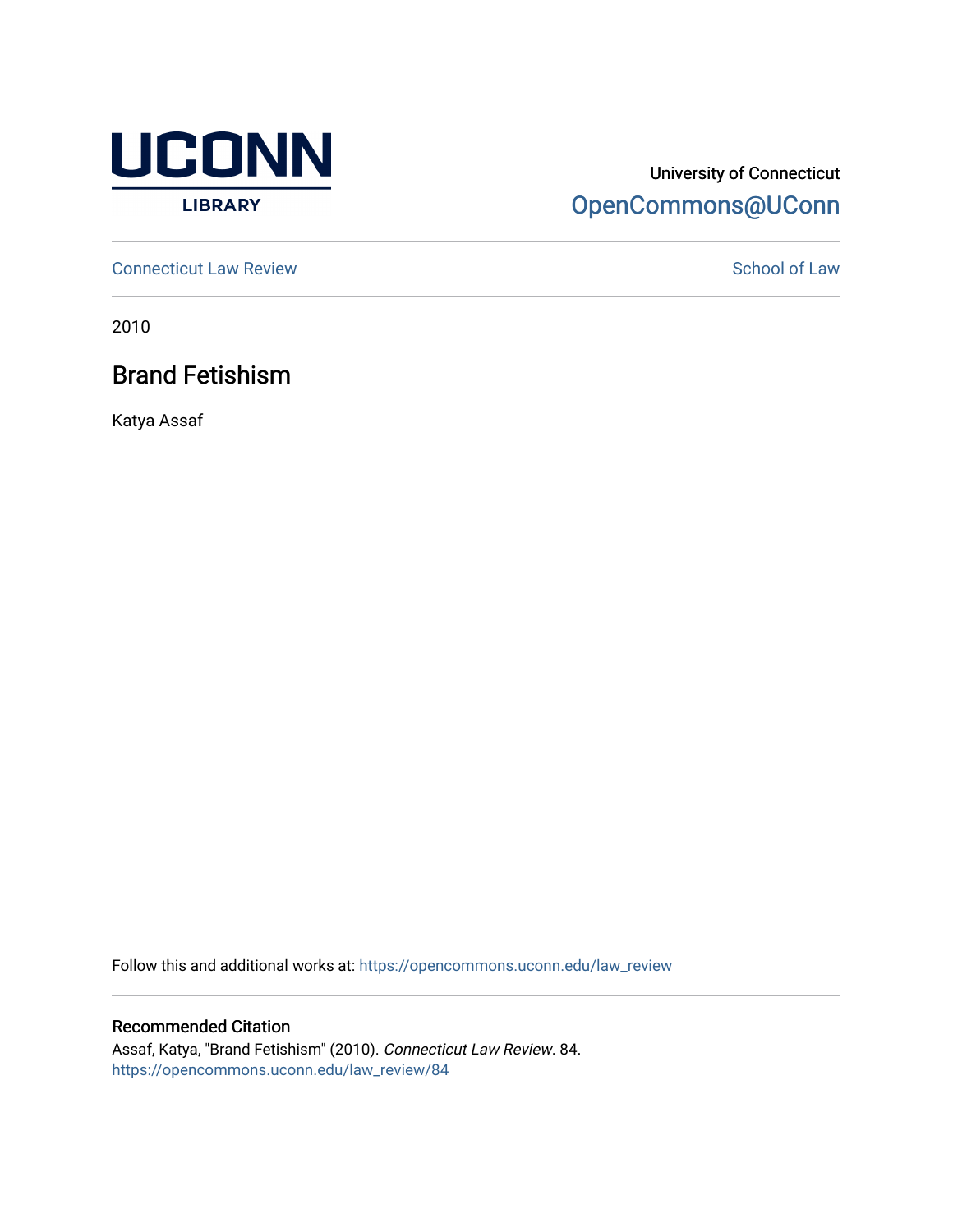# **CONNECTICUT LAW REVIEW**

VOLUME 43 NOVEMBER 2010 NUMBER 1

# **Article**

# Brand Fetishism

# KATYA ASSAF

*This Article focuses on "brand fetishism"—the phenomenon of perceiving trademarks as spiritual entities rather than as informational devices. Modern corporations strive to create brands with personalities and souls, brands that tug at consumers' heartstrings. Meanwhile, trademark law is intended to protect trademarks as informational tools reducing consumers' search costs. This Article examines this dissonance between trademark law rationales and the current use of the corporate trademark.* 

*Research demonstrates that emotional branding results in mistaken quality judgments and hinders rational purchasing decisions by consumers, thereby distorting market competition. Therefore, this Article proposes that trademark law should serve to discourage brand fetishism, and should act to restore the original informative function of trademarks. Yet, as this Article demonstrates, trademark law in practice supports and encourages brand fetishism. This Article surveys the various doctrines in trademark law that, deliberately or not, result in this undesirable outcome, and suggests subsequent changes.*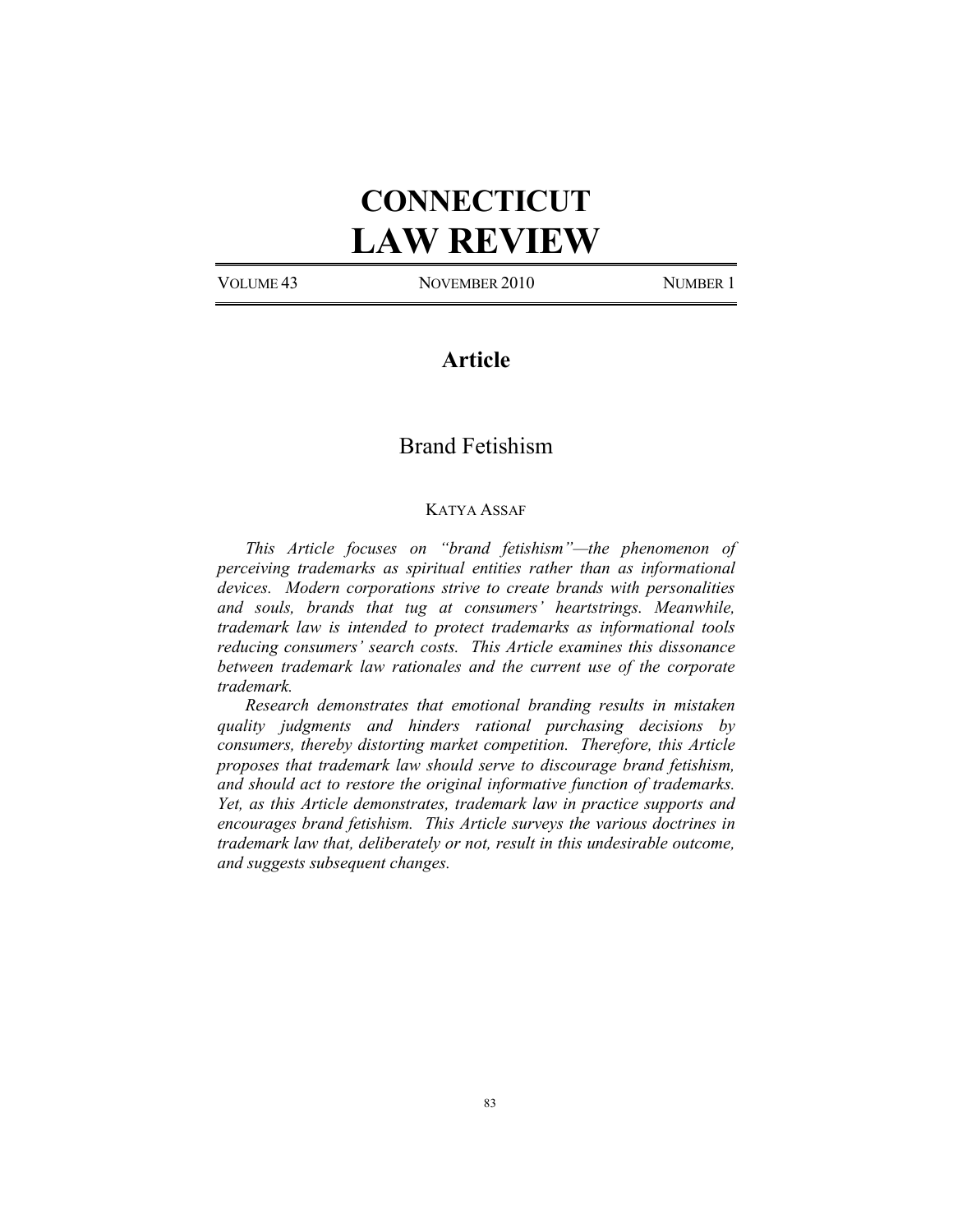# **ARTICLE CONTENTS**

| L                                                     |  |
|-------------------------------------------------------|--|
|                                                       |  |
| A. BACKGROUND: FETISHISM OF COMMODITIES AND           |  |
|                                                       |  |
|                                                       |  |
|                                                       |  |
|                                                       |  |
|                                                       |  |
|                                                       |  |
|                                                       |  |
|                                                       |  |
| B. WHY SHOULD BRAND FETISHISM BE DISCOURAGED? 107     |  |
| IV. HOW DOES TRADEMARK LAW SUPPORT                    |  |
|                                                       |  |
|                                                       |  |
|                                                       |  |
|                                                       |  |
| V. ARE THERE ALTERNATIVE RATIONALES FOR SUPPORTING    |  |
|                                                       |  |
| A. SHOULD BRANDS BE PROTECTED AS TOOLS OF PERSONAL    |  |
|                                                       |  |
| B. SHOULD BRANDS BE PROTECTED AS SOURCES OF IDEOLOGY, |  |
|                                                       |  |
|                                                       |  |
|                                                       |  |

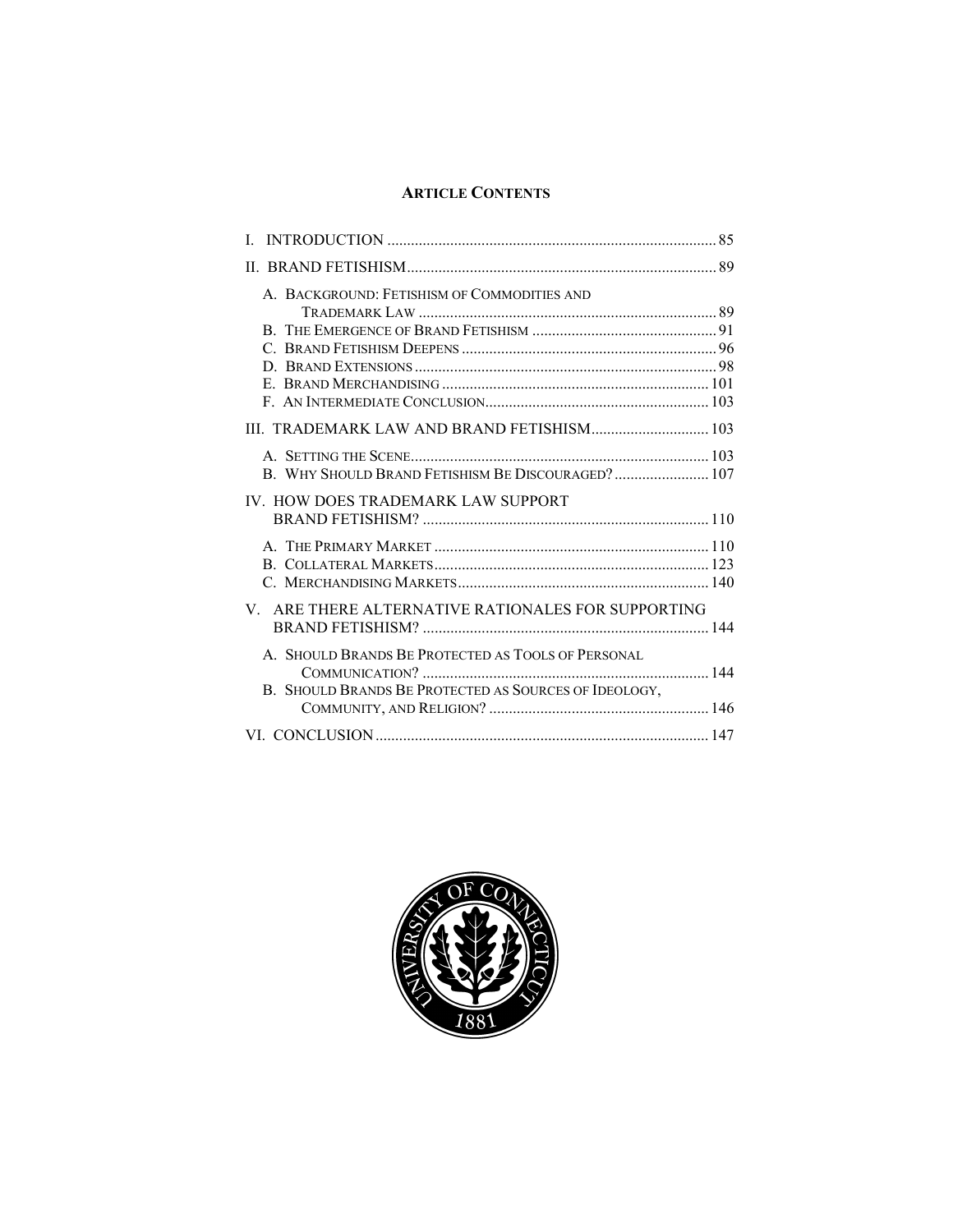# Brand Fetishism

KATYA ASSAF\*

# I. INTRODUCTION

"*What's in a name? That which we call a rose By any other name would smell as sweet*."1

Shakespeare's *Romeo and Juliet* famously criticizes the human tendency to focus on a name or appearance, and to disregard substance. After discovering that Romeo is of Montague stock, and hence her sworn enemy, Juliet realizes that a name is a meaningless convention. What matters is who someone actually is, and not what he is called. Through his tragic story of star-crossed lovers, Shakespeare implies that humankind's natural tendency toward superficiality should be resisted, because it causes irrational and harmful behavior. To quote another common aphorism, one should not judge a book by its cover.

In the world of trademarks too, there is sometimes a conflation between label and substance. The primary purpose of trademark law has traditionally been to protect trademarks as labels, as tools enabling the consumer to identify products of various manufacturers. That is, in the legal sense, a trademark is a name, a designation, and not the rose itself. Just as the word "rose" indicates a flower with certain characteristics, so too should a trademark indicate a product with a certain level of quality. In practice, however, trademark owners often strive to elevate form over substance—the trademark over the physical products it signifies. At times they succeed.

For instance, consumers rate the taste of soda higher when it carries the name "Coca-Cola" than when it does not.<sup>2</sup> Clothing tags have migrated from their hidden location inside the collar to the outside, grown exponentially in size, and transformed items of clothing into mere carriers

 <sup>\*</sup> Assistant Professor, Law School, the Hebrew University of Jerusalem. I would like to thank Michael Birnhack, David Enoch, Wendy Gordon, Daphna Lewinsohn-Zamir, Barak Medina, Neil W. Netanel, Michal Shur-Ofry, Alexei Soma, Rebecca Tushnet, Steven Wilf, Helena Zakowska-Henzler, and Eyal Zamir for their invaluable comments, insights, and suggestions.<br><sup>1</sup> WILLIAM SHAKESPEARE, ROMEO AND JULIET act 2, sc. 2.

<sup>&</sup>lt;sup>2</sup> See, e.g., Sanjoy Ghose & Oded Lowengart, *Taste Test: Impact of Consumer Perceptions and Preferences on Brand Positioning Strategies*, 10 J. TARGETING, MEASUREMENT & ANALYSIS FOR MARKETING 26, 30 (2001) ("In a blind taste test, Diet Pepsi was preferred by 51 per cent of the subjects while Diet Coke was preferred by 44 per cent. . . . [A] branded taste test resulted in Diet Pepsi being preferred by 23 per cent with Diet Coke being preferred by 65 per cent.").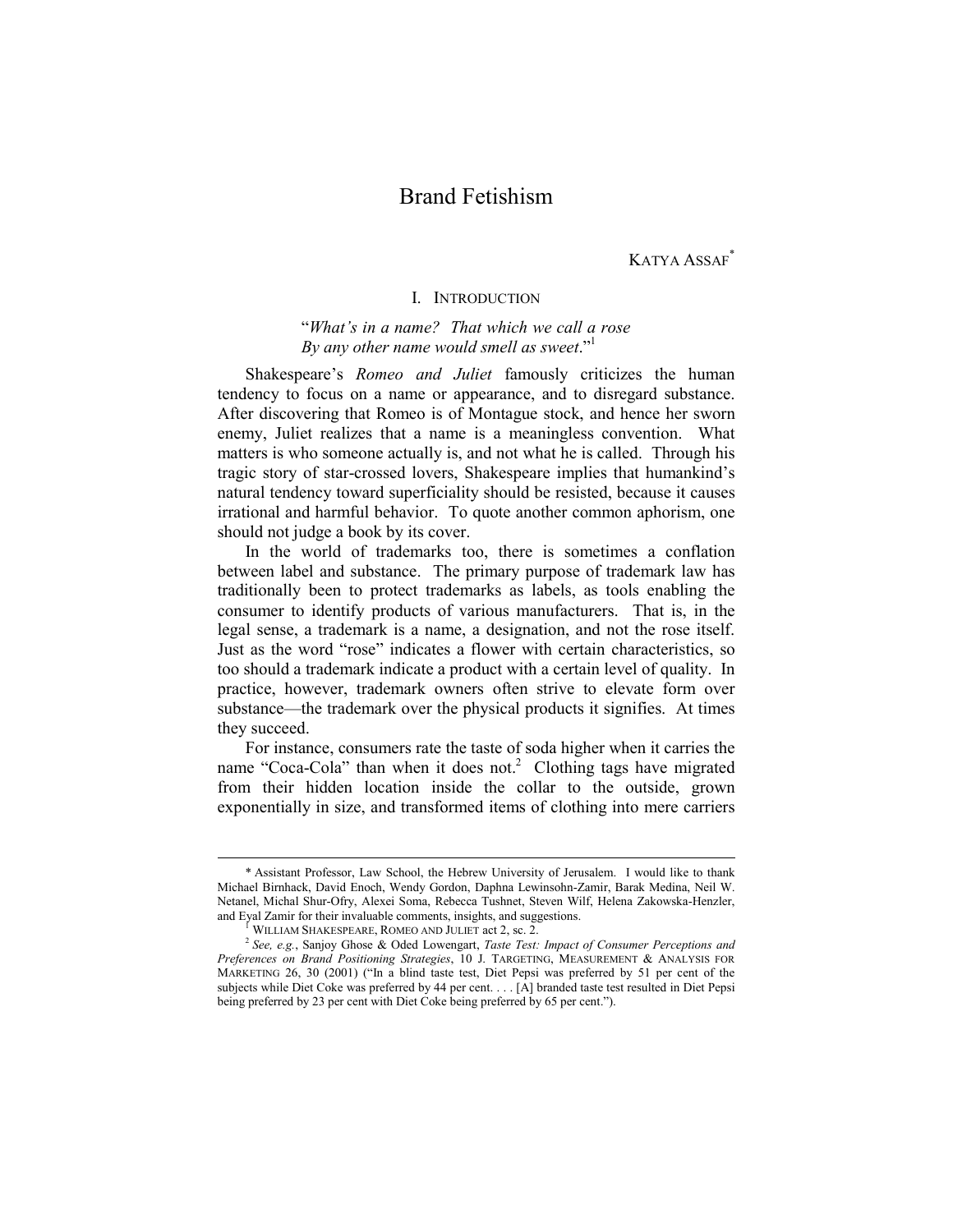of the brand they represent.<sup>3</sup> And the Harley-Davidson brand has been described as being so powerful as to be "in effect, a religious icon around which an entire ideology of consumption is articulated."<sup>4</sup>

As early as 1942, Justice Frankfurter observed: "The protection of trade-marks is the law's recognition of the psychological function of symbols."<sup>5</sup> Indeed, trademark law shines its spotlight on symbols, which at times carry with them strong psychological messages. Much of marketing research focuses on various strategies for building strong brands—brands that represent coherent sets of values and ideals, brands that evoke a consumer's feelings, and most importantly, brands that guarantee a consumer's loyalty.<sup>6</sup> Much of academic consumer research is dedicated to revealing how consumers perceive brands.<sup>7</sup>

Although marketing and consumer research dealt directly with the subject of trademark protection, the legal literature has, for many years, largely ignored its insights. Until recently, interdisciplinary research in trademark law has focused primarily on law and economics. Only in the past few years have trademark scholars begun to venture into other  $disciplines.$ <sup>8</sup>

Important as it may be, economic analysis provides little insight into the ways many successful trademarks function today. Traditional economic analysis views trademarks as devices that provide product information and reduce consumer search costs.<sup>9</sup> Yet, many consumers who are loyal to a certain brand of soft drinks or cigarettes, ostensibly because of the superior taste of the product, actually cannot distinguish their favorite brand in a blind taste-test.<sup>10</sup> Moreover, consumer research

 <sup>3</sup> <sup>5</sup> NAOMI KLEIN, NO LOGO 28 (2002).

John W. Schouten & James H. McAlexander, *Subcultures of Consumption: An Ethnography of the New Bikers*, 22 J. CONSUMER RES. 43, 50 (1995).

 $^5$  Mishawaka Rubber & Woolen Mfg. Co. v. S.S. Kresge Co., 316 U.S. 203, 205 (1942).  $^6$  *See infra* Part II.B (discussing the emergence of brand fetishism).

<sup>&</sup>lt;sup>7</sup> See infra notes 44–66 and accompanying text (discussing various conclusions about brand conception from academic research)*.*

<sup>8</sup> *See, e.g.*, Katya Assaf, *The Dilution of Culture and the Law of Trademarks*, 49 IDEA 1, 2–3 (2008) (suggesting a semiotic model to examine several doctrines of trademark law); Barton Beebe, *The Semiotic Analysis of Trademark Law*, 51 UCLA L. REV. 621, 623–24 (2004) (applying tools of semiotics to trademark law); Thomas R. Lee et al., *Sophistication, Bridging the Gap, and the Likelihood of Confusion: An Empirical and Theoretical Analysis*, 98 TRADEMARK REP. 913, 914–15 (2008) (using theoretical models from consumer psychology and an empirical study to examine the factors influencing consumer confusion); Maureen Morrin & Jacob Jacoby, *Trademark Dilution: Empirical Measures for an Elusive Concept*, 19 J. PUB. POL'Y & MARKETING 265, 265 (2000) (detailing an empirical study examining the psychological effects of trademark dilution and suggesting the adoption of cognitive science as a normative basis justifying anti-dilution protection); Jerre B. Swann, *An Interdisciplinary Approach to Brand Strength*, 96 TRADEMARK REP. 943, 945 (2006) (using consumer research to explain the extensive legal protection of strong marks). A notable step forward in this context is LIONEL BENTLY ET AL., TRADE MARKS AND BRANDS: AN INTERDISCIPLINARY CRITIQUE (2008) (suggesting various interdisciplinary perspectives on U.K. trademark law). 9 *See infra* Part II.A (discussing the traditional view of trademarks). 10 Ghose & Lowengart, *supra* note 2, at 30.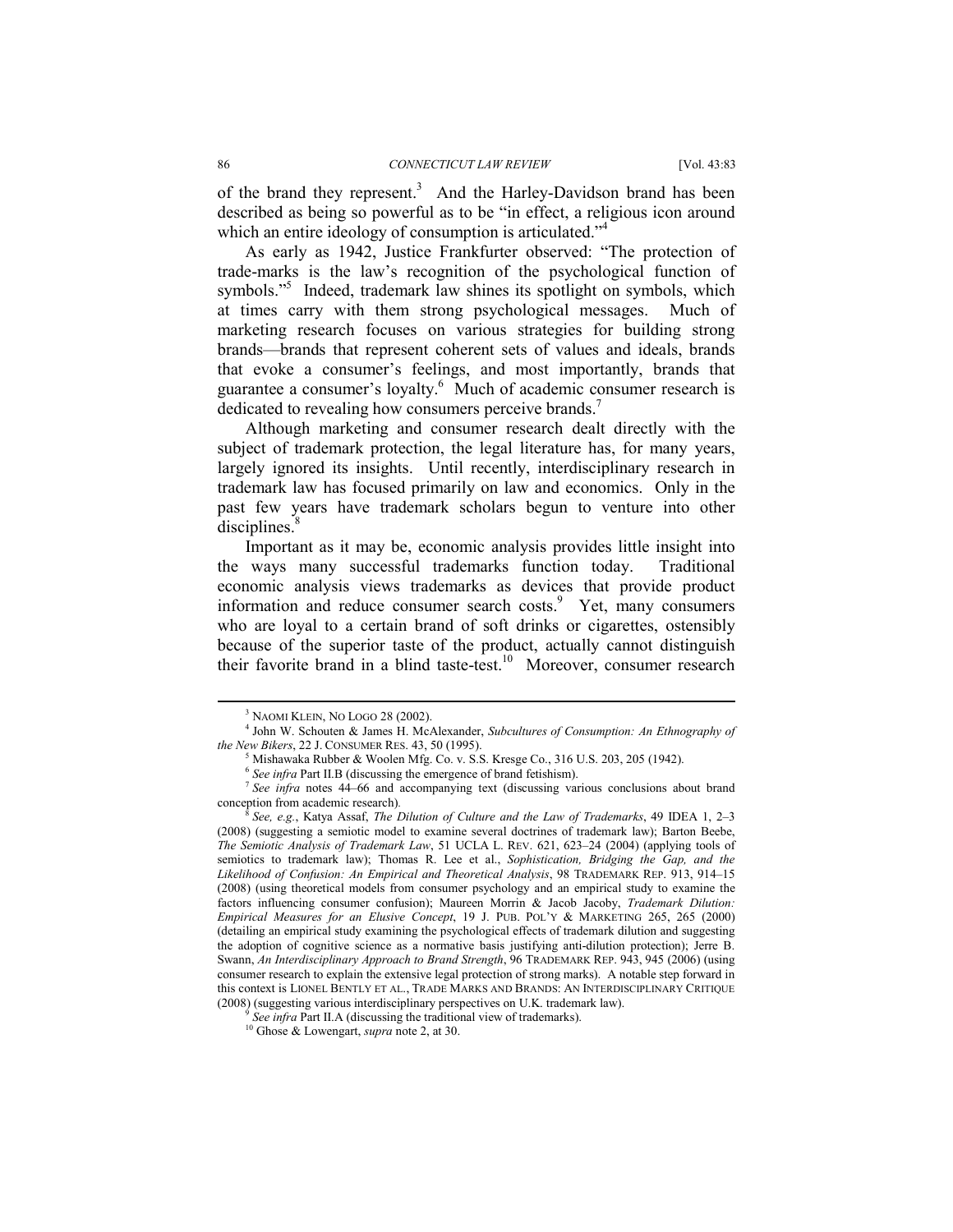shows that brands are frequently imputed to have character traits. Brands can even serve as viable relationship partners, and can evoke feelings of love and passion.<sup>11</sup> Some brands, such as Apple and Harley-Davidson, have been found to serve as objects of cult and ritual.<sup>12</sup> The existence of these phenomena, referred to collectively as "brand fetishism," is inconsistent with the basic premises of traditional economic analysis of trademark law, which takes a purely functional view of the trademark.

The tension between the trend toward brand fetishism and the economic analysis of trademark law has garnered scant attention from legal scholars. This Article seeks to remedy this gap in the literature. It first surveys data culled from the fields of marketing research and consumer research to provide insights into the phenomenon of brand fetishism. The Article then argues that brand fetishism distorts the primary economic function of trademarks and hinders efficient market competition. Therefore, this Article suggests that trademark law should act to discourage this practice.

In fact, brand fetishism enjoys extensive legal endorsement and encouragement. As an illustration, let us consider brand extensions into far-flung product fields, a topic which this Article will revisit.

Brand extensions are an extremely profitable commercial practice.<sup>13</sup> Marketing research has found that a brand is more extendible the more general its concept—that is, the less the concept is tied to a physical product.<sup>14</sup> Brands closely associated with a product category, such as Campbell's Soup, Chiquita, or Kleenex cannot be extended very far.<sup>15</sup> By contrast, brands with a high imaginary content are hardly restrained by product areas.<sup>16</sup> Thus, Harley-Davidson sells sunglasses, hair accessories, and underwear alongside its motorcycles; and Jaguar markets not only sports cars, but also perfume, lipstick, and body lotion.<sup>17</sup>

In other words, ironically, trademarks with highly informative,

<sup>&</sup>lt;sup>11</sup> *See infra* notes 47–51, 62 and accompanying text.<br><sup>12</sup> *See infra* text accompanying notes 64–67.<br><sup>13</sup> Julie Manning Magid et al., *Quantifying Brand Image: Empirical Evidence of Trademark Dilution*, 43 AM. BUS. L.J.

<sup>&</sup>lt;sup>14</sup> DAVID A. AAKER & ERICH JOACHIMSTHALER, BRAND LEADERSHIP 154–55 (2000); JESPER KUNDE, CORPORATE RELIGION 81 (2000); C. Whan Park et al., *Evaluation of Brand Extensions: The Role of Product Feature Similarity and Brand Concept Consistency,* 18 J. CONSUMER RES. 185, 192 (1991). 15 AAKER & JOACHIMSTHALER, *supra* note 14, at 154–55. 16 *Id.*; Susan M. Broniarczyk & Joseph W. Alba, *The Importance of the Brand in Brand* 

*Extension*, 31 J. MARKETING RES. 214, 226–27 (1994); Mark S. Glynn & Roderick J. Brodie, *The Importance of Brand-Specific Associations in Brand Extension: Further Empirical Results*, 7 J. PRODUCT & BRAND MGMT. 509, 509 (1998); Park et al., *supra* note 14, at 192.

<sup>&</sup>lt;sup>7</sup> See, e.g., JAG COLLECTION, http://www.jagcollection.co.uk/ (last visited Sept. 25, 2010) (selling items such as clothing, fragrances, and teddy bears); *Motorclothes Merchandise*, HARLEY-DAVIDSON, http://www.harley-davidson.com/browse/browse\_categories.jsp?asst=MotorClothes/ (last visited Sept. 25, 2010) (selling items such as sunglasses, accessories, and loungewear).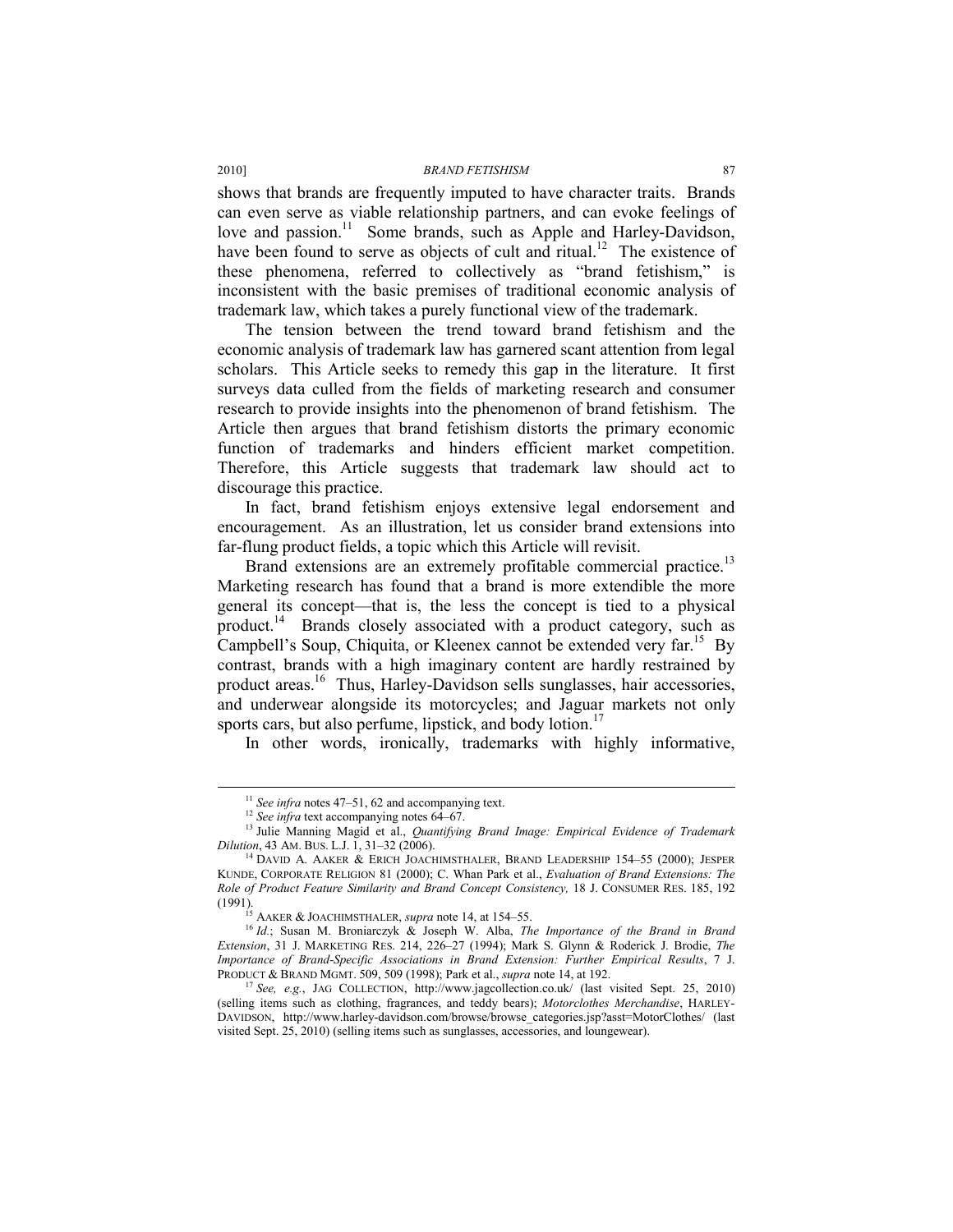product-related content are less profitable in the current market economy.<sup>18</sup> In addition, to achieve the status of a leading brand, extensions are a necessity, rather than an option. Extending a brand far from its primary product demonstrates that the brand can be detached from its specific product area and operate as an independent entity.

Brand extensions into distant product fields, known as collateral markets, are thus an integral part of brand fetishism. Yet, trademark law extensively supports and encourages this commercial practice. Famous trademarks are protected today in virtually every product field. For example, "Hallmark," when used for an auto dealership, was found to infringe "Hallmark," as applied to greeting cards, $19$  and owners of the "Lexus" automobile mark successfully sought injunction of the use of the mark on personal care products.20

Moreover, trademark law privileges marks that have been extended into collateral markets by granting them stronger legal protection. For instance, the mark "Harley-Hog" for pork was denied registration, because Harley-Davidson had used its marks for a wide variety of collateral products, including beer, wine coolers, chocolate bars, and more. The court concluded that a consumer having knowledge of these brand extensions would conclude that "Harley-Hog" pork products originate from Harley-Davidson.<sup>21</sup>

Meanwhile, when licensing their marks into collateral markets, trademark owners usually do not engage in quality control programs. They have no expertise in these product fields and are not in a position to specify quality standards or to exercise meaningful quality control over their licensees.<sup>22</sup> A trademark in collateral markets thus does not serve to provide product information and conserve consumer search costs—the trademark owner is not the origin of goods in any meaningful sense. Rather, the primary function of a trademark in such cases is merely to exploit its psychological influence on the consumer.

Trademark licensors are often exempted from tort liability for defective products of their licensees in collateral markets.23 The legal system thus approves of the commercial practice of licensing the trademarked symbol as a mere trigger for purchase, without requiring the trademark owner to stand behind the licensed products in any meaningful way. This amounts to an explicit endorsement of brand fetishism.

<sup>&</sup>lt;sup>18</sup> AAKER & JOACHIMSTHALER, *supra* note 14, at 154.<br><sup>19</sup> Hallmark Cards, Inc. v. Hallmark Dodge, Inc., 634 F. Supp. 990, 998–99 (W.D. Mo. 1986).

<sup>&</sup>lt;sup>20</sup> Toyota Jidosha Kabushiki Kaisha v. Natural Health Trends Corp., No. CV 04-9028 DSF (Ex), 2005 U.S. Dist. LEXIS 10442, at \*16-17 (C.D. Cal. Jan. 10, 2005).

<sup>&</sup>lt;sup>21</sup> Harley-Davidson Motor Co. v. Pierce Foods Corp., 231 U.S.P.Q. (BNA) 857, 863 (T.T.A.B. 1986). 22 *See infra* text accompanying note 302. 23 *See infra* text accompanying notes 210–11.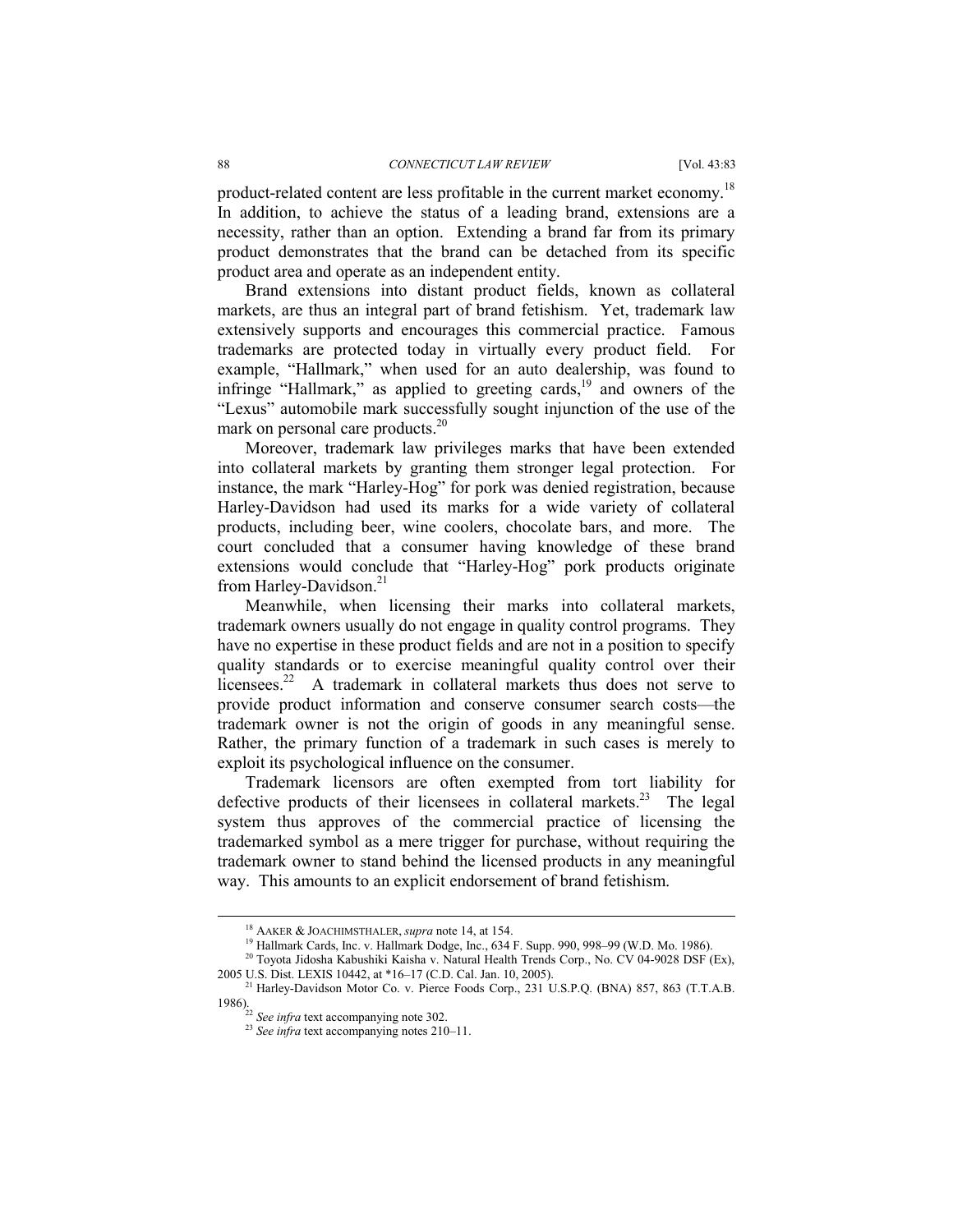As the example of collateral markets demonstrates, brand fetishism tends to strip trademarks of their informative content, transforming them into mere tools of psychological influence. Therefore, by supporting brand fetishism, trademark law acts contrary to its fundamental economic rationales.

After first arguing that brand fetishism—and its accompanying legal protection—distorts the primary economic function of trademarks, this Article examines whether there are alternative rationales for supporting brand fetishism. For instance, some trademarks serve as social tools of interpersonal communication, and at times are even used to satisfy spiritual needs of the consumers. Nonetheless, this Article demonstrates that these new functions of trademarks cannot provide an alternative basis for expanding legal protection.

This Article proceeds as follows: Part II describes the trend toward brand fetishism; Part III discusses how trademark law should react to this modern commercial reality; Part IV is dedicated to surveying the various mechanisms in trademark law that support and encourage brand fetishism; Part V examines whether there are alternative rationales for supporting brand fetishism; and finally, the conclusion suggests that trademark law should act to demystify brands and to restore their primary function indicating the product's origin and quality.

#### II. BRAND FETISHISM

#### A. *Background: Fetishism of Commodities and Trademark Law*

A "fetish" is an object believed to have magical or supernatural powers.24 "Fetishism" is the "veneration of objects believed to have magical or supernatural potency."<sup>25</sup> In 1867, Karl Marx borrowed this anthropological terminology to describe a phenomenon he famously entitled "fetishism of commodities." "Fetishism of commodities" is the state of affairs in a capitalist market, in which products are perceived as "commodities"—entities having an inherent value—whereas in fact their value is created by human labor.<sup>26</sup> Marx argued that this mystification of commodities bears great similarity to the religious beliefs of primitive societies, in which objects produced by human labor appear as independent

<sup>&</sup>lt;sup>24</sup> THE HARPERCOLLINS DICTIONARY OF RELIGION 360 (Jonathan Z. Smith et al., eds., 1995).<br><sup>25</sup> *Fetishism*, ENCYCLOPEDIA BRITANNICA, http://www.britannica.com/EBchecked/topic/

<sup>205502/</sup>fetishism (last visited September 25, 2010). 26 1 KARL MARX, CAPITAL 165 (Ben Fowkes trans., Penguin Classics 1990) (1867) ("There the products of the human brain appear as autonomous figures endowed with a life of their own, which enters into relations both with each other and with the human race. So it is in the world of commodities with the products of men's hands. I call this the fetishism which attaches itself to the products of labour as soon as they are produced as commodities, and is therefore inseparable from the production of commodities.").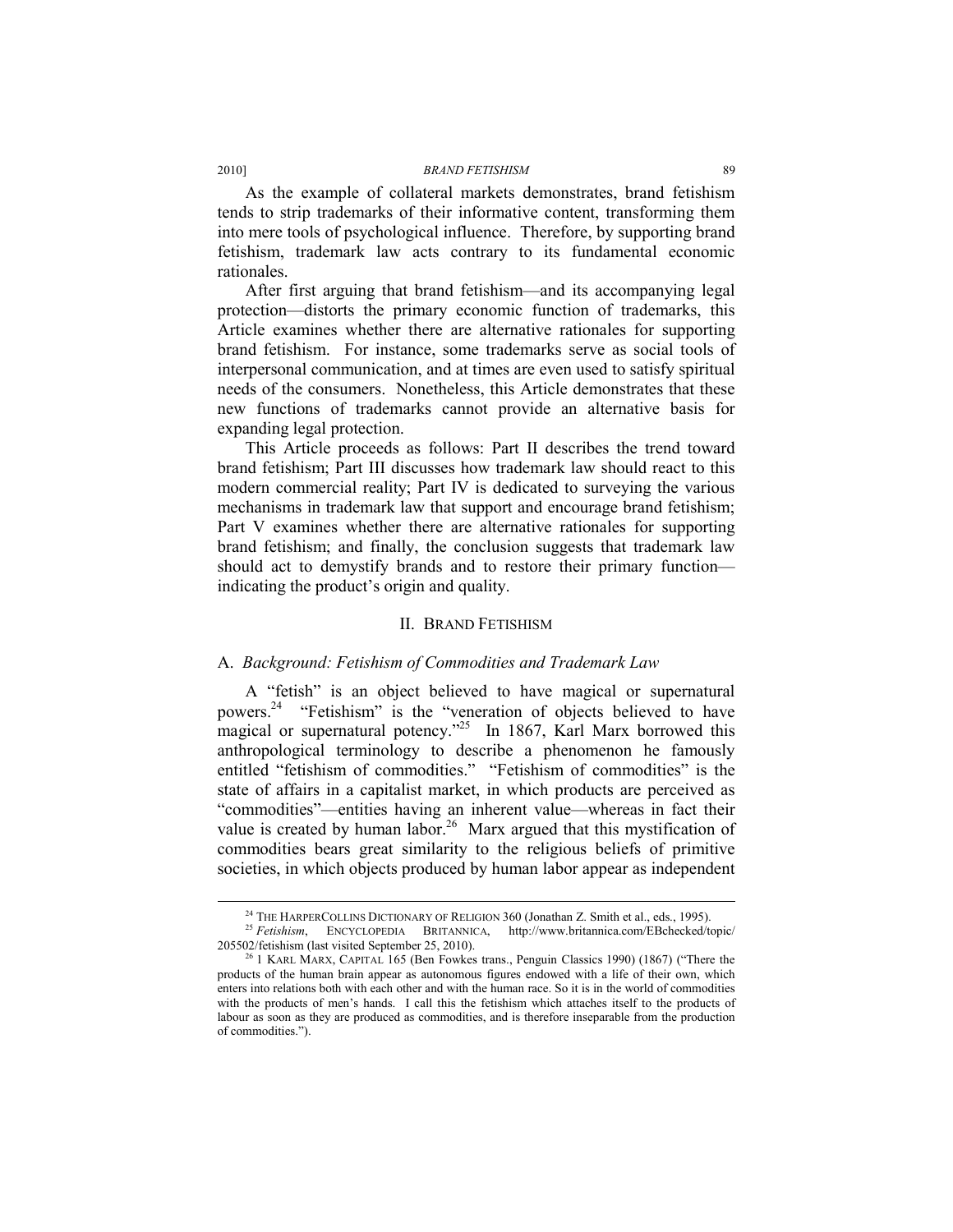beings endowed with life.<sup>27</sup> This perception of commodities emerged in the late nineteenth century against the background of the late Industrial Revolution—the rise of mass mechanical production and rapid distribution disconnected the goods from their producers, or, in Marx's terms, led to "alienation."<sup>28</sup>

At the same time, against the same economic backdrop, trademark law emerged in Europe and in the United States.<sup>29</sup> In a market of goods detached from their producers, it was necessary to create a mechanism that would allow the consumer to identify and distinguish the products of various manufacturers.<sup>30</sup> Thus trademark law was born to protect trademarks as indications of the origin of goods. In their early years, trademarks were thought to represent the physical source of manufacture. Under this "source theory," trademark licensing and assignment were viewed as philosophically impossible without the transfer of the entire business.<sup>31</sup> The "source theory" accorded with the commodity fetishism of Marx's times: a trademark indicated the owner of the factory as the meaningful source of the products, obscuring and devaluating the labor of the workers that stood behind these products.

In the late 1910s, courts began to gradually soften the "source theory," recognizing the possibility of licensing and selling trademarks without transferring the entire business. The new approach claimed that a trademark should connote a "single, albeit anonymous source."32That is, a trademark should not necessarily indicate the physical origin of the goods; it should solely communicate the message that all goods carrying the mark

Co. v. Denver Chem. Mfg. Co., 113 F. 468, 474–75 (8th Cir. 1901); J. THOMAS MCCARTHY, MCCARTHY ON TRADEMARKS AND UNFAIR COMPETITION § 18:39 (3d ed. 1992).  $32$  *See, e.g.*, MCCARTHY, *id.* § 3:9.

<sup>27</sup> *Id.* at 163–65. 28 *Id.* at 203–04. 29 The first volume of *Capital* was published in 1867. Some of the first trademark laws were passed around the same time. For example, in the United Kingdom, the Trade Mark Registration Act was passed in 1875, *Bass Feels a Bitter Draught*, INDEP. (London), Sept. 27, 1998, at 30; in France, the Manufacture and Goods Mark Act was enacted in 1857, *The IP Guide to . . . France*, NEW LEGAL REV., (Oct. 24, 2006), http://www.cpaglobal.com/newlegalreview/1175/the\_ip\_guide\_to\_france; and in the United States, the Federal Trade Mark Act was enacted in 1870, Act of July 8, 1870, ch. 230, 16 Stat. 198. The Federal Trade Mark Act was held unconstitutional in 1879. *In re* Trade-Mark Cases,

<sup>&</sup>lt;sup>30</sup> See Patricia K. Fletcher, Comment, Joint Registration of Trademarks and the Economic Value *of a Trademark System*, 36 U. MIAMI L. REV. 297, 302 (1982) ("From the English middle ages . . . through the nineteenth century, local businesses dominated the marketplace. The consumer and manufacturer were in close proximity. Thus, the consumer was familiar with the identity, size, location, and reputation of the local manufacturers from which he bought goods. . . . The technological advances of the industrial revolution, particularly in communication and transportation, caused the consumer and manufacturer to become distant. . . . The consumer no longer knew the identity of the producer of goods, and manufacturers recognized the resulting necessity of trademark use as a means of distinguishing their goods from those of competitors." (footnotes omitted)). of distinguishing their goods from those of competitors." (footnotes omitted)). 31 *E.g.*, Am. Broad. Co. v. Wahl Co., 121 F.2d 412, 413 (2d Cir. 1941); MacMahan Pharmacal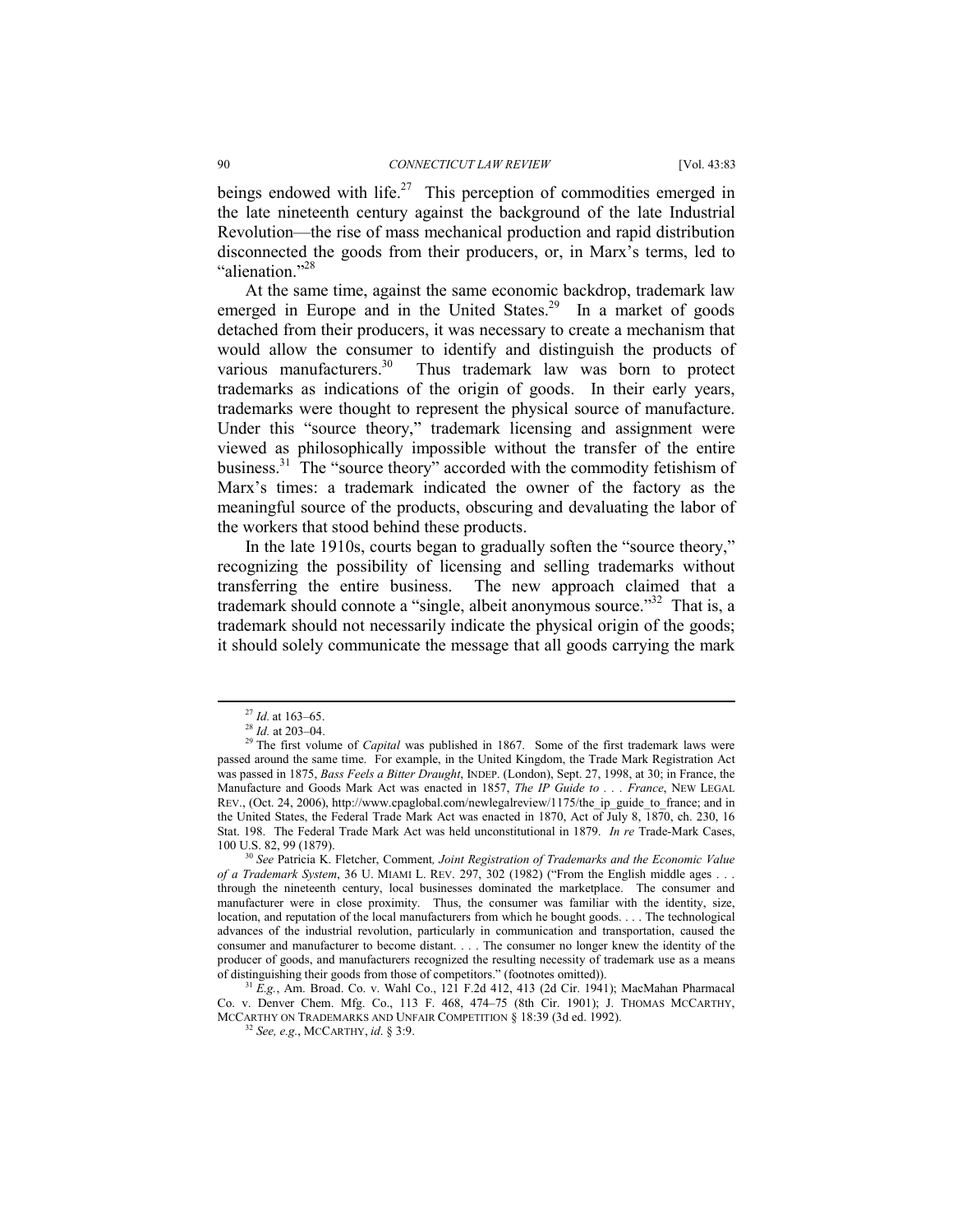are somehow linked with or sponsored by a single corporation.<sup>33</sup> This view was later complemented by the "quality theory": beginning in the 1930s, courts and legal scholars increasingly recognized that the most important function of a trademark is not its ability to denote the physical origin of goods, but its ability to indicate that all goods bearing the same mark have the same attributes and the same quality.<sup>34</sup> In other words, the consumer does not care about the physical origin of goods, as long as the quality of the goods is consistent. The "anonymous source theory" and the "quality theory" were codified into trademark law with the passage of the Lanham Act in  $1946$ <sup>35</sup>

The "anonymous source theory" and the "quality theory" advanced commodity fetishism into a level unimaginable in Marx's time. The "anonymous source theory" transformed the source of the product into an extremely abstract and amorphous concept, whereas the "quality theory" affirmed that the real, physical source of manufacture was an entirely insignificant aspect of the product. That is, trademark law explicitly recognized that a consumer should not be concerned with whether the sneakers she buys were produced by a well-paid American worker laboring under high standard working conditions or by a child subject to labor abuse in a Vietnamese sweatshop. As long as the trademark tells her it is a Nike sneaker, she can assume that the sneaker is somehow linked with or sponsored by the same corporation as other Nike sneakers. Thus, she can expect consistent quality, which is legally regarded as the only significant concern for her.

It is important to note that absent the development of the "anonymous source theory" and the "quality theory" in trademark law, this high level of commodity fetishism would have been impossible. Thus, trademark law was an essential tool that allowed the public perception of a product as a commodity—an object in its own right, independent from the human labor that created it—to reach its epitome.

# B. *The Emergence of Brand Fetishism*

Since the invention of the "anonymous source theory" and the "quality theory," trademarks have advanced further along the fetishistic scale.

<sup>&</sup>lt;sup>33</sup> Shredded Wheat Co. v. Humphrey Cornell Co., 250 F. 960, 962–63 (2d Cir. 1918); Manhattan Shirt Co. v. Sarnoff-Irving Hat Stores, Inc., 164 A. 246, 250 (Del. Ch. 1933); MCCARTHY, *supra* note

<sup>&</sup>lt;sup>35</sup> Lanham Act of 1946, Pub. L. No. 79-489, 60 Stat. 427 (codified as amended at 15 U.S.C. §§ 1051–1127 (1946)); *see also* 15 U.S.C. § 1055 (2006) (stating that a mark may be used legitimately by "related companies" and such use shall not affect the validity of the mark); *id.* § 1127 (defining a "related company" as "any person whose use of a mark is controlled by the owner of the mark with respect to the nature and quality of the goods or services on or in connection with which the mark is used").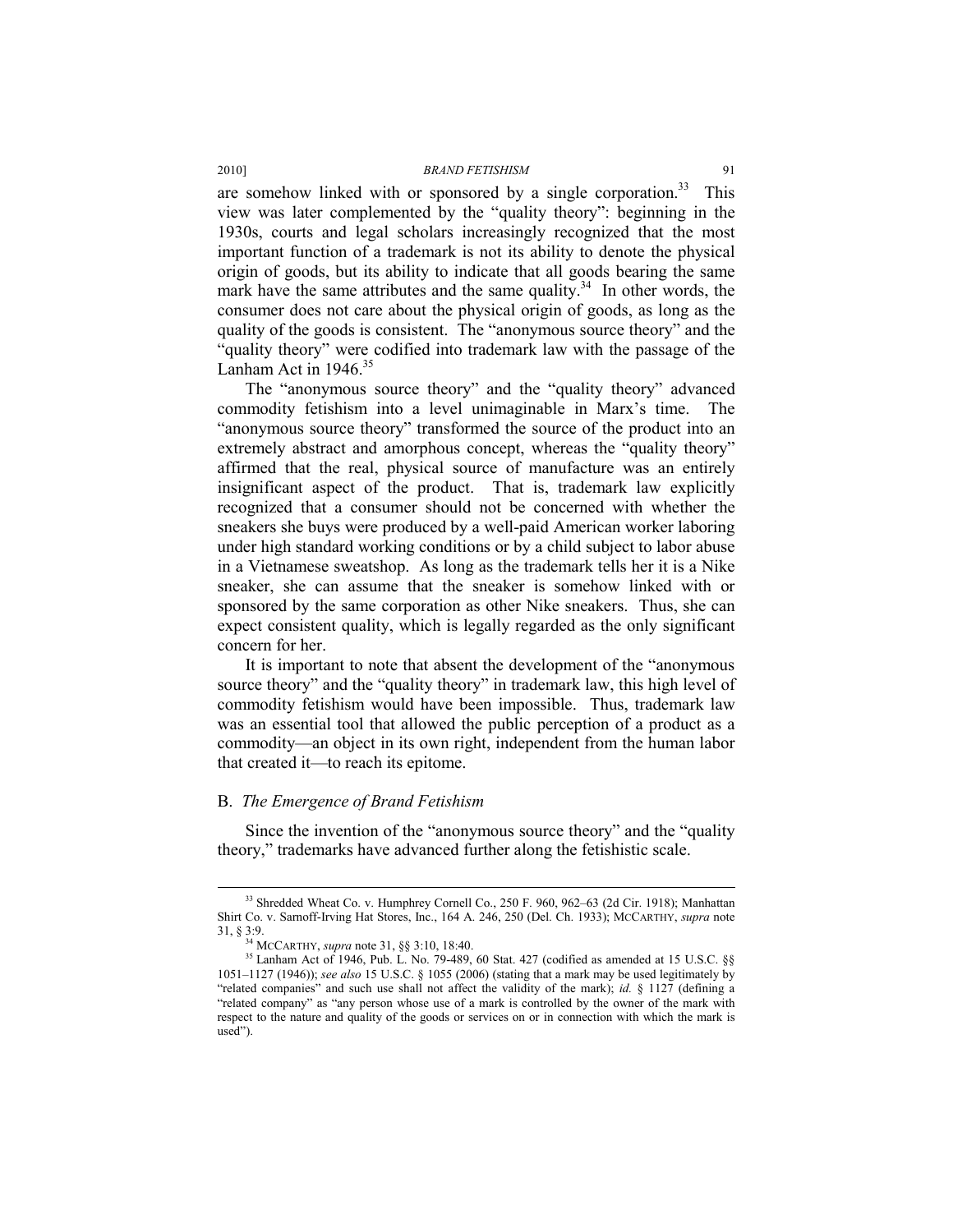#### 92 *CONNECTICUT LAW REVIEW* [Vol. 43:83

The twentieth century saw a plethora of technological developments, resulting in an enormous growth of mass production. The Western economy seemed to finally have reached its ultimate goal of satisfying the material needs of the great majority of the population.<sup>36</sup> Nevertheless, production remained the central measure of progress and national welfare, and constant market growth became the mythical aspiration of the modern economy.37 To achieve this goal, demand had to grow constantly as well. Hence, starting in the 1920s, corporations gradually shifted their attention and resources from the production of material goods to the production of consumer desires.38 The need to inspire imagination and provoke emotions in order to sell mass-produced products became common wisdom.<sup>39</sup>

Trademarks, as mere indications of product quality, could no longer survive in this new commercial reality. At this point, they evolved into brands.<sup>40</sup> Brands were the platforms employed to attach feelings and images to physical commodities. They were the primary means of establishing emotional bonds and loyalty relationships with consumers in a market saturated with goods.<sup>41</sup> Brands extended the products, adding symbolic dimensions to the physical items.<sup>42</sup> However, as suggestive marketing became widespread, emotion-laden brands became

 <sup>36</sup> *See* KALLE LASN, CULTURE JAM 59 (1999) (arguing that in the postwar years the American Dream seemed to have been achieved: a chicken in every pot, a car in every driveway); VANCE PACKARD, THE HIDDEN PERSUADERS 21 (1957) ("One big and intimidating obstacle confronting the stimulators was the fact that most Americans already possessed perfectly usable stoves, cars, TV sets, clothes, etc."). 37 *See* JEAN BAUDRILLARD, THE CONSUMER SOCIETY: MYTHS AND STRUCTURES 41–42 (1998)

<sup>(</sup>suggesting that productivity has the social function of a myth; comparing production and growth to black magic); JOHN KENNETH GALBRAITH, THE AFFLUENT SOCIETY 102–03 (1958) (discussing the

reduction in risk that accompanies the growth of the modern corporation). 38 *See* BENJAMIN R. BARBER, CON\$UMED: HOW MARKETS CORRUPT CHILDREN, INFANTILIZE ADULTS, AND SWALLOW CITIZENS WHOLE 177–78 (2007) (describing the transition of capitalism "from a system that serviced wants to a system that produced wants"); GALBRAITH, *supra* note 37, at 127 (arguing that corporations create consumers' desires for the goods they produce); PACKARD, *supra* note 36, at 22 (quoting an ad executive as saying "[w]hat makes this country great is the creation of wants and desires, the creation of dissatisfaction with the old and outmoded").

<sup>&</sup>lt;sup>39</sup> See, e.g., Douglas B. Holt, *Why Do Brands Cause Trouble? A Dialectical Theory of Consumer Culture and Branding*, 29 J. CONSUMER RES. 70, 87 (2002) ("Brands that create worlds that strike consumers' imaginations, that inspire and provoke and stimulate, that help them interpret the world that surrounds them, will earn kudos and profits."); Craig J. Thompson et al., *Emotional Branding and the Strategic Value of the Doppelgänger Brand Image*, 70 J. MARKETING 50, 50 (2006) ("Over the past decade, emotional branding has emerged as a highly influential brand management paradigm."). 40 *See* BARBER, *supra* note 38, at 177–78 ("Trademarks were only a way station on the road to

brands, however. For trademarks still hued fairly closely to generic products and services and would prove insufficient to the task of awakening desires . . . . Brands were born . . . ."); KEVIN ROBERTS, LOVEMARKS: THE FUTURE BEYOND BRANDS 29–30 (2006) ("Brands were developed to create differences for products that were in danger of becoming as hard to tell apart as chunks of gravel."). 41 BARBER, *supra* note 38, at 178–79 ("Where trademarks traded in generic goods, brands traded

in generic sentiments, emotions which had little to do with the goods and services themselves but were surgically attached to them by professional market doctors."). 42 *See* Burleigh B. Gardner & Sidney J. Levy, *The Product and the Brand*, HARV. BUS. REV.,

Mar.–Apr. 1955, at 33, 35 (asserting that a brand has a "public image," which plays an important role in purchasing decisions).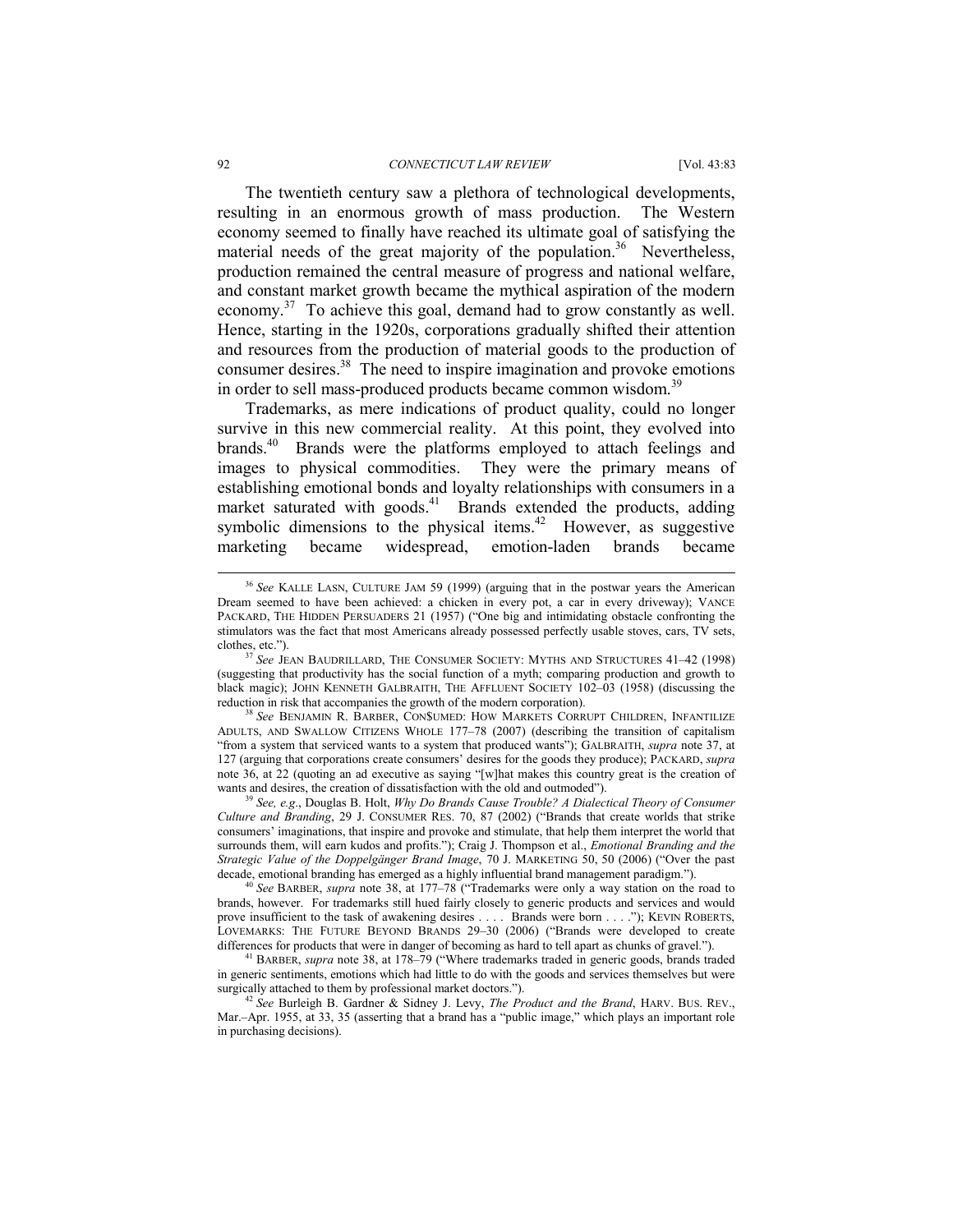commonplace as well. Faced with fierce image competition, brands could no longer sustain consumer loyalty.43 By the 1980s, brands were in serious trouble.<sup>44</sup>

At that time, new marketing concepts began to emerge. Marketing experts increasingly recognized that a brand should represent a consistent set of values and ideals, rather than vague emotions and associations. Advertising executives started talking about the need to create a "brand identity," "brand personality," "brand character," "brand DNA," "brand equity," and most dramatically, "brand soul."<sup>45</sup> Today it is already a widely accepted notion in marketing literature that a brand should resemble a human being, complete with a distinctive and coherent set of characteristics.46

Research has found that consumer satisfaction is not a predictor of consumer loyalty and that the correlation between satisfaction and loyalty is very weak.<sup>47</sup> Customers are much more loyal to a brand when their loyalty is based not on rational reasoning, but on emotional preference.<sup>48</sup> A consumer who considers factors such as product quality, when preferring one brand over another, is more likely than an emotionally attached consumer to switch brands when these factors change.<sup>49</sup>

Therefore, as marketing literature advises, loyalty is best achieved by creating quasi-personal relations between the consumer and the brand.<sup>50</sup> Consumer loyalty should be based on a strong emotional attachment,

<sup>46</sup> *See, e.g.*, Jennifer L. Aaker, *Dimensions of Brand Personality*, 34 J. MARKETING RES. 347, 347–48 (1997) (developing a framework of brand personality dimensions).<br><sup>47</sup> KEKI R. BHOTE, BEYOND CUSTOMER SATISFACTION TO CUSTOMER LOYALTY 30–32 (1996).<br><sup>48</sup> See C.N. Allen, *A Psychology of Motivation for Advertisers*,

(1941) (describing the futility of rationalizing an emotional brand choice); Amitai Etzioni, *How Rational We?*, 2 SOC. F. 1, 10 (1987) ("Brand loyalty is another phenomenon that suggests non-rational commitment: people buy products to which they develop a commitment even in face of evidence that

the products are no longer the 'best buy.'").<br><sup>49</sup> Assaf, *supra* note 8, at 68–69.<br><sup>50</sup> MARC GOBÉ, EMOTIONAL BRANDING: THE NEW PARADIGM FOR CONNECTING BRANDS TO PEOPLE xiv–xv, xxvii–xxxii (2001) ("Emotional Branding is the conduit by which people connect subliminally with companies and their products in an emotionally profound way."); DARYL TRAVIS, EMOTIONAL BRANDING: HOW SUCCESSFUL BRANDS GAIN THE IRRATIONAL EDGE 53–54 (2000) ("A transaction is like a one-night stand, and it's never going to be as satisfying or rewarding as falling in love. A transaction makes the cash register ring once. A relationship makes it ring again and again."); Thompson et al., *supra* note 39, at 51 ("Thus, the strategic objective of emotional branding is to forge strong and meaningful affective bonds with consumers.").

<sup>&</sup>lt;sup>43</sup> *See, e.g.*, ROBERTS, *supra* note 40, at 35–36 (describing brands as "running out of juice").<br><sup>44</sup> *See* KLEIN, *supra* note 3, at 12–15 (describing a sharp decline of brand loyalty and the emergence of "brand blindn

<sup>&</sup>lt;sup>45</sup> See, e.g., AAKER & JOACHIMSTHALER, *supra* note 14, at 7–11 (suggesting a new strategy for brand management, "brand leadership," with one of the major tasks being to build a clear and elaborate brand identity and personality); JEAN-NOËL KAPFERER, STRATEGIC BRAND MANAGEMENT 42–48 (1992) (developing the concept of "brand identity" with six facets: physique, personality, relationship, culture, reflection, and self-image); SAL RANDAZZO, MYTHMAKING ON MADISON AVENUE 17 (1993) ("The brand's soul is its spiritual center . . . that defines the brand and permeates all other aspects of the brand."); Tom Kelly, *Brand Essence—Making Our Brands Last Longer*, 5 J. BRAND MGMT. 390, 390– 91 (1998) (discussing brand "DNA").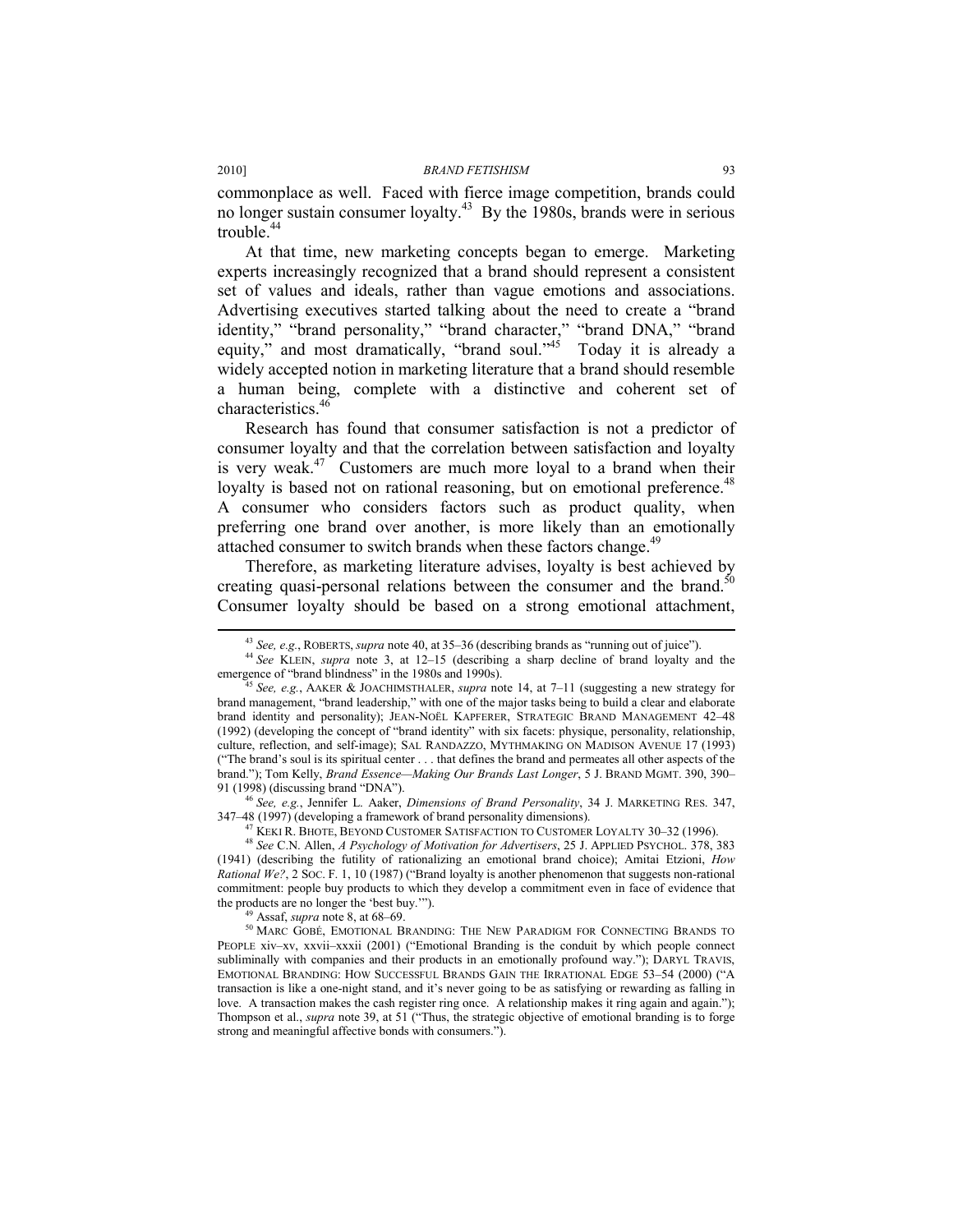preferably feelings of love, towards the brand.<sup>51</sup> Marketing expert Kevin Roberts contends that a consumer's love toward the brand renders loyalty beyond reason.52 A related vein of marketing research suggests that brand strategists should unearth the values and ideals that consumers strive to fulfill, and then imbue their brand with these values and ideals.<sup>53</sup> The brand should provide the consumer with a means of self-expression, selfidentification, and self-actualization; it should serve as a conduit for the consumer to create her own lifestyle.<sup>54</sup>

A relatively recent trend in marketing literature goes so far as to encourage corporations to create "brand cults,"<sup>55</sup> "brand communities,"<sup>56</sup> and "brand religion."<sup>57</sup> Brand cults and brand communities are believed to breed consumer loyalty in its strongest form, to inspire religious-like devotion.58

Corresponding studies in the field of consumer research demonstrate that marketing experts were not unsuccessful in their missions. People can recognize "brand personalities": they attribute values and ideals to commercial products represented by brands.<sup>59</sup> Thus, a soft drink can represent noble ideals such as tolerance and open-mindedness.<sup>60</sup> Brands are believed to have traits and character, distinct from those of the corporate management; brand devotees sometimes even complain that the corporation does not have a proper understanding of its own brand.<sup>61</sup>

 <sup>51</sup> ROBERTS, *supra* note 40, at 56–57 ("I became convinced that only an emotion like Love could

power the next evolution of branding."); TRAVIS, *supra* note 50, at 53–54.<br><sup>52</sup> ROBERTS, *supra* note 40, at 66. <sup>53</sup> DOUGLAS B. HOLT, HOW BRANDS BECOME ICONS: THE PRINCIPLES OF CULTURAL BRANDING 3–4 (2004) ("Acting as vessels of self-expression, the brands are imbued with stories that consumers find valuable in constructing their identities."); Holt, *supra* note 39, at 80 ("One of the first branding gurus, Earnest Elmo Calkins, developed the idea that manufacturers should strive to position their brands as concrete expressions of valued social and moral ideals."). 54 *See, e.g.*, HOLT, *supra* note 53, at 3–4; Ian Phau & Kong Cheen Lau, *Conceptualizing Brand* 

*Personality: A Review and Research Propositions*, 9 J. TARGETING, MEASUREMENT & ANALYSIS FOR MARKETING 52, 52 (2000) ("Brands are perceived to possess a personality that consumers use as an avenue for self-expression . . . ."); Thompson et al., *supra* note 39, at 51 ("[B]rand strategists should focus on telling stories that inspire and captivate consumers. These stories must demonstrate a genuine understanding of consumers' lifestyles, dreams, and goals and compellingly represent how the brand

<sup>&</sup>lt;sup>55</sup> DOUGLAS ATKIN, THE CULTING OF BRANDS 106–10 (2004).<br><sup>56</sup> *Id.* at 58; James H. McAlexander et al., *Building Brand Community*, 66 J. MARKETING 38, 38<br>(2002).<br><sup>57</sup> KUNDE, *supra* note 14, at 47–95.

<sup>&</sup>lt;sup>58</sup> ATKIN, *supra* note 55, at 67–73; McAlexander et al., *supra* note 56, at 43–51; Albert M. Muñiz, Jr. & Thomas C. O'Guinn, *Brand Community*, 27 J. CONSUMER RES. 412, 427 (2001).

ATKIN, *supra* note 55, at 106-10 (describing an experiment in which people were divided into groups according to their favorite brands of soft drinks and asked to write manifestos for their brands; the manifestos clearly articulated a well-differentiated worldview for the brands).<br><sup>60</sup> *Id.* at 108 (noting that SoBe drinkers mentioned these ideals as part of the value system of the

brand). 61 Muñiz & O'Guinn, *supra* note 58, at 424 (noting that members of the Saab and Apple brand

communities "often feel that they have a better understanding of the brand than the manufacturer does"). For a most extreme example of this phenomenon, see Albert M. Muñiz, Jr. & Hope Jensen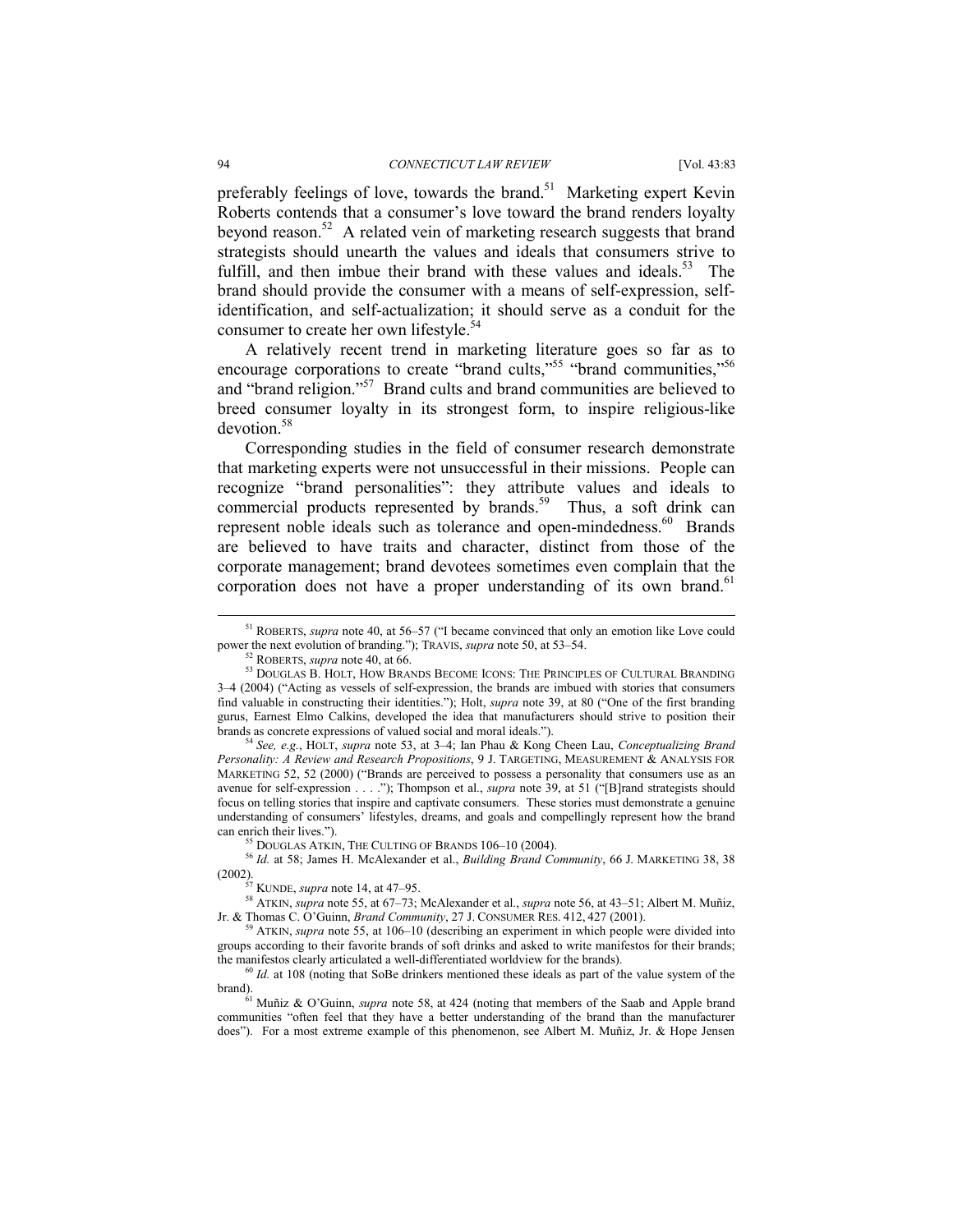Research shows that brands can serve as viable relationship partners for consumers. Relations between consumers and brands are characterized in terms of intimacy, interdependence, commitment, love, and passion. $62$ 

Several studies confirm that consumers incorporate brands into their lives as tools for shaping and expressing their own identities, and for perceiving the identities of others. $63^{\circ}$  Some brands even serve as objects of cults and rituals, and their followers form "brand communities"; Apple, Saab, Bronco, and Harley-Davidson are the most prominent examples.<sup>64</sup> Mac users and Saab drivers regard brand community members who switch brands as having "betrayed the brotherhood."<sup>65</sup> The Harley-Davidson brand has been described as being so powerful as to be "in effect, a religious icon around which an entire ideology of consumption is articulated."66 Many Harley-Davidson devotees even tattoo the revered logo onto their bodies.<sup>67</sup>

As this Article proceeds, the term "brand fetishism" will be used to signify the phenomenon described above: brand fetishism refers to the trend of accepting brands as spiritual beings, which can possess personalities and human characteristics, embed ideals and values, serve as

*Odyssey*, 16 J. CONSUMER RES. 1, 15 (1989) (noting that Chevrolet devotees characterize themselves as "Chevy people," as opposed to "Ford" people); Muñiz & O'Guinn, *supra* note 58, at 420, 423 (describing how Macintosh users feel superior to the "IBM herd"); Ronald W. Pimentel & Kristy E. Reynolds, *A Model for Consumer Devotion: Affective Commitment with Proactive Sustaining Behaviors*, ACAD. MARKETING SCI. REV., 2004, at 1, 24, *available at*  http://www.amsreview.org/articles/pimentel05-2004.pdf ("[C]onsumers report that their own values are similar to the perceived values of the brand . . . .").

<sup>64</sup> Søren Askegaard, *Brands as a Global Ideoscape*, *in* BRAND CULTURE 91, 94–96 (Jonathan E. Schroeder & Miriam Salzer-Mörling eds., 2006) (discussing brand communities, noting that brands are taking on religious dimensions); Jonathan M.T. Balmer, *Corporate Brand Cultures and Communities*, *in* BRAND CULTURE, *supra*, at 34, 39 (asserting that brand communities are similar to faith groups); Robert V. Kozinets, *Utopian Enterprise: Articulating the Meanings of* Star Trek'*s Culture of Consumption*, 28 J. CONSUMER RES. 67, 68 (2001) (discussing the Star Trek brand community); McAlexander et al., *supra* note 56, at 38 (describing Jeep and Harley Davidson brand communities); Muñiz & O'Guinn, *supra* note 58, at 412 (describing the brand communities centered around Ford Bronco, Macintosh, and Saab); Muñiz & Schau, *supra* note 61, at 737 (describing the Apple Newton brand community).<br><sup>65</sup> Muñiz & O'Guinn, *supra* note 58, at 424–25.<br><sup>66</sup> Schouten & McAlexander, *supra* note 4, at 53; *see also* MARTIN LINDSTROM, BUY-OLOGY:

TRUTH AND LIES ABOUT WHY WE BUY 123–26 (2008) (describing a brain scan study, which demonstrated that brands such as Coca-Cola, Harley-Davidson, and iPod generate similar emotions to those inspired by religious symbols). 67 MATT HAIG, BRAND FAILURES 78 (2003).

l

Schau, *Religiosity in the Abandoned Apple Newton Brand Community*, 31 J. CONSUMER RES. 737 (2005) (exploring a brand community centered on the Apple Newton, a product that was abandoned by its manufacturer). 62 Noël Albert et al., *When Consumers Love Their Brands: Exploring the Concept and Its* 

*Dimensions*, 61 J. BUS. RES. 1062, 1063 (2008) (detailing empirical research which examines the feelings of love toward brands); Susan Fournier, *Consumers and Their Brands: Developing Relationship Theory in Consumer Research*, 24 J. CONSUMER RES. 343 (1998) (describing an empirical and theoretical study developing a comprehensive framework for characterizing consumer-brand relationships). 63 Russell W. Belk et al., *The Sacred and the Profane in Consumer Behavior: Theodicy on the*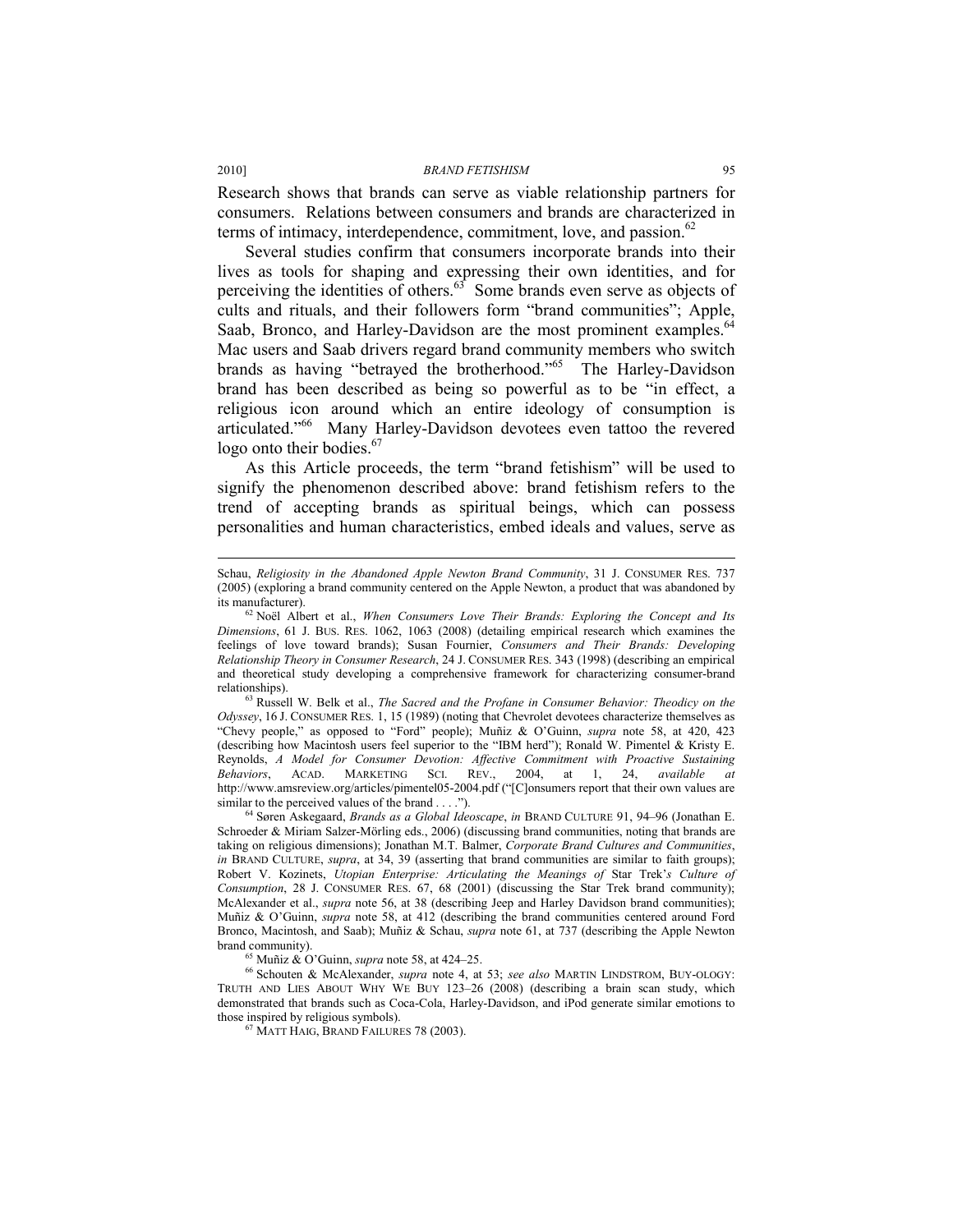relationship partners, and provide sources of ritual and community.

### C. *Brand Fetishism Deepens*

As time went on, marketing experts came to believe that the emotional dimension of a commodity is not merely an additional feature that differentiates the core product from its counterparts and enhances its value. They came to believe that the emotional dimension is actually more important than the product itself.<sup>68</sup> Marketing literature suggests that in the modern market, products have little material differences;<sup>69</sup> many companies can produce good products,<sup>70</sup> and almost any innovative product has cheaper imitations.<sup>71</sup> Therefore, as marketing experts advise, corporations should move beyond product benefits and think about the meaning system their brands represent.<sup>72</sup> Commodity competition—that is, competition based on material product differences—and price competition are regarded as worst case scenarios for a corporation.<sup>73</sup> The prevalent marketing literature asserts that the only alternative is to build strong brands, brands that offer an opportunity to charge premium prices without offering superior products.<sup>74</sup>

Many successful corporations increasingly view products as means of entering the market of spiritual, symbolic competition.<sup>75</sup> Nike CEO Phil Knight stated:

> For years, we thought of ourselves as a productionoriented company, meaning we put all our emphasis on designing and manufacturing the product. But now we

 <sup>68</sup> GOBÉ, *supra* note 50, at xiv ("I believe that it is the *emotional* aspect of products . . . that will be the key difference between consumers' ultimate choice and the price that they will pay."); KLEIN, *supra* note 3, at 21 ("In the new model . . . the product always takes a back seat to the real product, the brand."); KUNDE, *supra* note 14, at 2-3, 9-10, 48-49 ("Emotional values are replacing physical attributes as the fundamental market influence.").

ATKIN, *supra* note 55, at xii, 96; LINDSTROM, *supra* note 66, at 122 ("Once, when visiting a factory in China, I discovered that the factory tables were packed with one brand of clothing in the morning, another brand in the afternoon. The only difference: the cotton logo, which, as a finishing touch, workers placed carefully on each shirt, sweater, and hoodie, creating the sole, and staggering, price differential between branded shirts and unbranded ones.").

<sup>&</sup>lt;sup>70</sup> KUNDE, *supra* note 14, at 109.<br><sup>71</sup> ATKIN, *supra* note 55, at 96.<br><sup>72</sup> *Id.* at 119; KUNDE, *supra* note 14, at 130.<br><sup>73</sup> AAKER & JOACHIMSTHALER, *supra* note 14, at 14–16 (suggesting that the only option for a corporation in the face of price competition is to build brands); KLEIN, *supra* note 3, at 14 (describing the annual meeting of the U.S. Association of National Advertisers in 1988, during which the chairman berated the assembled executives for stopping to participate in "a commodity marketplace" rather than an image-based one); ROBERTS, *supra* note 40, at 29–30 ("For anyone in business, the rapid cycling of their valued products into generic stuff is a dark and constant fear."). 74 AAKER & JOACHIMSTHALER, *supra* note 14, at 14–16; ATKIN, *supra* note 55, at 109–10

<sup>(</sup>arguing that brands can be "an opportunity to charge a premium without relying on the vicissitudes of

<sup>&</sup>lt;sup>75</sup> See ATKIN, *supra* note 55, at 96 (discussing how corporations build meaning around their brands).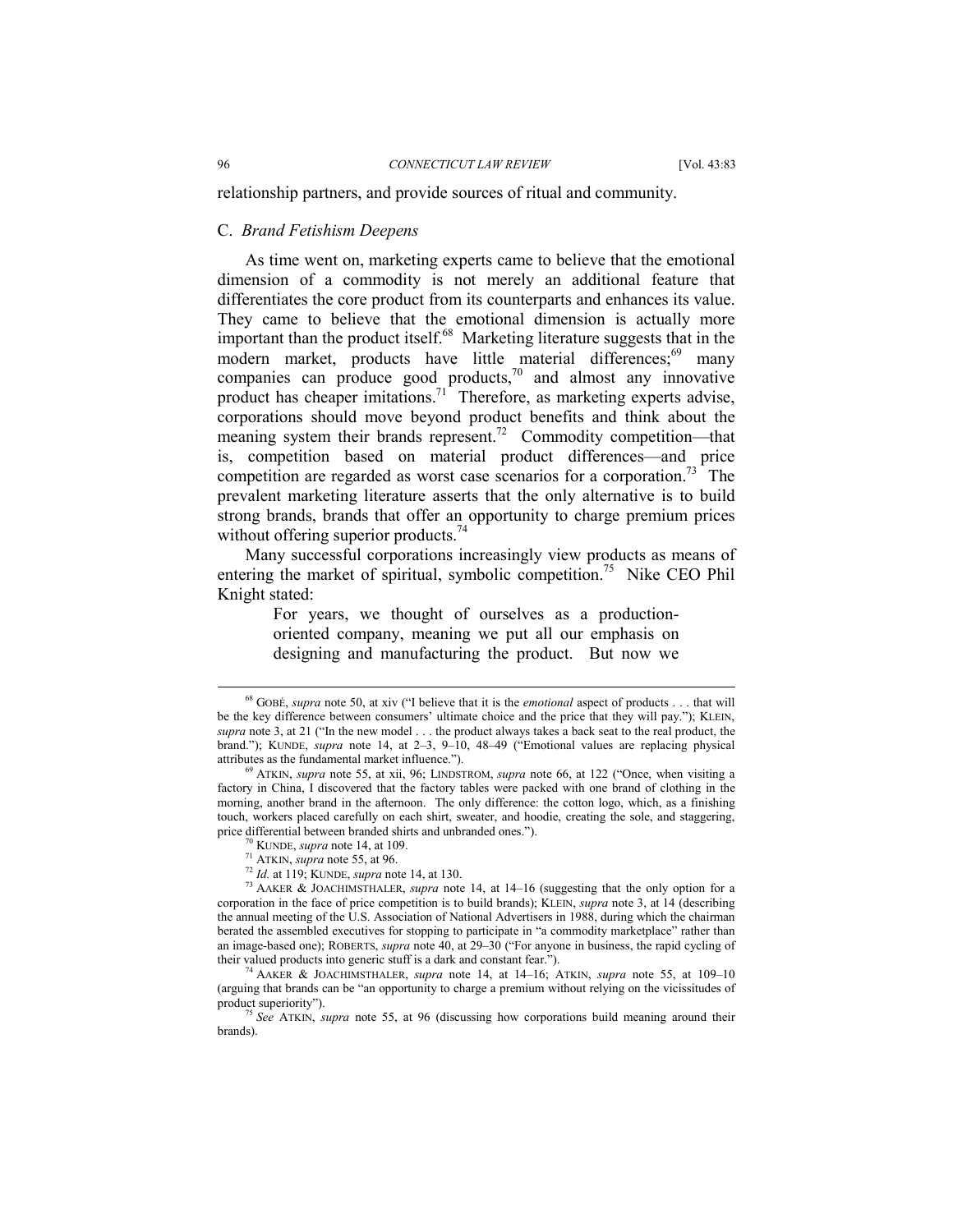understand that the most important thing we do is market the product. We've come around to saying that Nike is a marketing-oriented company, and the product is our most important marketing tool. $\frac{76}{6}$ 

Marketing consultant Douglas Atkin explains that every company has the opportunity to gain strong brand loyalty, even if its product is not especially competitive—"just remember that emotional attachment trumps rational analysis."77 The success of the iPod can illustrate this argument. When designing the iPod, Apple merely replicated already-existing technology, but its very successful marketing campaign led Apple to market dominance, while the pioneering companies have faded into oblivion.78

To a certain extent, we already live in a symbolic economy, where the illusory spirit of the brand is valued higher than the physical products. Strong brands are often valued at many times above the book value of the corporations that own them.<sup>79</sup> Many successful corporations, such as Tommy Hilfiger and Nike, largely leave the task of manufacturing products to other companies, and concentrate all their efforts on the most important task—creating and maintaining strong brands.<sup>80</sup> As Naomi Klein notes,

> Tommy Hilfiger . . . is less in the business of manufacturing clothes than he is in the business of signing his name. The company is run entirely through licensing agreements, with Hilfiger commissioning all its products from a group of other companies: Jockey International makes Hilfiger underwear, Pepe Jeans London makes Hilfiger jeans, Oxford Industries make Tommy shirts, the Stride Rite Corporation makes its footwear. What does Tommy Hilfiger manufacture? Nothing at all.<sup>81</sup>

Often the reality behind the brand is less important than the illusory world it embodies. For example, the Volvo brand may connote Sweden, though Volvo cars are exclusively manufactured by the American company, Ford.<sup>82</sup> Ben & Jerry's ice cream may suggest environmental and

 <sup>76</sup> BARBER, *supra* note 38, at 179. 77 ATKIN, *supra* note 55, at 202; *see also* KUNDE, *supra* note 14, at 52 (making a similar

argument).<br><sup>78</sup> Ivan Abel, *From Technology Imitation to Market Dominance: The Case of iPod*, 18<br>COMPETITIVENESS REV. 257, 263–64 (2008).

AAKER & JOACHIMSTHALER, *supra* note 14, at 18 (noting that BMW, Nike, Apple, and IKEA were found to have brand value over seventy-five percent of the firm's market value); Balmer, *supra* note 64, at 38 (stating that, at the time of its buyout by Philip Morris, the Kraft mark was valued at six times more than the book value of the company that owned it); Magid et al., *supra* note 13, at 8–9 (noting that over ninety percent of the value of the Coca-Cola Company is attributed to its marks).<br><sup>80</sup> ATKIN, *supra* note 55, at 96, 119; KLEIN, *supra* note 3, at 24.<br><sup>81</sup> KLEIN, *supra* note 3, at 28.<br><sup>82</sup> Balmer, *s*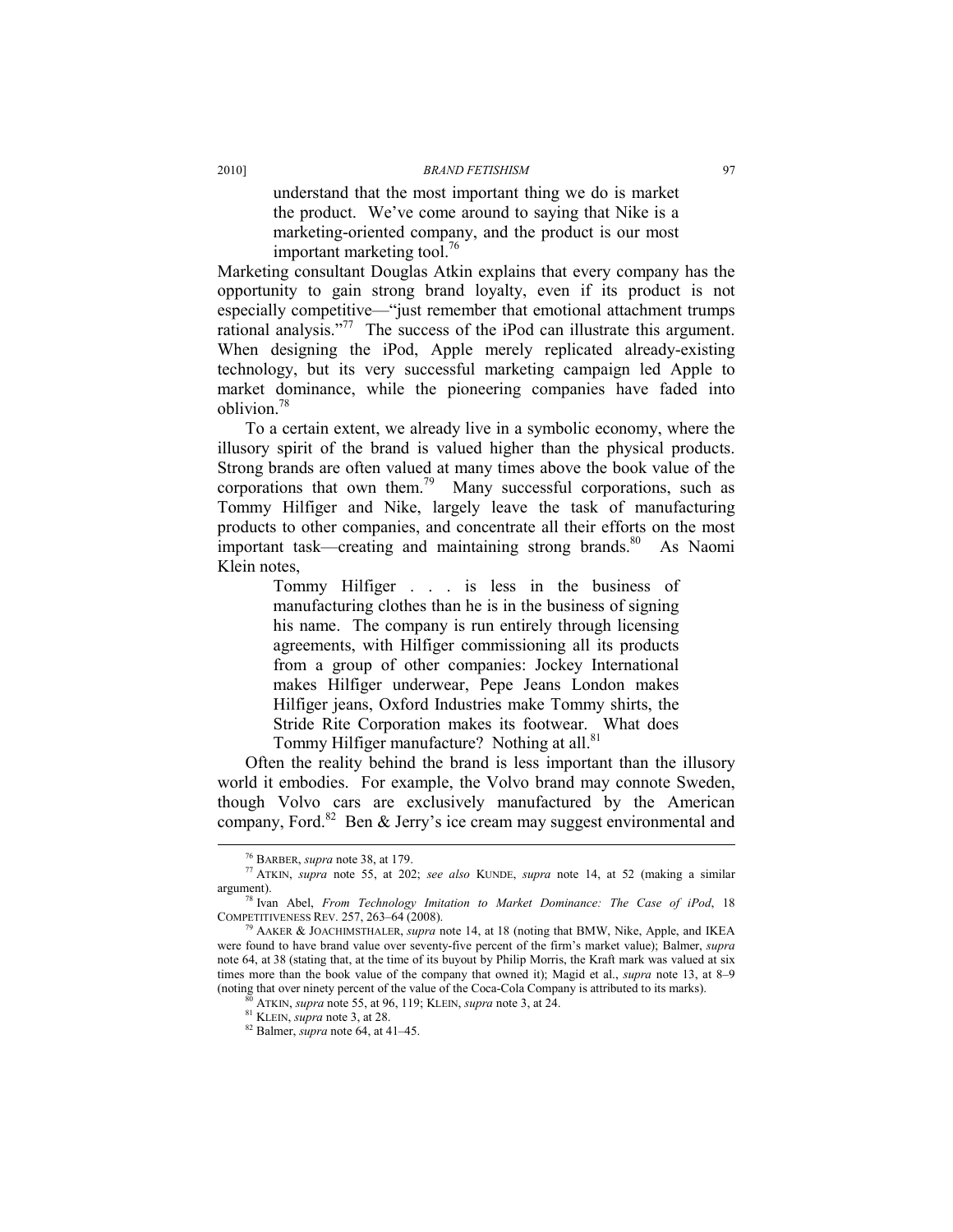ethical values, though the company was acquired by the Unilever conglomerate, which does not have a strong pedigree in environmental or ethical concerns.<sup>83</sup>

The symbolic dimension of consumption is growing ever more important. It is ever easier to indicate the brand of one's clothing, footwear, cars, drinks, etc. Products and brands sometimes even change roles. For instance, several clothing industry brands have increased the size of their labels exponentially; likewise, labels have migrated from their original inconspicuous location inside the collar to the outside of the garment, exposed to all and sundry.<sup>84</sup> Brands, once merely a symbolic extension of products, become in such cases the essence, and the products become secondary, material extensions of the brands.<sup>85</sup> Rather than identifying the product, conspicuously displayed brands have come to identify the consumer herself.<sup>86</sup>

Two additional phenomena constitute an integral part of the tendency toward brand fetishism: brand extensions and brand merchandising. These phenomena will be discussed in the following two sections.

#### D. *Brand Extensions*

Corporations have long recognized that strong brands provide an opportunity for "extension": a brand's reputation can be exploited to launch new products. The stronger brands became, the more corporations were tempted to extend them. By the 1980s, when corporations began imbuing brands with personalities and souls, $87$  brand extensions turned into a guiding business strategy. Over half of the new products introduced in that decade were extensions of existing brands.<sup>88</sup> Since then, a growing body of marketing literature has emerged, trying to explore the enigma of successful brand extensions.<sup>89</sup> If successful, a brand extension results not only in profits gained from the new product; it also enhances the value of

<sup>&</sup>lt;sup>83</sup> *Id.* at 45. Unilever is a multi-national conglomerate that owns a great number of brands in various product fields, including Knorr, Lipton, Dove, Axe, and many others. *Our Brands*, UNILEVER, http://www.unilever.com/brands/?WT.GNAV=Our\_brands (last visited Sept. 25, 2010).<br><sup>84</sup> KLEIN, *supra* note 3, at 28.<br><sup>85</sup> BARBER, *supra* note 38, at 178–79; KLEIN, *supra* note 3, at 28; KUNDE, *supra* note 14, at 102;

Askegaard, *supra* note 64, at 100. 86 BARBER, *supra* note 38, at 194, 198; HOLT, *supra* note 53, at 3–4; Muñiz & O'Guinn, *supra*

note 58, at 420.<br><sup>87</sup> *See supra* Part II.B.<br><sup>88</sup> Barbara Loken & Deborah Roedder John, *Diluting Brand Beliefs: When Do Brand Extensions Have a Negative Impact?*, 57 J. MARKETING 71, 71 (1993); Dennis A. Pitta & Lea Prevel Katsanis, *Understanding Brand Equity for Successful Brand Extension*, 12 J. CONSUMER MARKETING 51, 51

<sup>&</sup>lt;sup>89</sup> See infra notes 92–95.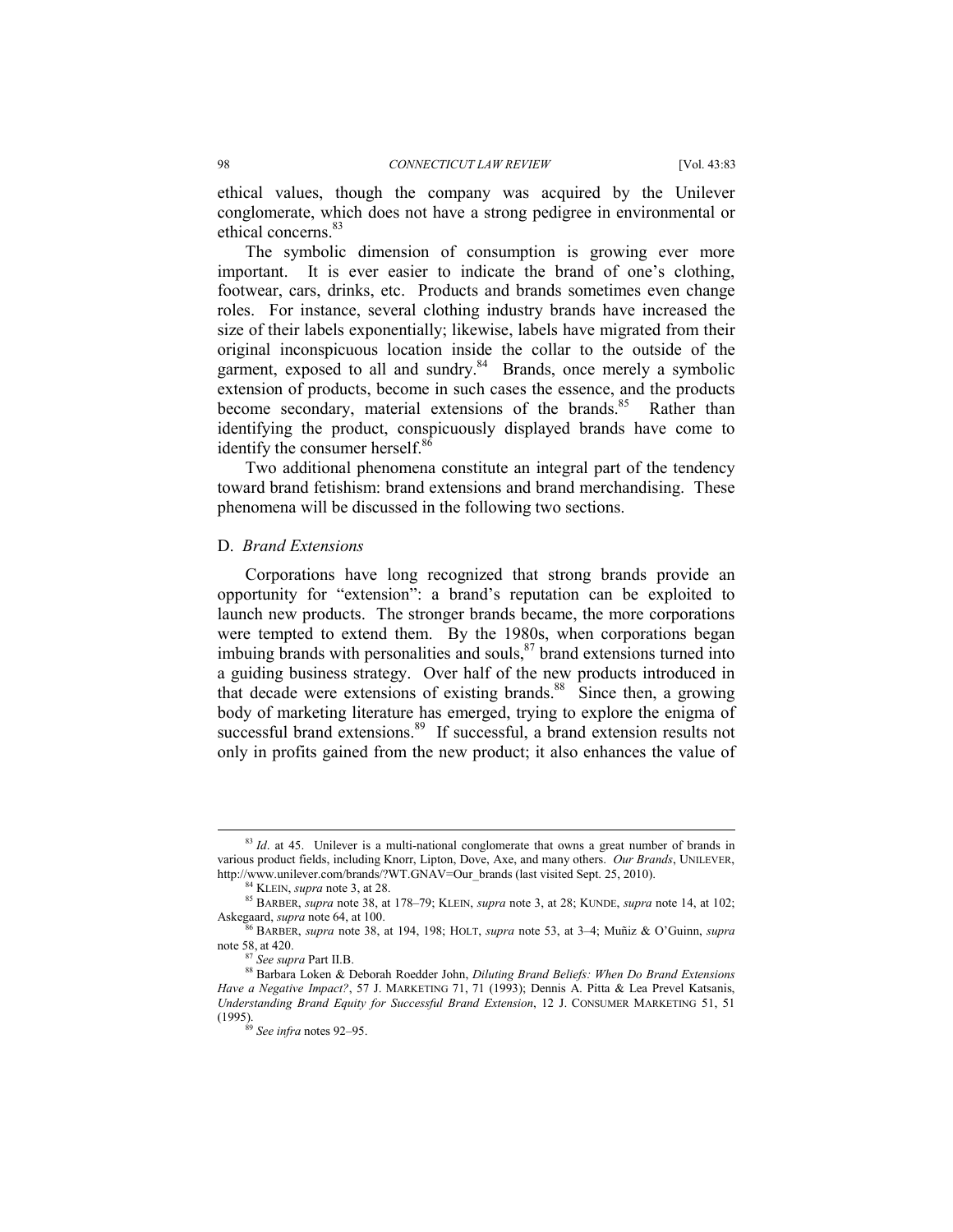the core brand.<sup>90</sup> A poor brand extension, however, will not only decrease demand for the new product, but can also dilute and damage the core  $brand.<sup>91</sup>$ 

During the 1980s and the early 1990s, researchers held a rather straightforward view of extensions: the greater the similarity between the core product of the brand and the newly-introduced product, the more likely the extension is to succeed.<sup>92</sup> This seems to be intuitive. The more similar the products, the more the consumer is likely to assume that the skill that stands behind the core product can be successfully applied to the new one.

But, this approach hardly serves to explain reality, in which the extension of the Virgin brand from music to airlines and cola succeeded, whereas the extension of the Cadillac brand to a less expensive "Cimarron" car model failed.<sup>93</sup> Hence, marketing studies have attempted to provide additional insights into the mysterious terrain of brand extensions. A new strand of research draws upon Murphy and Medin's theory on categorization thought<sup>94</sup> as a framework for evaluating brand extensions.<sup>95</sup>

According to this theory, people associate objects by categories. A category is based on a mental concept that can be something other than object similarity. Therefore, a mental category can tie together seemingly dissimilar objects.<sup>96</sup> Applying this theory to the field of brand extensions, researchers concluded that what is most important for a successful extension is to understand the concept of the brand in the consumer's mind—the extension should accord with this concept.<sup>97</sup> Empirical

 <sup>90</sup> David A. Aaker & Kevin Lane Keller, *Consumer Evaluations of Brand Extensions*, 54 J. MARKETING 27, 27 (1990); Lorraine Sunde & Roderick J. Brodie, *Consumer Evaluations of Brand* 

*Extensions: Further Empirical Results*, 10 INT'L J. RES. MARKETING 47, 53 (1993).<br><sup>91</sup> Loken & John, *supra* note 88, at 71; C. Whan Park et al., *The Effects of Direct and Associative Brand Extension Strategies on Consumer Response to Brand Extensions*, 20 ADVANCES IN CONSUMER RES. 28, 28–30 (1993).

<sup>92</sup> Aaker & Keller, *supra* note 90, at 27; David M. Boush & Barbara Loken, *A Process-Tracing Study of Brand Extension Evaluation*, 28 J. MARKETING RES. 16, 16 (1991); David M. Boush et al., Consumer Behavior Seminar, Univ. of Minn., *Affect Generalization to Similar and Dissimilar Brand Extensions*, 4 PSYCHOL. & MARKETING 225, 226 (1987). 93 Pitta & Katsanis, *supra* note 88, at 51 ("While the Cimarron was not actually a failure it did

cast a shadow on the core product. The model was popular in a market segment which could not afford luxury sized Cadillacs. Owners of luxury sized models lost their sense of the car's exclusivity.").

Gregory L. Murphy & Douglas L. Medin, The Role of Theories in Conceptual Coherence, 92 PSYCHOL. REV. 289, 291–97 (1985). 95 Subodh Bhat & Srinivas K. Reddy, *Investigating the Dimensions of the Fit Between a Brand* 

*and Its Extension*, *in* MARKETING THEORY AND APPLICATIONS, PROC. OF THE AM. MARKETING ASS'N WINTER EDUCATORS' CONF. 186 (Debbie Thorne LeClair & Michael Hartline eds., 1997); Broniarczyk & Alba, *supra* note 16, at 215–16; Park et al., *supra* note 14, at 186.<br><sup>96</sup> Murphy & Medin, *supra* note 94, at 289.<br><sup>97</sup> See, e.g., Aaker & Keller, *supra* note 90, at 29 ("[T]he transfer of the perceived quality of a

brand will be enhanced when the two product classes in some way fit together."); Bhat & Reddy, *supra* note 95, at 186 ("Consumers' view of a brand as a mental category and how this view affects extension evaluation seems to be, by far, the most popular explanatory framework used by extension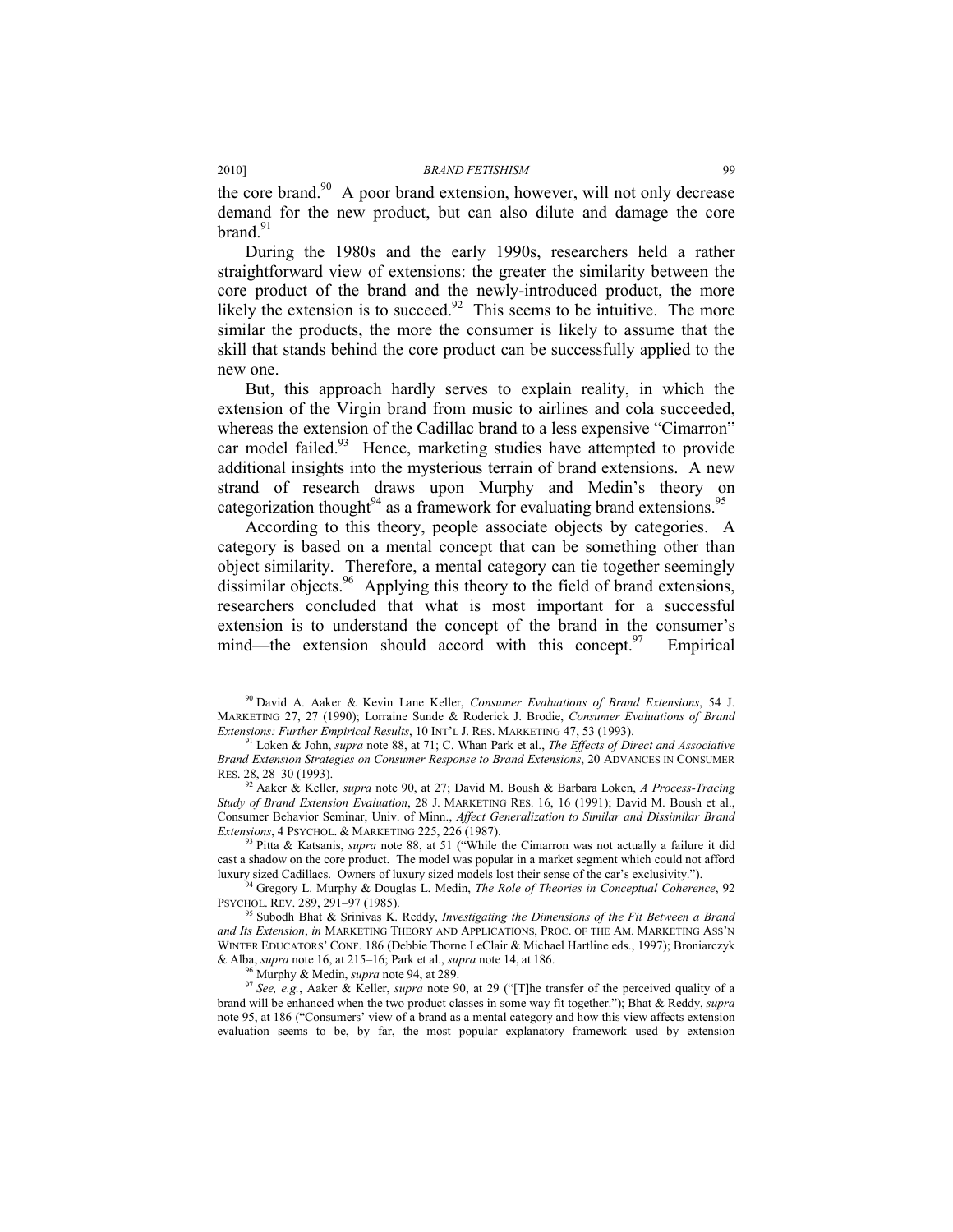evidence shows that brand associations are a more influential factor for a successful extension than product similarity.<sup>98</sup> An illustrative example is the failed attempt to extend the Heinz brand to cleaning vinegar.<sup>99</sup> While the company already produced and sold vinegar, consumers perceived the Heinz brand as a brand of a food manufacturer and refused to accept its extension to a non-edible cleaning product. $100$ 

Studies suggest a distinction between "prestige brands" and "functional brands." While functional brands are perceived in terms of product performance aspects, prestige brands are primarily perceived in terms of image.<sup>101</sup> People employ different concepts when categorizing prestige brands and functional brands: though they readily identify common associations behind prestige brands of very different products, such as Mercedes and Lenox, they are not able to find any concept uniting functional brands of dissimilar products, such as Sony and Xerox.<sup>102</sup> In the same vein, Benjamin Barber argues that Nike today competes with Disney rather than with Reebok.<sup>103</sup>

Consequently, it was found that extensions of different brands are evaluated differently by consumers, depending on the concept behind the brand. The more generic a brand concept is, the more extendible it is, and the less it is tied to a physical product.<sup>104</sup> Brands closely tied to a product category, such as Campbell's Soup, A-1 Steak Sauce, Kleenex, Clorox Bleach, or Chiquita, cannot be extended too far.<sup>105</sup> For instance, Chiquita's attempts to extend from bananas to juices failed twice.<sup>106</sup> By contrast, consumers readily accept extensions of a prestige brand into very distant fields.107 Brands with high imaginary content, such as Harley-Davidson, Jaguar, Armani, and Virgin, are not restrained by product categories.<sup>108</sup> Thus, Harley-Davidson now sells sunglasses, hair accessories, and underwear; Jaguar markets perfume, lipstick, and body lotion; Armani has been extended from clothes to sunglasses, watches, jewelry, fragrance, and

l

<sup>106</sup> HAIG, *supra* note 67, at 103–05.<br><sup>107</sup> AAKER & JOACHIMSTHALER, *supra* note 14, at 154–55; Broniarczyk & Alba, *supra* note 16, at 221–23; Glynn & Brodie, *supra* note 16, at 509. 108 KUNDE, *supra* note 14, at 19.

researchers."); Park et al., *supra* note 14, at 185 (presenting a study that examines the differences

<sup>&</sup>lt;sup>98</sup> *See* Broniarczyk & Alba, *supra* note 16, at 226–27 (examining the results of a study that shows the importance of brand association versus category similiarity); Glynn & Brodie, *supra* note 16, at 509 (describing the replication of the Broniarczyk & Alba study with supporting results).<br><sup>99</sup> HAIG, *supra* note 67, at 87–89.<br><sup>100</sup> *Id.*<br><sup>101</sup> Park et al., *supra* note 14, at 186.

<sup>102</sup> *Id.* at 192.<br><sup>102</sup> *Id.* at 192.<br><sup>103</sup> BARBER, *supra* note 38, at 178.<br><sup>104</sup> AAKER & JOACHIMSTHALER, *supra* note 14, at 154–55; KUNDE, *supra* note 14, at 81; Park et al., *supra* note 14, at 186.

al., *supra* note 14, at 186. 105 AAKER & JOACHIMSTHALER, *supra* note 14, at 154–55; KUNDE, *supra* note 14, at 81; Park et al., *supra* note 14, at 186.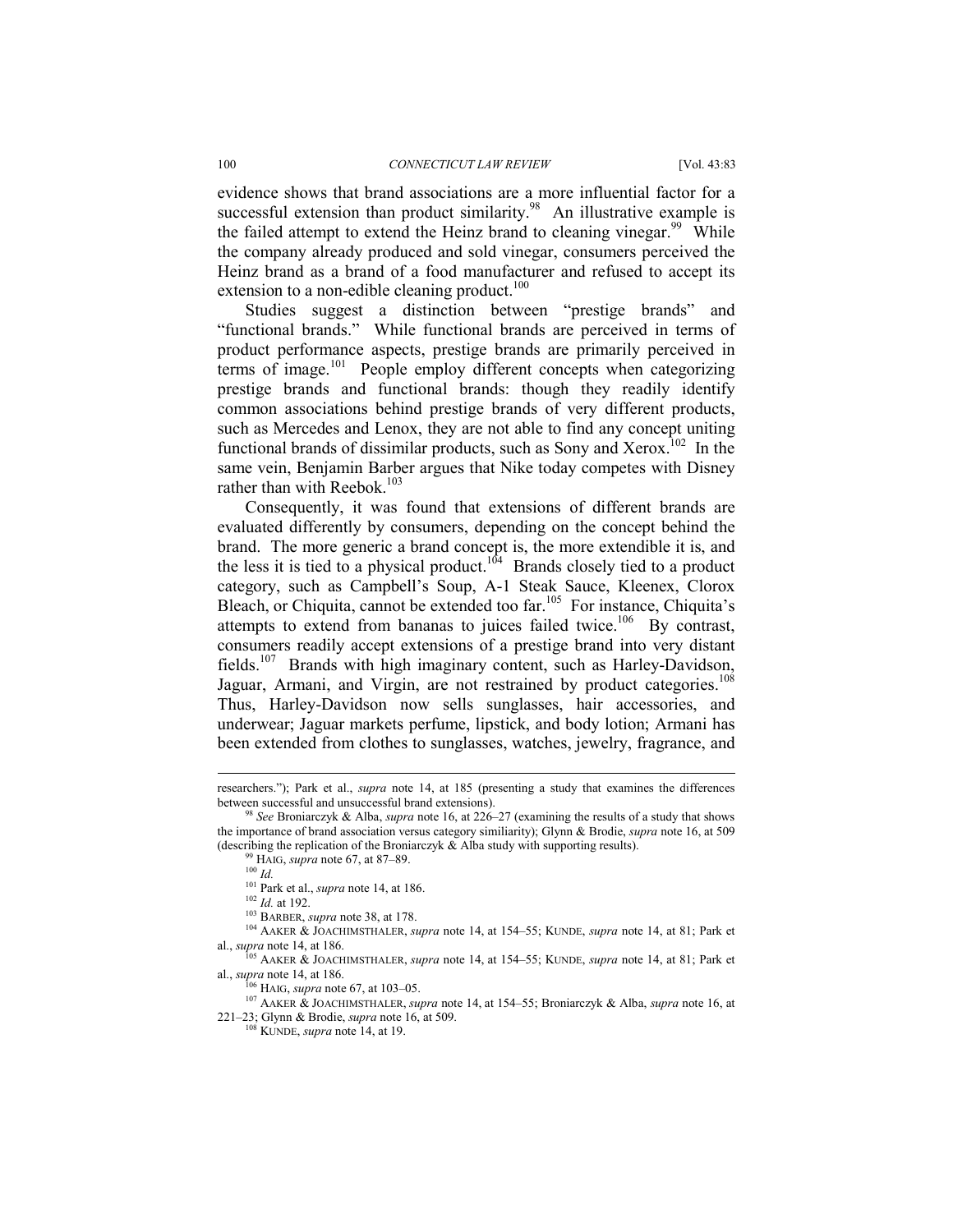even televisions; and Virgin has been extended from music to airlines, soft drinks, vodka, credit cards, and mobile phones.<sup>109</sup>

Sometimes a brand is evaluated differently by different consumers. Consumers who have a "functional relationship" with a brand, that is, perceive it merely as a carrier of product information, respond more negatively to brand extensions than consumers who have an "emotional relationship" with the brand. $110$ 

Ironically, trademarks with a high informative, product-related content are therefore less profitable in the current market economy.<sup>111</sup> To be a leader brand is to communicate spirit and soul, rather than product-related skill and expertise. Just as under the reign of the advanced commodity fetishism, trademarks ceased to identify the physical origin of manufacture and started indicating a single, albeit anonymous source in the era of brand fetishism, the most successful trademarks no longer connote product information, but a "distinct, albeit abstract, set of associations."112

What is more interesting, however, is that to achieve the status of a leading brand, extensions are no longer an option but a necessity. If a brand sticks to one product category, it is likely to become a functional brand, no matter how much marketing was employed to create its spirit. Restriction to one product category may reduce the meaning of the brand to a simple identification of commodities. Analyzing Levi's decreasing market share, Jennifer Steinhauser notes: "Maybe one of Levi's problems is that it has no cola. It has no denim-toned house paint. Levi makes what is essentially a commodity: blue jeans. Its ads may evoke rugged outdoorsmanship, but Levi hasn't promoted any particular life style to sell other products."113 Brand extensions are indispensable to ensure that the brand conveys a larger concept than mere physical products—a concept that can be applied to diverse product areas. A brand extension demonstrates that the brand can detach from its specific product area and operate as an independent entity.

#### E. *Brand Merchandising*

Merchandising is the practice of licensing trademarks to be printed as decorative elements on T-shirts, posters, cups, and the like. Astronomical sums are paid in merchandising agreements solely for the right to stamp

<sup>&</sup>lt;sup>109</sup> Christina Binkley, *Like Our Sunglasses? Try Our Vodka! Brand Extensions Get Weirder, Risking Customer Confusion*, WALL ST. J., Nov. 8, 2007, at D1.

<sup>&</sup>lt;sup>110</sup> AAKER & JOACHIMSTHALER, *supra* note 14, at 155.<br><sup>111</sup> *Id.* at 154; *see also* KUNDE, *supra* note 14, at 63 (asserting that once a "Brand Religion" is created, the company can sell all sorts of products under its

<sup>&</sup>lt;sup>112</sup> Peter A. Dacin & Daniel C. Smith, *The Effect of Brand Portfolio Characteristics on Consumer Evaluations of Brand Extensions, 31 J. MARKETING RES. 229, 231 (1994).* 

<sup>&</sup>lt;sup>113</sup> Jennifer Steinhauer, *Design for Living; That's Not a Skim Latte. It's a Way of Life*, N.Y. TIMES, Mar. 21, 1999, at 5.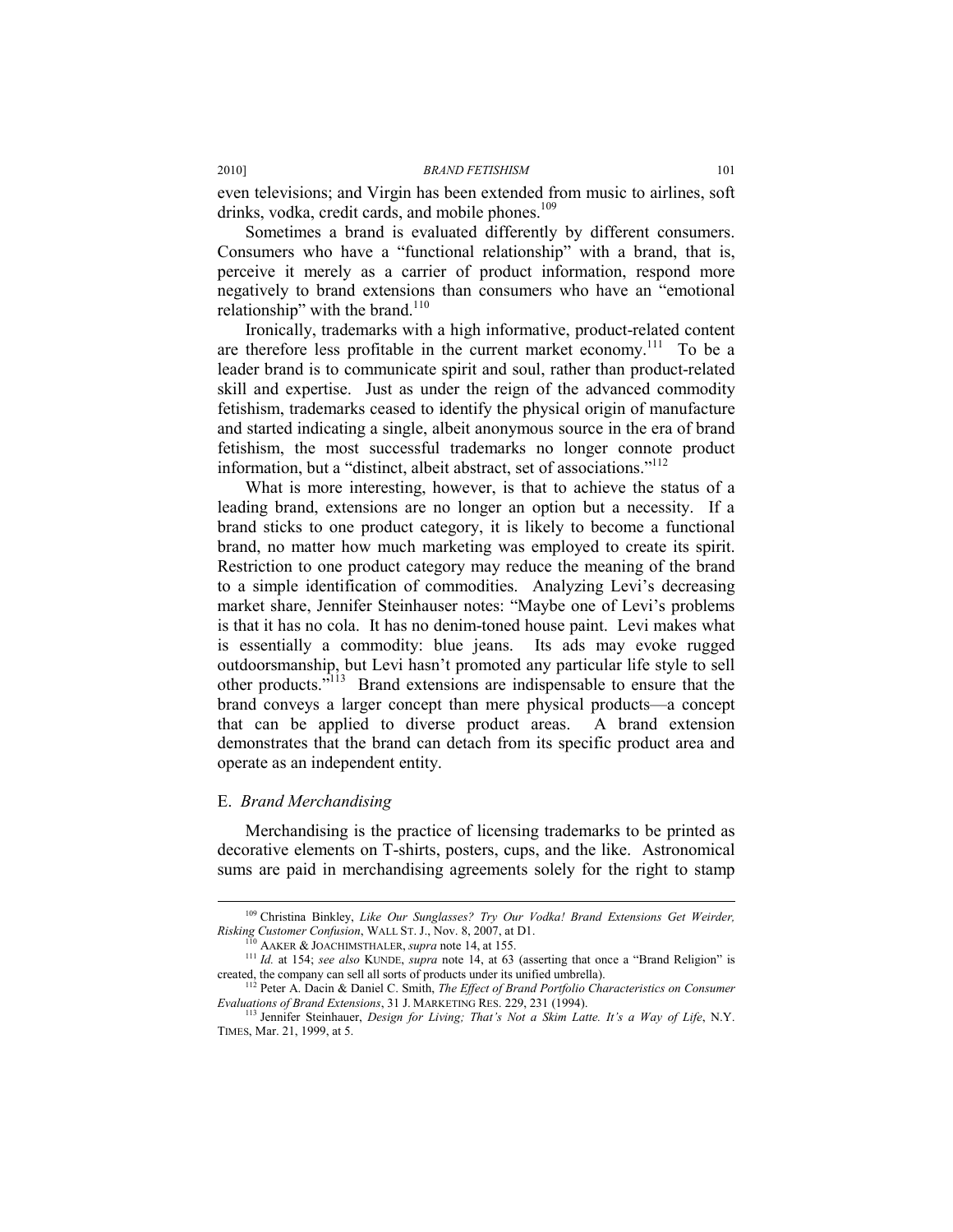the brand name or logo on such goods.<sup>114</sup> Royalties from merchandising licenses sometimes even exceed the income from the company's sales.<sup>115</sup>

Brand merchandising is connected to the trend whereby brands are becoming more easily recognizable. Brand merchandise, however, is more than that; drinking a Coke or riding a Harley-Davidson motorcycle certainly has a symbolic dimension. Hanging a Coca-Cola poster in one's bedroom or wearing a Harley-Davidson T-shirt, however, has *only* a symbolic dimension. Such activities demonstrate that some consumers have largely internalized the idea of brands as independent spiritual beings which can be liberated from any connection with material goods. By wearing a brand T-shirt or hanging a brand poster, the consumer admits that he or she is no longer concerned with the product that the brand sells. In buying brand merchandising, he or she evokes the brand's spirit without any product-related substance.

This is not to say, however, that such a consumer will not purchase the core products of the brand; the converse is true. In his classic book, David A. Aaker describes five levels of brand loyalty, the highest level being "committed consumer."<sup>116</sup> The ultimate "committed customer" is "the Harley-Davidson rider who wears the Harley symbol as a tattoo."<sup>117</sup> Pimentel and Reynolds further suggest that "[t]he devoted consumer will display the brand logo on items from product categories different from that of the branded product, such as the logo of an automobile company on a Tshirt. They will seek opportunities to acquire and exhibit the logo—not necessarily in connection with consuming the product."<sup>118</sup>

Marketing literature regards consumers who buy brand merchandise as consumers who have reached the highest level of devotion to the brand, comparable to religious fervor.<sup>119</sup> They feel attached to the brand and share its values so intensely that they are likely to remain loyal even in cases of poor product performance, scandal, bad publicity, and high prices.<sup>120</sup>

Anthropological research provides additional insights to consumer behavior that explain why unconditional brand loyalty and the purchase of brand merchandise can be interconnected. Social psychologists have

 <sup>114</sup> *See, e.g.*, KUNDE, *supra* note 14, at 19 (noting that in 1994, Harley Davidson earned \$256.5 million from merchandising license agreements).<br><sup>115</sup> *Id.* at 93–94 ("[T]here is far more money to be made in merchandising sales [of the Hard Rock

Café] than in restaurant services.").<br><sup>116</sup> DAVID A. AAKER, MANAGING BRAND EQUITY: CAPITALIZING ON THE VALUE OF A BRAND NAME 39–41 (1991).<br><sup>117</sup> *Id.* at 41.

<sup>&</sup>lt;sup>118</sup> Pimentel & Reynolds, *supra* note 63, at 1; *see also* Kozinets, *supra* note 64, at 75–76 (noting that in a meeting of the Star Trek brand community, the members discussed whether they should be required to wear Star Trek uniforms to the community's social functions). 119 *See* Pimentel & Reynolds, *supra* note 63, at 1 (referring to brands that may take on aspects of

the "sacred").<br> $\frac{120}{Id}$ .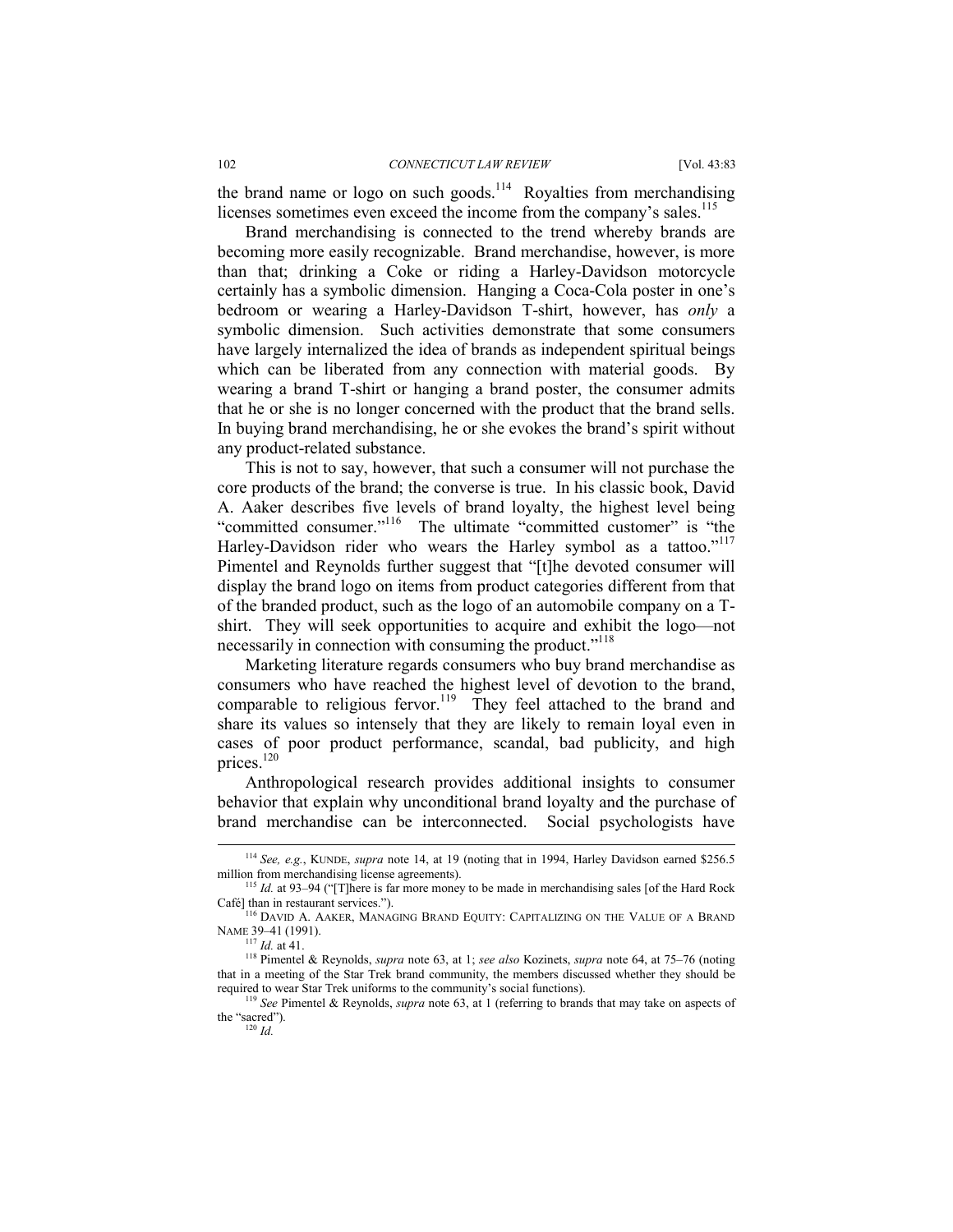shown that "behavior can impact attitudes, opinions, and beliefs."<sup>121</sup> This can happen partly because we learn about ourselves by observing our own behavior (self-perception process). It also can happen partly because, in trying to avoid psychological discomfort arising from behavior inconsistent with our attitudes, we are likely to change these attitudes (through the process of "cognitive dissonance").<sup>122</sup> In this way, rituals maintain and even create religious beliefs: since ritual performance is associated with these beliefs, self-perception or cognitive dissonance processes will cause non-believers to start believing and will strengthen the devotion of believers. Research has shown that commitment to a religious group typically increases after some anticipated event, like prophecy, fails to occur. To reconcile their behavior—performing religious rituals—with the new, seemingly contradictory, information, adherents claim greater belief and pursue the rituals with new passion. $123$ 

Brand merchandise functions much in the same way as that of a religious ritual in its reinforcement of core beliefs. The act of buying and displaying brand merchandise strengthens brand loyalty, making it more difficult for the consumer to challenge his or her attitude in the future. Consumers are thus likely to remain loyal even when the brand could otherwise have disappointed them.

### F. *An Intermediate Conclusion*

This first Part has demonstrated that to a certain extent, marketing experts have succeeded in disseminating brand fetishism. Conspicuously displayed brands reveal that a brand sometimes triumphs over its productcarrier. Brand extensions into dissimilar product categories further show that today's leading brands are often perceived in terms of abstract images rather than in terms of product-related expertise. Consumers easily accept the ability of these brands to be detached from their primary product field and function as entities in their own right. Brand merchandising reveals that some brands serve as objects of religious-like devotion. At the same time, all of these phenomena are vital in maintaining and reinforcing brand fetishism.

# III. TRADEMARK LAW AND BRAND FETISHISM

#### A. *Setting the Scene*

Trademark law is built upon premises radically inconsistent with brand

 <sup>121</sup> Richard Sosis, *Why Aren't We All Hutterites? Costly Signaling Theory and Religious Behavior*, 14 HUM. NATURE 91, 97 (2003).<br><sup>122</sup> *Id.* at 97–98.<br><sup>123</sup> *Id*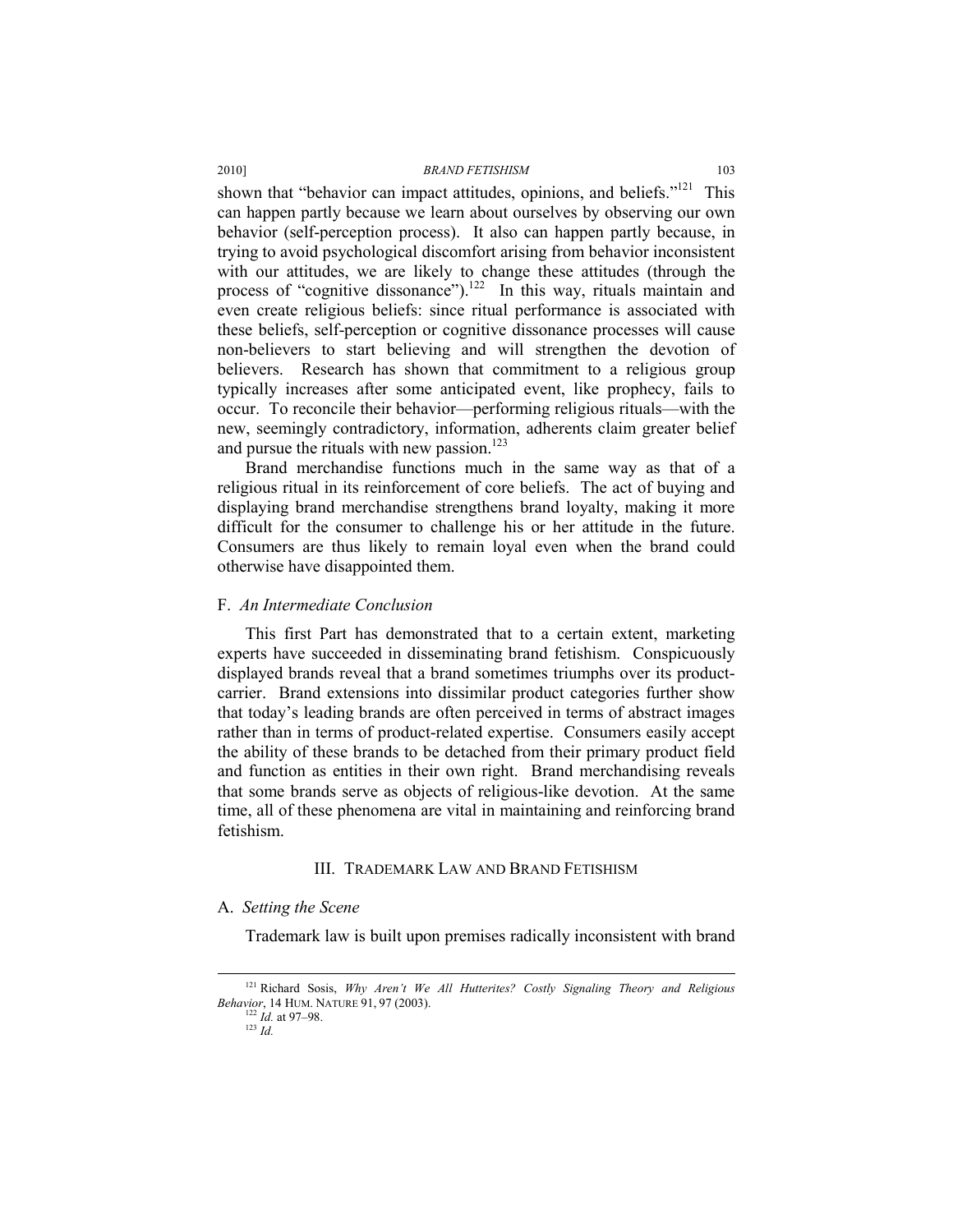#### 104 *CONNECTICUT LAW REVIEW* [Vol. 43:83

fetishism. In the legal world, trademarks are informational devices.<sup>124</sup> They serve as efficient means of communicating information about the source and quality of goods in an increasingly complex modern market.<sup>125</sup> The central economic justification for trademark protection is the "search costs" rationale—trademarks reduce consumer search costs, thus promoting overall economic efficiency.<sup>126</sup> At the same time, trademarks allow their owners to benefit from the reputation of their goods, thus encouraging investment in the quality of these goods.<sup>127</sup>

Underlying trademark law is the assumption that a trademark has no value in itself. Its only significance lies in the goodwill it represents, i.e., a reputation for product quality.<sup>128</sup> Consequently, one of the basic principles of trademark law is that a trademark is not a taboo—not every reproduction of a trademark is forbidden. A trademark is infringed only if the unauthorized use is likely to confuse the consumer.<sup>129</sup> Viewed in this light, trademark protection does not require firm justification. In contrast to other intellectual property rights which impose high costs on society by temporarily hampering competition, such as patent rights or copyrights, trademark law contributes to market efficiency and imposes relatively few

<sup>126</sup> See, e.g., Ty Inc. v. Perryman, 306 F.3d 509, 510 (7th Cir. 2002) ("The fundamental purpose of a trademark is to reduce consumer search costs by providing a concise and unequivocal identifier of the particular source of particular goods."); MCCARTHY, *supra* note 31, § 2:5 ("The point is that trademarks reduce the customer's cost of acquiring information about products and services."); Landes & Posner, *supra* note 124, at 270 ("The value of a trademark is the saving in search costs made possible by the information or reputation that the trademark conveys or embodies about the brand ....").

 <sup>124</sup> *See, e.g.*, Two Pesos, Inc. v. Taco Cabana, Inc., 505 U.S. 763, 770–71 (1992) ("[T]he legal recognition of an inherently distinctive trademark or trade dress acknowledges the owner's legitimate proprietary interest in its unique and valuable informational device . . . ."); William M. Landes & Richard A. Posner, *Trademark Law: An Economic Perspective*, 30 J.L. & ECON. 265, 269 (1987) ("[A] trademark conveys information that allows the consumer to say to himself, 'I need not investigate the attributes of the brand I am about to purchase because the trademark is a shorthand way of telling me that the attributes are the same as that of the brand I enjoyed earlier."").

See, e.g., RESTATEMENT (THIRD) OF UNFAIR COMPETITION § 9 (1995) (defining a trademark as a "word, name, symbol, device, or other designation . . . used in a manner that identifies . . . goods or services and distinguishes them from the goods or services of others"); Benjamin G. Paster, *Trademarks—Their Early History*, 59 TRADEMARK REP. 551, 551–52 (1969) (arguing that in the increasingly complex commercial reality, trademarks became necessary tools used to identify the

 $h^{127}$  Qualitex Co. v. Jacobson Prods. Co., 514 U.S. 159, 164 (1995) ("[T]rademark] law helps assure a producer that it . . . will reap the financial, reputation-related rewards associated with a desirable product. The law thereby 'encourage[s] the production of quality products' . . . ." (alteration in original)); WILLIAM M. LANDES & RICHARD A. POSNER, THE ECONOMIC STRUCTURE OF INTELLECTUAL PROPERTY LAW 168, 179 (2003) ("[A] firm with a valuable trademark will be reluctant to lower the quality of its brand . . . . [The] legal protection of trademarks encourages the production of higher-quality products.").

 $\frac{1}{2}$  Coca-Cola Bottling Co. v. Coca-Cola Co., 269 F. 796, 806 (D. Del. 1920) (explaining that the "trade-mark is the expression . . . of part or all of the good will of the business . . . . Separate from the good will of the business it identifies, [the trademark] is useless, valueless"); MCCARTHY, *supra* note 31, § 2:15.<br><sup>129</sup> Prestonettes, Inc. v. Coty, 264 U.S. 359, 368 (1924) ("When the mark is used in a way that

does not deceive the public we see no such sanctity in the word as to prevent its being used to tell the truth. It is not taboo."); MCCARTHY, *supra* note 31, § 24:11.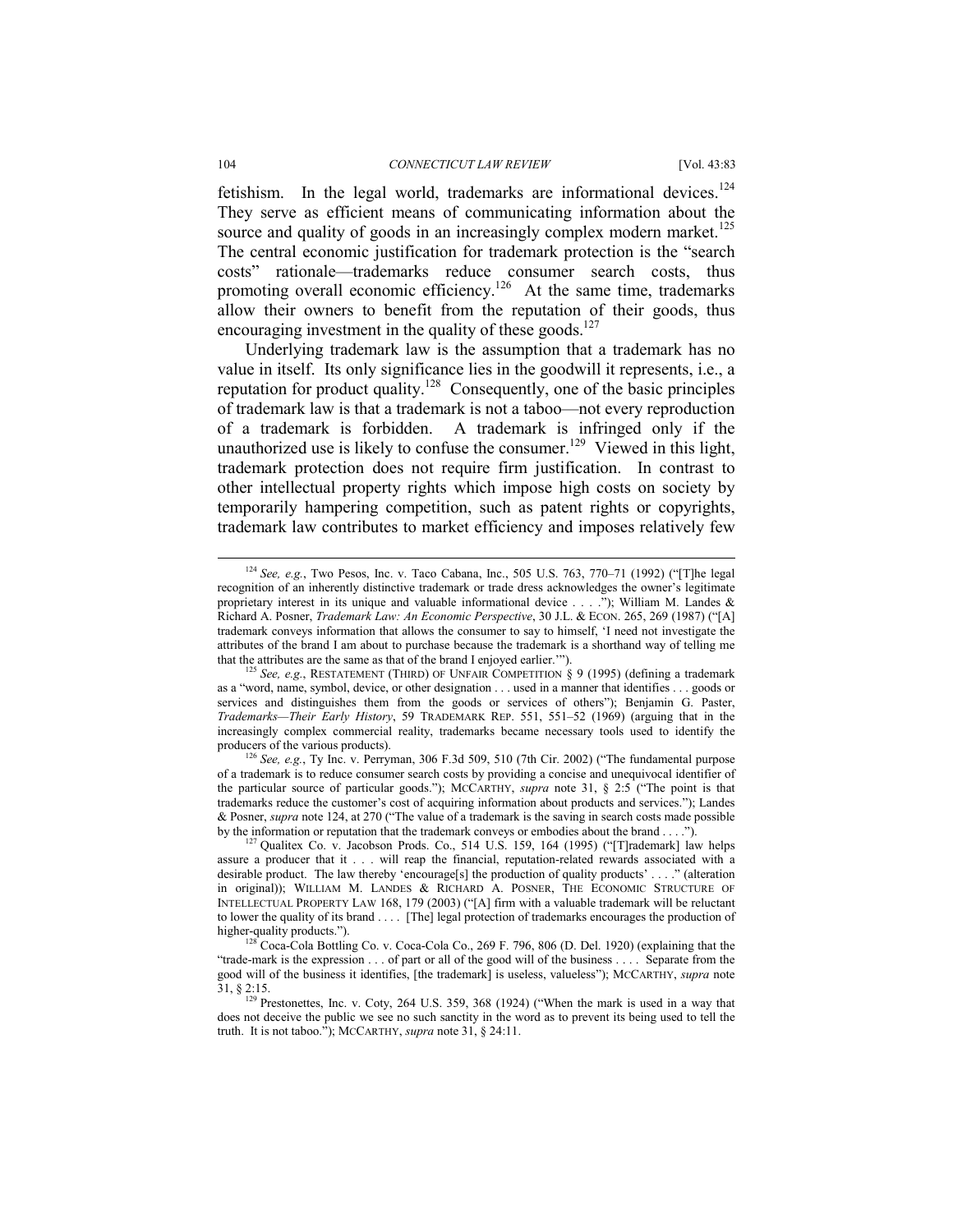$costs$ <sup>130</sup>

Trademark law is based on the premise that a trademark is merely a name or signifier, whereas the substance is the product associated with the mark. Brand fetishism, however, assumes the opposite: consumers should be trained to perceive trademarks as entities with independent value.<sup>131</sup> Whereas trademark law is premised on competition for the quality and prices of goods, modern marketing literature advises corporations to avoid this kind of competition.<sup>132</sup>Whereas trademark law encourages corporations to invest in product quality, marketing experts instead advise corporations to focus on creating strong brands.133This dichotomy raises a critical question: how should trademark law react to this new commercial reality?

The trend toward brand fetishism began in the 1920s, when corporations started shifting their resources from production of goods to establishing strong brands through marketing. In 1927, Frank Schechter published one of the most famous and influential articles on trademark law, *The Rational Basis of Trademark Protection*, which argued that trademarks can no longer be regarded merely as the visible manifestation of the business goodwill.<sup>134</sup> Schechter advocated that the value of a trademark lies not only in the quality of goods it represents, but also in its selling power and its psychological hold upon the public.<sup>135</sup> He concluded that the preservation of this value should constitute the only rational basis for trademark protection.<sup>136</sup>

Schechter's article was written when enthusiasm for psychological advertising and other brand strategies was high.<sup>137</sup> The article implicitly assumed that trademark law should reflect commercial reality: components that comprise the value of a trademark should be protected. As trademarks move away from their primary function and become objects of fetish,

 <sup>130</sup> Nicola Bottero et al., *The Extended Protection of "Strong" Trademarks*, 11 MARQ. INTELL. PROP. L. REV. 265, 267 (2007) ("[W]hile other intellectual property rights . . . provide a mix of static costs and dynamic benefits . . . very few costs and no deadweight losses whatsoever are associated with trademark protection."); Stacey L. Dogan & Mark A. Lemley, *A Search-Costs Theory of Limiting Doctrines in Trademark Law*, 97 TRADEMARK REP. 1223, 1227 (2007) ("Trademark law . . . represents an affirmation of, rather than a departure from, the competitive model that drives the United States economy. It is in this respect distinct from the rest of intellectual property (IP) law, which departs from the competitive norm in order to encourage investment in invention and creation.").<br>
<sup>131</sup> *See supra* Part II.B.<br>
<sup>132</sup> *See supra* Part II.B.<br>
<sup>133</sup> *See supra* Part II.B.

<sup>&</sup>lt;sup>134</sup> Frank I. Schechter, *The Rational Basis of Trademark Protection*, 40 HARV. L. REV. 813, 818 (1927). 135 *Id.* at 831. 136 *Id.*

<sup>137</sup> Robert G. Bone, *A Skeptical View of the Trademark Dilution Revision Act*, 11 INTELL. PROP. L. BULL. 187, 192 (2007).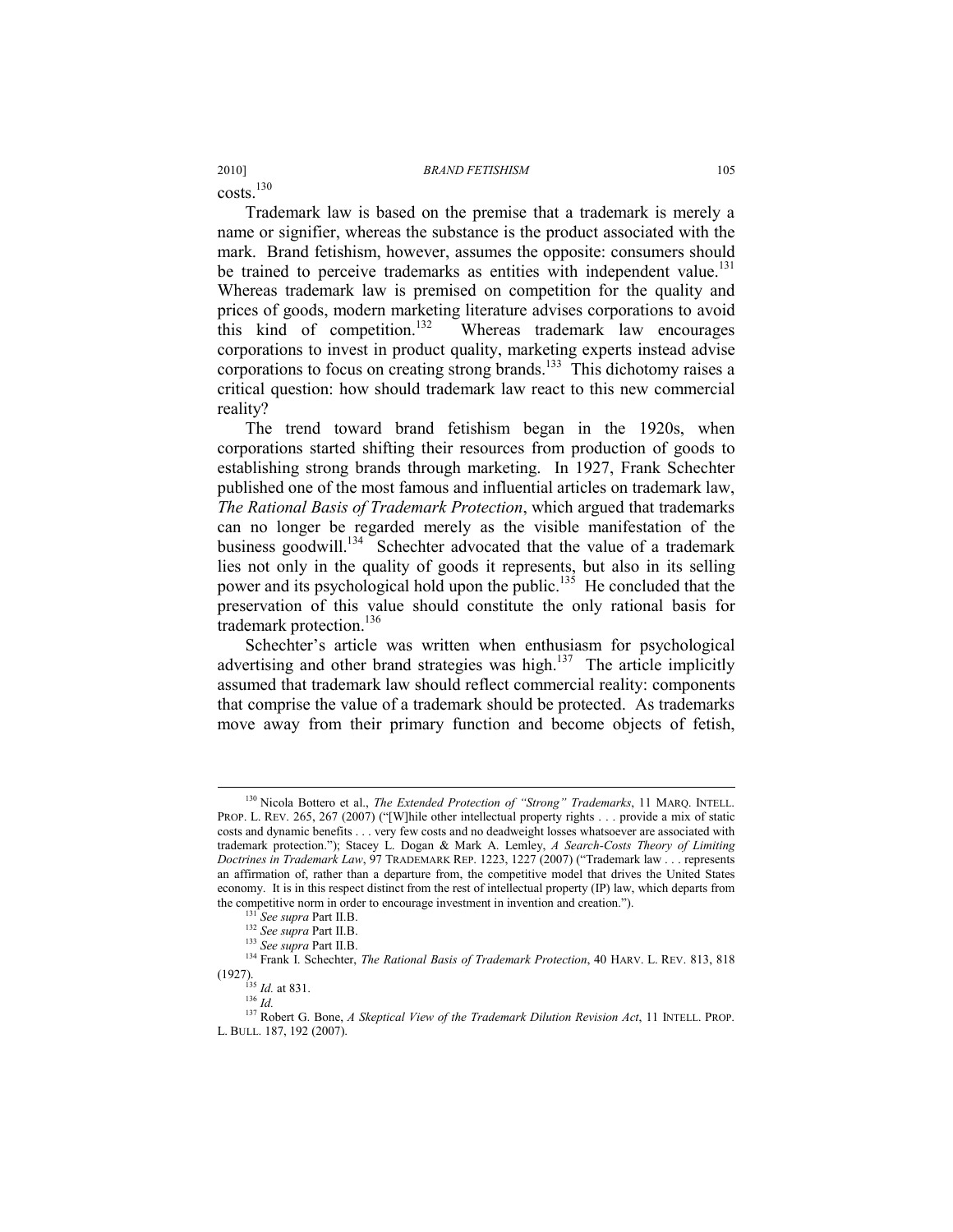scholars increasingly doubt this assumption.<sup>138</sup> Nevertheless, Schechter's view remains quite popular to this day; many scholars believe that as long as trademark owners invest vast resources in creating valuable brand personalities, their investment should be protected.<sup>139</sup>

This approach, however, is circular, as brand personality would have no economic value were it not legally protected.<sup>140</sup> If everyone could make unauthorized use of the spiritual dimension of another's trademark, trademark owners could not internalize their investment in these dimensions. Consequently, they would not have sufficient economic incentives to build up brands with personalities and souls. The fact that corporations expend energy in creating spiritual dimensions to their trademarks should lead us to assume that these dimensions most probably enjoy legal protection.

In the 1930s, the "anonymous source theory" and the "quality theory" of trademark law detached the trademark from the physical origin of goods, thereby advancing "commodity fetishism" to new heights.<sup>141</sup> Much in the same way, we must expect that given the modern reality of brand fetishism, this practice must enjoy legal support. Part IV below will expose the mechanisms in modern trademark law that result in the protection of spiritual dimensions of brands—and support brand fetishism. But first, the next section will examine whether trademark law may have good reasons to discourage brand fetishism.

 <sup>138</sup> *See, e.g.*, *id.* ("The normative question, however, is why the law *should* protect a mark's grip on consumers when that grip is due to factors other than information about the quality of the product . . . ."); Stacey L. Dogan & Mark A. Lemley, *The Merchandising Right: Fragile Theory or* Fait Accompli*?*, 54 EMORY L.J. 461, 484–85 (2005) (asserting that trademarks should not be protected against unauthorized use on merchandising, as "[t]he investment at issue in these cases is *not* investment in the quality of the underlying product . . . but investment in merchandising the brand

itself"). 139 *See, e.g.*, MCCARTHY, *supra* note 31, § 24:121 (noting that on the question of how to quantify dilution damages, "a marketing or advertising expert could testify that in her opinion, the famous mark will in fact lose some of its selling power"); Kristine M. Boylan, *The Corporate Right of Publicity in Federal Dilution Legislation Part II*, 82 J. PAT. & TRADEMARK OFF. SOC'Y 5, 31–32 (2000) (suggesting that trademarks should be granted protection akin to the right of publicity); Magid et al., *supra* note 13, at 32 ("Decreased brand image should be the focus of determining whether, and the extent to which, a trademark risks dilution."); Ellen P. Winner, *Right of Identity: Right of Publicity and Protection for a Trademark's "Persona*,*"* 71 TRADEMARK REP. 193, 196–97 (1981) (suggesting that

trademarks should be granted protection akin to the right of publicity). 140 *See* Felix S. Cohen, *Transcendental Nonsense and the Functional Approach*, 35 COLUM. L. REV. 809, 815 (1935) ("The vicious circle inherent in this reasoning is plain. It purports to base legal protection upon economic value, when, as a matter of actual fact, the economic value of a sales device depends upon the extent to which it will be legally protected."); Mark A. Lemley, *The Modern Lanham Act and the Death of Common Sense*, 108 YALE L.J. 1687, 1709 (1999) ("[I]t does not follow that because something is valuable it must be owned."); *see also* Assaf, *supra* note 8, at 75 ("It cannot be argued that the property right of the trademark owner is the right to protect the economic value of the trademark, since its value is the outcome of the legal protection."). 141 *See supra* Part II.A.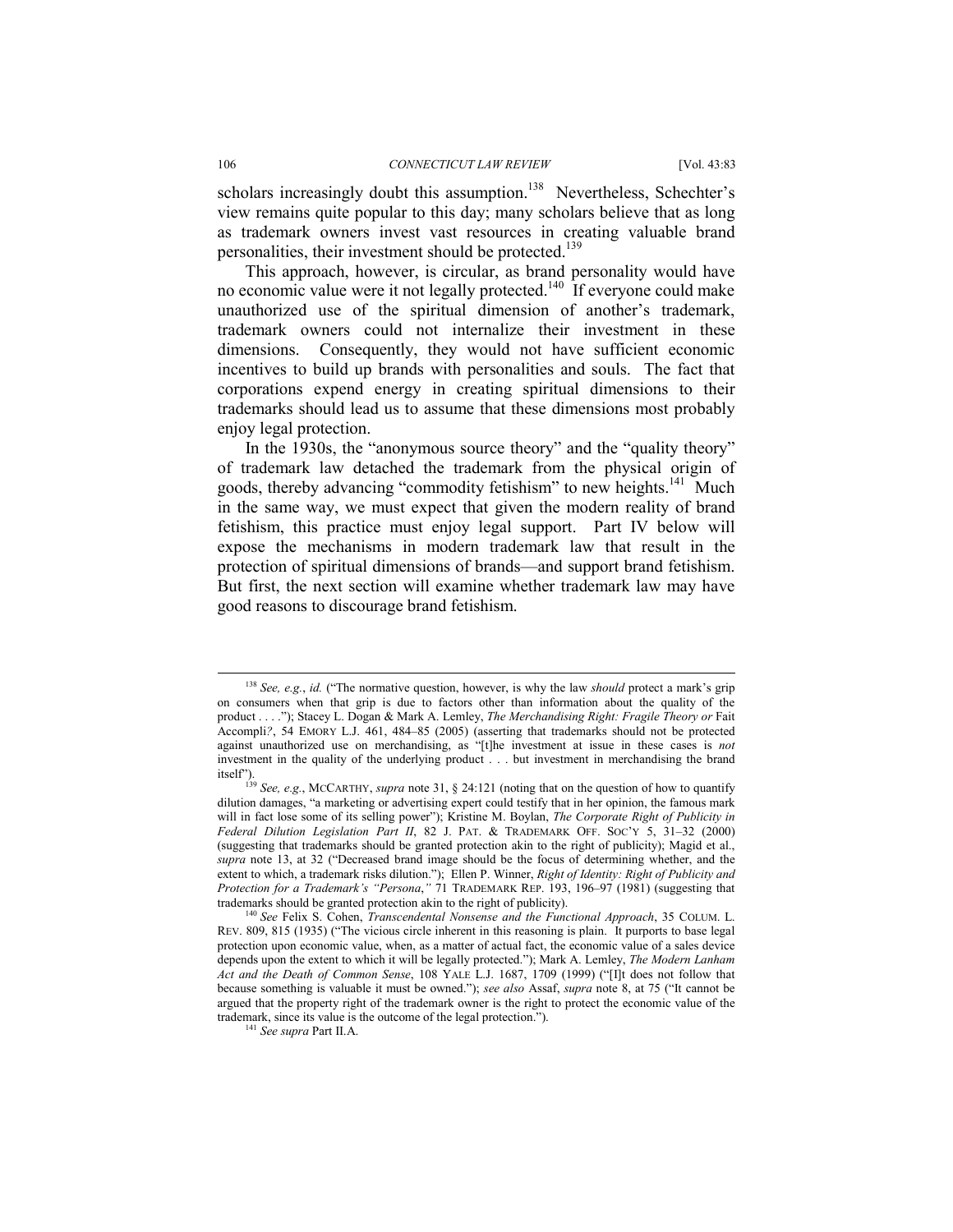#### B. *Why Should Brand Fetishism Be Discouraged?*

The most compelling argument in favor of protecting brand personalities was articulated by Jay Dratler:

The free-market philosophy that undergirds all economic law in the United States is based upon consumers' sovereignty and free choice. Under the famous "nondiscrimination" principle . . . consumers' free choice in the marketplace, not the predilections of any elite . . . determines the value of products and services for purposes of economic law, including trade symbol law. Widespread use of trade symbols as general "brand" identifiers, rather than as markers of particular products or services . . . appears to have been beneficial . . . to consumers . . . .<sup>142</sup>

Put differently, although trademark law was initially intended to protect consumer choices based on quality and price, if today's consumer prefers to buy brand personalities rather than products, this is what the market should deliver.

This approach reveals a major tension characterizing the current discourse on trademarks: the relationship between commercial reality and legal doctrines. It is a truism that the legal system should react to commercial reality. The question, however, is *how* it should react. Traditional economic analysis of trademark law perceives the consumer as a rational being seeking to satisfy his or her preferences and using trademarks as means of reducing her search costs.<sup>143</sup> At the same time, marketing experts actively and systematically undermine the consumer's mechanisms of rational thought. They openly admit that marketing is aimed at creating emotional attachments, which ultimately triumph over rational analysis.144Eventually, marketing efforts succeed, and turn some brands into tools of psychological influence, so that the brand stimulates the consumer emotionally to buy the product. Then the legal conclusion is that consumers, purchasing branded products without any apparent functional reason, demonstrate that they are interested in brand personalities rather than in products. If so, brand personality is what trademark law should protect. Choosing this approach, trademark law ignores the commercial reality, rather than adjusting itself to it.

The fact that consumer demand exists for brands with strong spiritual dimensions should not necessarily lead one to conclude that consumers are interested in these dimensions. An emotionally attached consumer may be more loyal to a brand than a satisfied consumer, but that certainly does not

<sup>&</sup>lt;sup>142</sup> JAY DRATLER, LICENSING OF INTELLECTUAL PROPERTY § 11.03 (2008).<br><sup>143</sup> *See supra* note 126 and accompanying text.<br><sup>144</sup> *See supra* Part II.C.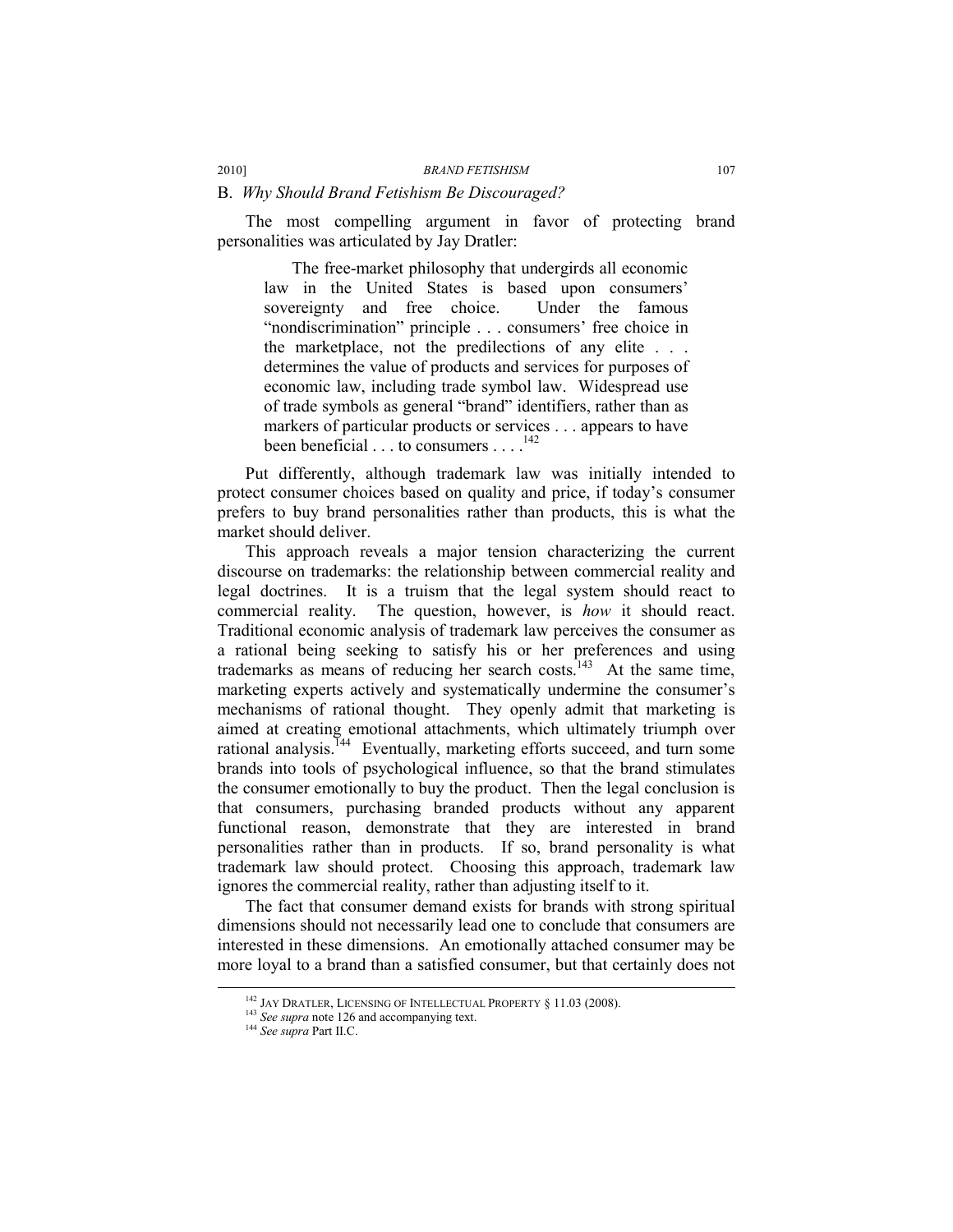mean that consumers wish to become emotionally attached to brands. Marketing experts simply wield certain features of human perception against the consumer.

Empirical evidence shows that some consumers do not purchase brand personalities consciously. Consumers often base their brand loyalty on a perceived high product quality, $145$  and sometimes refuse to admit that they are "in love" with a brand, although indirect evidence shows that this is precisely the case. $146$  Emotional attachment to the brand positively influences the consumer's evaluation of product quality.<sup>147</sup> For example, in the mid-1990s, Budweiser introduced its "Lizards" ad campaign, which significantly improved the image of the brand. Although the products were not modified, consumers reported that the beer tasted better.<sup>148</sup> On an interpersonal level, feelings of love encourage a biased, positive perception of the relationship partner, rendering comparisons with alternatives difficult. The same is true when the partner is a brand.<sup>149</sup> For example, Coca-Cola consistently fails in blind taste-tests when pitted against other soda brands, and yet its loyal customers persist in their belief that Coca-Cola tastes the best.<sup>150</sup> Similarly, experiments demonstrate that people rate the taste of beer and cigarettes much lower when they do not realize that they are exposed to their favorite brand.<sup>151</sup>

Since emotional attachments to brands produce misperceptions of product quality, it cannot be said that all consumers, who are loyal to a certain brand in spite of lack of substantial quality advantages, consciously purchase the spiritual dimensions of these brands. Many consumers are not interested in a love affair with a brand. As Benjamin R. Barber notes,

[m]arketing . . . hijacks authentic emotions and sentiments

<sup>&</sup>lt;sup>145</sup> Fournier, *supra* note 62, at 365 ("At the core, all strong brand relationships were rooted in beliefs about superior product performance. Beliefs in the utilitarian functioning of the brand were sometimes bolstered by performance myths . . . that marked the brand as superior and irreplaceable and thus resistant to competitive attack."); *see also* MCCARTHY, *supra* note 31, § 3:4 (discussing brain scan studies with Coca-Cola and Pepsi-Cola, in which brand loyalty was found to override the original taste preferences of loyal consumers); Swann, *supra* note 8, at 948 ("When queried about why they buy brands such as Coca-Cola . . . or Mercedes-Benz, consumer responses typically reflect little insight into the appeal of brands. 'Coca-Cola tastes better than Pepsi,' some will argue. . . . 'Mercedes-Benz is an incredibly well-engineered car; it will last forever.' These reasons may or may not be true, but few consumers can reliably distinguish between brands of soft drinks, and most consumers in the United States keep their cars for only a few short years."). 146 Albert et al., *supra* note 62, at 1074 ("[T]he word 'love' is explicitly employed in the U.S.

<sup>(</sup>declaration of love) whereas French consumers rather use 'adore' or 'like' when talking about the loved brand."). 147 Fournier, *supra* note 62, at 365 ("The intimacy [in consumer-brand relations] supports stability

through biased perceptions of the partner . . . . "); Swann, *supra* note 8, at 948.<br><sup>148</sup> HOLT, *supra* note 53, at 10.<br><sup>149</sup> Fournier, *supra* note 62, at 364.<br><sup>150</sup> *See supra* note 2; Swann, *supra* note 8, at 948.<br><sup>1</sup>

German); Katya Zakharov, *The Scope of Protection of Trademark Image*, 36 INT'L REV. INTELL. PROP. & COMPETITION L. 787, 788 (2005).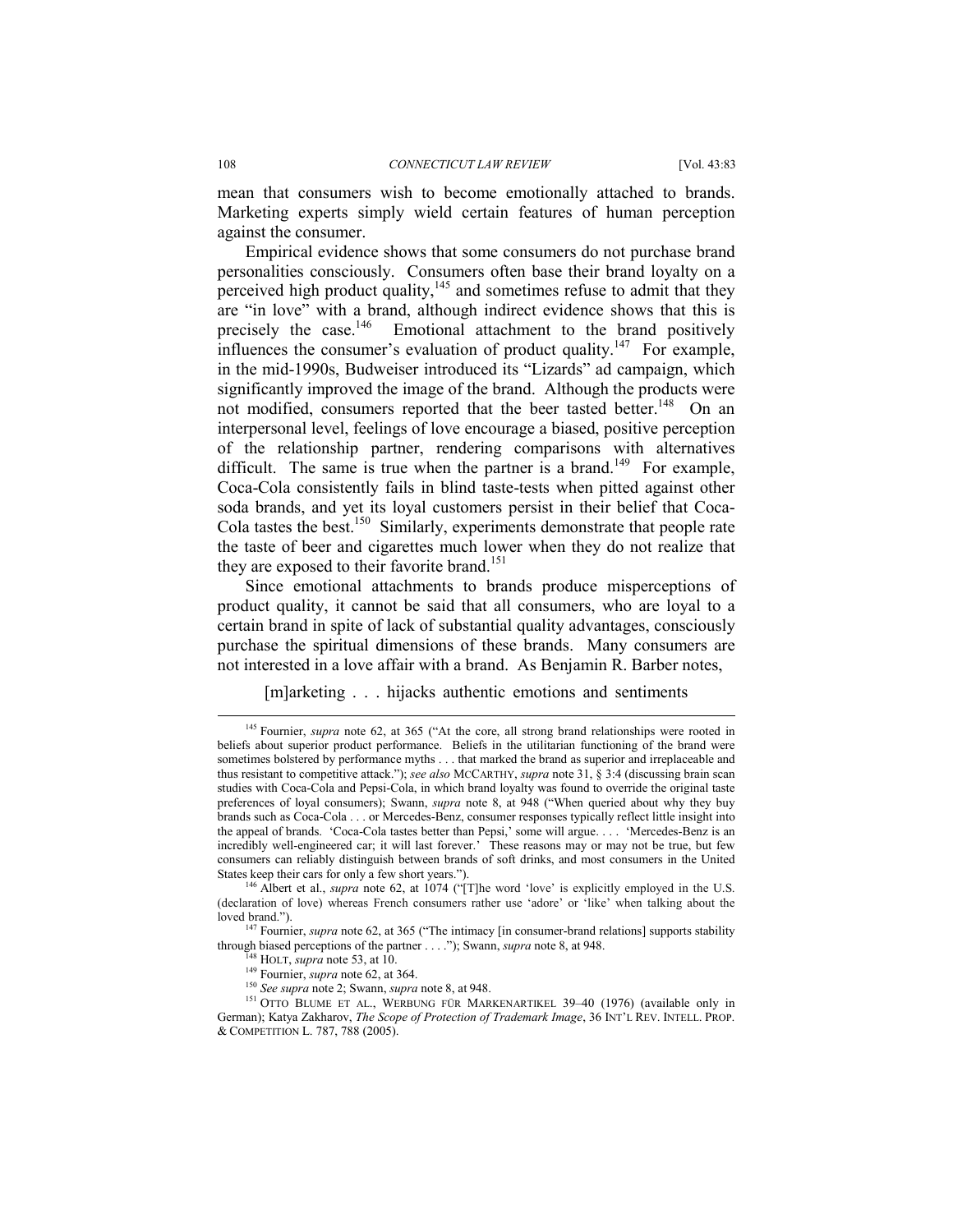and employs them in wholly instrumental ways to sell products in which neither producers nor consumers otherwise are likely to have much interest and for which in any case there is little inherent demand. . . . Although the marketers . . . are trying to invoke emotions in consumers, they themselves are acting rationally, employing a powerful form of instrumental reason—emotion rationally deployed in the name of profits. The love affair with a brand is the responsibility of the marketing agents and not of the consumer.<sup>152</sup>

The consumer is not perfectly rational. Although no experiments have yet been conducted, I would venture to guess that a great number of consumers would reconsider their brand loyalty if presented with evidence that it does not adequately reflect their taste preferences. Brands often cause consumers to "judge the book by its cover," a behavior many of them would probably regard as irrational. Brands evoking strong emotions hinder sober quality judgments and rational purchasing decisions. This, in turn, distorts market competition. The market currently provides greater incentives to invest in brand personalities than in products, although this does not necessarily reflect consumers' preferences. Many consumers would rather have brands play the role of the name, not the rose—that is, would rather have brands indicate products rather than be the product itself.

Brand fetishism is the market condition under which corporations strive to charge premium prices without offering superior products. It has led the market to an absurd situation, in which competition on product quality and prices—the type of competition that serves the most basic consumer interests—is considered the "worst case scenario."153These are good reasons for discouraging brand fetishism. Trademark law should strive to restore "commodity" competition so that it again becomes commonplace. The promotion of this kind of competition is the traditional—and, I believe, the only—rational basis of trademark law.

All this notwithstanding, it is still hardly deniable that a significant number of consumers are quite conscious of the spiritual dimension of brands. Some consumers purchase luxury brands as status symbols. Others engage in brand cults and rituals, thereby explicitly recognizing brands as spiritual beings. It can be argued that although traditional economic rationales do not justify the protection of the spiritual dimensions of brands, these dimensions do fulfill important needs for some consumers and this should provide an alternative basis for their protection.

<sup>&</sup>lt;sup>152</sup> BARBER, *supra* note 38, at 182–84, 196–97.<br><sup>153</sup> *See supra* note 73 and accompanying text.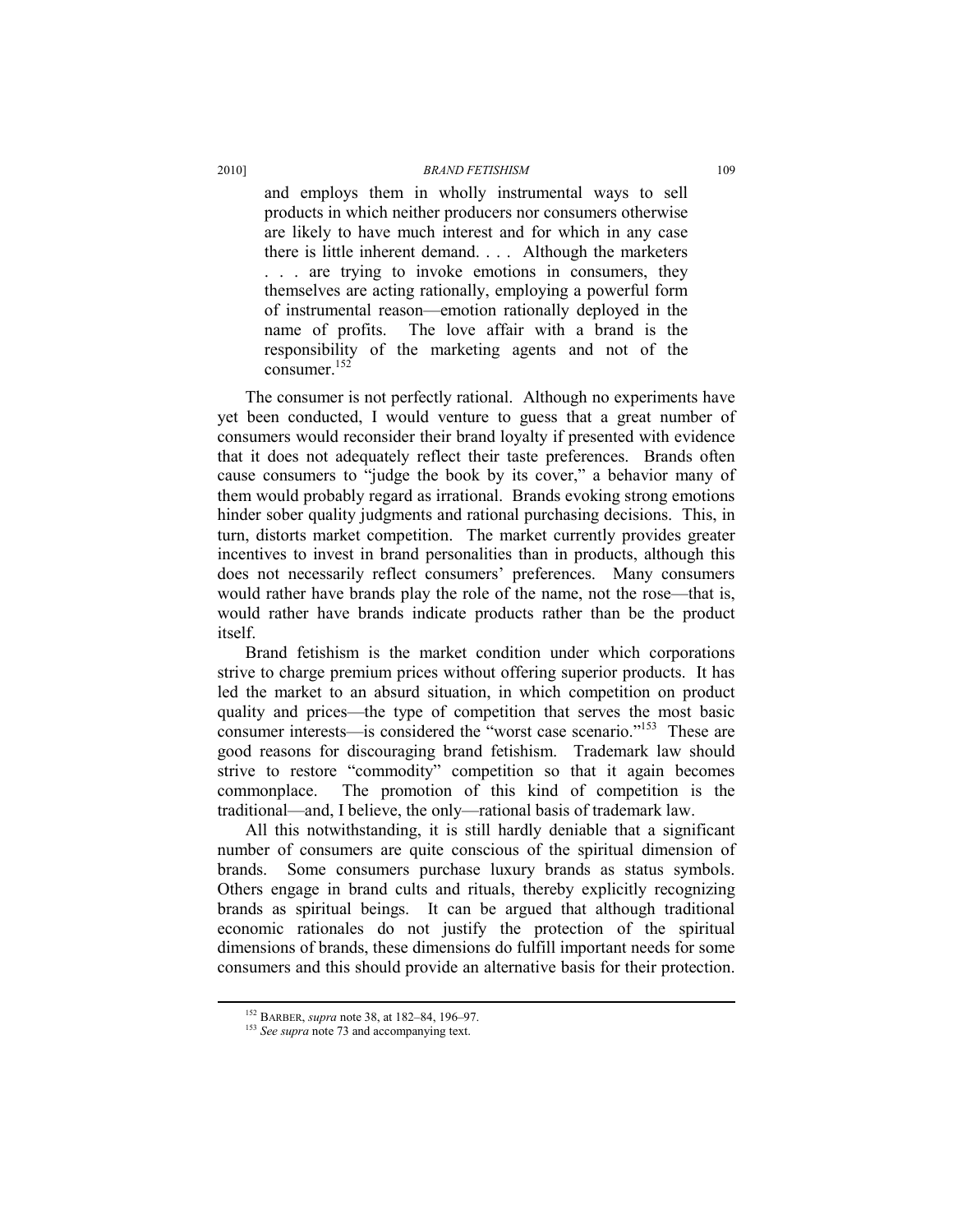#### 110 *CONNECTICUT LAW REVIEW* [Vol. 43:83

This argument will be addressed (and rebutted) below, in Part V. But first, Part IV will survey the various mechanisms within trademark law that support and encourage brand fetishism. Throughout Part IV, it will be assumed that trademark law—if it wishes to remain true to its basic rationales—should discourage brand fetishism.

# IV. HOW DOES TRADEMARK LAW SUPPORT BRAND FETISHISM?

The discussion below is divided into three sections, each one analyzing legal rules relevant to a specific (potential) market of a trademark: Part A discusses the primary market of a trademark; Part B analyzes collateral markets; and Part C focuses on merchandising markets.

### A. *The Primary Market*

A trademark's "primary market" refers to goods that belong to the trademark owner's primary field of activity, and closely related goods.

# 1. *The Quality Control Requirement*

Licensing a trademark for use in its primary market is known as "classical licensing."<sup>154</sup> Typically, a company that previously manufactured a particular product and established goodwill in its trademark, "outsources" the task of manufacturing to a licensee, who can perform this task more economically.<sup>155</sup> On the one hand, licensing detaches the trademark from its source, thus necessarily impairing its informative function to a certain extent.<sup>156</sup> On the other hand, the economic benefits of such licensing are obvious, given the advantages of economies of scale, as well as the cheaper human and natural resources available in foreign countries.<sup>157</sup> To ensure that a licensed trademark continues to indicate a consistent quality of goods, the Lanham Act requires the licensor to exercise quality control over the licensee.<sup>158</sup> Licensing without quality control constitutes a so-called "naked license," and results in the loss of trademark rights.<sup>159</sup>

Judicial practice ascribes great importance to the requirement of quality control. A trademark carries with it a message that its owner

 <sup>154</sup> David J. Franklyn, *The Apparent Manufacturer Doctrine, Trademark Licensors and the Third Restatement of Torts*, 49 CASE W. RES. L. REV. 671, 714 (1999) [hereinafter Franklyn, *Apparent Manufacturer*]. 155 David J. Franklyn, *Toward a Coherent Theory of Strict Tort Liability for Trademark* 

*Licensors*, 72 S. CAL. L. REV. 1, 12 (1998) [hereinafter Franklyn, *Licensors*]. 156 Lisa H. Johnston, *Drifting Toward Trademark Rights in Gross*, 85 TRADEMARK REP. 19, 25

<sup>(1995). 157</sup> Irene Calboli, *The Sunset of "Quality Control" in Modern Trademark Licensing*, 57 AM. U. L. REV. 341, 348–49 (2007).

<sup>158</sup> MCCARTHY, *supra* note 31, § 18:40; 15 U.S.C. §§ 1055, 1127 (2006). 159 MCCARTHY, *supra* note 31, § 18:48.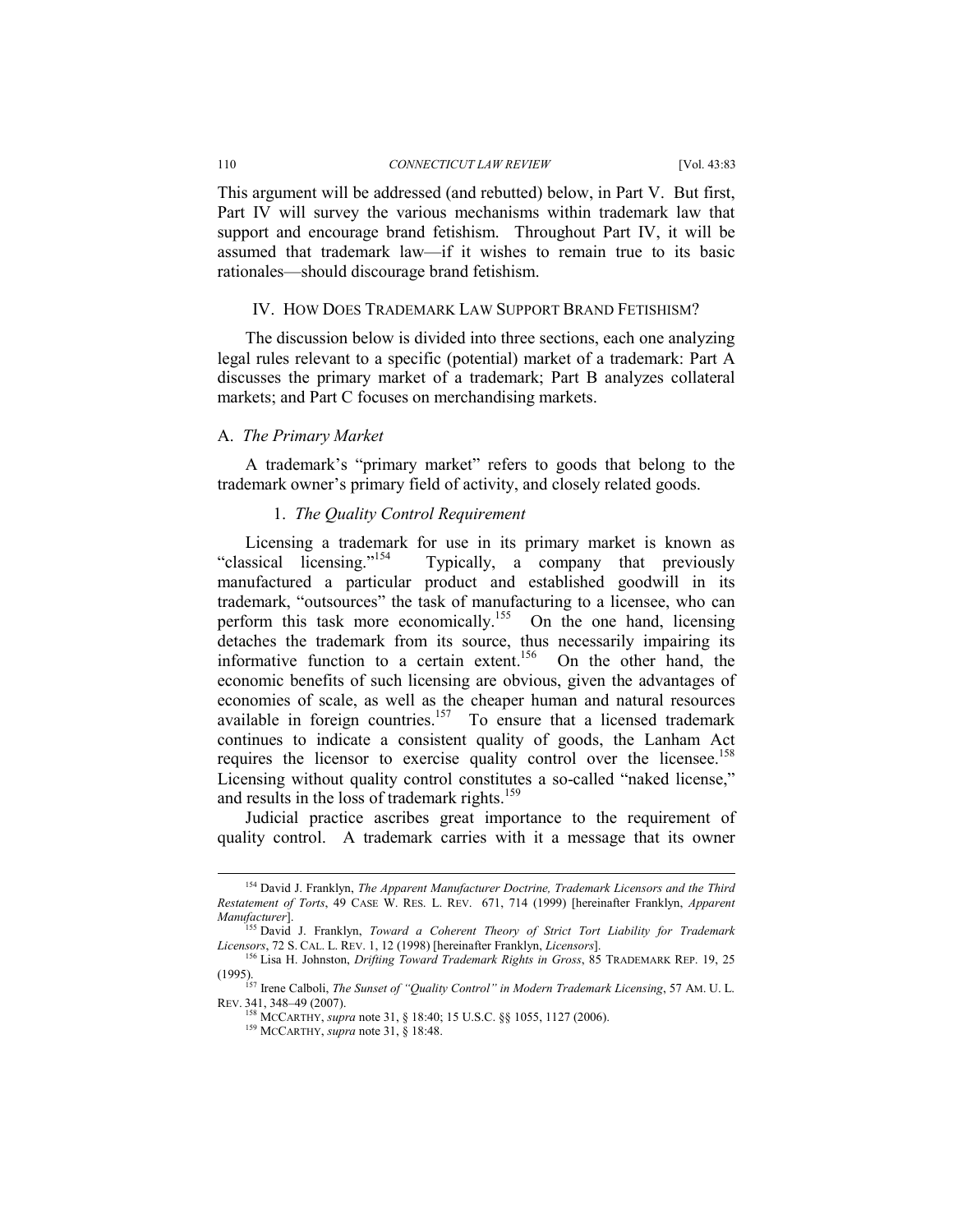controls the quality of goods sold under the mark's auspices. Without such oversight, the goods sold under the mark are not "genuine."<sup>160</sup> Hence, an uncontrolled license is "inherently deceptive."<sup>161</sup> Quality control, it is commonly said, imposes an affirmative duty upon the trademark owner.<sup>162</sup>

This rhetoric notwithstanding, the quality control requirement has never constituted a serious burden for trademark owners. Throughout the history of the Lanham Act, courts have been extremely reluctant to accept naked license claims.163 Judges repeatedly hold that claims of naked license face a stringent burden of proof.<sup>164</sup> They eagerly seek evidence of quality control, and seem to be willing to accept any sign of such control.<sup>165</sup> For instance, several courts held that even a minimal control over the licensee can satisfy the requirement of the Lanham Act;<sup>166</sup> others found that reliance on the licensee's own quality control measures,<sup>167</sup> or even reliance on the licensee's general reputation suffices.<sup>168</sup> In a number of decisions, even mere contractual provisions allowing quality control, without any evidence of actual control, were held to fulfill the quality control requirement.<sup>169</sup> Almost every case dealing with an argument of naked license reiterates the strict rhetoric of the quality control

<sup>k</sup> See, e.g., Doeblers' Pa. Hybrids, Inc. v. Doebler, 442 F.3d 812, 824 (3d Cir. 2006); Creative Gifts, Inc. v. UFO, 235 F.3d 540, 548 (10th Cir. 2000); Taco Cabana Int'l, Inc. v. Two Pesos, Inc., 932 F.2d 1113, 1121 (5th Cir. 1991); Am. Foods, Inc. v. Golden Flake, Inc., 312 F.2d 619, 624–25 (5th Cir.

1963). 165 Elizabeth C. Bannon, *The Growing Risk of Self-Dilution*, 82 TRADEMARK REP. 570, 577–79

<sup>166</sup> Ky. Fried Chicken Corp. v. Diversified Packaging Corp., 549 F.2d 368, 387 (5th Cir. 1977); Hurricane Fence Co. v. A-1 Hurricane Fence Co., 468 F. Supp. 975, 989 (S.D. Ala. 1979). <sup>167</sup> Transgo, Inc. v. Ajac Transmission Parts Corp., 768 F.2d 1001, 1017–18 (9th Cir. 1985),

*overruled on other grounds by* Bellevue Manor Assocs. v. United States, 165 F.3d 1249 (9th Cir. 1999); Arner v. Sharper Image Corp., 39 U.S.P.Q.2d (BNA) 1282, 1286 (C.D. Cal. 1995); Printers Servs. Co. v. Bondurant, 20 U.S.P.Q.2d (BNA) 1626, 1631 (C.D. Cal. 1991); Land O'Lakes Creameries, Inc. v. Oconomowoc Canning Co., 221 F. Supp. 576, 581 (E.D. Wis. 1963). 168 Winnebago Indus., Inc. v. Oliver & Winston, Inc., 207 U.S.P.Q. (BNA) 335, 341 (T.T.A.B.

<sup>&</sup>lt;sup>160</sup> *Id*. <sup>161</sup> Barcamerica Int'l USA Trust v. Tyfield Imps., Inc., 289 F.3d 589, 598 (9th Cir. 2002); MCCARTHY, *supra* note 31, § 18:48.

<sup>&</sup>lt;sup>62</sup> Franchised Stores of N.Y., Inc. v. Winter, 394 F.2d 664, 669 (2d Cir. 1968); Dawn Donut Co. v. Hart's Food Stores, Inc., 267 F.2d 358, 366 (2d Cir. 1959); Huntington Nat'l Mattress Co. v. Celanese Corp. of Am., 201 F. Supp. 938, 945 (D. Md. 1962). 163 Calboli, *supra* note 157, at 365–67 (describing the gradual erosion of the quality control

requirement); Rudolph J. Kuss, Comment, *The Naked Licensing Doctrine Exposed: How Courts Interpret the Lanham Act to Require Licensors to Police Their Licensees & Why This Requirement Conflicts With Modern Licensing Realities & the Goals of Trademark Law*, 9 MARQ. INTELL. PROP. L. REV. 361, 371–75 (2005) (arguing that the quality control requirement has always been illusory); Comment, *Trademark Licensing: The Problem of Adequate Control*, 17 DUKE L.J. 875, 898 (1968) ("Judicial reluctance to consider the question of substantial actual control is a distinctive feature of

<sup>1980).&</sup>lt;br><sup>169</sup> Pike v. Ruby Foo's Den, Inc., 232 F.2d 683, 685 (D.C. Cir. 1956); Arthur Murray, Inc. v. Horst, 110 F. Supp. 678, 679–80 (D. Mass. 1953); Ideal Toy Corp. v. Cameo Exclusive Prods., Inc., 170 U.S.P.Q. (BNA) 596, 599 (T.T.A.B. 1971); Wolfies Rest., Inc. v. Lincoln Rest. Corp., 143 U.S.P.Q. (BNA) 310, 311 (N.Y. Sup. Ct. 1964).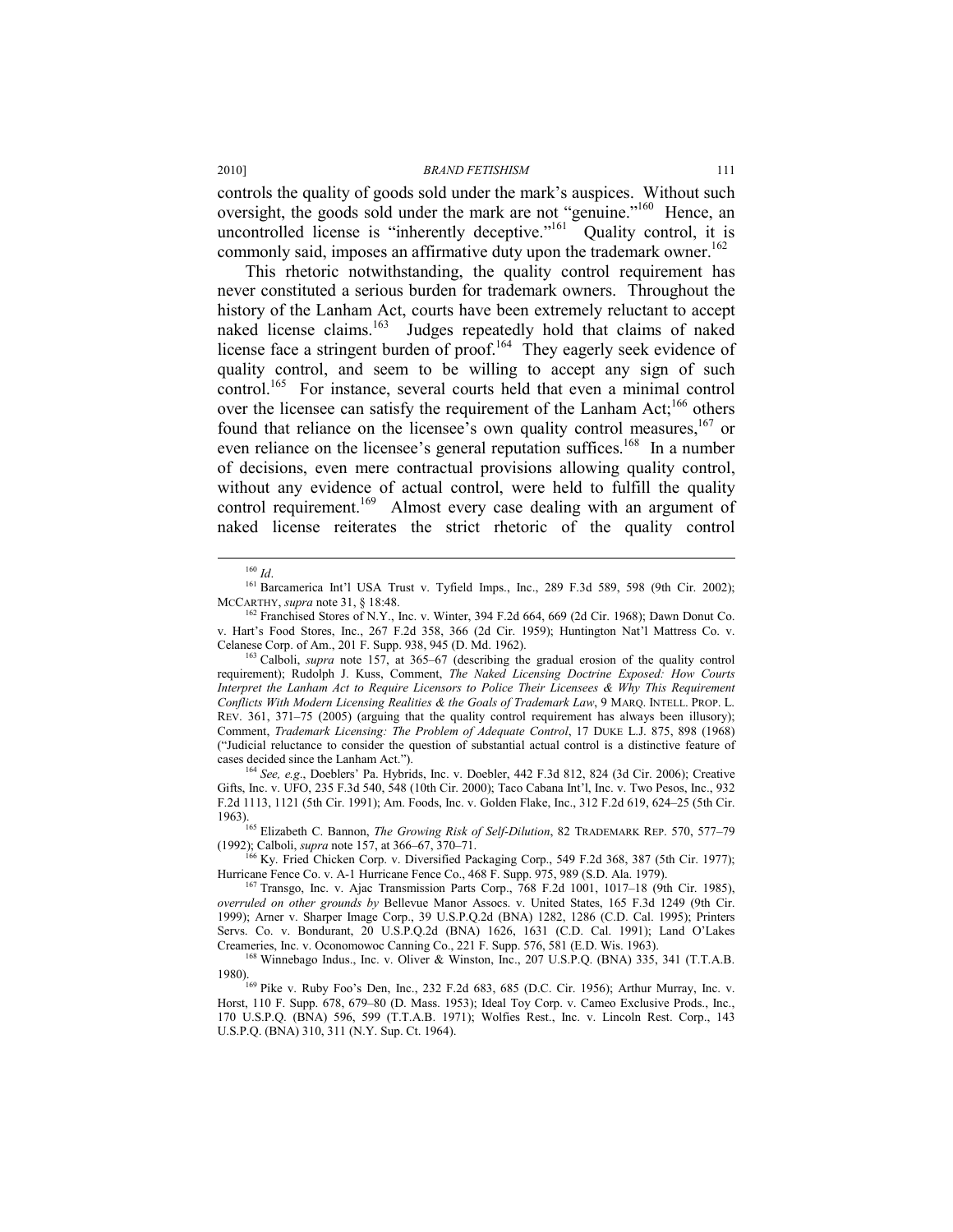requirement,<sup>170</sup> and yet, infrequently is a naked license found as a matter of  $fact.<sup>171</sup>$ 

This legal situation has come under heavy fire. The few cases finding naked licensing are said to be inconsistent with the general line of court rulings, thus creating an unhealthy state of legal uncertainty.<sup>172</sup> The majority of scholars advocate abandoning the quality control requirement altogether.<sup>173</sup> They argue that the requirement has already become somewhat illusory; its abandonment will simply bring the language of law in line with judicial practice, and will provide greater clarity to trademark owners.174 Few scholars hold the opposite view, that the quality control requirement should be enforced more vigorously.<sup>175</sup>

Indeed, the quality control requirement in the Lanham Act does not seem to function properly. The flaw lies, in part, in the inadequate mechanism by which the requirement is enforced. No entity has the authority to inspect the quality control measures exercised by a trademark owner.<sup>176</sup> The issue can only be examined within the context of a trademark dispute. One court has even stated explicitly that it had no jurisdiction over the naked license claim without such a dispute.<sup>177</sup>

Most frequently a naked license argument is raised in infringement suits. The alleged infringer argues that she should be exempted from liability, since the trademark owner licensed his mark without proper quality control, thereby losing his rights to the mark.<sup>178</sup> Naturally, courts

 <sup>170</sup> *See, e.g*., Dawn Donut Co. v. Hart's Food Stores, Inc., 267 F.2d 358, 366 (2d Cir. 1959); *Land O'Lakes Creameries, Inc.*, 221 F. Supp. at 581; Huntington Nat'l Mattress Co. v. Celanese Corp. of

 $A_{171}^{191}$  DRATLER, *supra* note 142, § 11.03 ("Courts have actually decreed forfeitures . . . on grounds of naked licensing in only a handful of cases."). 172 Calboli, *supra* note 157, at 345, 394; Franklyn, *Licensors*, *supra* note 155, at 17–18; Noel

Gillespie, *Licensing and the "Related Companies" Doctrine*, 12 J. CONTEMP. LEGAL ISSUES 209, 210 (2001); Kevin Parks, *"Naked" Is Not a Four-Letter Word: Debunking the Myth of the "Quality Control Requirement" in Trademark Licensing*, 82 TRADEMARK REP. 531, 557 (1992). 173 DRATLER, *supra* note 142, § 11.03; Calboli, *supra* note 157, at 396–400; Gillespie, *supra* note

<sup>172,</sup> at 210–12; W.J. Keating, *Promotional Trademark Licensing: A Concept Whose Time Has Come*,

<sup>89</sup> DICK. L. REV. 363, 365 (1985); Parks, *supra* note 172, at 557; Kuss, *supra* note 163, at 381–82.<br><sup>174</sup> Calboli, *supra* note 157, at 397–98; Keating, *supra* note 173, at 378; Parks, *supra* note 172, at 558; Kuss, *s* 

<sup>&</sup>lt;sup>175</sup> MCCARTHY, *supra* note 31, § 18:61 ("The courts should vigorously insist that a licensor actually control the quality of goods and services sold by licensees under the licensed mark. If this is not done, then the requirement of control becomes a mere sham . . . ."); Bannon, *supra* note 165, at 579–80 ("If consumers are entitled to rely upon a trademark as a symbol of equal quality, the licensor must be required to keep constant watch on its licensees." (citations omitted)); Johnston, *supra* note 156, at 29, 35–36 ("Abolishing the requirement [of quality control] is tantamount to granting the licensor trademark rights in gross . . . . Trademarks would lose their utility as information

devices ....").<br><sup>176</sup> Calboli, *supra* note 157, at 393–94.<br><sup>177</sup> Ditri v. Coldwell Banker Residential Affiliates, Inc., 954 F.2d 869, 873–74 (3d Cir. 1992).<br><sup>178</sup> *See, e.g.*, Exxon Corp. v. Oxxford Clothes, Inc., 109 F.3

Fried Chicken Corp. v. Diversified Packaging Corp., 549 F.2d 368, 387 (5th Cir. 1977); Dawn Donut Co. v. Hart's Food Stores, Inc., 267 F.2d 358, 366 (2d Cir. 1959).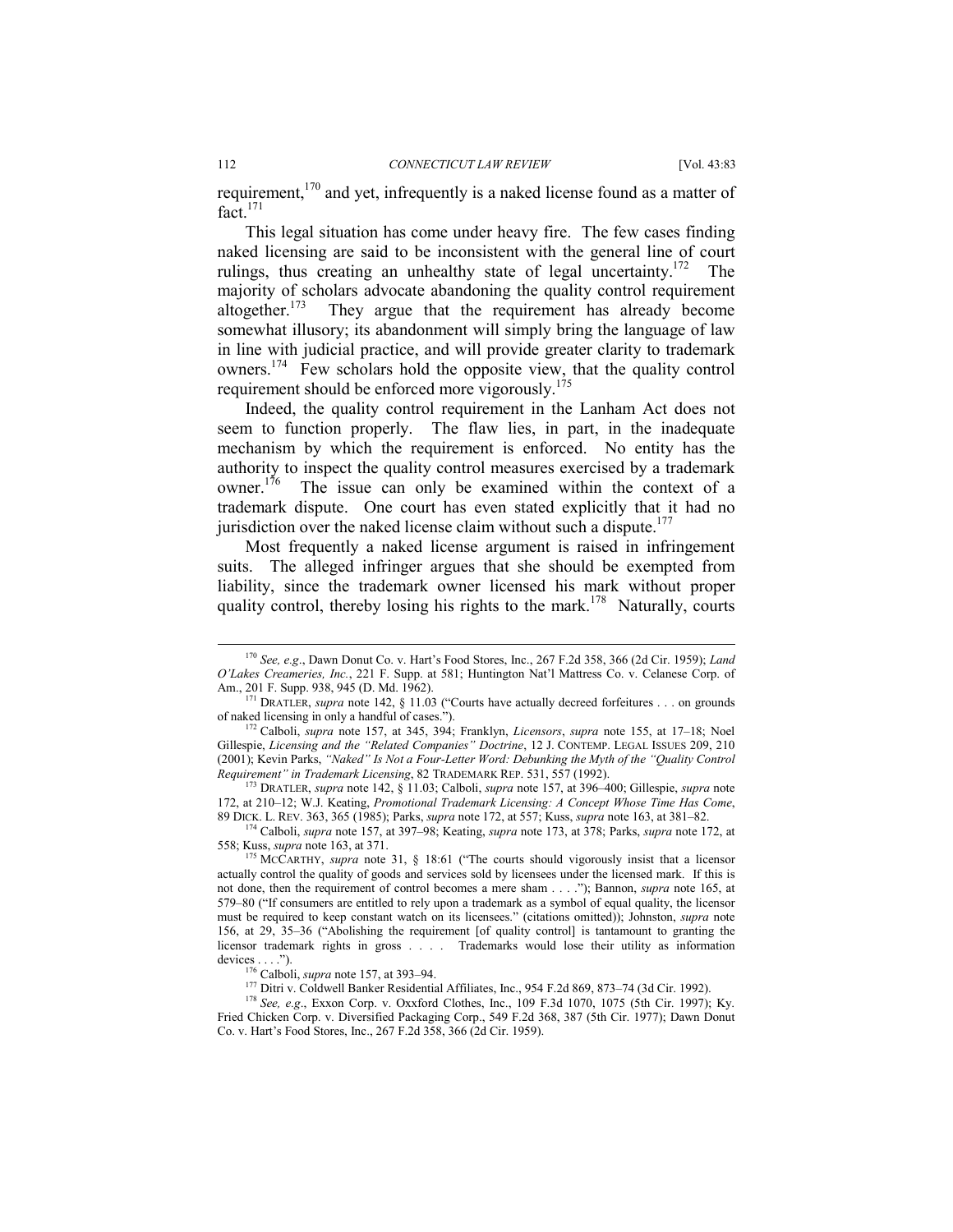are unwilling to allow such "culpable infringers" to escape liability and thus show great reluctance in accepting naked license claims. $179$ 

Occasionally, a naked license claim is raised in a genuine dispute over priority rights in a trademark. In such cases, courts do consider the claim seriously and carefully examine the quality control efforts of the party in question. In fact, findings of a naked license are very common in such cases.180 And almost all the cases in which a naked license was found did not involve "culpable infringers."<sup>181</sup>

Viewed in this light, judicial practice may still seem inconsistent, but can hardly be accused of being unpredictable. Put simply, the fate of a naked license claim depends on the identity of the party raising this claim. Thus, the primary reason why the quality control requirement suffers from lack of enforcement lies in the judicial hostility towards the parties who typically raise the naked license argument.

It is the licensee, of course, who would naturally be most likely to prove that a trademark license is naked—she knows better than anyone how much control the licensor actually exercises. Yet, judicial practice has developed the doctrine of "licensee estoppel," according to which a trademark licensee is estopped from challenging the validity of the licensed trademark on grounds of insufficient quality control.<sup>182</sup> Even when the evidence clearly indicates a lack of quality control, the court will reject a naked license claim raised by a licensee.<sup>183</sup> Underlying the "licensee" estoppels" are equitable considerations:

[A] licensee claiming that its own license is a naked license essentially seeks to benefit from its own misfeasance. . . . [B]y relying on its own ability to offer inferior or nonuniform goods and services under the trademark or trade name, the licensee seeks to free itself of the constraints imposed by the licensor's ownership of the trademark or trade name.<sup>184</sup>

<sup>&</sup>lt;sup>179</sup> DRATLER, *supra* note 142, § 11.03; Parks, *supra* note 172, at 541.<br><sup>180</sup> *See generally* Barcamerica Int'l USA Trust v. Tyfield Imps., Inc., 289 F.3d 589 (9th Cir. 2002) (involving concurrent bona fide use); Midwest Plastic Fabricators, Inc. v. Underwriters Labs. Inc., 906 F.2d 1568 (Fed. Cir. 1990) (finding of a naked license was supported by the finding that the allegedly infringed marks became generic); First Interstate Bancorp v. Stenquist, 16 U.S.P.Q.2d (BNA) 1704 (N.D. Cal. 1990) (rejecting the reasoning that the defendant abandoned its trade name because of naked licensing); Robinson Co. v. Plastics Research & Dev. Corp., 264 F. Supp. 852 (W.D. Ark. 1967) (accepting defendant's naked license claim where the court regarded an infringement suit as an attempt

to capitalize on defendant's acquired goodwill).<br><sup>181</sup> I know of no case involving a "culpable infringer" in which a naked license defense was

accepted. 182 *See, e.g*., Prof'l Golfers Ass'n of Am. v. Bankers Life & Cas. Co., 514 F.2d 665, 671 (5th Cir. 1975); E.F. Prichard Co. v. Consumers Brewing Co., 136 F.2d 512, 522 (6th Cir. 1943); Westco Grp., Inc. v. K.B. & Assocs., Inc., 128 F. Supp. 2d 1082, 1086 (N.D. Ohio 2001). 183 *Prof'l Golfers*, 514 F.2d at 671; *E.F. Prichard*, 136 F.2d at 522; *Westco Grp.*, 128 F. Supp. 2d

at 1086. 184 *Westco Grp.*, 128 F. Supp. 2d at 1089.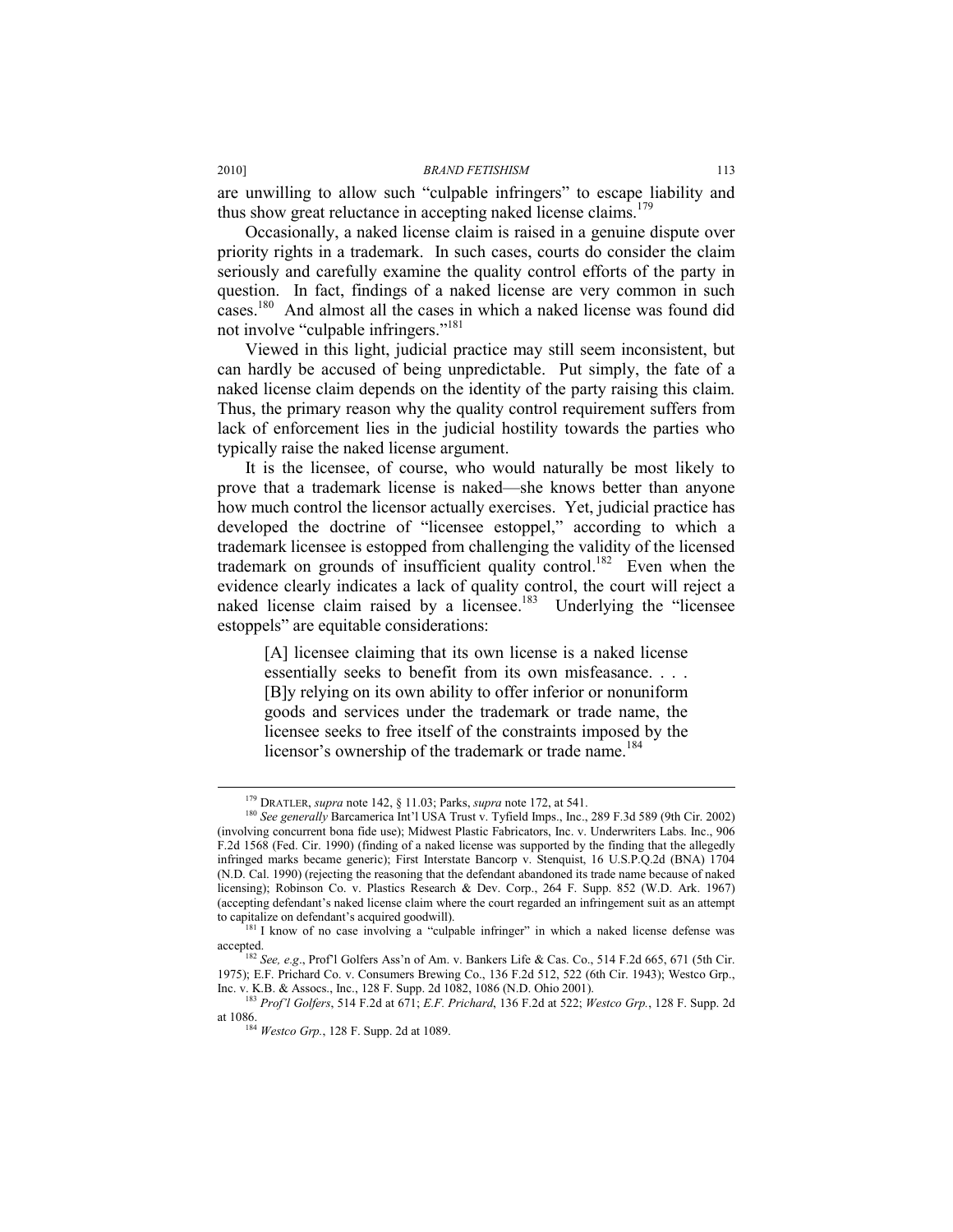Licensee estoppel is perhaps the prime factor accounting for poor enforcement of the quality control requirement in trademark law. The doctrine essentially treats trademarks as purely private rights rather than as public informational devices. It prefers the dubious concerns with fairness in the licensor-licensee relations over the public interest in the accuracy of information embedded in trademarks.<sup>185</sup>

If a trademark licensee is not controlled, then the licensee, and not the formal trademark owner, is the true "source" of the trademarked products. Transferring the trademark to the licensee under such circumstances would bring the legal rights in accordance with the commercial reality.<sup>186</sup> If the public interest that the goods sold under a trademark be "genuine" is to be taken seriously, this interest should prevail over equitable considerations between private parties. Trademarks should serve as informational devices, rather than as pure objects of private property. The reality behind trademarks should be shaped according to consumer expectations and not according to contractual rights. Therefore, a licensee should be able to claim that she has acquired rights in a trademark because of an uncontrolled license.

This being said, it should be acknowledged that a legal quality control requirement, however strict and efficiently enforced, can hardly guarantee that trademark owners will actually invest resources in ensuring the quality of their goods. Many scholars have pointed out the absurdity of requiring licensing trademark owners to inspect the quality of the manufactured goods, while not imposing any similar requirement on trademark owners who manufacture through their own subsidiaries.<sup>187</sup> Since trademark owners who manufacture through their own subsidiaries are not legally obligated to control the quality of goods, the quality control requirement cannot guarantee that all trademarked goods will be of the same quality.<sup>188</sup> Thus, a trademark licensor could simply purchase the manufacturing licensee company in order to avoid the need to exercise quality control.

In the oft-cited *Kentucky Fried Chicken* decision, upholding a very questionable quality control program, the Fifth Circuit stated: "[W]e do not

<sup>&</sup>lt;sup>185</sup> By contrast, in the context of antitrust law, courts give much more weight to public interest and readily recognize anticompetitive contractual provisions as void. *See, e.g.*, Am. Standard, Inc. v. Meehan, 517 F. Supp. 2d 976, 987 (N.D. Ohio 2007) ("Federal courts will not enforce a contract that violates the Sherman Act . . . ."). 186 Of course, if there were many licensees operating in the same geographical area, this solution

would be impossible. The proper solution in this case would be to render the mark generic.<br><sup>187</sup> *See* Calboli, *supra* note 157, at 390–91 (discussing the differential treatment accorded to licensor trademark owners and non-licensor trademark owners); Franklyn, *Licensors*, *supra* note 155, at 15–16 ("[I]t may be meaningless to require a licensee to produce goods that are of the 'same quality' as the licensor's own goods, since the licensor's own goods may not be of a consistent quality."); Keating, *supra* note 173, at 365 (stating that the "trademark owner is under no duty to impose standards of quality control on products of his own manufacture"); Parks, *supra* note 172, at 562–63.

<sup>&</sup>lt;sup>188</sup> Calboli, *supra* note 157, at 390–91; Franklyn, *Licensors*, *supra* note 155, at 15–16; Keating, *supra* note 173, at 365; Parks, *supra* note 172, at 562–63.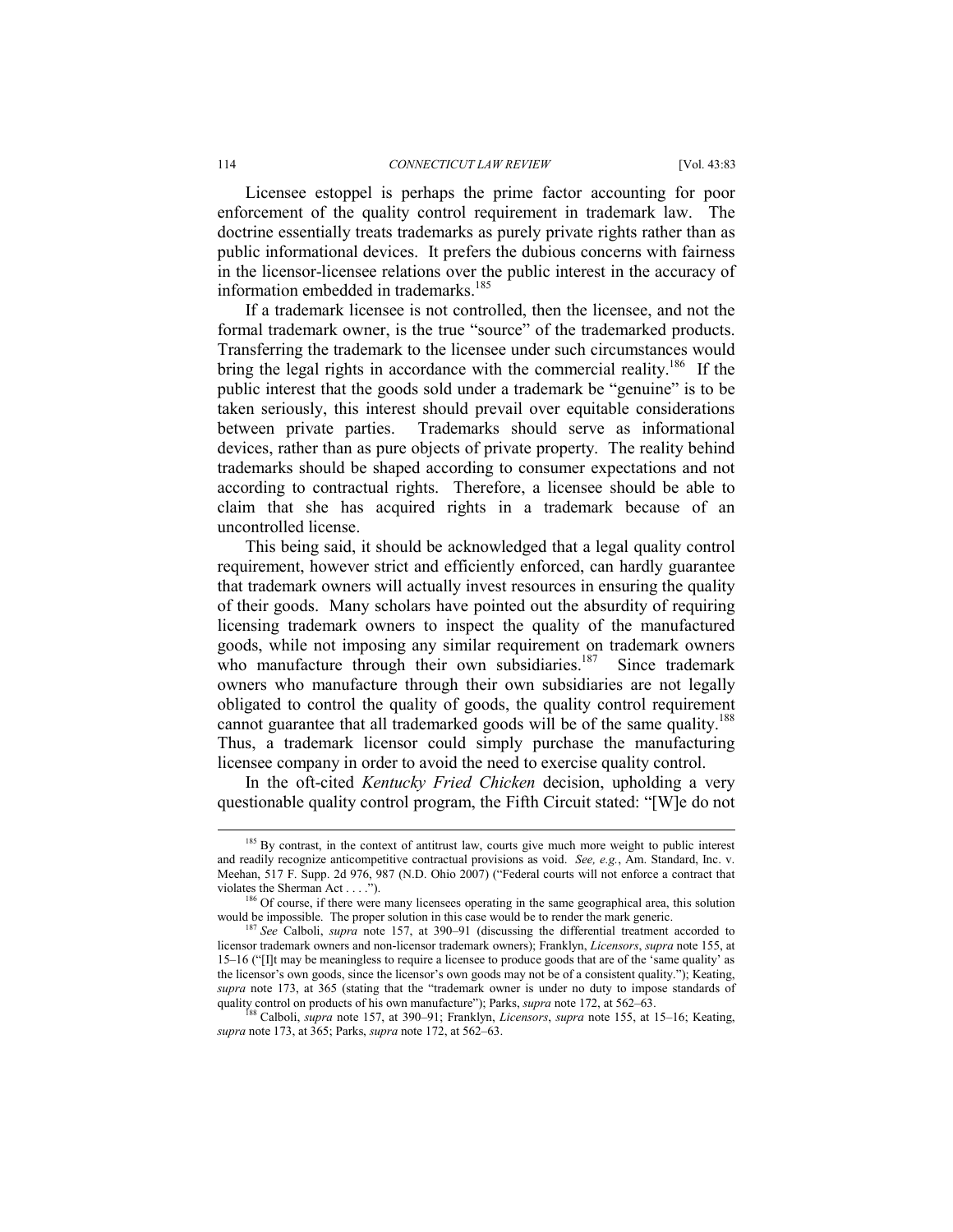sit to assess the quality of products sold on the open market. . . . [T]he consuming public must be the judge of whether the quality control efforts have been ineffectual."<sup>189</sup> Several legal scholars join this line of reasoning, asserting that market forces—and not legal doctrines—should direct the practices of trademark licensing.190 Indeed, trademark law was initially intended to encourage investments in product quality, and not to enforce quality control standards. If trademark owners supervise the quality of the goods bearing their marks solely because of their legal obligations, trademark law does not function as it should. And the trouble does not lie simply in the loose judicial interpretation of the quality control requirement. More troubling is that trademark owners, even when their marks are as famous as KFC's, may in fact be interested in licensing their marks without proper quality control. This means that trademark owners do not have sufficient incentives to invest in the quality of their goods.

Trademark law cannot alter this commercial reality by requiring trademark owners to make investments in which they are uninterested. Effective enforcement of the quality control requirement may produce some change, but it will hardly alter the basic fact that it may be more profitable to invest in creating emotional influence than to offer high quality products. If we are concerned with the current tendency toward brand fetishism, the solution should be sought elsewhere. The legal system should strive to encourage investment in the quality of goods, while simultaneously discouraging, as much as possible, the investment in brand personalities. These possibilities will be discussed presently.

# 2. *Contractual Liability*

It is well-known that although a trademark should identify a consistent level of quality, and "the consumer is entitled to assume an equal level of quality of goods and services sold through many franchised outlets using a single mark,"<sup>191</sup> this assumption does not create a legally enforceable bargain.192 For example, in *Szajna v. General Motors Corp.*, the plaintiff brought an action on behalf of himself and others who purchased 1976 Pontiac Ventura automobiles which, unbeknownst to them, had been equipped with inferior transmissions designed for an entirely different vehicle.<sup>193</sup> Recognizing the quality assurance function of trademarks, the

<sup>&</sup>lt;sup>189</sup> Ky. Fried Chicken Corp. v. Diversified Packaging Corp., 549 F.2d 368, 387 (5th Cir. 1977).<br><sup>190</sup> *E.g.*, Gillespie, *supra* note 172, at 209; Landes & Posner, *supra* note 124, at 270 ("It should be

apparent that the benefits of trademarks in lowering consumer search costs presuppose legal protection of trademarks."); Kuss, *supra* note 163, at 378 (discussing how consumers "are in a better position to police franchisees than the franchisor").<br><sup>191</sup> MCCARTHY, *supra* note 31, § 3:11.<br><sup>192</sup> *Id.* § 3:10; Elizabeth Cutter Bannon, *Revisiting "The Rational Basis of Trademark* 

*Protection:" Control of Quality and Dilution—Estranged Bedfellows?*, 24 J. MARSHALL L. REV. 65, 77  $(1990)$ .<br><sup>193</sup> 503 N.E.2d 760, 761 (Ill. 1986).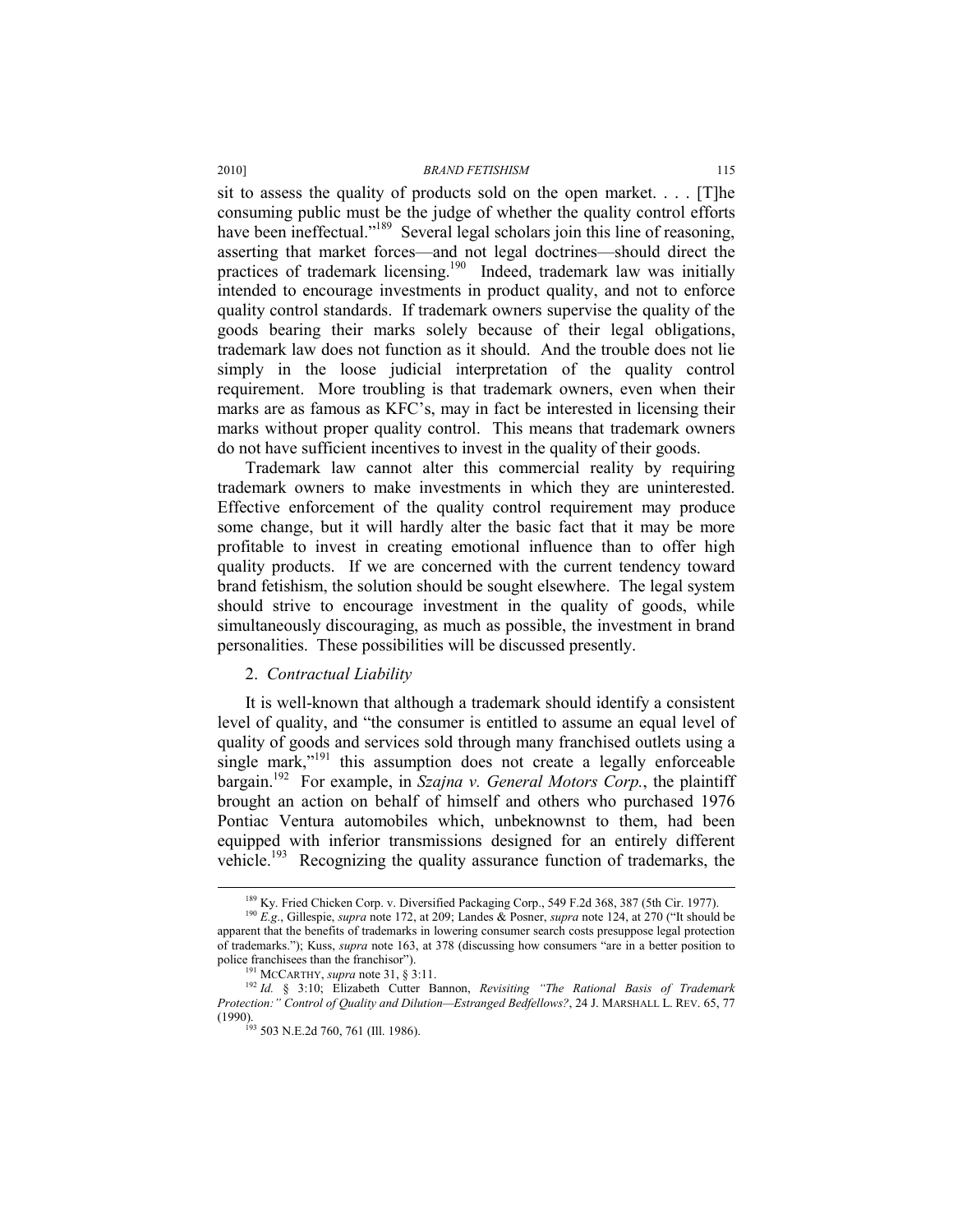court nevertheless dismissed the claim, stating that "the name '1976 Pontiac Ventura,' alone does not create an express warranty of the kind or nature of the car's components."194

This position views trademarks as self-enforcing tools of competition—the basic assumption is that the trademark owner's interest in creating and preserving the value of his mark will guarantee consistent product quality.<sup>195</sup> In a world where market forces drive competition in alternative directions, however, this assumption may no longer hold water. The most direct way to restore the quality assurance function of trademarks under these new circumstances is to recognize the trademark's message of an equal product quality as a legally enforceable contractual claim.

As the court noted in *Szajna v. General Motors*, consumers are not unfamiliar with the phenomenon of varying quality of trademarked products.196 Yet, this fact should not lead us to conclude that the consumer's assumption of equal product quality should not be a reasonable contractual expectation today. Consumer behavior may be driven by various motives, "some rational, some emotional, some conscious, and some unconscious."<sup>197</sup> In addition, different consumers are motivated by different reasons. The legal system is thus confronted with a normative choice: which consumer motives should be recognized as legally significant, and which consumer groups should be awarded legal protection?

If a consumer who has a "functional relationship" with a mark purchases a trademarked product at a premium price, aware that the quality of the product might differ from the quality of other trademarked products, she may be behaving irrationally. She may be giving this consideration too little credence, or she may be emotionally influenced by the mark, or both. At the same time she may, consciously or not, anticipate that the quality will be the same, or at least similar. If we take this latter expectation as decisive, then we essentially choose to restore the quality function of the trademark. But if we suppose that uneven product quality is to be expected today, we veer close to asserting that it is no longer rational for consumers having a "functional relationship" with a trademark to continue purchasing trademarked products. In this case, the economic justification for trademark protection loses much of its appeal.

#### 3. *Tort Liability*

Our toolbox for increasing quality concerns among trademark owners

<sup>&</sup>lt;sup>194</sup> *Id.* at 771.<br><sup>195</sup> *Id.*; Bannon, *supra* note 192, at 77.<br><sup>196</sup> *Szanja*, 503 N.E.2d at 771.<br><sup>197</sup> Elliot B. Staffin, *The Dilution Doctrine: Towards a Reconciliation with the Lanham Act*, 6 FORDHAM INTELL. PROP. MEDIA & ENT. L.J. 105, 158 (1995).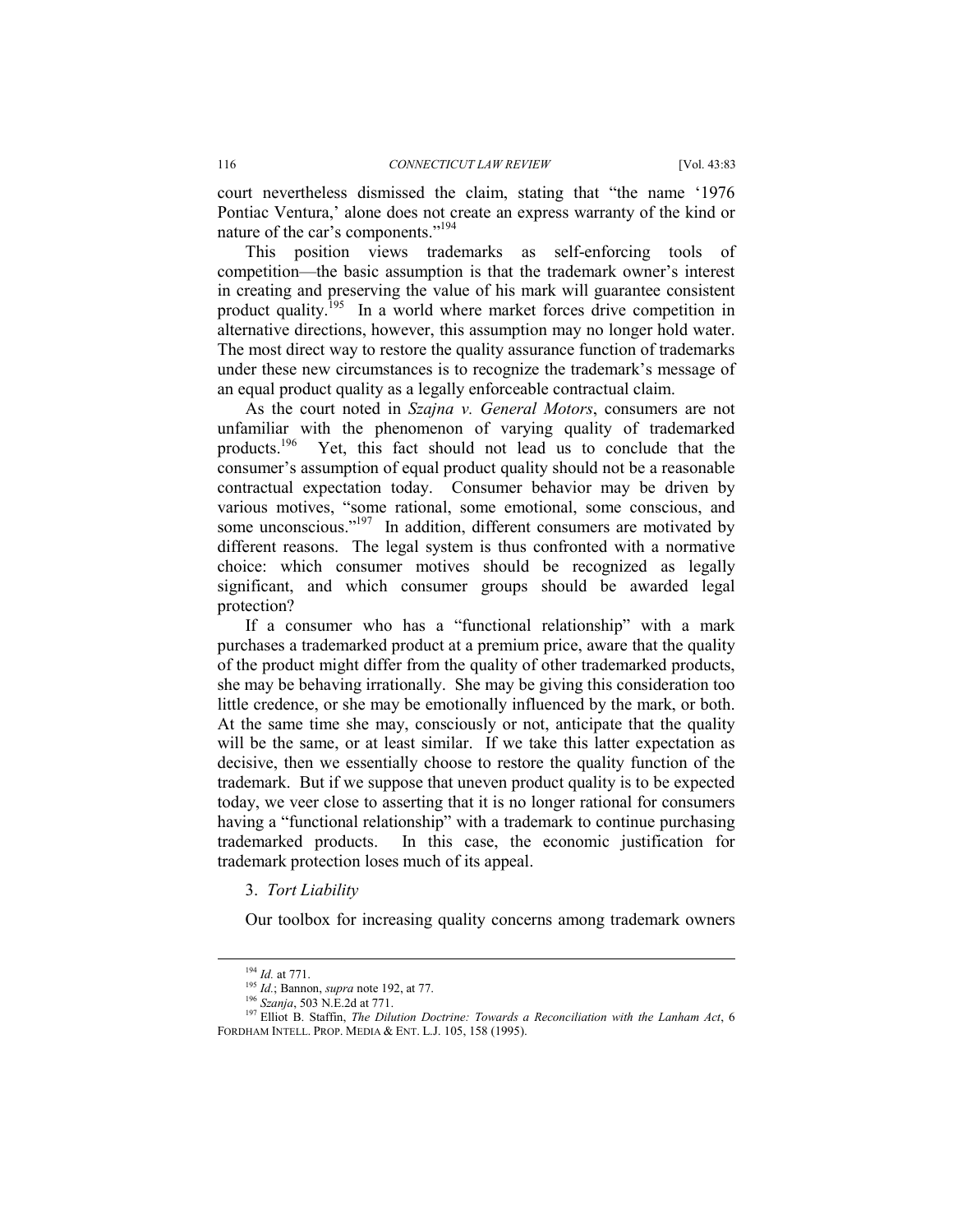includes, so far, the quality control requirement and contractual liability.<sup>198</sup> To these two, we should add a third: tort liability. Throughout the history of trademark law, numerous decisions have pondered the question of whether a trademark owner should be liable in case of an injury caused by a defective product bearing his mark.<sup>199</sup>

According to Section 400 of the *Restatement (Second) of Torts*, several decisions established tort liability of trademark owners based solely on the fact that their mark appeared on the defective products.<sup>200</sup> Some of these decisions explicitly based the liability on the consumer's right to rely upon the quality assurance function of the mark.201 For example, in *Brandimarti v. Caterpillar Tractor Co.*, the court stated that the consumer who purchases a Caterpillar tractor relies on the skill and the reputation associated with the Caterpillar trademark; in the eyes of the purchaser, the trademark assures product quality.202 Therefore, in the case of a defective product, Caterpillar Tractor Co. should be liable.<sup>203</sup> Several other decisions held that the profits reaped from trademark licensing constitute a policy rationale for imposing tort liability on the trademark owner.<sup>204</sup>

Yet, this line of cases reflected a minority view. Mainstream judicial decisions under the *Restatement (Second) of Torts* developed, instead, two doctrines to determine trademark licensor's tort liability: the "apparent manufacturer" doctrine<sup>205</sup> and the "stream of commerce" doctrine.<sup>206</sup> Although somewhat differing in their justifications, both doctrines lead to the same practical outcome: they both base licensor's tort liability on his involvement in the manufacturing process. Consequently, a large body of case law consistently holds that only trademark licensors who are actively involved in the manufacturing process and exercise significant quality control should bear tort liability for defective products.<sup>207</sup> In contrast,

<sup>&</sup>lt;sup>198</sup> *See supra Part IV.A.1–2.*<br><sup>199</sup> *See infra* notes 200–14.<br><sup>200</sup> Kriscuinas v. Union Underwear Co., No. CIV. A. 93-4216, 1994 WL 523046, at \*4 (E.D. Pa. Sept. 27, 1994); Carter v. Joseph Bancroft & Sons Co., 360 F. Supp. 1103, 1107 (E.D. Pa. 1973); Connelly v. Uniroyal, Inc., 389 N.E.2d 155, 162 (Ill. 1979); Forry v. Gulf Oil Corp., 237 A.2d 593, 599 (Pa. 1968); Brandimarti v. Caterpillar Tractor Co., 527 A.2d 134, 139–40 (Pa. Super. Ct. 1987).<br><sup>201</sup> Carter, 360 F. Supp. at 1107; *Forry*, 237 A.2d at 599; *Brandimarti*, 527 A.2d at 139–40.<br><sup>202</sup> *Brandimarti*, 527 A.2d

<sup>&</sup>lt;sup>205</sup> See, e.g., *In re* TMJ Implants Prods. Liab. Litig., 880 F. Supp. 1311, 1321 (D. Minn. 1995); *Carter*, 360 F. Supp. at 1106–07; Hebel v. Sherman Equip., 442 N.E.2d 199, 201 (Ill. 1982); *Connelly*,

 $6$  See, e.g., Kasel v. Remington Arms Co., 101 Cal. Rptr. 314, 323 (Cal. Ct. App. 1972); City of Hartford v. Associated Constr. Co., 384 A.2d 390, 397 (Conn. Super. Ct. 1978); Bailey v. Innovative Mgmt. & Inv., Inc., 916 S.W.2d 805, 807-08 (Miss. Ct. App. 1995).

Mgmt. & Inv., Inc., 916 S.W.2d 805, 807–08 (Miss. Ct. App. 1995). 207 *See, e.g*., Kosters v. Seven-Up Co., 595 F.2d 347, 352–53 (6th Cir. 1979); Taylor v. Gen. Motors, Inc., 537 F. Supp. 949, 954 (E.D. Ky. 1982); Torres v. Goodyear Tire & Rubber Co., 786 P.2d 939, 946–47 (Ariz. 1990); *Kasel*, 101 Cal. Rptr. at 325; *Associated Constr.*, 384 A.2d at 397; Firestone Steel Prods. Co. v. Barajas, 927 S.W.2d 608, 616 (Tex. 1996).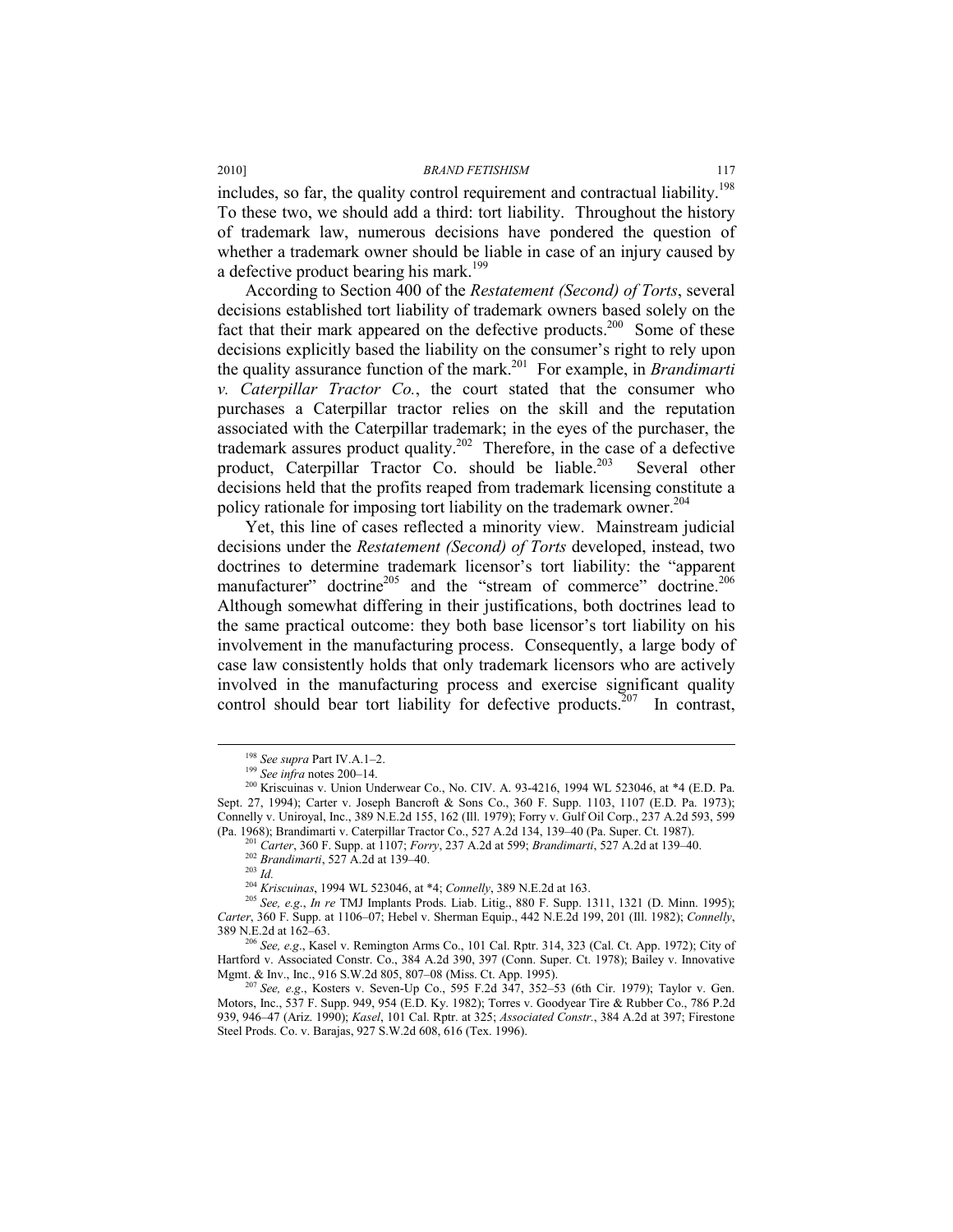trademark licensors, who do not participate significantly in the manufacturing process, are typically exempt from tort liability.<sup>208</sup> The *Restatement (Third) of Torts* subsequently adopted this judicial approach.209

A number of cases specifically scrutinized the correlation between tort liability and the quality control requirement of the Lanham Act. It has been repeatedly held that the quality control requirement does not indicate that all trademark licensors must be sufficiently involved in the manufacturing process to be found liable for defective products.<sup>210</sup> As one court explained, a failure to exercise quality control may result in a loss of trademark rights, but not in tort liability.<sup>211</sup> Even if the trademark owner could have prevented the damage, had he exercised quality control, the failure to control does not lead to liability for negligence, since it is not the primary cause of the damage.<sup>212</sup> Moreover, the level of control needed to satisfy the Lanham Act requirement does not result in tort liability.<sup>213</sup> Hence, a trademark owner can exercise sufficient control in order to preserve his trademark rights without risking such liability.214

The legal approach that links tort liability to the degree of involvement in the manufacturing process obviously discourages trademark licensors from engaging in extensive quality control programs. Indeed, in order to avoid tort liability, trademark owners are advised to retain only the absolute minimum control necessary to maintain their rights.<sup>215</sup> For

 <sup>208</sup> *See, e.g*., Nelson v. Int'l Paint Co., 734 F.2d 1084, 1090 (5th Cir. 1984); Kealoha v. E.I. Du Pont de Nemours & Co., 844 F. Supp. 590, 597 (D. Haw. 1994); Burkert v. Petrol Plus of Naugatuck, Inc., 579 A.2d 26, 35 (Conn. 1990); *Hebel*, 442 N.E. at 205; Poulos v. Cock 'N Bull Beverage, Inc., 487 P.2d 1350, 1352 (N.M. Ct. App. 1971); Stanford v. Dairy Queen Prods. of Tex., 623 S.W.2d 797,

RESTATEMENT (THIRD) OF TORTS: PRODUCTS LIABILITY § 14 cmt. d (1998) ("The rule stated in this Section does not, by its terms, apply to the owner of a trademark who licenses a manufacturer to place the licensor's trademark or logo on the manufacturer's product and distribute it as though manufactured by the licensor. In such a case, even if purchasers of the product might assume that the trademark owner was the manufacturer, the licensor does not 'sell or distribute as its own a product manufactured by another.' Thus, the manufacturer may be liable under  $\S$ § 1–4, but the licensor, who does not sell or otherwise distribute products, is not liable under this Section of this Restatement. Trademark licensors are liable for harm caused by defective products distributed under the licensor's trademark or logo when they participate substantially in the design, manufacture, or distribution of the licensee's products. In these circumstances they are treated as sellers of the products bearing their trademarks."). 210 *See, e.g*., Allen v. Greenville Hotel Partners, Inc., 409 F. Supp. 2d 672, 676 (D.S.C. 2006);

Gray v. Derderian, 389 F. Supp. 2d 308, 316 (D.R.I. 2005); BP Exploration & Oil, Inc. v. Jones, 558 S.E.2d 398, 403 (Ga. Ct. App. 2001); Anderson v. Turton Dev., Inc., 483 S.E.2d 597, 601 (Ga. Ct.

<sup>&</sup>lt;sup>211</sup> Burkert v. Petrol Plus of Naugatuck, Inc., 579 A.2d 26, 32 (Conn. 1990). <sup>212</sup> *Id.* <sup>213</sup> See supra note 208.

<sup>&</sup>lt;sup>214</sup> Emery v. Visa Int'l Serv. Ass'n, 116 Cal. Rptr. 2d 25, 34 (Cal. Ct. App. 2002); MCCARTHY, *supra* note 31, § 18:75.

<sup>215</sup> Melissa Evans Buss, *Products Liability and Intellectual Property Licensors*, 27 WM. MITCHELL L. REV. 299, 327 (2000); David Laufer & David Gurnick, *Minimizing Vicarious Liability of Franchisors for Acts of Their Franchisees*, FRANCHISE L.J., Spring 1987, at 24–26.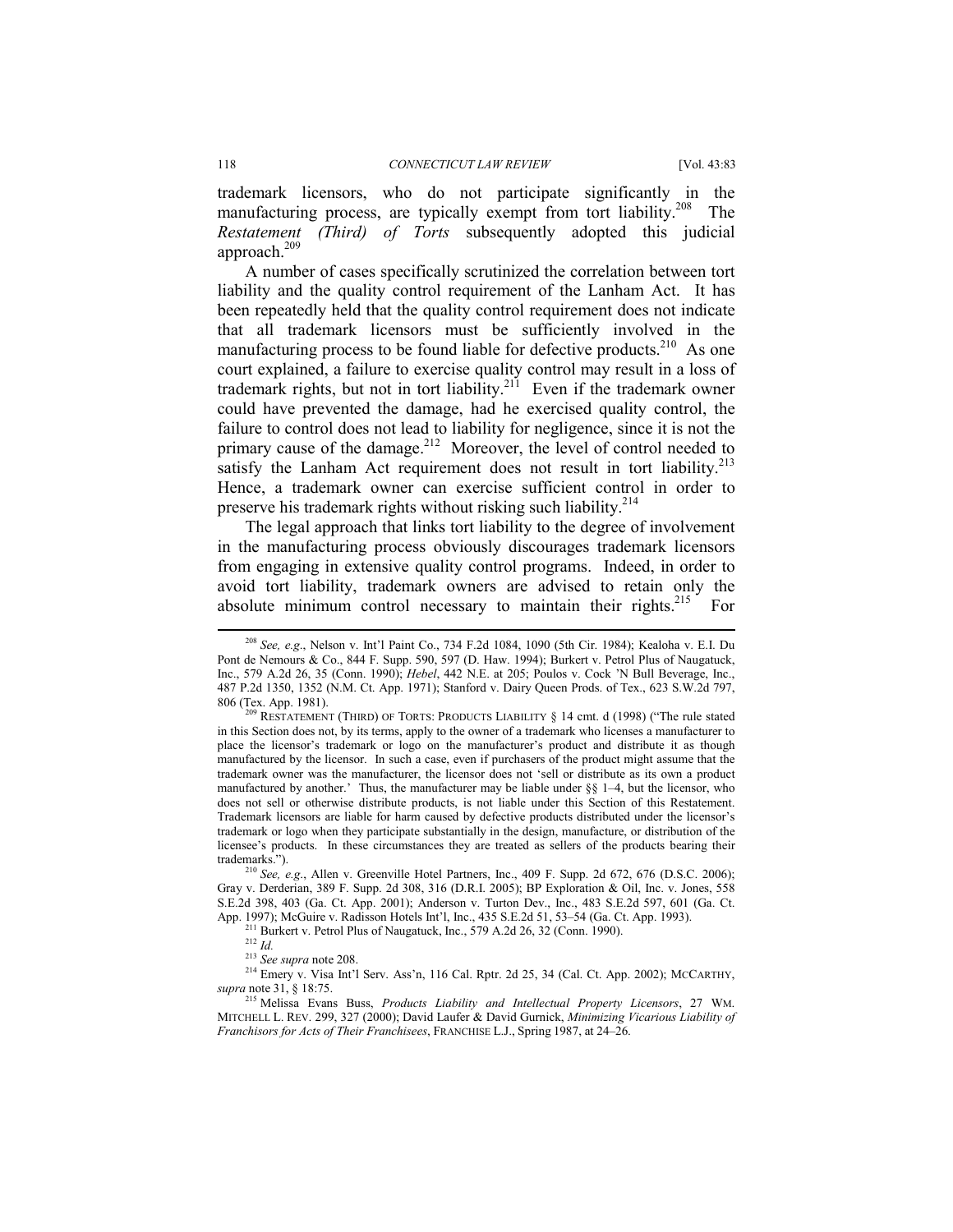instance, some suggest that licensing agreements state that the licensor has no right to interfere with the actual production.<sup>216</sup> This situation clearly indicates that trademark law has gone down the wrong path.

Concerned with this situation, legal scholars offer various—and contradictory—solutions. On one end of the spectrum, David J. Franklyn argues for reducing the tort liability of trademark licensors.<sup>217</sup> Decisions imposing liability on trademark licensors who exercise quality control punish licensors who are involved in the manufacturing process instead of encouraging them.218 Franklyn suggests creating a presumption of nonliability to counter this problem.<sup>219</sup> In contrast, Jennifer Rudis Deschamp argues that strengthening tort liability would induce trademark owners to engage in quality control programs.<sup>220</sup> Deschamp proposes creating a presumption of liability.<sup>221</sup>

Both Franklyn and Deschamp, however, agree on at least one policy,<sup>222</sup> adopted by both judicial practice and the *Restatement (Third) of Torts*. By the way of exception, tort liability is imposed on trademark licensors regardless of their involvement in the manufacturing process, when the identity of the real manufacturer is not sufficiently disclosed,<sup>223</sup> or when the trademark licensor induces the consumer to believe that he approved the quality of the goods bearing his mark.<sup>224</sup>

The identity of the real manufacturer is rarely concealed. Indeed, today one is even legally required to disclose the manufacturer's identity.<sup>225</sup> Thus, the main question is when we should assume that the trademark licensor induces the consumer to believe that the licensor controls the quality of the trademarked goods. I believe we should always make this assumption.

If we assume that a purchaser of Tommy Hilfiger shirts and jeans should understand that the shirts are manufactured by Oxford Industries, Inc. and the jeans by Pepe Jeans London, while Tommy Hilfiger is not significantly involved in the manufacture of these items, then we essentially endorse Tommy Hilfiger's "business of signing his name."<sup>226</sup> If the consumer should investigate the identity of the real manufacturer of

<sup>&</sup>lt;sup>216</sup> Buss, *supra* note 215, at 327.<br><sup>217</sup> See generally Franklyn, *Licensors*, *supra* note 155.<br><sup>218</sup> Id. at 38–39.<br><sup>219</sup> Id. at 43.<br><sup>220</sup> Jennifer Rudis Deschamp, *Has the Law of Products Liability Spoiled the True Pu Trademark Licensing? Analyzing the Responsibility of a Trademark Licensor for Defective Products* 

<sup>&</sup>lt;sup>221</sup> *Id.* at 273.<br><sup>222</sup> *Id.*; Franklyn, *Licensors*, *supra* note 155, at 61–62.<br><sup>223</sup> Dudley Sports Co. v. Schmitt, 279 N.E.2d 266, 273 (Ind. Ct. App. 1972).<br><sup>224</sup> *See* Gizzi v. Texaco, Inc., 437 F.2d 308, 310 (3d Ci apparent authority is a question for the jury). 225 16 C.F.R. § 500.5 (2010). 226 *See supra* Part II.C.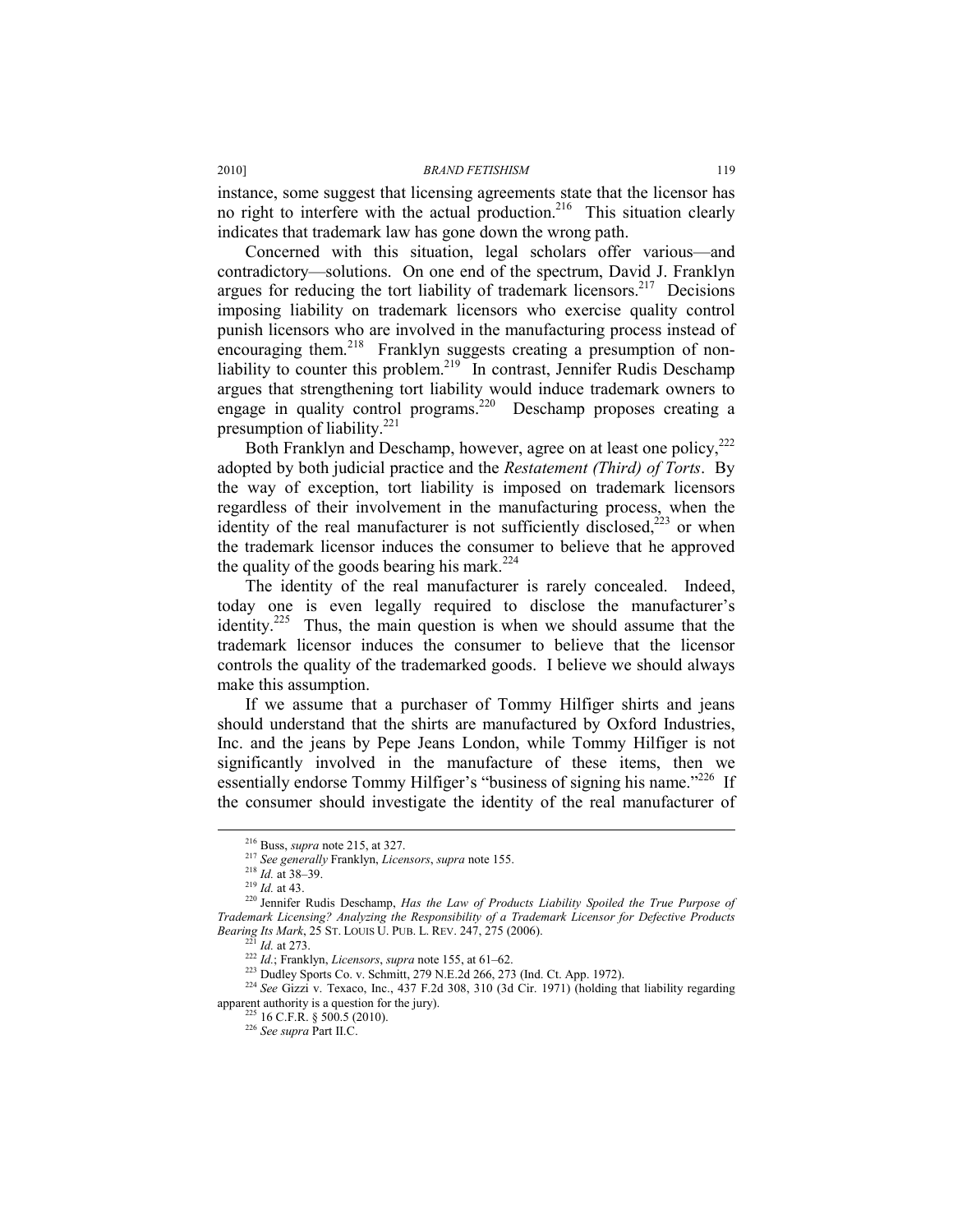#### 120 *CONNECTICUT LAW REVIEW* [Vol. 43:83

each trademarked item, then what role does the trademark play? Does it provide any product information? Does it reduce consumers' search costs? The assumption that the consumer should expect only Oxford Industries and Pepe Jeans to bear responsibility for defective Tommy Hilfiger shirts and jeans amounts to a legal recognition of trademarks as mere psychological stimuli. It is, for all intents and purposes, a legal stamp of approval of brand fetishism.

There is a certain amount of hypocrisy in benefiting from royalties paid by the trademark licensee, and later assuming no liability for defective trademarked products. The royalties paid for the license indicate that both the trademark owner and the licensee admit that the trademark induces consumers to buy the trademarked goods. When the trademark owner later argues that the consumers had no reason to assume that he was significantly involved in the manufacturing process, he essentially admits having "tricked" the consumer by the licensing agreement. In fact, he acknowledges that the real purpose of putting the trademark on the licensee's products is to induce irrational consumer responses, and not to convey meaningful product information.

I suggest that the consumer should always be entitled to presume that the trademark owner either manufactures or substantially controls the quality of the goods bearing his mark. Trademark law should act to restore the informative function of trademarks. A trademark should convey more than a brand personality. It should carry the message that the trademark owner is a meaningful source of the goods. Without such a message, there is no justification for granting legal protection to the trademark.

If market forces no longer provide sufficient incentives for companies to treat consumers as rational beings, the law should intervene and restore these incentives. Thus the trademark licensor should always be liable for damages caused by defective products bearing his mark. Lack of quality control should not benefit the trademark licensor by exempting him from tort liability. On the contrary, it may be sensible to recognize that lack of such control constitutes negligence. Such a legal approach would encourage trademark owners to carefully inspect the goods bearing their marks.

### 4. *Post-Sale Confusion*

We have thus far surveyed various methods to encourage trademark owners to invest resources in the quality of their goods. An additional method of directing trademark owners towards investing in product quality, rather than in brand personality, is by discouraging the latter investment. As far as the primary market of the trademark is concerned, the phenomenon most closely associated with brand fetishism is the growing conspicuousness of trademarks. As discussed above, some trademarks have evolved from product identifiers into identifiers of the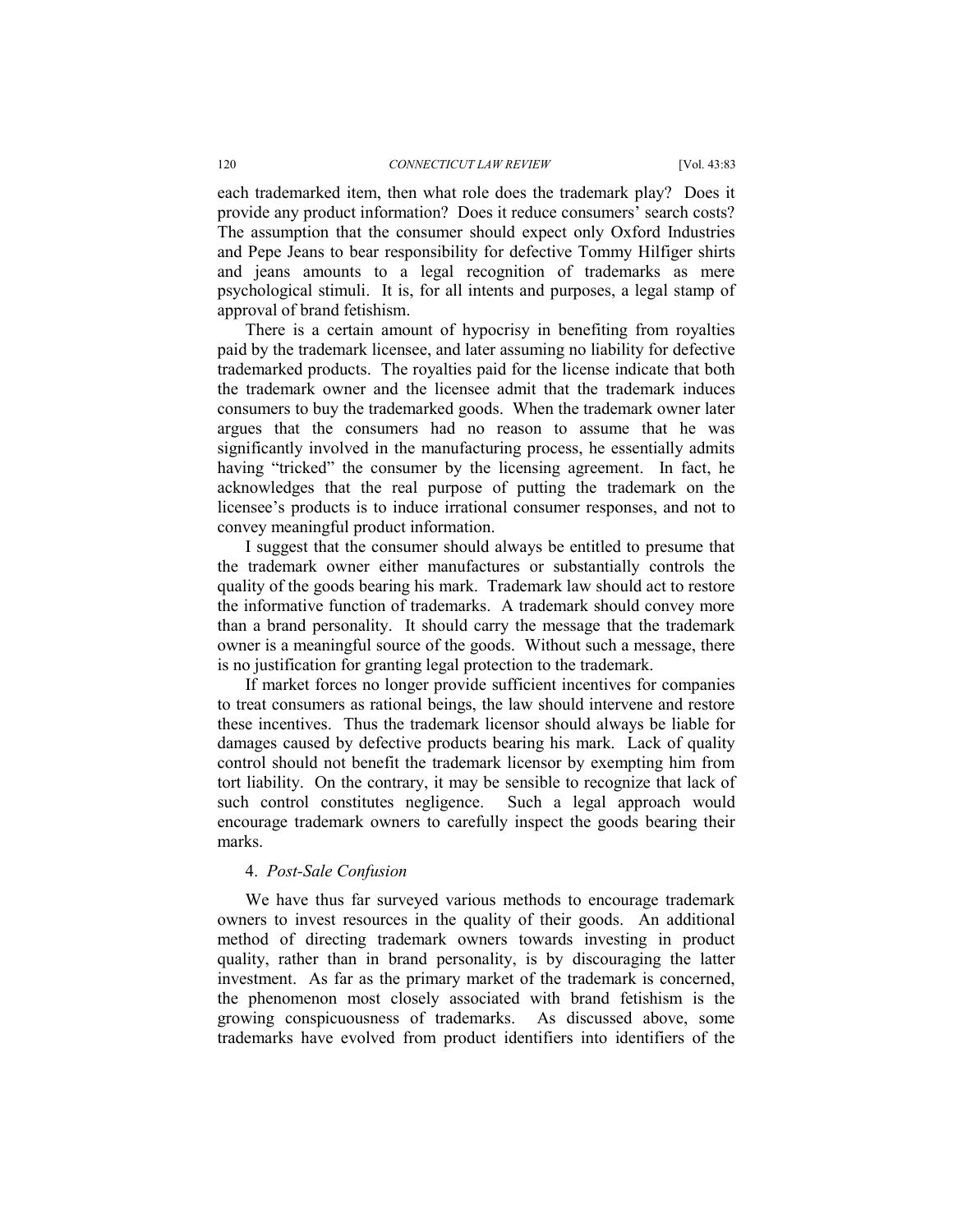consumer herself.<sup>227</sup>

The most relevant trademark doctrine here is the doctrine of post-sale confusion. Post-sale confusion occurs when the consumer knowingly acquires an imitation of a trademarked product. The consumer is not confused. When she displays the imitation, however, other people are confused to the extent that they are likely to believe that she possesses the genuine product. Such confusion is not the traditional subject matter of trademark protection: trademarks are primarily designed to prevent the confusion of the buying consumer.<sup>228</sup> Yet, in the 1950s, courts started regarding post-sale confusion as sufficient to raise liability for trademark infringement.<sup>229</sup> In 1962, the post-sale confusion doctrine was codified in the Lanham Act.<sup>230</sup> As it stands today, the doctrine of post-sale confusion prevents the consumer from buying a fake Rolex, $^{231}$  Reebok, $^{232}$  Levi's, $^{233}$ or Ferrari,<sup>234</sup> even if she intentionally wishes to purchase the counterfeit.<sup>235</sup> One court even enjoined a defendant from selling customized kits designed to turn a Volkswagen Beetle into a Rolls Royce.<sup>236</sup>

If people deliberately wish to buy knock-offs of trademarked products, one must have a good reason to restrict the supply for this demand. Courts explain that the wrong of post-sale confusion consists in the fact that the seller of knock-offs makes it possible for his consumers to (falsely) acquire the prestige associated with displaying the imitation in public. $237$ 

In the same vein, Landes and Posner argue that people advertise themselves by wearing clothes, jewelry, or accessories that tell the world that they are individuals of refined taste or high income. If others can buy and wear cheap imitations, "the 'signal' given out by the purchasers of the originals is blurred."238If the sole motive for buying knock-offs of trademarked goods is to pass oneself off as having a higher income, then one could regard the seller of the cheap copy as a kind of contributory

<sup>227</sup> *See supra* notes 86–89 and accompanying text. 228 Assaf, *supra* note 8, at 36.

<sup>229</sup> Mastercrafters Clock & Radio Co. v. Vacheron & Constantin-Le Coultre Watches, Inc., 221 F.2d 464, 466 (2d Cir. 1955) (recognizing, for the first time, the doctrine of post-sale confusion). <sup>230</sup> 15 U.S.C. § 1114(1)(a) (2006) (eliminating the requirement that, to establish trademark

infringement, there should be confusion of "purchasers"); *see also* S. REP. NO. 87-2107, at 4 (1962),

<sup>&</sup>lt;sup>231</sup> United States v. Torkington, 812 F.2d 1347, 1352 (11th Cir. 1987); Rolex Watch U.S.A., Inc.

v. Canner, 645 F. Supp. 484, 492 (S.D. Fla. 1986).<br><sup>232</sup> Payless Shoesource, Inc. v. Reebok Int'l, Ltd., 998 F.2d 985, 989 (Fed. Cir. 1993).<br><sup>233</sup> Levi Strauss & Co. v. Blue Bell, Inc., 632 F.2d 817, 822 (9th Cir. 1980).<br><sup></sup>

<sup>&</sup>lt;sup>235</sup> For additional examples, see MCCARTHY, *supra* note 31, § 23:7.<br><sup>236</sup> Rolls-Royce Motors Ltd. v. A & A Fiberglass, Inc., 428 F. Supp. 689, 690–91, 702–03 (N.D.

Ga. 1977).<br><sup>237</sup> Mastercrafters Clock & Radio Co. v. Vacheron & Constantin-Le Coultre Watches, Inc., 221 F.2d 464, 466 (2d Cir. 1955); *Ferrari*, 11 U.S.P.Q.2d (BNA) at 1851. 238 Landes & Posner, *supra* note 124, at 308.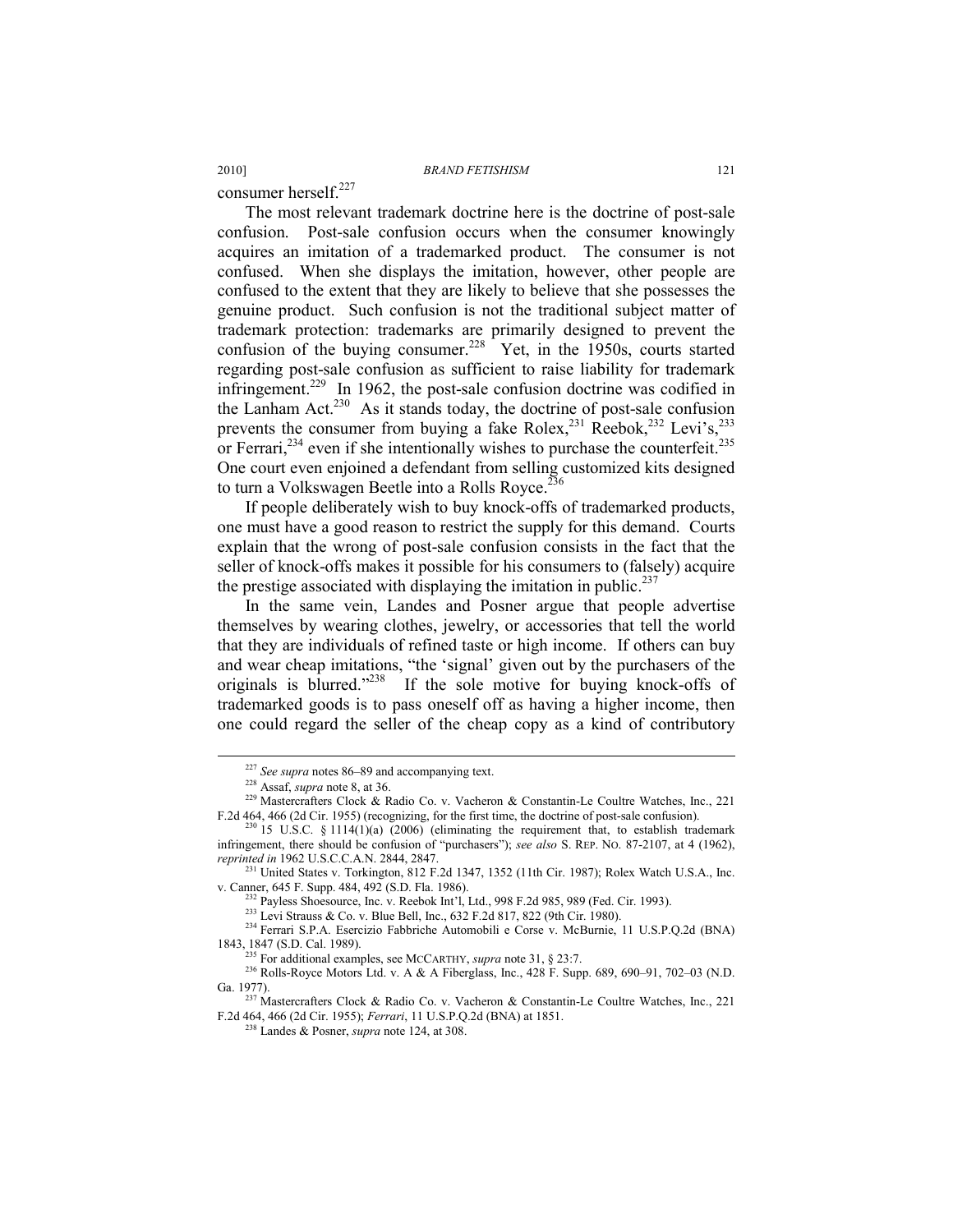infringer, who makes it easier for consumers to deceive the people with whom they transact in the market of personal relations.<sup>239</sup>

Yet, promoting truthful communication in the market of personal relations has never been the purpose of trademark law. Moreover, it is highly doubtful that the legal system should intervene in interpersonal relations and protect the accuracy of the signal communicating one's high income. Landes and Posner observe that in the fourteenth century, in medieval Europe, magnificence in clothing was "considered the prerogative of nobles," who were "identifiable by modes of dress forbidden to others."<sup>240</sup> "Sumptuary laws were repeatedly announced, attempting to fix what kinds of clothes people might wear. $1241$  This observation makes a valuable point: in modern western society, there is no room for similar laws. In everyday personal transactions, one's income is nobody's business. In this respect, people should be allowed to deceive others to their hearts' content.

Throughout history, the poor tried to emulate the style of the rich.<sup>242</sup> Whenever a certain signal of wealth was effectively imitated, it lost its wealth-signaling function.<sup>243</sup> Between the sixteenth and eighteenth Between the sixteenth and eighteenth centuries, for instance, lace was handmade and prohibitively expensive. In the nineteenth century, however, when lace-making machines were introduced, the price of lace dropped dramatically. After an initial, large increase in popularity, the sales of lace dropped as well, for it lost its value as a reliable signal of wealth.<sup>244</sup> In the context of post-sale confusion, courts often express concern that a plethora of imitations may lessen the high value of the original, which is derived in part from its rarity.<sup>245</sup> Indeed, as the history of lace suggests, widespread knock-offs of trademarked articles will probably impair the wealth-signaling function of these articles. To the extent that these articles are purchased for the purpose of displaying one's status, the demand for them will eventually drop. At that point, trademark owners will no longer be able to charge

 $^{239}$  *Id.*<br><sup>240</sup> *Id.* at 308 n.83.

<sup>241</sup> *Id.* at 308 n.83.<br><sup>241</sup> *Id.* at 308.<br><sup>242</sup> *See* Georg Simmel, *Fashion*, 10 INT'L Q. 130 (1904), *reprinted in* 62 AM. J. Soc. 541, 542–43, 548 (1957) ("Within the social embodiments of these contrasts, one side is generally maintained by the

psychological tendency towards imitation."). 243 *Id*. at 544. 244 Amotz Zahavi, *The Theory of Signal Selection and Some of Its Implications*, *in* INTERNATIONAL SYMPOSIUM OF BIOLOGICAL EVOLUTION 305–27 (Vittorio Pesce Delfino ed., 1987). 245 *See, e.g.*, Gen. Motors Corp. v. Keystone Auto. Indus., Inc., 453 F.3d 351, 358 (6th Cir. 2006)

<sup>(&</sup>quot;[T]he purchaser of an original may be harmed if the widespread existence of knockoffs decreases the original's value by making the previously scarce commonplace . . . ."); Acad. of Motion Picture Arts & Sci. v. Creative House Promotions, Inc., 944 F.2d 1446, 1457 (9th Cir. 1991) ("The Oscar's value lies in its distinctive design, which stands as a well-recognized symbol of excellence in film."); Esercizio v. Roberts, 944 F.2d 1235, 1244–45 (6th Cir. 1991) ("Ferrari has gained a well-earned reputation for making uniquely designed automobiles of quality and rarity.").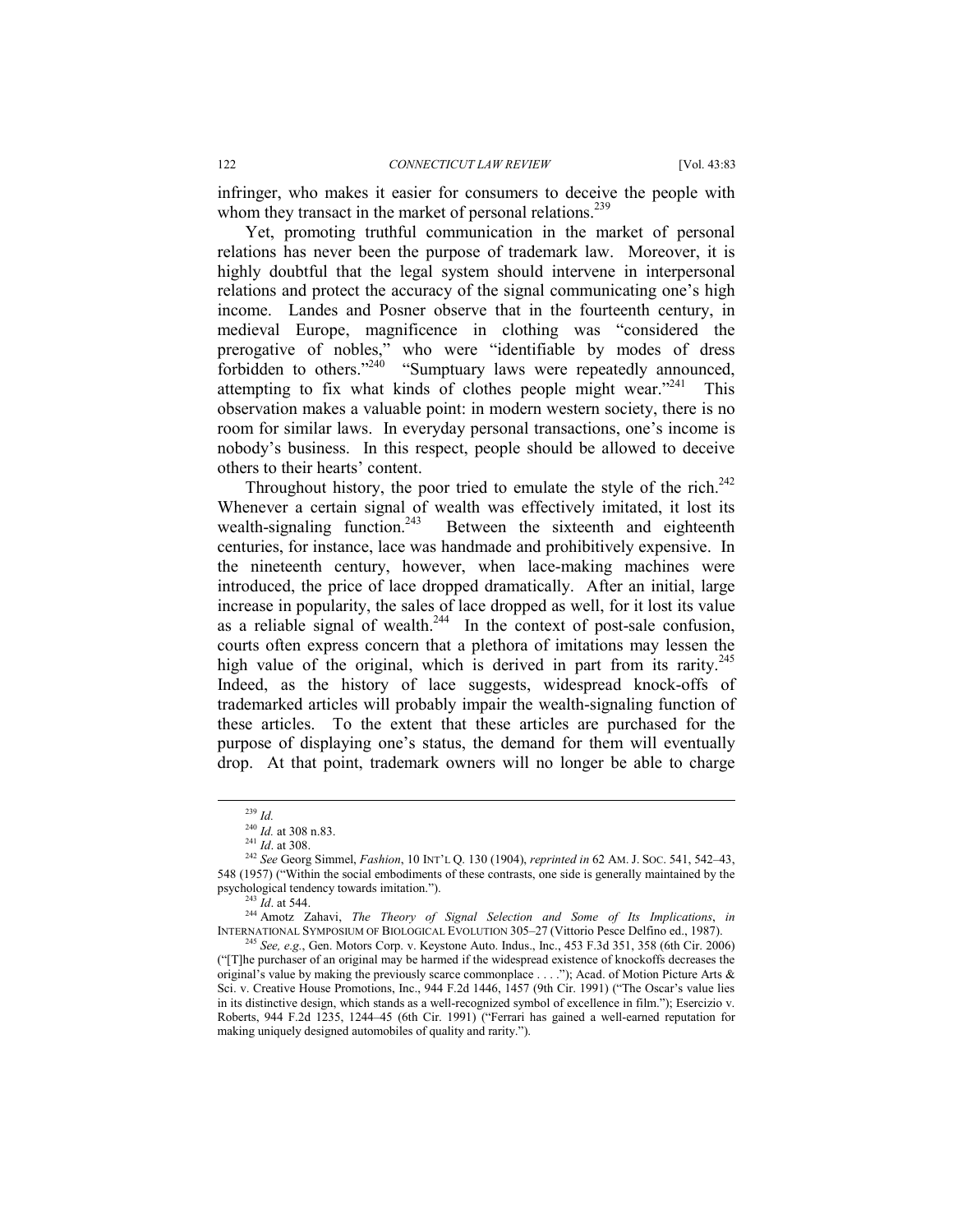prices much higher than what is justified by the quality of their goods. Put differently, if Rolex knock-offs are available on every street-corner, Rolex will no longer be able to charge premium prices for a status-signaling function. The company will thus be compelled to fix its prices as dictated by the quality of its goods.

If the practice of selling knock-offs becomes widespread, trademarks will lose much of their fetishistic status and the demand for goods prominently displaying trademarks will eventually drop. This in turn will discourage corporations from designing their trademarks primarily as identifiers of the consumer's lifestyle. Consequently, the incentive to invest resources in the product-identifying function of trademarks and in product quality will be restored. Therefore, denying protection against post-sale confusion would ultimately serve the primary purpose of trademark law.

# B. *Collateral Markets*

A trademark's collateral market consists of goods which are not closely related to the trademark owner's primary field of activity.

# 1. *The Scope of Protection Against Unauthorized Uses*

Historically, a trademark was protected only within its primary market. Trademark law restricted the unauthorized use of another's mark only on "merchandise of substantially the same descriptive properties as those set forth in the registration."<sup>246</sup> The idea that a trademark owner should have exclusive rights in additional markets was first articulated in the 1920s, the very moment in time when brand fetishism emerged. $247$ 

In the famous *Yale Electric Corp. v. Robertson* decision of 1928, Judge Learned Hand found that the use of the Yale trademark, registered for locks and keys, when used on flashlights and batteries constituted an infringement:

[A] merchant may have a sufficient economic interest in the use of his mark outside the field of his own exploitation to justify interposition by a court. His mark is his authentic seal; by it he vouches for the goods which bear it; it carries his name for good or ill. If another uses it, he borrows the owner's reputation, whose quality no longer lies within his own control.<sup>248</sup>

Along the same lines, Frank Schechter published his famous article,

<sup>&</sup>lt;sup>246</sup> Trade-Mark Act of 1905, 15 U.S.C. § 96 (1905), *repealed by* Lanham Trademark Act, 15<br>U.S.C. §§ 1051–1127 (1946).

<sup>&</sup>lt;sup>247</sup> See supra Part II.B and accompanying text.<br><sup>248</sup> 26 F.2d 972, 974 (2d Cir. 1928).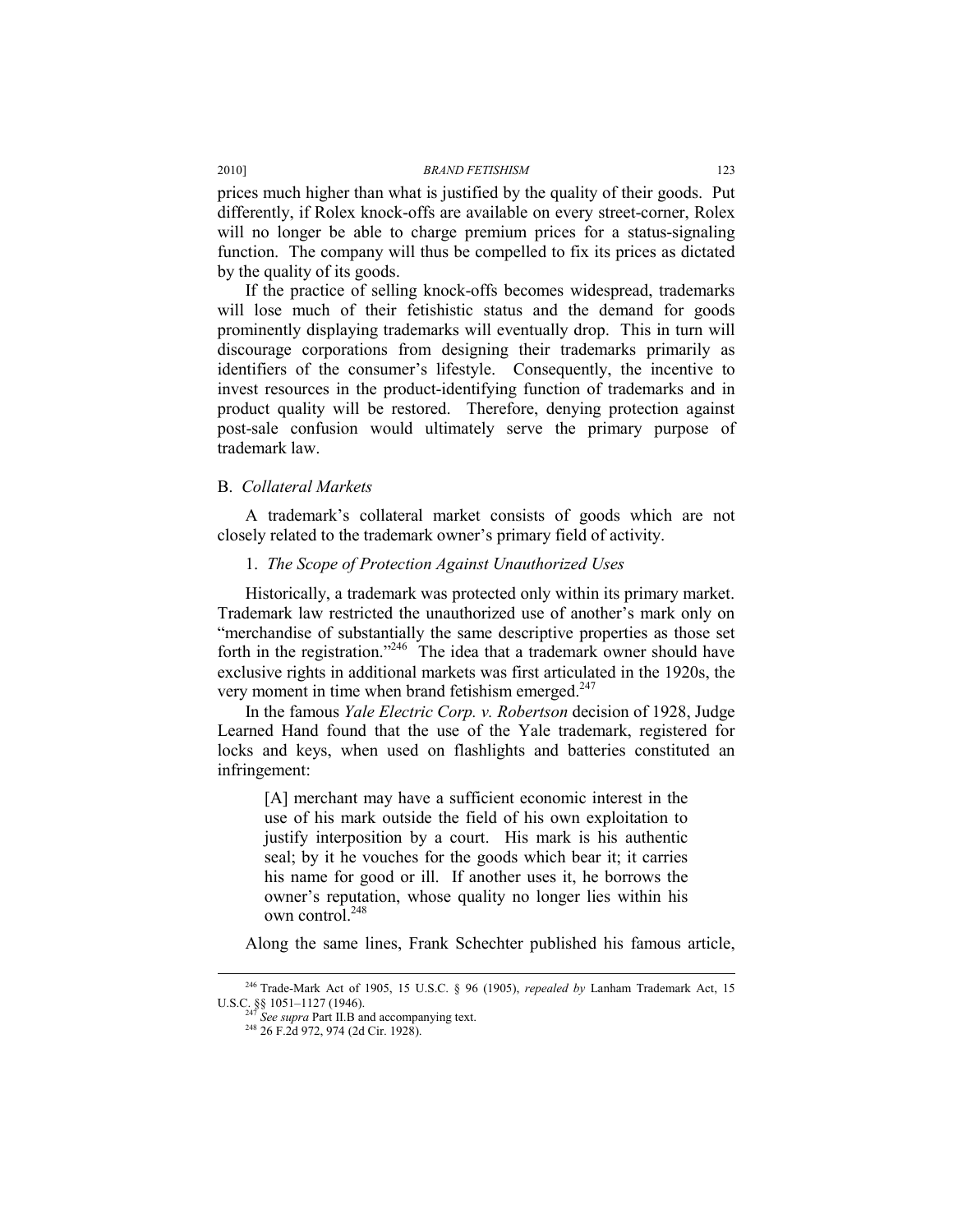#### 124 *CONNECTICUT LAW REVIEW* [Vol. 43:83

*The Rational Basis of Trademark Protection*, one year earlier, arguing that trademark law should protect the selling power of trademarks.<sup>249</sup> Schechter suggested that trademarks should be protected against "dilution"—an unauthorized use of a famous mark on non-competing goods, which gradually whittles away the power and the uniqueness of the mark.<sup>250</sup>

The trademark infringement test and the dilution doctrine were interrelated during the  $1920s$  to  $1960s$ <sup>251</sup> These doctrines complemented one another, protecting trademark owners in collateral markets.<sup>252</sup> When the infringement test was interpreted narrowly, the judicial enthusiasm toward dilution grew; conversely, as the infringement test was broadened, courts begun showing hostility toward dilution claims.<sup>253</sup> Today, however, both infringement and dilution provide remarkably broad trademark protection in collateral markets.<sup>254</sup>

Since the passage of the Lanham Act in 1946, the test for trademark infringement no longer revolves around the descriptive properties of the goods. Rather, the sole question for a court is whether a reasonably prudent purchaser would be likely to assume a connection between the trademark owner and the alleged infringer.<sup>255</sup> Over time, new kinds of mistaken connections were added to the infringement test.<sup>256</sup> Today, for an infringement to occur, a consumer does not have to assume that the defendant's product was manufactured by the plaintiff or under his supervision. Instead, an infringing use is any use likely to cause confusion "as to the affiliation, connection, or association as to the origin, sponsorship, or approval."<sup>257</sup> Under this broad confusion test, "Hallmark," when used for an automobile dealership was found to infringe "Hallmark," as it is used for greeting cards,  $258$  "Lloyd's of London" aftershave was found confusingly similar to "Lloyd's of London" insurance services,<sup>259</sup> and the "Classic Tiffany" trademark for automobiles was denied

<sup>&</sup>lt;sup>249</sup> Schechter, *supra* note 134, at 830–31.<br><sup>250</sup> *See id.* at 825 ("It is the gradual whittling away or dispersion of the identity and hold upon the public mind of the mark or name by its use upon non-competing goods."). 251 *See* Gerard N. Magliocca, *One and Inseparable: Dilution and Infringement in Trademark Law*,

<sup>85</sup> MINN. L. REV. 949, 1007–08 (2001). 252 *Id.* at 1007. 253 *Id.*

<sup>&</sup>lt;sup>255</sup> MCCARTHY, *supra* note 31, § 24:24 ("That the goods or services are noncompetitive does not answer the question of whether the goods are so 'related' that a reasonable buyer is likely to think that defendant's goods or services are somehow connected with, or sponsored by, the plaintiff, due to similar marks."). 256 Graeme W. Austin, *Tolerating Confusion About Confusion: Trademark Polices and Fair Use*,

<sup>50</sup> ARIZ. L. REV. 157, 174–75 (2008) (listing doctrines that address issues about which consumers supposedly get confused).<br><sup>257</sup> 15 U.S.C. § 1125(a)(1)(A) (2006).<br><sup>258</sup> Hallmark Cards, Inc. v. Hallmark Dodge, Inc., 634 F. Supp. 990, 1000 (W.D. Mo. 1986).<br><sup>259</sup> Corp. of Lloyd's v. Louis D'Or of Fr., Inc., 202 U.S.P.Q.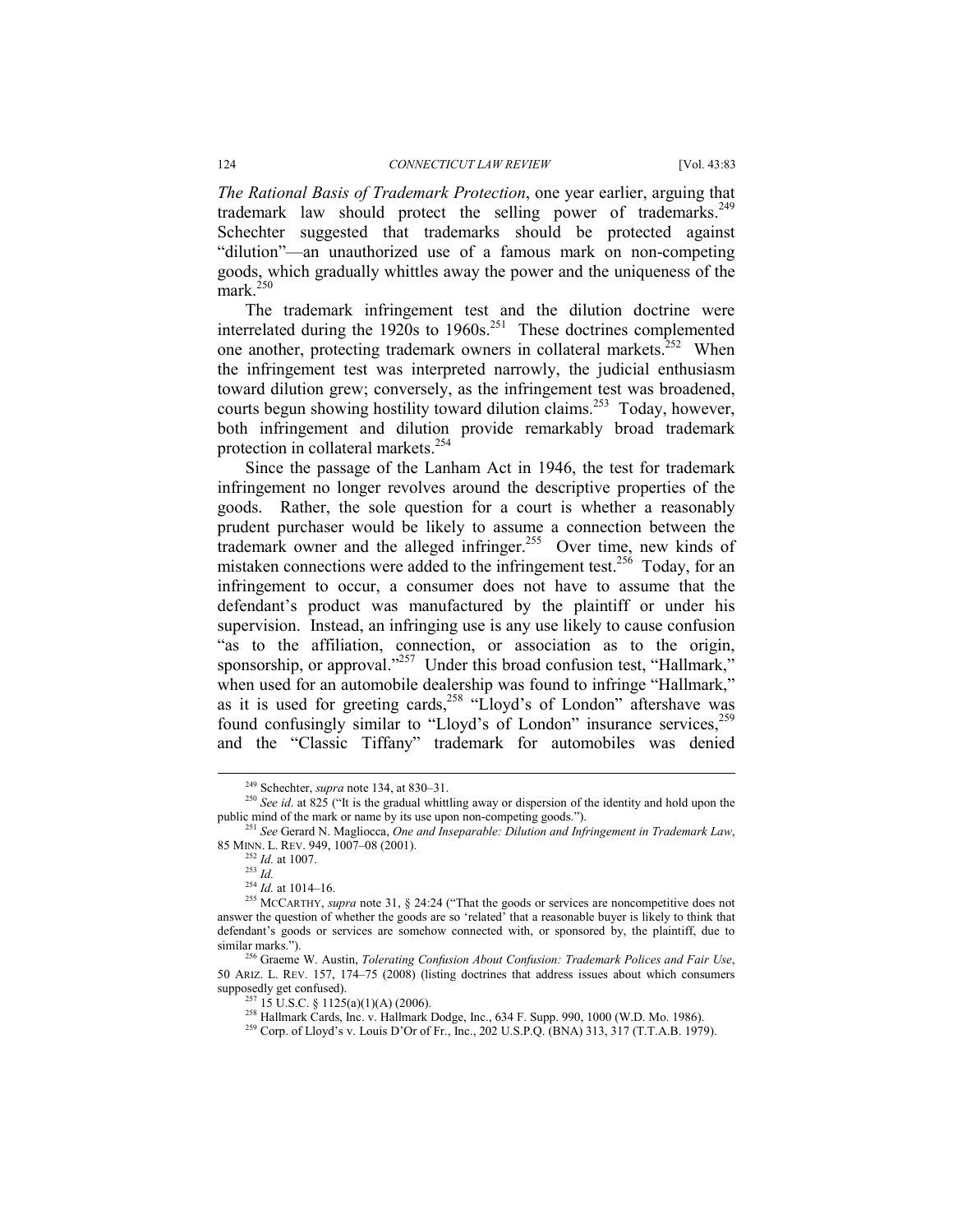registration in the face of the famous jewelry mark.<sup>260</sup>

At the same time, the doctrine of dilution provides a powerful additional tool for enjoining unauthorized trademark uses in collateral markets. Although it initially encountered academic criticism, $261$  judicial hostility,<sup>262</sup> and the antagonism of the federal legislature,<sup>263</sup> the doctrine has prevailed over opposition. Codified in federal law in 1996,<sup>264</sup> and strengthened by the  $2006$  amendment,<sup>265</sup> the doctrine of dilution is today firmly ingrained in United States trademark law.

Dilution occurs when a well-known trademark is used on goods or services so different from the initial field of activity of the trademark owner that consumers are not likely to be confused.<sup>266</sup> The evil of dilution lies in the fact that an additional associative link is affixed to the famous mark, impairing its uniqueness.<sup>267</sup> Given this rationale, the doctrine of dilution can easily enjoin uses of a trademark in fields far removed from its

confusion, although the doctrine of dilution protects trademarks in absence of confusion*. See, e.g*., HMH Publ'g Co. v. Lambert, 482 F.2d 595, 599 (9th Cir. 1973) (disregarding theory of likelihood of confusion); DCA Food Indus. v. Hawthorn Mellody, Inc., 470 F. Supp. 574, 582 (S.D.N.Y. 1979) ("Some amount of consumer confusion must be shown in order to proceed on a dilution claim."); Girl Scouts of the U.S. v. Personality Posters Mfg. Co., 304 F. Supp. 1228, 1233–34 (S.D.N.Y. 1969) ("[E]ven where there is no confusion as to the origin of the goods, the courts have denied relief where confusion is absent.").  $^{263}$  In 1988, Congress considered, but did not add protection against dilution to the Lanham Act.

The House of Representatives noted: "Serious questions were raised about [the anti-dilution] provisions by persons concerned with the dissemination of First Amendment protected communications, and with advertising their goods and services to the public." H.R. Rep. No. 1028, 100th Cong., pt. 3, at 5

(1988). <sup>264</sup> Federal Trademark Dilution Act, Pub. L. No. 104–98, 109 Stat. 985 (codified as amended at 15 U.S.C. §§ 1125, 1127 (1995)).

Trademark Dilution Revision Act, Pub. L. No. 109-312, 120 Stat. 1730 (codified as amended at 15 U.S.C. §§ 1052, 1063, 1064, 1092, 1125, 1127 (2006)); *see also* Bone, *supra* note 137, at 187, 198 (discussing the aspects in which the 2006 Amendment broadened the scope of protection against dilution). 266 Mead Data Cent., Inc. v. Toyota Motor Sales, U.S.A., Inc., 875 F.2d 1026, 1031 (2d Cir. 1989)

("This Court has defined dilution as either the blurring of a mark's product identification or the tarnishment of the affirmative associations a mark has come to convey."). This Article discusses the first type of dilution known as "blurring." The second type of dilution, "tarnishment," is not discussed

here. 267 *See* Schechter, *supra* note 134, at 830–31 (concluding that the "preservation of the uniqueness of a trademark should constitute the only rational basis for its protection").

 <sup>260</sup> Tiffany & Co. v. Classic Motor Carriages Inc., 10 U.S.P.Q.2d (BNA) 1835, 1841 (T.T.A.B.

<sup>1989). 261</sup> *See, e.g.*, Ralph S. Brown, Jr., *Advertising and the Public Interest: Legal Protection of Trade Symbols*, 57 YALE L.J. 1165, 1191–94 (1948) (noting that proponents of dilution theory suggest that it should be "given equal protection with the interest against confusion"); Walter J. Derenberg, *The Problem of Trademark Dilution and the Antidilution Statutes*, 44 CALIF. L. REV. 439, 455–56 (1956) (discussing a First Circuit Court of Appeals case, which contended that dilution doctrine "has no application when the question is whether the marks being used on goods of substantially the same descriptive properties are similar enough to cause confusion"); Brian A. Jacobs, *Trademark Dilution on the Constitutional Edge*, 104 COLUM. L. REV. 161, 163 (2004) (describing court decisions as "a patchwork of conflicting doctrines"); Jonathan E. Moskin, *Dilution or Delusion: The Rational Limits of Trademark Protection*, 83 TRADEMARK REP. 122, 125–26 (1993) (criticizing a proposed remedy for overly narrow focus of law as lacking a proposition for how courts could prevent dilution).<br><sup>262</sup> Courts required that plaintiffs claiming dilution of their marks demonstrate a likelihood of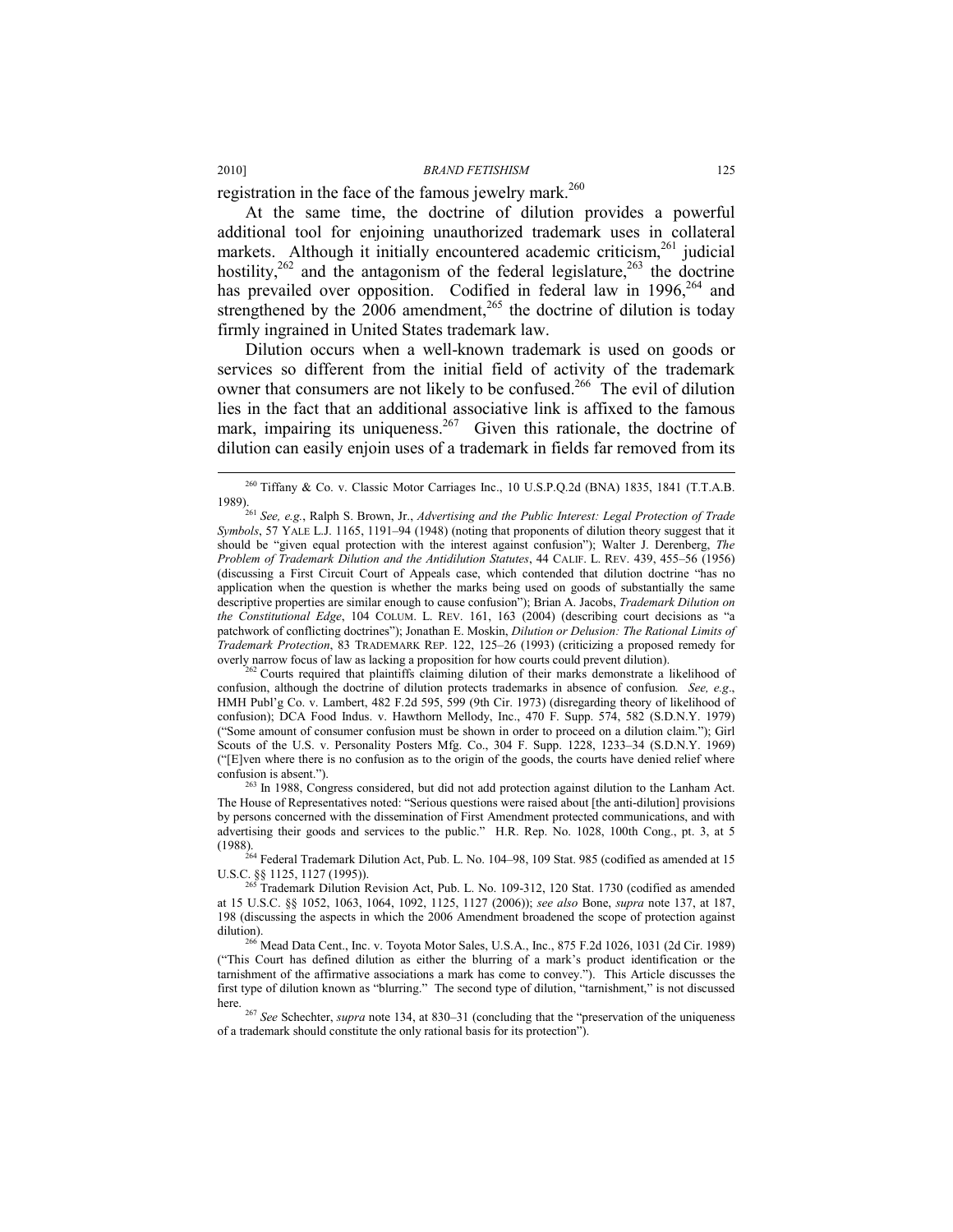initial product field. For instance, the use of the name "Tiffany" for restaurant services,<sup>268</sup> and for a movie theater,<sup>269</sup> was found to dilute the famous jewelry mark, the use of "Bacardi" on jewelry was enjoined as a dilution of the trademark for rum,<sup>270</sup> and the "Lexus" automobile mark was protected against its use on personal care products.<sup> $271$ </sup>

Several scholars argue that dilution and confusion are "states of mental association existing on a continuum."<sup>272</sup> Others reject this view and insist that confusion and dilution are two inconsistent states of mind—dilution occurs only when the consumer understands that the junior user *is not* connected to the trademark owner.<sup>273</sup> Confusion, by contrast, occurs when a consumer assumes that the junior user *is* connected to the trademark owner. These two states of mind cannot exist simultaneously in one consumer—either a person believes that the similarly marked goods are connected or not.274

The judicial practice has not definitively chosen between these two approaches. Some courts, finding confusion, go further to establish dilution as a matter of course.<sup>275</sup> Others state that where confusion is found, dilution should not be considered.<sup>276</sup> Occasionally, consumer confusion is even said to prove dilution. $277$ 

dilution] occur at the same time."); Sara Stadler Nelson, *The Wages of Ubiquity in Trademark Law*, 88 IOWA L. REV. 731, 806 (2003) ("If trademark law is to retain its historical ability to weigh competing interests fairly, courts must recognize that confusion and dilution involve distinct and inconsistent

<sup>274</sup> MCCARTHY, *supra* note 31, § 24:72. <sup>275</sup> *See, e.g.*, Eli Lilly & Co. v. Natural Answers, Inc., 233 F.3d 456, 466 (7th Cir. 2000); Safeway Stores, Inc. v. Safeway Disc. Drugs, Inc., 675 F.2d 1160, 1167–68 (11th Cir. 1982); Nike Inc. v. Variety Wholesalers, Inc., 274 F. Supp. 2d 1352, 1372 (S.D. Ga. 2003); Lexington Mgmt. Corp. v. Lexington Capital Partners, 10 F. Supp. 2d 271, 277 (S.D.N.Y. 1998). 276 *See, e.g.*, Kemp v. Bumble Bee Seafoods, Inc., 398 F.3d 1049, 1058 (8th Cir. 2005) ("Having

<sup>&</sup>lt;sup>268</sup> Tiffany & Co. v. Bos. Club, Inc., 231 F. Supp. 836, 838 (D. Mass. 1964).<br><sup>269</sup> Tiffany & Co. v. Tiffany Prods., 264 N.Y.S. 459, 460–61 (N.Y. Sup. Ct. 1932).<br><sup>270</sup> Bacardi & Co. v. Bacardi Mfg. Jewelers Co., 174 U.S.

<sup>&</sup>lt;sup>2</sup> Magliocca, *supra* note 251, at 965–66 ("Although dilution is often described as starting where the likelihood of confusion test leaves off, it is more accurate to say that infringement follows a fortiori from dilution."); Jerre B. Swann, Sr., *Dilution Redefined for the Year 2000*, 37 HOUS. L. REV. 729, 748 (2000) ("Confusion and dilution are states of mental association existing on a continuum that begins with a mistake as to origin and ends with a gradually diminishing appreciation of the original.").<br><sup>273</sup> MCCARTHY, *supra* note 31, § 24:72 ("[I]n no one person's mind can both [confusion and

found infringement due to a likelihood of confusion, and there being no remedies for dilution separate from the available remedies for infringement, we need not address the issue of dilution."); Morningside Grp. Ltd. v. Morningside Capital Grp., L.L.C., 182 F.3d 133, 143 (2d Cir. 1999); Berghoff Rest. Co. v. Lewis W. Berghoff, Inc., 499 F.2d 1183, 1185 (7th Cir. 1974); Starbucks U.S. Brands L.L.C. v. Ruben, 78 U.S.P.Q.2d 1741, 1746 (T.T.A.B. 2006). 277 Jada Toys, Inc. v. Mattel, Inc., 518 F.3d 628, 636 (9th Cir. 2008) (accepting surveys

demonstrating consumer confusion as evidence of dilution); Horphag Research Ltd. v. Garcia, 475 F.3d 1029, 1037 (9th Cir. 2007) ("Even if the conflicting marks were not identical, Garcia (the junior user) would still not prevail because Horphag presented additional evidence of dilution."); Nabisco, Inc. v. PF Brands, Inc., 191 F.3d 208, 219 (2d Cir. 1999) ("Consumer confusion would undoubtedly dilute the distinctive selling power of a trademark.").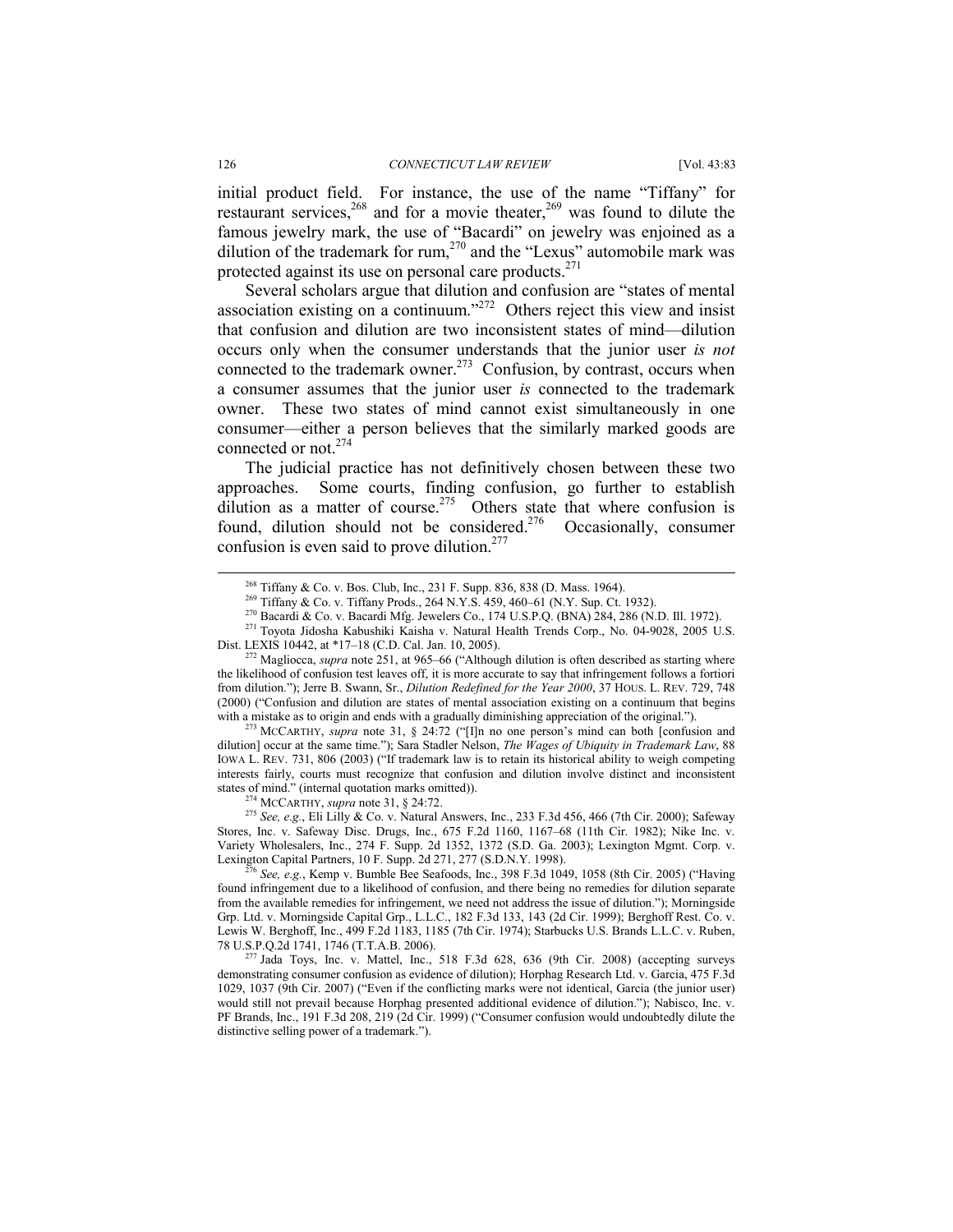This hesitation is easily explicable. In a world of increasingly frequent and far-flung brand extensions, consumers' perceptions change rapidly what does not confuse today may confuse tomorrow. Therefore, it is not surprising that the boundaries between dilution and confusion are not clearcut.

The trend toward brand extensions broadens trademark protection in at least two ways. First, courts frequently find that if a plaintiff is a diversified company, using its trademark on various goods, the consumer, seeing the mark on yet another product, is more likely to assume a connection to the plaintiff.<sup>278</sup> For instance, one court held that "[g]iven the wide diversity of businesses that operate under the VIRGIN mark, ... consumers might mistakenly believe that defendant's gasoline station was connected in some fashion to [the Virgin Group]."279 In another case, the mark Harley-Hog, as used for pork, was denied registration, because Harley-Davidson had used its marks for a wide variety of whimsical collateral products, including beer, wine coolers, chocolate bars, and more.<sup>280</sup> A consumer having knowledge of these uses would not be surprised to see Harley-Hog pork products.

Second, judicial practice consistently maintains that if other companies in the market use their marks in both the plaintiff's and the defendant's fields, confusion is more likely, even if neither the plaintiff nor the defendant is a diversified company.<sup>281</sup> For example, one court stated that

 <sup>278</sup> *See, e.g.*, Tropic-Aire, Inc. v. Approved Prod., Inc., 275 F.2d 728, 731 (C.C.P.A. 1960) (concluding that "[a]t first blush it might seem that opposer's sales under the 'Tropie-Aire' trademark of such items as sewing machines, baby carriages, electric water heaters, electric blankets and sheets, electric roasters and hot plates are rather far afield. It is our view, however, that the very diversity of these products . . . make it all the more likely that purchasers would think that 'those 'Tropic-Aire' people' had brought out another product if they saw on the market a spray deodorizer for home use bearing the trademark 'Tropic-Aire.'"); *see also* Mobil Oil Corp. v. Pegasus Petroleum Corp., 818 F.2d 254, 258 (2d Cir. 1987) ("Mobil's ubiquitous presence throughout the petroleum industry further increases the likelihood that a consumer will confuse Pegasus Petroleum with Mobil."); Armco, Inc. v. Armco Burglar Alarm Co., 693 F.2d 1155, 1161 (5th Cir. 1982) ("Diversification makes it more likely that a potential customer would associate the non-diversified company's services with the diversified company, even though the two companies do not actually compete."); Philip Morris, Inc. v. K2 Corp., 555 F.2d 815, 816 (C.C.P.A. 1977) ("Other facts peculiar to this case . . . indicate that consumers would be more likely to make an assumption of common source or sponsorship than would otherwise be the case. Appellant is a diversified company . . . ."); Geoffrey, Inc. v. Stratton, 16 U.S.P.Q.2d (BNA) 1691, 1695 (C.D. Cal. 1990) (finding that "[s]ince plaintiff had used its mark on an ever-expanding line of items . . . includ[ing] goods such as electronic equipment . . . consumers are likely to assume that the 'R US' mark used by defendant on phones, originate with or is otherwise connected with or sponsored

by plaintiff"). <sup>279</sup> Virgin Enters. Ltd. v. Virgin Petroleum, Inc., No. 99-12826, 2000 U.S. Dist. LEXIS 8100, at \*28 (C.D. Cal. Jan. 19, 2000).  $\frac{280}{280}$  Harley-Davidson Motor Co. v. Pierce Foods Corp., 231 U.S.P.Q. (BNA) 857, 863 (T.T.A.B.

<sup>1986);</sup> *see also* Katherine E. Halmen, *The Effects of the Corporate Diversification Trend on Trademarks*, 10 MARQ. INTELL. PROP. L. REV. 459, 501–05 (2006) (discussing the diversification factor in trademark infringement cases). 281 *See* Planetary Motion, Inc. v. Techplosion, Inc., 261 F.3d 1188, 1202 (11th Cir. 2001) (finding

that use of same mark in fields of software and email service is likely to cause confusion, because there are companies that use their marks in both fields); Fisons Horticulture, Inc. v. Vigoro Indus., Inc., 30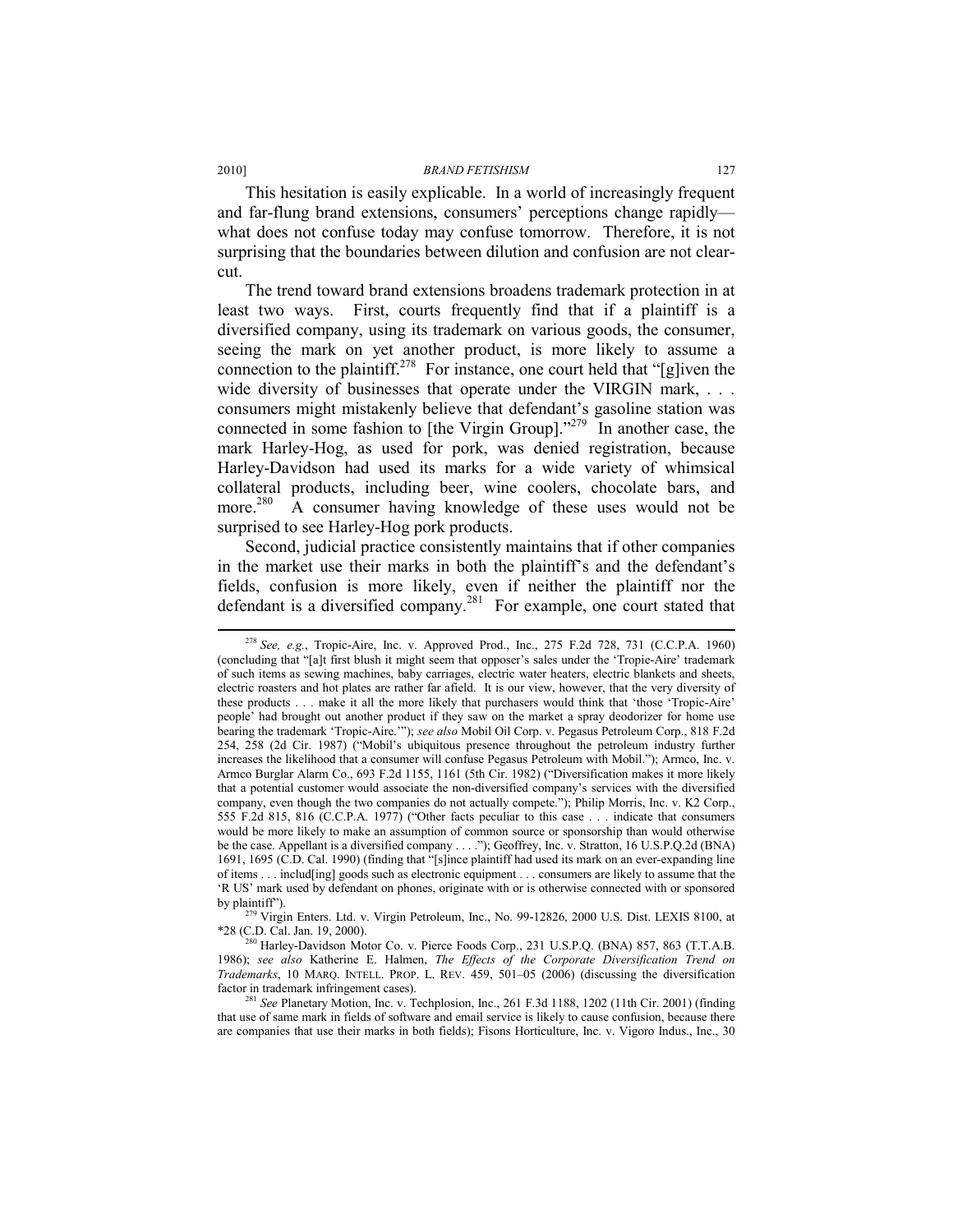#### 128 *CONNECTICUT LAW REVIEW* [Vol. 43:83

consumers know that it is common for a single trademark to be used for an entire line of apparel, including footwear. Therefore, apparel and shoes sold under similar trademarks would confuse the public.<sup>282</sup> Another court articulated a similar statement concerning apparel and perfume.<sup>283</sup> In *Kabushiki Kaisha Hattori Seiko v. Satellite International Ltd.*, an application to register the mark Sako for shoes was successfully opposed by the holder of the mark Seiko for watches, based on the argument that many companies, including Anne Klein, Fila and Gucci, market shoes and watches under a single trademark.<sup>284</sup> Empirical evidence supports this judicial intuition: one experiment found that people are more likely to be confused by a Cadillac notebook computer, when they have been previously exposed to a similar brand extension by Mercedes-Benz.<sup>285</sup>

Given this reality, the broadening scope of trademark protection seems inevitable. If corporations continue launching increasingly distant brand extensions, consumer's expectations would change accordingly, and a corresponding infinite expansion of legal protection must follow. Moreover, expanding legal protection influences consumer perception as well. The more trademarks are protected against unauthorized use in distant product fields, either based on confusion or on dilution, the more the consumer becomes accustomed to the idea that virtually every use of famous trademarks must be authorized.<sup>286</sup> Consequently, the consumer is likely to be confused by an unauthorized use of a famous mark on any product.<sup>287</sup>

Indeed, the current trademark infringement test has an unlimited

l

F.3d 466, 480–81 (3d Cir. 1994) (noting that to answer the question whether using the same mark on peat moss and on fertilizer is likely to cause confusion, the court must consider whether other companies sell both products); Polyglycoat Corp. v. Envtl. Chems., Inc., 509 F. Supp. 36, 39 (S.D.N.Y. 1980) (finding that use of same trademark on both a car dealership and an auto body shop was likely to

cause confusion because dealerships often have auto body shops).<br>
<sup>282</sup> Villager, Inc. v. Dial Shoe Co., 256 F. Supp. 694, 701 (E.D. Pa. 1966).<br>
<sup>283</sup> Scarves by Vera, Inc. v. Todo Imps. Ltd., 544 F.2d 1167, 1174–75 (2d C (T.T.A.B. 1991). 285 *See* Lee et al., *supra* note 8, at 933–34 (describing a hypothetical scenario with luxury

automobiles and laptop computers). 286 MCCARTHY, *supra* note 31, § 24:9 ("If consumers are conditioned to see certain trademarks

appear licensed and authorized on goods and services far removed from their origins, would they not also be likely to think that unauthorized uses on far-flung goods and services are also authorized? . . . If consumers think that most uses of a trademark require authorization, then in fact they will require authorization because the owner can enjoin consumer confusion caused by unpermitted uses . . . ."); *see also* RICHARD L. KIRKPATRICK, LIKELIHOOD OF CONFUSION IN TRADEMARK LAW 173 (1999) ("The use of a well-known mark on collateral products tends to condition the public to expect a wide variety of seemingly unrelated products to come from the source symbolized by that mark, making it possible to protect the mark far afield from its core product."); Austin, *supra* note 256, at 175 ("We have a typical chicken-and-egg problem here: do brands expand as a result of the efforts of marketers, or do changes in the law encourage marketers to think of new ways of expanding brands?"). 287 MCCARTHY, *supra* note 31, § 24:9.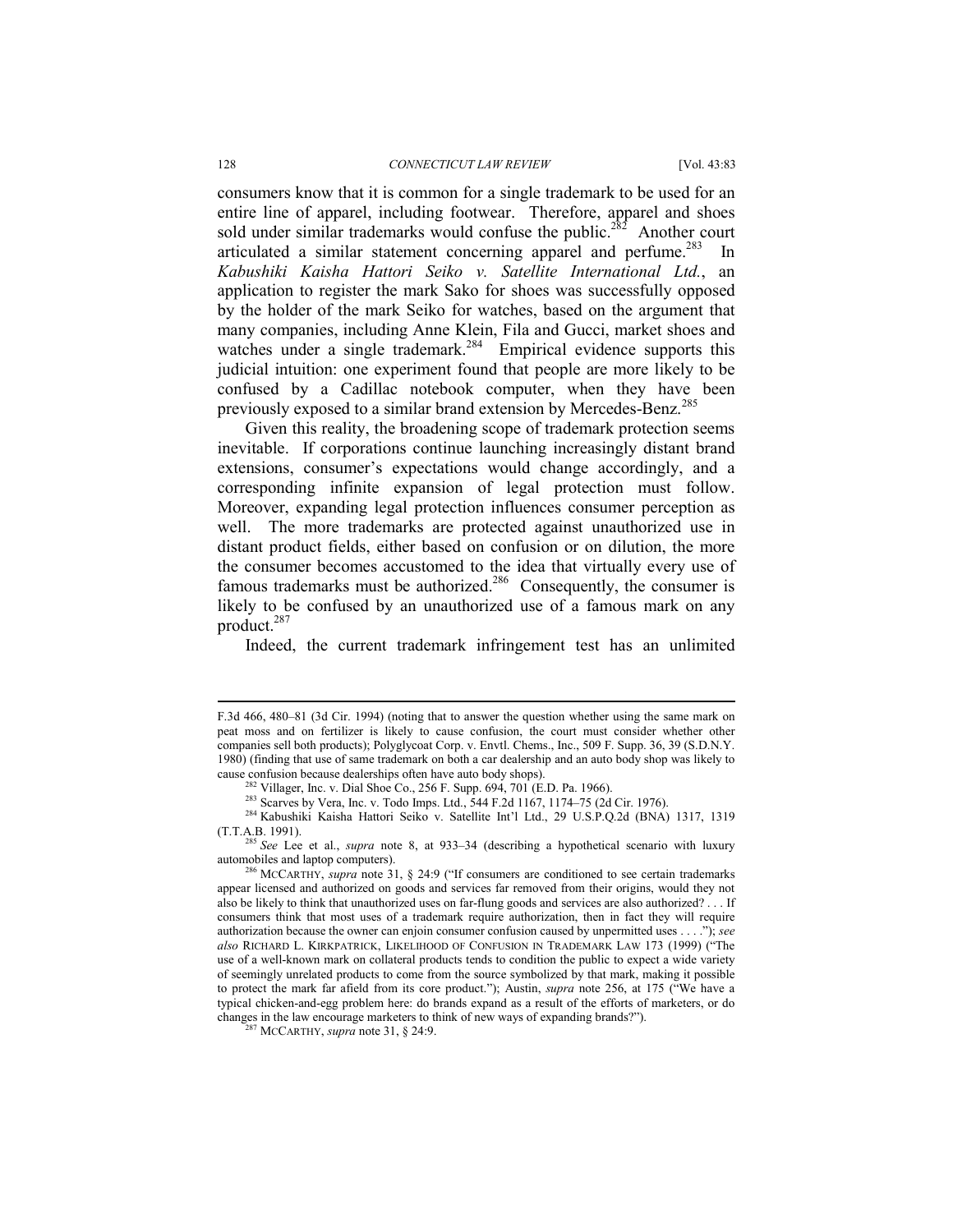potential for expansion.<sup>288</sup> The only factor determining whether a trademark is infringed is consumer perception—and consumer perception in this field is very flexible. The concept of confusion is rather indefinite. Courts recognize that under the current infringement test, which includes confusion about affiliation, sponsorship, or approval, the perceived connection may be vague.<sup>289</sup> Holding that Dogiva dog biscuits infringe on the famous Godiva chocolate mark, one court noted:

As long as the public believes there is some connection between GODIVA chocolates and DOGIVA dog biscuits, it is immaterial whether the public thinks that the producer of GODIVA chocolates actually is making and selling DOGIVA dog biscuits, whether DOGIVA dog biscuits are being produced under its supervision, or whether some other arrangement exists. Consumers are not concerned with such details.<sup>290</sup>

This vague concept of confusion best explains why courts and commentators conflate confusion and dilution. Indeed, what kind of confusion occurs when a consumer comes upon Hallmark automobiles, $291$ or Lloyd's of London aftershave?<sup>292</sup> How is it different from the dilution caused by Lexus personal care products,<sup>293</sup> or Bacardi jewelry?<sup>294</sup> Considering that courts usually base their findings on judicial intuition rather than on survey evidence,<sup> $295$ </sup> it is no wonder that the all-encompassing confusion test merges with the concept of dilution. Indeed, some scholars argue that dilution has become redundant, since the broad confusion test embraces virtually every unauthorized use of a famous trademark.<sup>296</sup>

A relatively new doctrine of subliminal confusion erases the already blurred borderline between dilution and confusion entirely. According to this doctrine, confusion may be found even when the consumer identifies

<sup>&</sup>lt;sup>288</sup> Assaf, *supra* note 8, at 41–42 (asserting that the current likelihood of confusion test has the potential to indefinitely expand the scope of trademark protection).

<sup>&</sup>lt;sup>289</sup> Bos. Athletic Ass'n v. Sullivan, 9 U.S.P.Q.2d (BNA) 1690, 1697 n.7 (1st Cir. 1989) ("[T]he public's lack of knowledge as to the exact identity of th[e] source is irrelevant . . . ."); KIRKPATRICK, *supra* note 286, at 131–32.<br><sup>290</sup> Grey v. Campbell Soup Co., 231 U.S.P.Q. (BNA) 562, 567 (C.D. Cal. 1986).

<sup>&</sup>lt;sup>291</sup> Hallmark Cards, Inc. v. Hallmark Dodge, Inc., 634 F. Supp. 990 (W.D. Mo. 1986).<br><sup>292</sup> Corp. of Lloyd's v. Louis D'Or of Fr., Inc., 202 U.S.P.Q. (BNA) 313, 314 (T.T.A.B. 1979).<br><sup>293</sup> Toyota Jidosha Kabushiki Kaisha v

<sup>&</sup>lt;sup>294</sup> Bacardi & Co. v. Bacardi Mfg. Jewelers Co., 174 U.S.P.Q. (BNA) 284, 286 (N.D. Ill. 1972).<br><sup>295</sup> Graeme W. Austin, *Trademarks and the Burdened Imagination*, 69 BROOK. L. REV. 827, 867–

<sup>71 (2004) (&</sup>quot;[S]urvey evidence influences courts' deliberations on what potential consumers might

<sup>&</sup>lt;sup>5</sup> Magliocca, *supra* note 251, at 967–68 ("[S]trong (i.e., famous) marks are already protected from virtually all concurrent uses by infringement doctrine, and therefore dilution extends no additional protection . . . ."); Staffin*, supra* note 197, at 162–64 ("Perhaps the most potent criticism of the dilution doctrine is that it is not necessary.").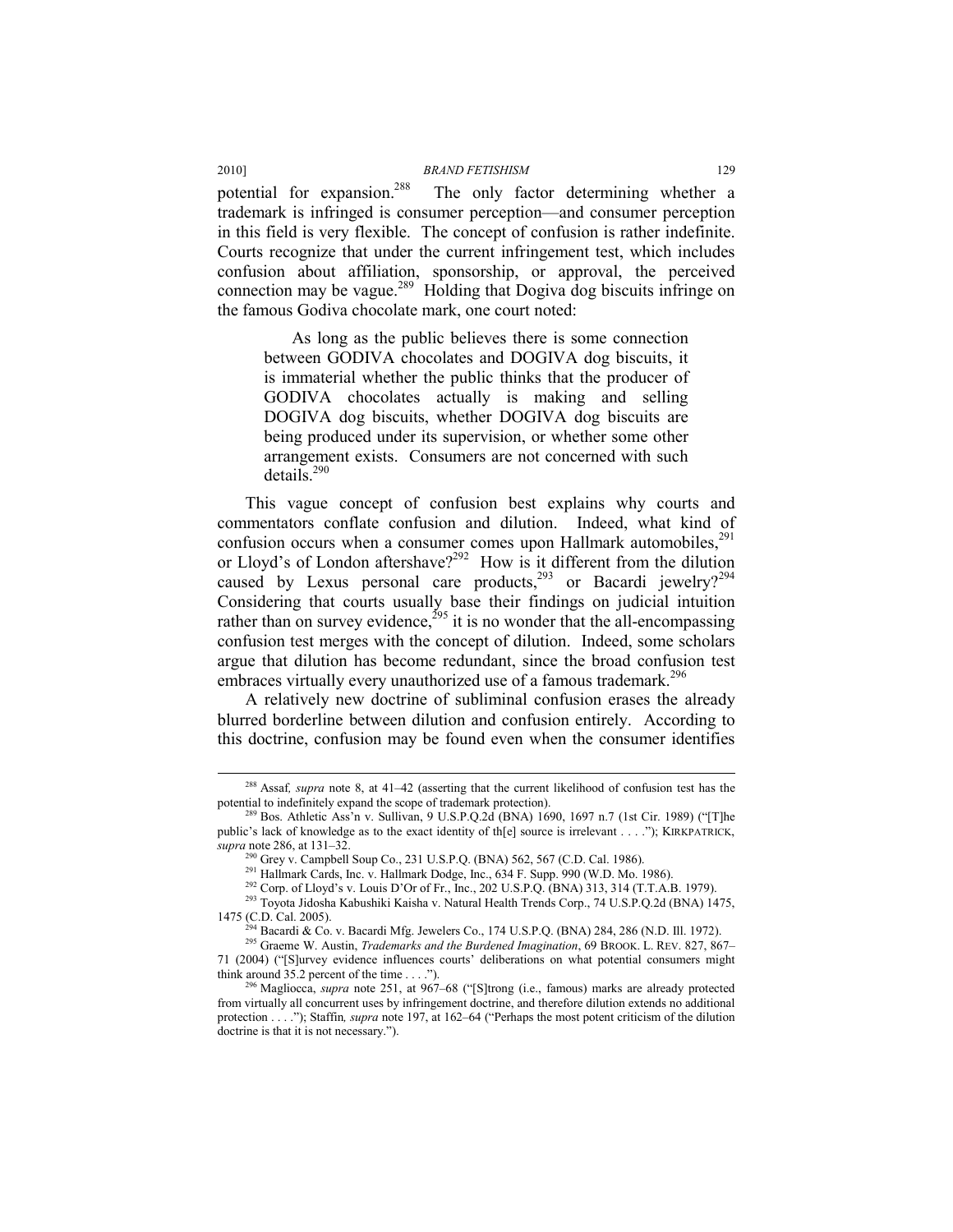the manufacturer of the defendant's product, but because of a subliminal or subconscious association with the plaintiff, prescribes the properties and reputation of the plaintiff's products to those of the defendant.<sup>297</sup>

This subliminal confusion doctrine highlights the amorphous shape of the current confusion test. Assumptions as to the connection between the trademark owner and the alleged infringer do not even have to reach the consumer's consciousness. All this begs the question: to what extent does the consumer need protection from this kind of confusion? To answer this question, the next section will discuss what consumers actually expect and what they are legally entitled to expect concerning trademark use in collateral markets.

#### 2. *Quality Control and Tort Liability*

As discussed above, the Lanham Act requires that a trademark license includes a mechanism of quality control. This requirement has been subject to rather lax judicial interpretation and many scholars suggest abandoning it altogether.<sup>298</sup> These scholars argue that the justification for abandoning the quality control requirement is even more persuasive in the field of collateral licensing than in the realm of classical licensing.299 The primary rationale underlying the quality control requirement is to ensure that all goods sold under a trademark are of the same quality. Arguably, this rationale is irrelevant when a trademark is licensed in an entirely dissimilar field.<sup>300</sup> For instance, if the Coca-Cola mark is licensed for teddy bears, it is meaningless to require the Coca-Cola Company to control the quality of the teddy bears so as to ensure that it is consistent with the quality of the soft drinks.<sup>301</sup>

In collateral licensing, the trademark owner is usually not in a position to control the quality of the licensed products. He has never manufactured

 <sup>297</sup> *See* Stern's Miracle-Gro Prods., Inc. v. Shark Prods., Inc., 823 F. Supp. 1077, 1090 (S.D.N.Y. 1993) (noting that "trademark laws are designed to protect this type of subtle, associational confusion"); Farberware, Inc. v. Mr. Coffee, Inc., 740 F. Supp. 291, 302 (D. Del. 1990) (evaluating the possibility of subliminal confusion among customers between Farberware and Mr. Coffee's Quick Brew).<br><sup>298</sup> *See supra* notes 163–75 and accompanying text.<br><sup>299</sup> Franklyn, *Licensors*, *supra* note 155, at 16, 46 ("The quality control requirement is even more

puzzling in the collateral . . . licensing contexts."); Daniel Klerman, *Trademark Dilution, Search Costs, and Naked Licensing*, 74 FORDHAM L. REV. 1759, 1767–68 (2006) (describing the quality control requirement in collateral licensing as an unnecessary transaction cost impairing market efficiency); Parks, *supra* note 172, at 538–39, 544–45 (asserting that in collateral licensing, there is no standard of quality against which to compare the goods of the licensee).

Franklyn, *Licensors*, *supra* note 155, at 45–46 ("One cannot reasonably expect a collateral or promotional licensor to police its licensees' goods to determine whether they are of the same quality as other goods bearing the same mark . . . ."); Parks, *supra* note 172, at 538–39 ("[T]here is no legitimate reason for imposing additional quality control obligations on licensors . . . .").

<sup>&</sup>lt;sup>501</sup> See Franklyn, *Licensors*, *supra* note 155, at 16 (providing Coca-Cola hypothetical); *see also* Parks, *supra* note 172, at 538–39 ("[E]valuating the relative quality of the licensor's primary goods and licensed products is necessarily a meaningless comparison of 'apples and oranges.'").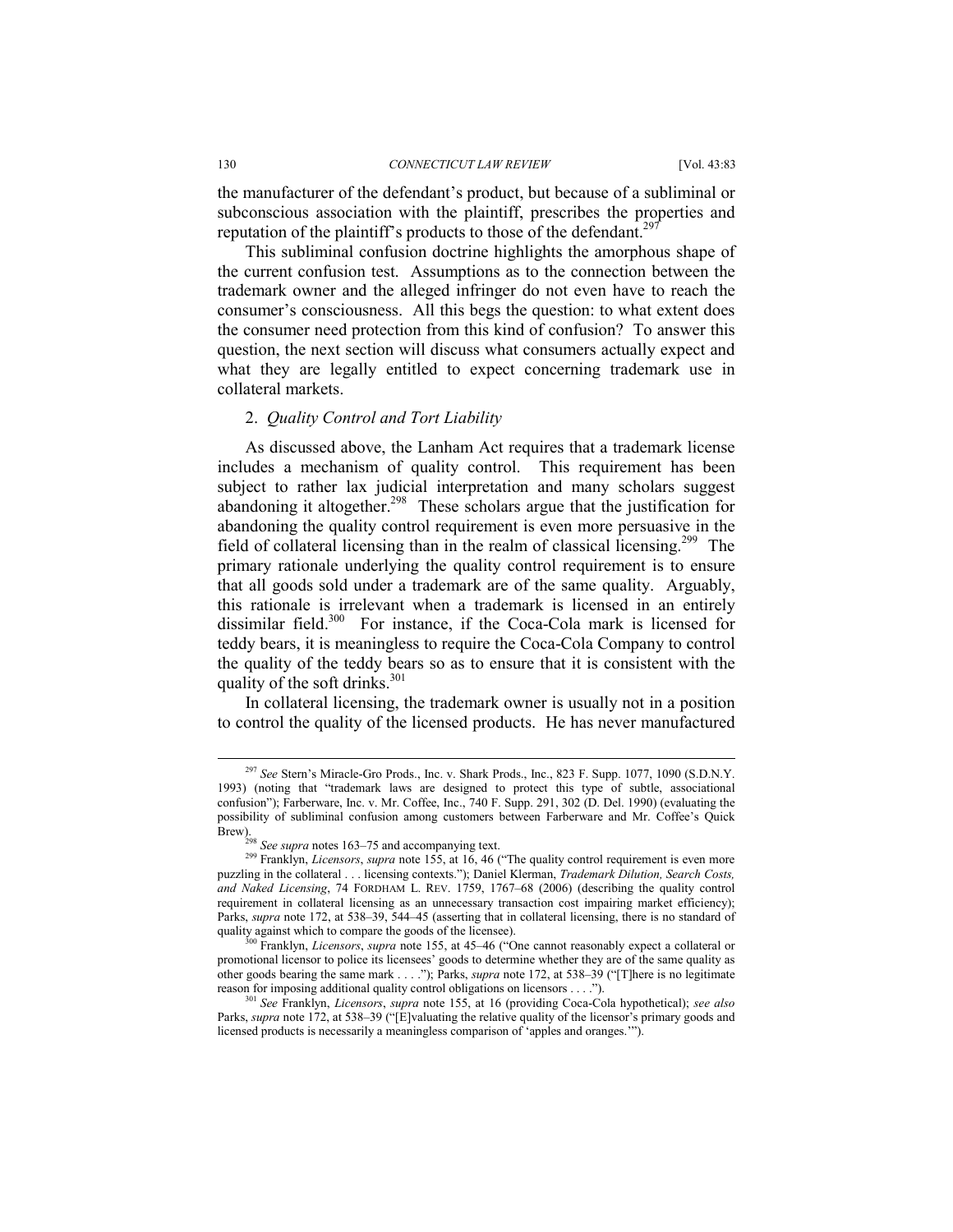the products in question and hence has neither the knowledge nor the expertise to specify appropriate quality standards for the licensee.<sup>302</sup> In addition, the economic incentive to engage in quality control is much weaker for collateral licensors than for classical licensors because consumer quality expectations in collateral markets are not high. Thus, while a consumer has rather precise expectations from a Coke beverage, a defective Coke teddy bear is unlikely to damage Coca-Cola's reputation.<sup>303</sup> Finally, as a matter of fact, collateral trademark licensors do not engage in quality control programs, but merely preserve formal contractual rights to control in order to satisfy the Lanham Act requirement.<sup>304</sup>

All this has led several scholars to conclude that, in the context of collateral licensing, "[t]o require the owner of the trademark to inaugurate an imaginary quality-control program to satisfy legal requirements, constructed by courts in dissimilar situations, is to elevate form over substance. The trademark owner is subject to unnecessary expense without any real benefit to consumers."305

Relying on similar arguments, David J. Franklyn argues for exempting collateral licensors from tort liability for defective products.<sup>306</sup> While classical licensors are often engaged in the manufacturing process and therefore should bear tort liability, collateral licensors are, practically speaking, incapable of exercising quality control. Imposing liability on them would therefore be inequitable.<sup>307</sup> In collateral markets, the trademark "licensor functions primarily as a promoter [of the product] and does not appear to be a manufacturer.<sup>3308</sup> Franklyn argues that when the industry in which the trademark owner is licensing is far removed from his primary field of activity, "consumers will be hard-pressed to argue that

 <sup>302</sup> *See* Franklyn, *Licensors*, *supra* note 155, at 16–17 (noting the lack of "relevant quality benchmark[s]" in such scenarios); Keating, *supra* note 173, at 378 (describing quality control requirements in such scenarios as "imaginary"); Alfred M. Marks, *Trademark Licensing—Towards a More Flexible Standard*, 78 TRADEMARK REP. 641, 648 (1988) ("The trademark licensing rules with respect to quality control have not caught up with business practice."); Parks, *supra* note 172, at 544–45 (describing the quality control requirement as rarely enforced in practice).

<sup>&</sup>lt;sup>303</sup> Neil A. Goldberg & Joseph L. Mooney, *Product Licensing: An Emerging Litigation Arena*, For DEF., Dec. 2006, at 70, 74–75.

<sup>&</sup>lt;sup>304</sup> Franklyn, *Licensors*, *supra* note 155, at 14, 19 ("[B]eyond reserving such contractual rights, it appears that many collateral and promotion licensors do little to fulfill the quality control requirement."); Johnston, *supra* note 156, at 35 (noting that licensor may be "susceptible to a charge of naked licensing"). 305 Keating, *supra* note 173, at 378; *see also* Calboli, *supra* note 157, at 382–83 (summarizing

proponents of elimination of quality control requirements for promotional goods); Franklyn, *Apparent Manufacturer*, *supra* note 154, at 690 (discussing Parks's observations regarding evasion of control requirements in collateral licensing); Johnston, *supra* note 156, at 35–36 (summarizing proponents of elimination of quality control requirements for promotional goods); Parks, *supra* note 172, at 562 (describing Keating's argument regarding a property right analysis).<br>  $\frac{306}{100}$  Franklyn, *Licensors*, *supra* note 155, at 57–58.<br>  $\frac{307}{100}$  *Id.* at 47 ("Such licensors are not compelling targets for strict liab

in a position to ensure that the licensed goods are free of defects."). 308 *Id.*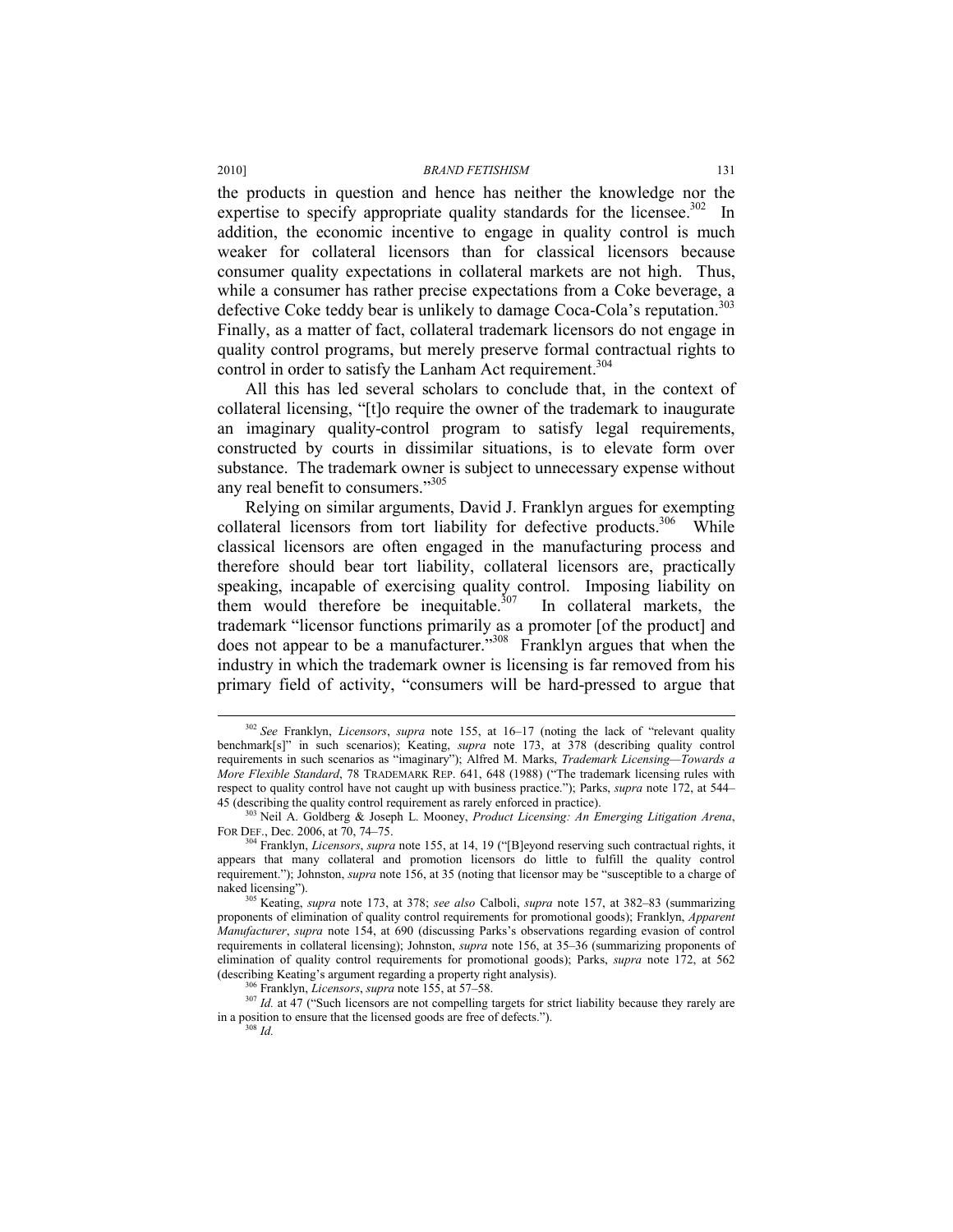they believed the licensor made or dictated the standards for making the licensed goods."309 He suggests that the trademark owner is not a "compelling target[]" for tort liability in such situations, since he is not "in a position to ensure that the licensed goods are free of defects."310 As the degree of "collateralness" increases, the justification for imposing tort liability on a trademark licensor decreases, Franklyn concludes.<sup>311</sup>

One of the few decisions that examines tort liability of a trademark licensor in the context of a collateral market is an Indiana case, *Kennedy v. Guess, Inc*. 312 This case involved an umbrella that broke and struck the plaintiff in the face, causing injuries. The umbrella bore the Guess trademark and so the plaintiff sued Guess, Inc. as one of the parties responsible for the defective umbrella. Guess, Inc., however, neither ordered nor received the umbrellas at issue. It was never in possession of any of the umbrellas nor did it manufacture, supply, distribute, assemble, design, or sell them. Guess, Inc. simply licensed its name for placement on various products, including umbrellas. $3^{313}$ 

The Indiana Court of Appeals held that by labeling the product as a designer label product, Guess, Inc. vouched for the product and induced the consumer to believe that the product she purchased was of a superior quality.<sup>314</sup> The Supreme Court of Indiana reversed, holding that trademark licensors should bear responsibility for defective products bearing their marks only inasmuch as their relative role in manufacturing, design, and distribution warrants.<sup>315</sup> This result is consistent with the dominant view in the legal literature: collateral trademark licensors should be exempted from tort liability, since they are not involved in the manufacturing process.

All this seems quite logical. If the trademark owner has no means of performing quality control, how can the court require him, or even encourage him, to exercise such control? And if the consumer does not expect the trademark owner to control the quality of goods in collateral markets, how will he benefit if such control is actually exercised?

Given the lack of quality control and the consumer's assumed understanding of this reality, we must still ask, why are brand extensions so enormously profitable?<sup>316</sup> Brand extensions allow the licensee to save the promotional costs, to diminish the risks of entering a new market,  $317$ 

<sup>&</sup>lt;sup>309</sup> Franklyn, *Apparent Manufacturer*, *supra* note 154, at 715.<br><sup>310</sup> Franklyn, *Licensors*, *supra* note 155, at 47.<br><sup>311</sup> Franklyn, *Apparent Manufacturer*, *supra* note 154, at 715.<br><sup>312</sup> 806 N.E.2d 776 (Ind. 2004).

<sup>317</sup> *See* Loken & John, *supra* note 88, at 71 (observing that firms seek to capitalize on established brand names to decrease costs associated with launching new products); Magid et al., *supra* note 13, at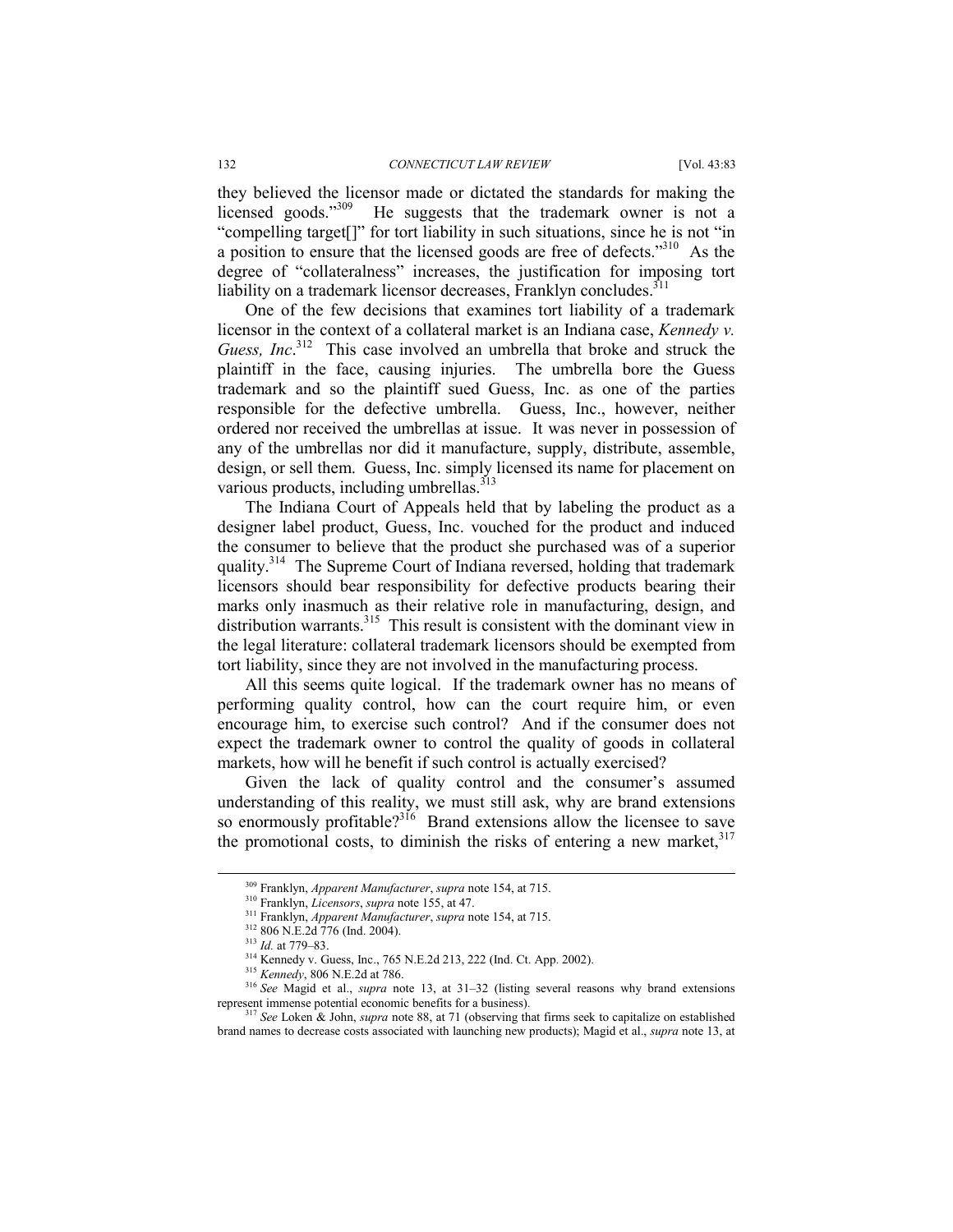and to charge premium prices. $318$  At the same time, they allow the trademark owner to benefit from high fees without any efforts.<sup>319</sup> Yet what stands behind these fees? Why is a consumer inclined to buy a brand extension, when there seems to be no rational basis for such preference? Why would a consumer be inclined to buy a Jaguar perfume or Harley-Davidson sunglasses, when these companies clearly have no proven expertise in the respective product fields?

The trend toward brand fetishism provides one possible explanation for this behavior. As previously noted, trademark owners today strive to create brands evoking strong consumer emotions,<sup>320</sup> which can partly explain the success of brand extensions. Indeed, consumers who have an emotional relationship with a brand respond more positively to brand extensions than consumers who have a functional relationship with the brand, that is, consumers who perceive the brand merely as a carrier of product information.<sup>321</sup> The former group of loyal consumers tends to broaden their loyalty to brand extensions.<sup>322</sup>

The success of brand extensions can also be linked to the "mere exposure" effect.<sup>323</sup> It has been well-established that people tend to develop a preference for things merely out of familiarity. The more often a person sees an object, the more pleasing and likeable that object.<sup>324</sup> In other words, even absent any special emotional relationship with a brand, consumers may prefer a brand extension over a new brand simply because they are familiar with the name. $325$ 

A trademark in collateral markets, then, does not serve to provide product information and save consumer search costs. Rather, its primary

l

<sup>32 (</sup>noting the reduction in promotional costs); Pitta & Katsanis, *supra* note 88, at 51 ("Leveraging the brand equity of a successful brand promises to make introduction of a new entry less costly by trading

on an established name.").<br><sup>318</sup> Joffre Swait et al., *The Equalization Price: A Measure of Consumer-Perceived Brand Equity*,<br>10 INT'L J. RES. MARKETING 23, 25–26 (1993).

<sup>&</sup>lt;sup>319</sup> Bannon, *supra* note 165, at 587 ("Quite simply, the trademark owner sees a 'cash cow' when he is shown the value of licensing his trademark and the potential of 'exploitation."").

<sup>&</sup>lt;sup>320</sup> See supra Part II.B.<br><sup>321</sup> AAKER & JOACHIMSTHALER, supra note 14, at 155.<br><sup>322</sup> BHOTE, supra note 47, at 31; see also Fournier, supra note 62, at 365 (providing an example of

loyal consumers who buy brand extensions).<br><sup>323</sup> Robert B. Zajonc, *Attitudinal Effects of Mere Exposure*, J. PERSONALITY & SOC. PSYCHOL.<br>June 1968, at 1, 1–2.

 $J<sup>324</sup>$  *Id.* at 1, 3 (describing the elements of the author's examination of the frequency-value

relationship). 325 Marketing literature does not elaborate on the psychological reasons causing consumers to purchase brand extensions. However, two sources mention the "mere exposure effect" as a possible reason for the success of brand extensions. *See* Dacin & Smith, *supra* note 112, at 233 ("[I]n forming judgments about an extension, consumers are likely to refer more to their beliefs about individual products affiliated with the brand."); Zeynep Gürhan-Canli & Durairaj Maheswaran, *The Effects of Extensions on Brand Name Dilution and Enhancement*, 35 J. MARKETING RES. 464, 472 (1998) ("Our findings also appear to be consistent with mere exposure effects, which suggests that repeated exposure may lead to increased preference for proattitudinal arguments in low-involvement conditions.").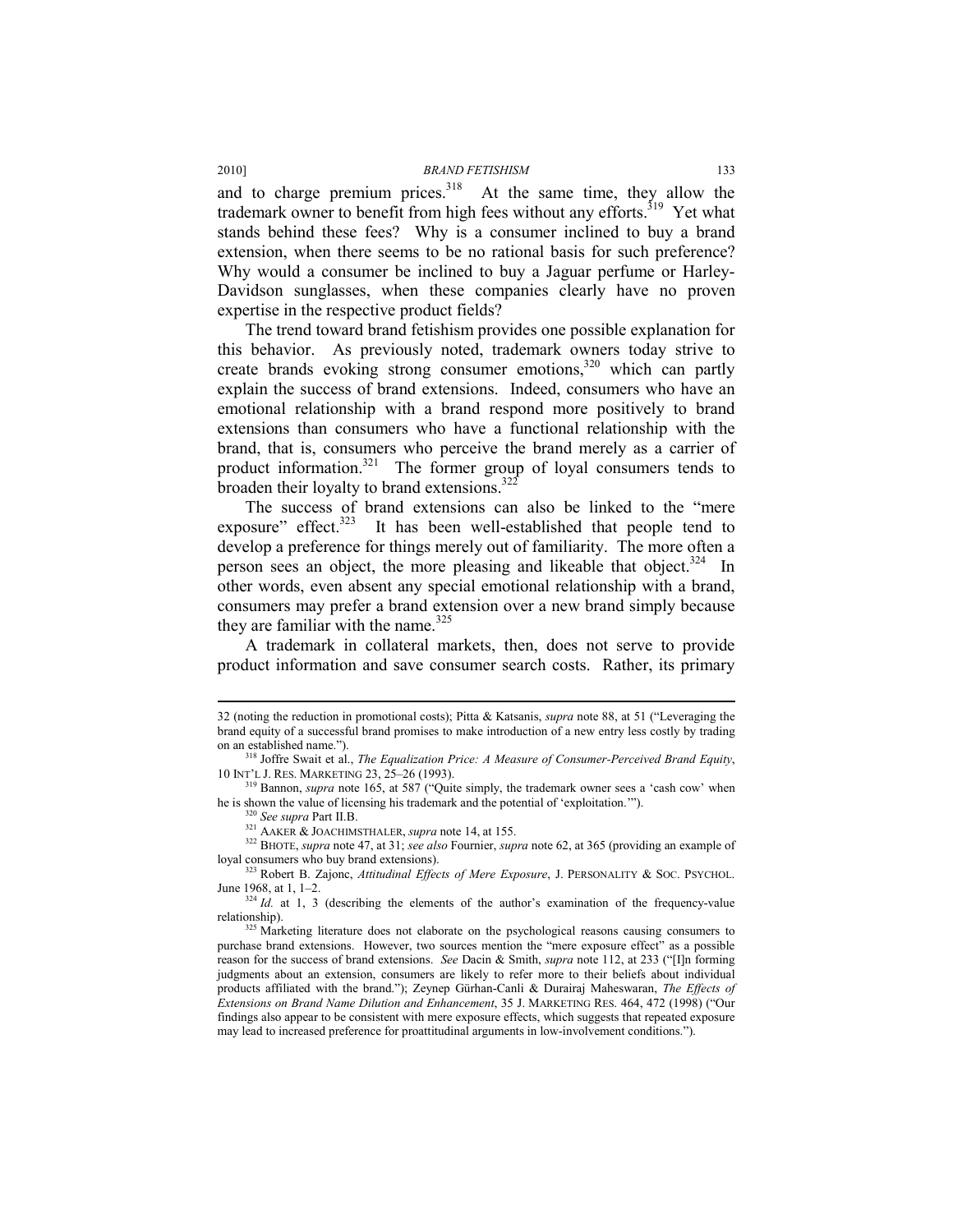function is to exploit a consumer's emotions or uncontrolled mental reactions for the benefit of the trademark owner and the licensee. Licensing fees are paid for the mere possibility to exploit the psychological effects of the mark on the consumer.

It is true that in the context of collateral licensing, quality control of the trademark owner has no real benefit for the consumer. But this very fact indicates that collateral licensing as a whole has little economic benefit for the consumer. It has never been the purpose of trademark law to protect the psychological influence of trademarks on the consumer. The competitive advantage gained by using a trademark on dissimilar products is not justifiable in economic terms. In addition, brand extensions cause market concentration, allowing big firms to grow ever bigger. $326$ 

Trademarks should not be protected outside their primary markets. The borderline between the primary market and collateral markets should be determined based on whether the consumer reasonably assumes that the trademark owner manufactures the goods in question or exercises a quality control over these goods. If the customer does not assume so, the trademark carries no economic benefit for her. Therefore, the customer will suffer no financial damage if another company uses an identical trademark and establishes its own trademark rights in a collateral market. Put differently, the consumer would not suffer economic damage if the company owning the trademark Jaguar for perfume were to have no connection to luxury Jaguar cars.

Trademark law is not compelled to follow commercial reality. If the practice of brand extensions has led the modern consumer to believe that virtually any use of famous trademarks requires authorization, it does not mean that trademark law has no choice but to protect these trademarks in all product fields. Trademark law should act to shape, rather than merely reflect business norms.<sup>327</sup> As will be discussed presently, consumer perception in the context of collateral markets is flexible and easily changeable. The elimination of trademark protection in these markets will

<sup>&</sup>lt;sup>326</sup> Louis A. Thomas, *Incumbent Firms' Response to Entry: Price, Advertising, and New Product Introduction, 17 INT'L J. INDUS. ORG. 527, 538–40 (1999).* 

<sup>&</sup>lt;sup>327</sup> A similar argument was made in the context of trademark protection in merchandising markets. *See* Robert C. Denicola, *Institutional Publicity Rights: An Analysis of the Merchandising of Famous Trade Symbols*, 62 N.C. L. REV. 603, 613 (1984) [hereinafter Denicola, *Institutional Publicity Rights*] (discussing the utilization of qualified injunctions to minimize anticompetitive consequences while also reducing confusion); Dogan & Lemley, *supra* note 138, at 487–88 ("The real underlying issue is whether the trademark law should act here as a *creator* or as a *reflector* of societal norms."). In the context of the post-sale confusion doctrine, see Austin, *supra* note 256, at 175 ("[S]hould the law fall into step with marketers' innovations, and bolster their activities with legal rights to match?"). And in the context of territorial aspects of trademark law, see Graeme B. Dinwoodie, *Trademarks and Territory: Detaching Trademark Law from the Nation-State*, 41 HOUS. L. REV. 885, 889–90 (2004) ("[S]hould trademark law be structured *reactively* to protect whatever consumer understandings or producer goodwill develops, or should it *proactively* seek to shape the ways in which consumers shop and producers sell or seek to acquire rights, thus shaping how the economy functions?").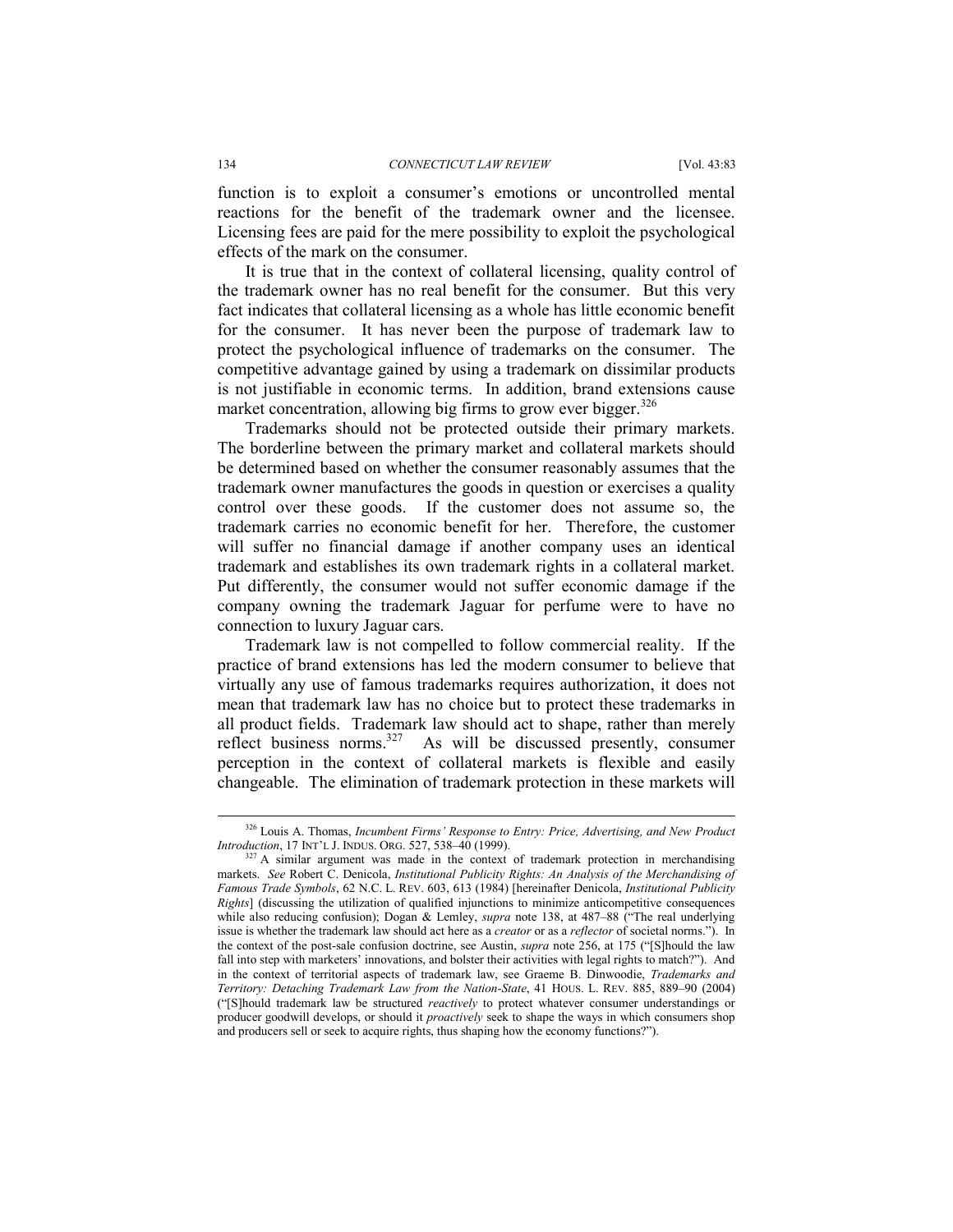eventually eliminate consumer confusion as well.

# 3. *The Flexibility of Consumer Perception in the Context of Collateral Markets*

Traditionally, trademark law protected trademarks only in their primary markets.<sup>328</sup> Thus, the legal assumption was that a consumer could bear in mind several trademarks, each indicating another company in a different product field. Has the modern consumer, in an era of extreme corporate diversification, lost this ability? Apparently not. Identical marks peacefully coexist in different markets today: witness Eagle shirts, Eagle pencils, Eagle Pretzels, and Eagle condensed milk; or Delta airlines, Delta dental insurance, and Delta faucets.<sup>329</sup>

Courts consistently state that when different companies in collateral markets use identical trademarks for a number of years, the public learns to distinguish between the companies. In such cases, the junior user acquires trademark rights in the market in which he has used the mark and the senior user cannot expand into this market.<sup>330</sup> As Judge Learned Hand noted, "[t]he owner's rights in such appendant markets are easily lost; they must be asserted early, lest they be made the means of reaping a harvest which others have sown."<sup>331</sup> For example, one company owned the trademark Heartland for women's shoes, while a junior user used the same mark for shirts. The court held that the senior user did not have a right to expand into the product field of the junior user. $332$  In another case, a junior user was held to have acquired exclusive rights in the trademark "Tiffan E" for cosmetics, which prevented the owner of the jewelry mark from expanding into this field.<sup>333</sup>

The flexibility of consumer perception in the context of collateral markets is especially evident in the field of assignment and license-back agreements and coexistence agreements. Assignment and license-back agreements are generally employed to settle trademark conflicts, especially pending litigations.<sup>334</sup> The defendant assigns its trademark to the plaintiff and the plaintiff licenses the mark back to the defendant.<sup>335</sup> Assignment and license-back agreements are said to have the beneficial effect of

<sup>331</sup> Dwinell-Wright Co. v. White House Milk Co., 132 F.2d 822, 825 (2d Cir. 1943).<br><sup>332</sup> Clark & Freeman, 811 F. Supp. at 141.<br><sup>333</sup> Am. Hygienic Labs. Inc. v. Tiffany & Co., 12 U.S.P.Q.2d (BNA) 1979, 1983 (T.T.A.B. 1989

<sup>328</sup> *See supra* Part IV.B.1. 329 MCCARTHY, *supra* note 31, § 24:11. 330 *See, e.g.*, Patsy's Brand, Inc. v. I.O.B. Realty, Inc., 317 F.3d 209, 212–13 (2d Cir. 2003); Commerce Nat'l Ins. Servs., Inc. v. Commerce Ins. Agency, Inc., 214 F.3d 432, 435 (3d Cir. 2000); Artcraft Novelties Corp. v. Baxter Lane Co. of Amarillo, 685 F.2d 988, 989–91 (5th Cir. 1982); Mach. Head v. Dewey Global Holdings Inc., 61 U.S.P.Q.2d (BNA) 1313, 1323 (N.D. Cal. 2001); Clark & Freeman Corp. v. Heartland Co., 811 F. Supp. 137, 138–39 (S.D.N.Y. 1993).

<sup>&</sup>lt;sup>335</sup> *See, e.g.*, Calboli, *supra* note 157, at 384 (describing the practice of license-back).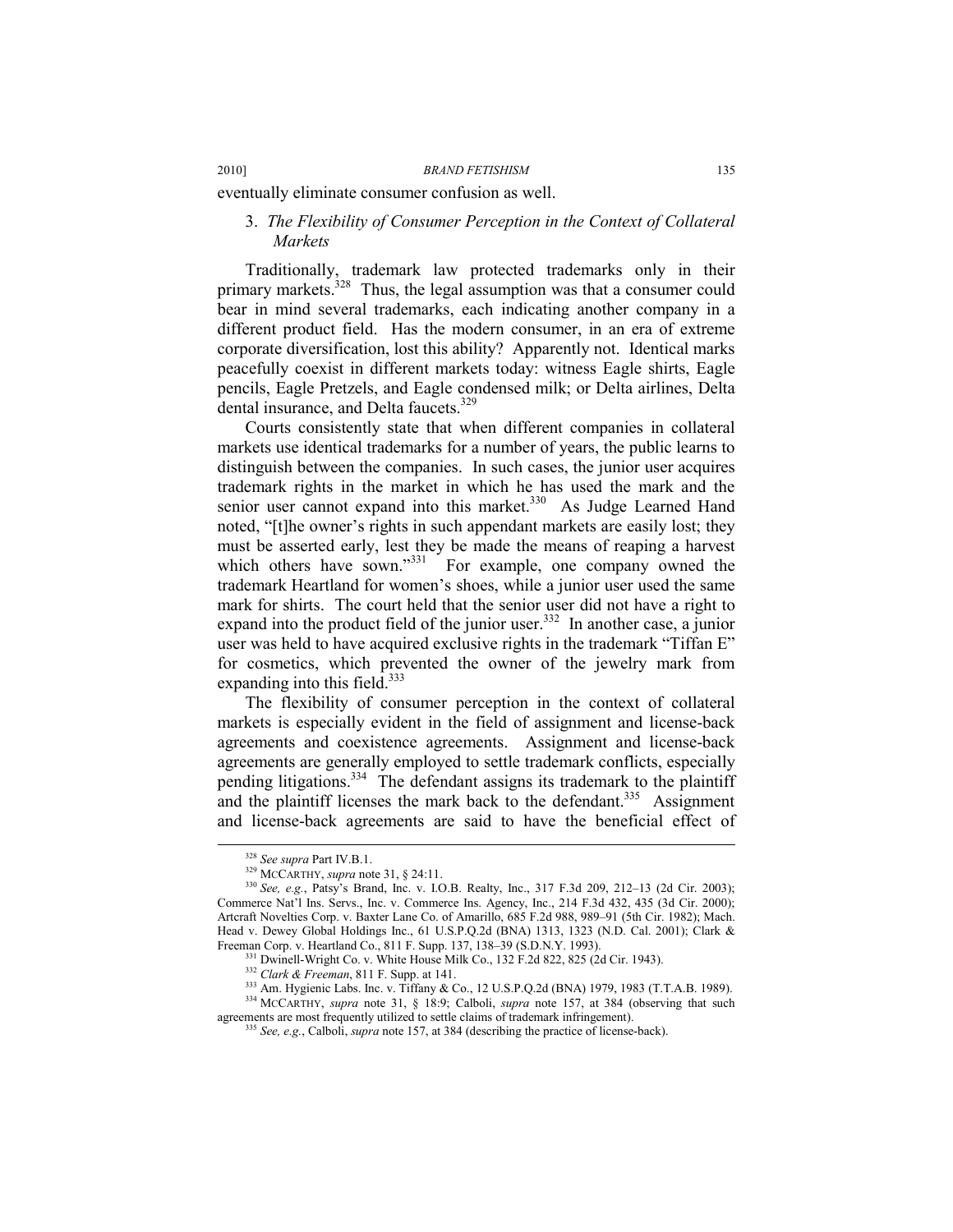bringing commercial reality into congruence with customer perception; consumer confusion is eliminated by bringing the two sources of goods bearing the same mark together.<sup>336</sup>

Coexistence agreements $^{337}$  are likewise entered into to settle trademark disputes. The parties to such agreements essentially agree not to sue each other as long as each does not overstep the boundaries of his product area.338 A coexistence agreement is neither an assignment nor a license. It is a recognition that a concurrent use of the mark by both parties is not likely to cause confusion because of the differences in their goods.<sup>339</sup> That is, parties recognize that their marks can coexist peacefully. Thus, while a license integrates, a coexistence agreement differentiates.<sup>340</sup>

Theoretically, these two types of agreements are designed for mutually exclusive situations. When consumer confusion is likely, only assignment and license-back agreement may be employed. $341$  A coexistence agreement is inappropriate in such situations: parties cannot conspire to confuse the consumer. In theory, coexistence agreements made under such circumstances should be held void. $342$  In practice, however, the choice between these two types of agreements is essentially at the parties' discretion. For example, in a dispute between a winery and a salami manufacturer, both using the mark "Gallo," the winery acquired the mark from the salami manufacturer, and subsequently licensed the mark back to the same manufacturer.<sup>343</sup> By contrast, when one party was using the trademark "Sunkist" on citrus fruit, and the other was using the mark "Sun-Kist" on canned fruit and vegetables, the parties decided to enter a coexistence agreement.<sup>344</sup> The fact that, practically speaking, trademark owners can choose between these two types of agreements is also evident from the legal literature, where trademark owners are advised to opt for a coexistence agreement if they wish to escape tort liability.<sup>345</sup>

Assignment and license-back agreements often result in nominal

 <sup>336</sup> *See* E. & J. Gallo Winery v. Gallo Cattle Co., 21 U.S.P.Q.2d (BNA) 1824, 1831 (9th Cir. 1992) ("That the transfer of the GALLO SALAME mark served the goal of minimizing consumer confusion becomes most clear when we view the assignment/lease-back transaction as a whole."); MCCARTHY, *supra* note 31, § 18:9 (describing the Gallo wine case to exemplify the usefulness of

assignment and license-back in settling litigation disputes).<br><sup>337</sup> Coexistence agreements are also called "consent to use agreements."<br><sup>338</sup> MCCARTHY, *supra* note 31, § 18:79.

<sup>340</sup> *Id.*

<sup>341</sup> *Id.*

*<sup>1</sup>a.*<br><sup>342</sup> *Id.*<br><sup>343</sup> E. & J. Gallo Winery v. Gallo Cattle Co., 21 U.S.P.Q.2d (BNA) 1824, 1831 (9th Cir. 1992).

<sup>&</sup>lt;sup>344</sup> Cal. Fruit Growers Exch. v. Sunkist Baking Co., 166 F.2d 971, 976 (7th Cir. 1947) (dismissing complaint for unfair competition and infringement of trademarks). 345 Mary Hutchings Reed, *Trademarks in the Sale of Part of a Business: Concurrent Use and* 

*Licensing*, 80 TRADEMARK REP. 514, 536 (1990) ("[C]oncurrent use agreement is preferable, particularly because it avoids the product liability pitfalls inherent in licensing agreements.").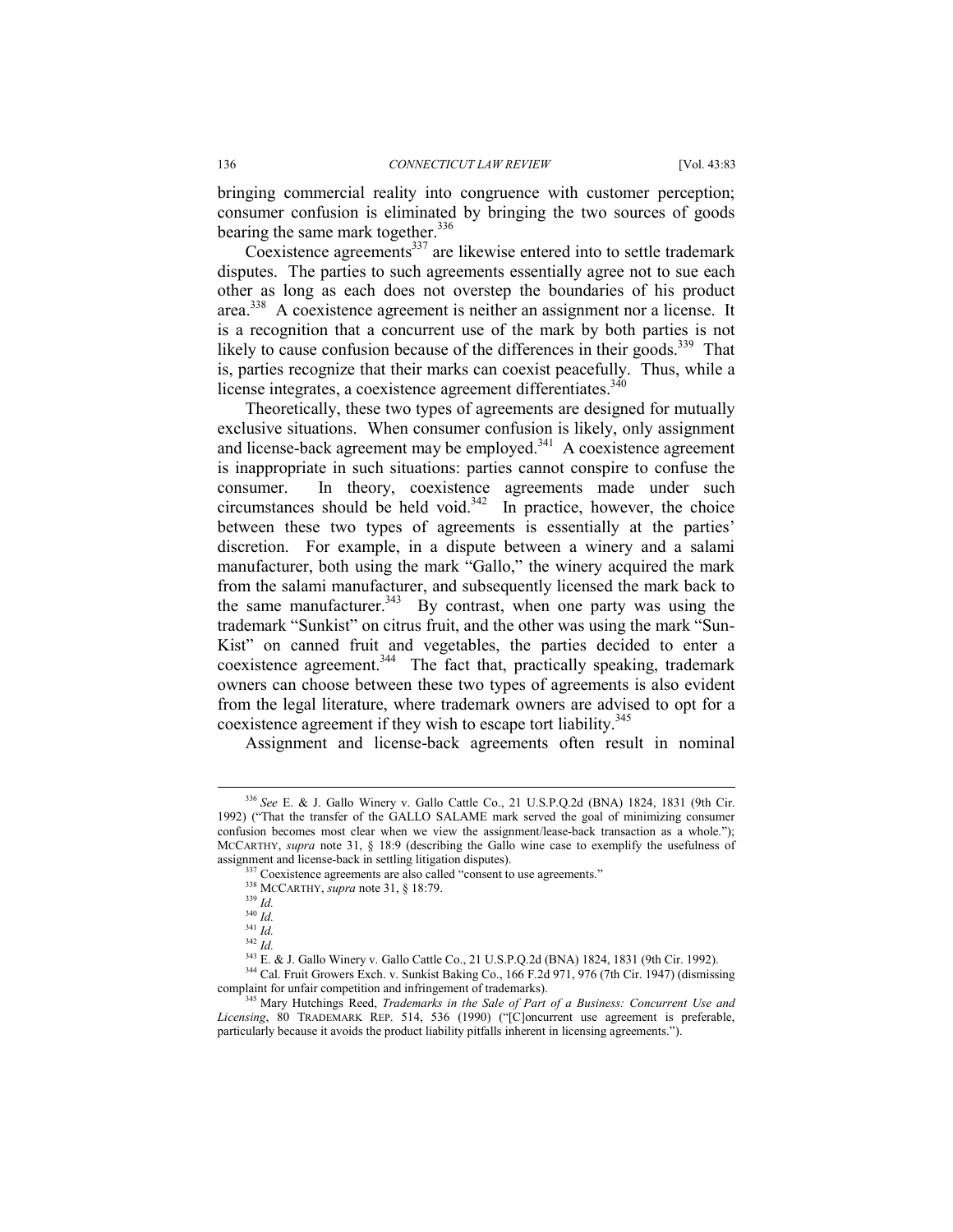control by the stronger company over the weaker one.<sup>346</sup> Often, the licensor does not exercise any meaningful quality control, so each party continues to manufacture its goods as it did prior to the agreement.<sup>347</sup> The common trademark in such cases is merely a legal fiction, allowing one party to charge the other for royalties, while in reality there are two trademark users before and after the agreement. On the other hand, coexistence agreements often represent mutual consent, motivated by business considerations, to use trademarks on closely related goods notwithstanding the likelihood of consumer confusion. There is even some evidence that such agreements include payment of fees, $348$  although this does not make sense when the parties recognize that no one infringes on the other's rights.

Meanwhile, courts are extremely reluctant to establish a likelihood of confusion that would render a coexistence agreement invalid.<sup>349</sup> The general rule is that the public interest in preventing confusion must be balanced against the public interest in contract enforcement.<sup>350</sup> This latter interest is given great weight. Even when consumer confusion is found, coexistence agreements are upheld, unless the public is substantially harmed.<sup>351</sup> For instance, in one case, the court upheld a coexistence agreement allowing one party to use the trademark "Field and Stream" for a hunting and fishing magazine, while allowing another party to use the same mark for clothing, including fishing and hunting clothing.<sup>352</sup>

Note that in conflicts over trademark rights, confusion is found even when the goods of the parties operate in somewhat more distant fields. Thus, the magazine trademarks "Esquire," "Seventeen," "Playboy," and "Vogue" were protected from unauthorized uses on slippers, luggage,

<sup>&</sup>lt;sup>346</sup> *See* Calboli, *supra* note 157, at 384–85 (describing the primary purpose of assignment and license-back agreements as acquiring control of the assigned mark).

<sup>347</sup> *Id.* ("[A]ssignors/licensees enter these transactions primarily to avoid a finding of trademark infringement and to continue using the mark at issue for the same products as prior to the signing of the agreement . . . ."). 348 Ron Cauldwell Jewelry Inc. v. Clothestime Clothes Inc., 63 U.S.P.Q.2d (BNA) 2009, 2012

<sup>(</sup>T.T.A.B. 2002) ("Despite opposer's arguments to the contrary, the record is devoid of any evidence which raises a genuine issue of material fact as to whether the coexistence agreement . . . lacks consideration . . . ."). 349 *See, e.g.*, Times Mirror Magazines, Inc. v. Field & Stream Licenses Co., 294 F.3d 383, 396 (2d

Cir. 2002); Visa Int'l Serv. Ass'n v. Bankcard Holders of Am., 784 F.2d 1472, 1476 (9th Cir. 1986); T & T Mfg. Co. v. A. T. Cross Co., 587 F.2d 533, 539 (1st Cir. 1978).

 $7^{350}$  T & T Mfg., 587 F.2d at 539 (discussing the public interest in avoiding confusion and the policy of deference to contractual agreements).<br><sup>351</sup> *Times Mirror Magazines*, 294 F.3d at 396 ("In the absence of significant harm to the public,

the district court correctly declined to don the mantle of public interest to save plaintiff from a harm that is permitted by the contract.").<br><sup>352</sup> *Id.* at 391 ("We conclude . . . that the rights of the parties to use the mark in connection with

the goods at issue in this lawsuit are defined by the agreements rather than by any residual trademark right.").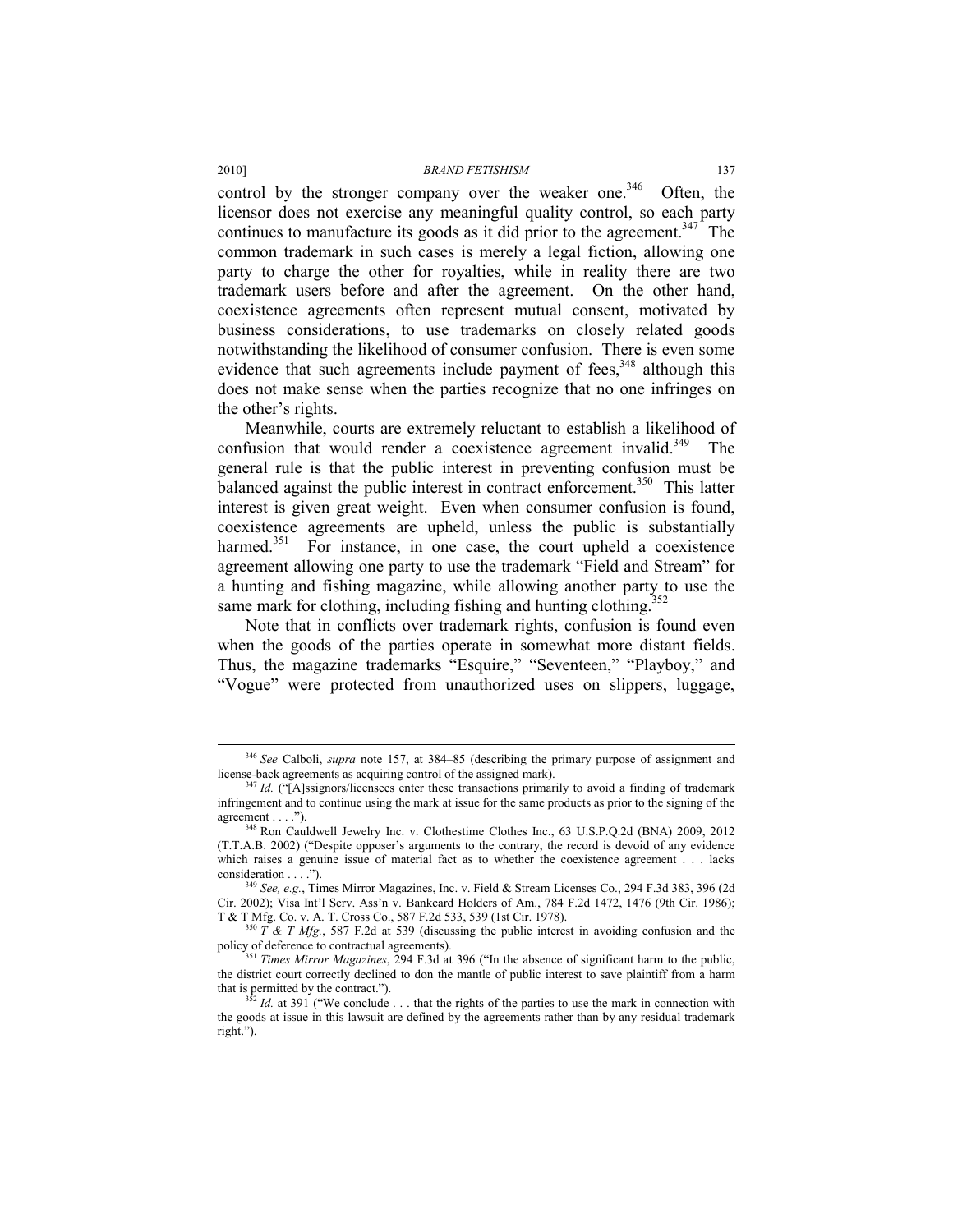automotive supplies, and hats respectively.<sup>353</sup> One might wonder, what does it matter from the consumer's perspective when the trademark owner consents to the concurrent use?

We can observe that courts tend to regard trademark rights in collateral markets as pure property rights, shaped by private interests and agreements rather than the consumer's perception. The trademark owner is regarded as someone having priority rights over the trademark in collateral markets.<sup>354</sup> If he chooses to enter a certain collateral market himself, or simply to assert his rights when someone else is trying to enter this market, the trademark rights in this market will belong to him. If, however, the trademark owner consents to the concurrent use by a junior user in a collateral market, or if he does not sue the junior user in time, such user will acquire trademark rights in the collateral market.

All this illustrates that in the context of collateral markets, courts implicitly doubt the usefulness of the maxim that trademark rights should be determined based on the question of consumer confusion. While I share this view, I believe that it should not lead us to conclude that trademark rights should be determined on a case-by-case basis, in accordance with the interests and the behavior of the specific trademark owners and other private parties. This conception of trademarks as pure private property should be rejected. Instead, consumer perception should be the only basis for trademark protection.

To quote the 1928 *Yale* decision once again, "a merchant may have a sufficient economic interest in the use of his mark outside the field of his own exploitation . . . . His mark is his authentic seal; by it he vouches for the goods which bear it  $\ldots$  . . . .<sup>3555</sup> This is the correct understanding of the concept of a trademark. A trademark should be protected only so far as the consumer perceives it as the authentic seal of its owner.

The perception of a mark as an authentic seal does not change as rapidly as the perception of a mark as a symbol of some ephemeral connection to its owner. While consumers can easily be convinced to assume that trademark owners require authorization for virtually every use of their marks, they will not be so quick to assume that trademark owners actually vouch for the goods that bear their marks. Indeed, while today's consumers expect virtually every use of a famous trademark to be

 <sup>353</sup> Esquire, Inc. v. Esquire Slipper Mfg. Co., 243 F.2d 540, 546 (1st Cir. 1957); Vogue Co. v. Thompson-Hudson Co., 300 F. 509, 512 (6th Cir. 1924); HMH Publ'g Co. v. Brincat, 342 F. Supp. 1275, 1281–82 (N.D. Cal. 1972); Triangle Publ'ns, Inc. v. Standard Plastic Prods., Inc., 241 F. Supp. 613, 621 (E.D. Pa. 1965). For additional examples, see MCCARTHY, *supra* note 31, § 24:61.

<sup>&</sup>lt;sup>354</sup> There is a general tendency in trademark law to view trademarks as broad property rights. For a review and critique of this tendency, see Assaf, *supra* note 8, at 74–82 (outlining the property rhetoric of trademark law); Johnston, *supra* note 156, at 22–29 (describing the changing form of licensing trademarks throughout time); Lemley, *supra* note 140, at 1693–94 (addressing the "increasing tendency to treat trademarks as assets with their own intrinsic value").<br><sup>355</sup> Yale Elec. Corp. v. Robertson, 26 F.2d 972, 974 (2d Cir. 1928).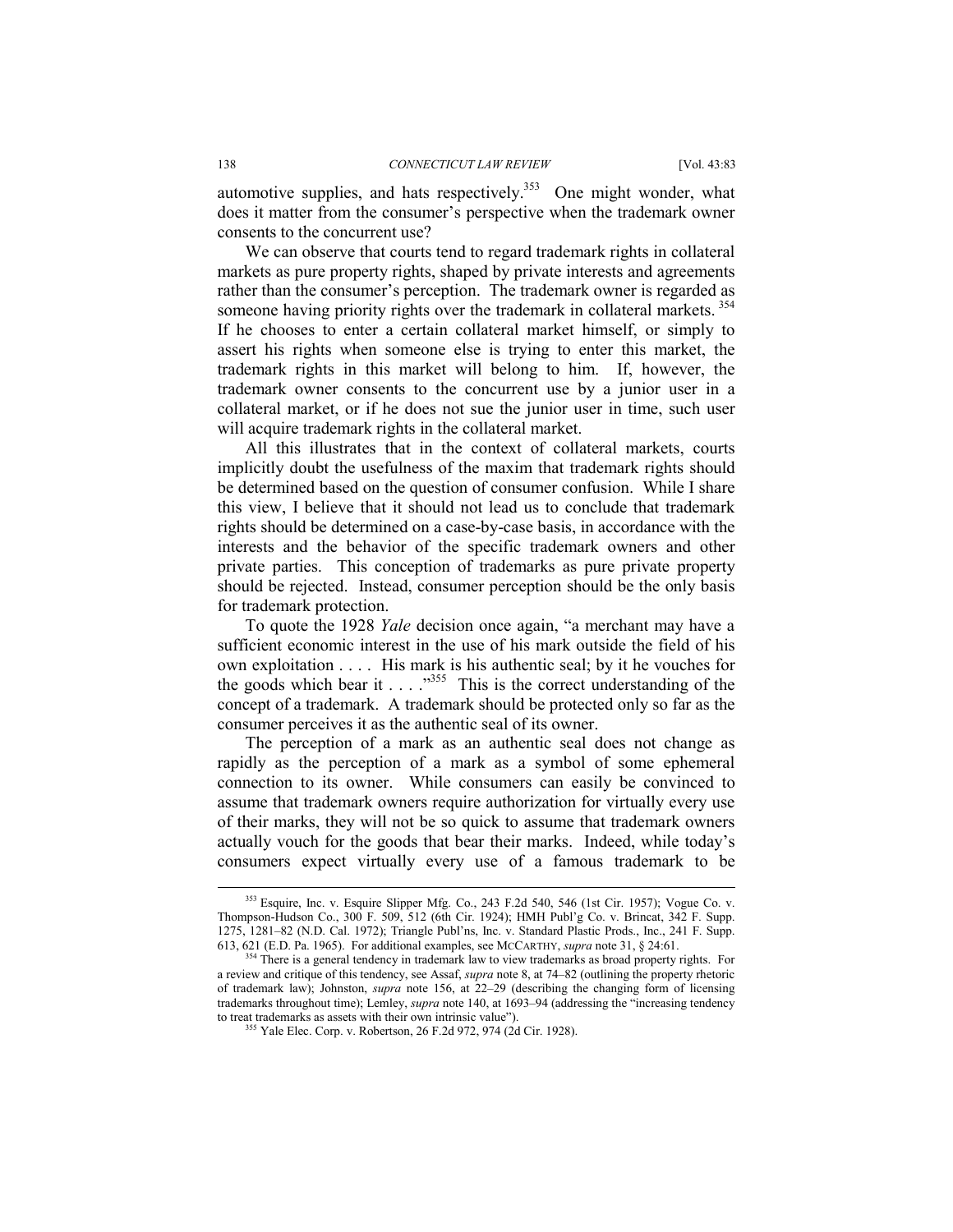authorized,<sup>356</sup> they do not expect the trademark owner to exercise quality control while licensing into collateral markets.<sup>357</sup>

It should therefore be decided that trademarks are not to be protected in collateral markets, in principle. A corresponding consumer perception will follow. If the consumer is not substantially damaged by "Field and Stream" hunting clothes, produced without the authorization of the *Field and Stream* hunting magazine publisher, she will similarly not be damaged by unauthorized Playboy automotive supplies. If the consumer can adjust to "Tiffan E" for cosmetics, she can also get accustomed to "Classic Tiffany" for automobiles.

# 4. *An Intermediate Conclusion: Collateral Markets and Brand Fetishism*

To achieve the result of denying trademark protection in collateral markets, two rules should be adopted. First, trademark licenses in collateral markets should be deemed void due to the licensor's inability to exercise meaningful quality control. Second, unauthorized trademark uses in collateral markets should neither be enjoined as trademark infringement nor as dilution. By adopting these two rules, brand fetishism will abate, in at least three ways.

First, the mere fact that brand extensions into collateral markets will be impossible will undermine the incentive to invest in brand personalities. As discussed above, functional, product-related trademarks are less profitable today, for they are less extendible into other product areas.<sup>358</sup> If collateral markets cease to represent a profit potential, trademarks conveying spirit and soul will become somewhat less profitable. Consequently, the incentives to create trademarks conveying skill and expertise will increase.

Second, as noted above, brand extensions into dissimilar product areas are an indispensable part of brand fetishism. They disconnect the brand from physical products, demonstrating that it conveys a larger concept and can operate as an independent entity.<sup>359</sup> In other words, the fact that entirely different skills are necessary in order to manufacture cars and perfume or motorbikes and sunglasses encourages the consumer to perceive Jaguar and Harley-Davidson brands as much broader concepts than simply "authentic seals," that is, as signifying origins of product manufacture or quality control.

Trademark law should begin to recognize its role as a creator of

<sup>&</sup>lt;sup>356</sup> McCARTHY, *supra* note 31, § 10:43.<br><sup>357</sup> Franklyn, *Apparent Manufacturer*, *supra* note 154, at 691 (noting that, especially within collateral licensing context, consumers do not assume a trademark "signifies that the trademark owner made the product or that it is the source of quality control standards"). 358 *See supra* Part II.D. 359 *Id.*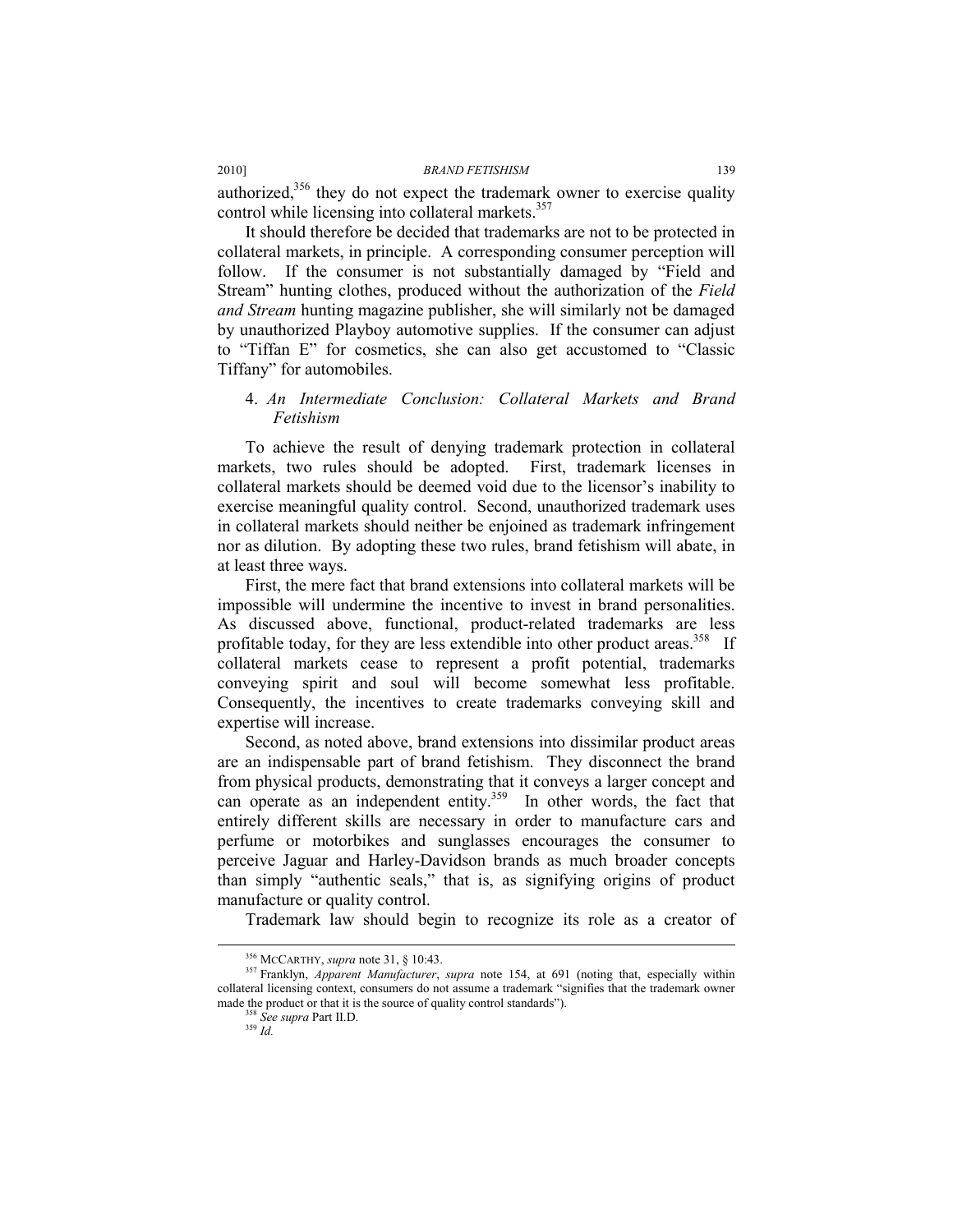#### 140 *CONNECTICUT LAW REVIEW* [Vol. 43:83

consumer perceptions, and act accordingly. Over the years, by providing legal support for most remote brand extensions, trademark law has taught the consumer to perceive brands as independent entities, thereby endorsing brand fetishism. If trademark protection in collateral markets is now denied, the consumer perception will consequently change. If each trademark is restricted to a certain product context, branded products will be seen as simple "commodities" rather than as entities with personality and soul. This would undermine brand fetishism.

Third, as discussed in Part II.D, the most important factor for a successful brand extension is the compatibility of the extension with the brand's concept.<sup>360</sup> Much in the same manner, unauthorized uses of a trademark on products incompatible with its image may rupture the coherence of the brand's concept. Many courts regard the need to prevent this damage as the main justification for protection against dilution.<sup>361</sup> Real as it may be, this damage should not be prevented. On the contrary, allowing famous trademarks to be used in collateral markets would weaken brand fetishism. If consumers constantly encounter "Rolls Royce" insecticide, "Chanel" floor wax, and the like, the idolized status of brands will probably be somewhat shaken.

#### C. *Merchandising Markets*

A trademark's "merchandising market" includes the sale of brand paraphernalia, such as T-shirts, cups, or posters displaying the mark. Such goods are normally purchased by consumers wishing to express their loyalty to the mark.

For a long time, merchandising goods displaying famous trademarks were sold without licenses from trademark owners.<sup>362</sup> As corporations began building up brands with personalities and souls in the  $1980s$ ,  $363$  they also began to understand the enormous potential profit from selling brand merchandise. As a result, corporations started claiming exclusive rights over the merchandising markets of their brands.<sup>364</sup>

The courts' reactions to these new claims varied. Some courts found

 <sup>360</sup> *Id.*

<sup>361</sup> *See, e.g.*, Ameritech, Inc. v. Am. Info. Techs. Corp., 811 F.2d 960, 965 (6th Cir. 1987) (stating that dilution "corrodes the senior user's interest in the trademark by blurring its product identification or by damaging positive associations that have attached to it"); Sally Gee, Inc. v. Myra Hogan, Inc., 699 F.2d 621, 624–25 (2d Cir. 1983) ("The interest protected . . . is not simply commercial goodwill, but the selling power that a distinctive mark or name with favorable associations has engendered for a product in the mind of the consuming public."); Tiffany & Co. v. Bos. Club, Inc., 231 F. Supp. 836, 844 (D. Mass. 1964) ("The risk of detraction may be a risk of an erosion of the public's identification of this very strong mark with the plaintiff alone, thus diminishing its distinctiveness, uniqueness, effectiveness, and prestigious connotations . . . .").<br>
<sup>362</sup> Dogan & Lemley, *supra* note 138, at 472; Johnston, *supra* note 156, at 30.<br>
<sup>363</sup> See *supra* Part II.B.<br>
<sup>364</sup> Dogan & Lemley, *supra* note 138, at 472–73;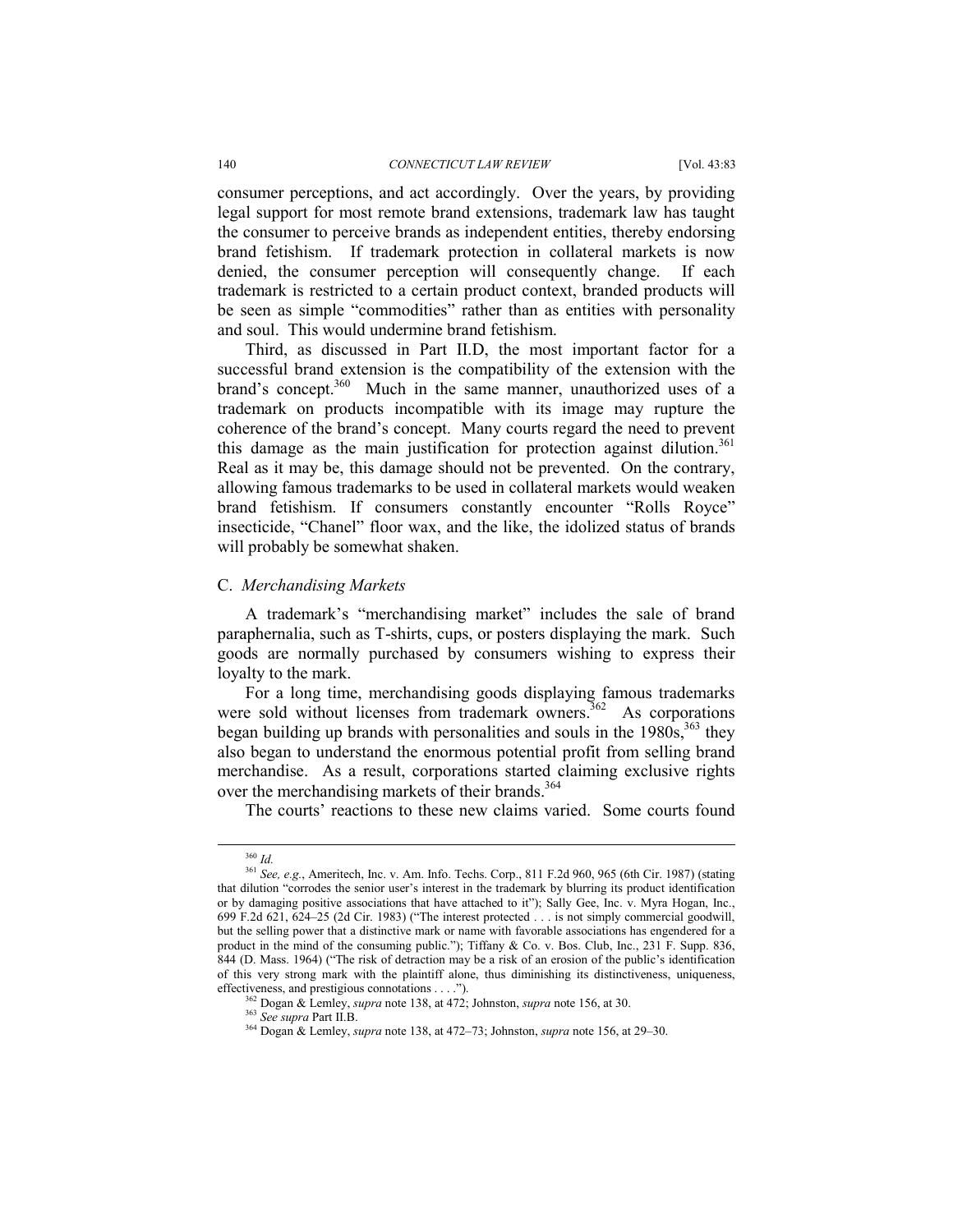that consumers who buy merchandising goods only wish to express their identification with the trademark owner. Such consumers do not reasonably expect that all merchandise bearing the trademark has necessarily been licensed by its owner.<sup>365</sup> Besides, the consumers are usually indifferent to the question of whether such a license exists and thus, cannot be confused.<sup>366</sup> Other courts, however, held that trademark owners should have exclusive rights over merchandising markets, but could not articulate such a right using the traditional tools of trademark law.<sup>367</sup>

In *Boston Professional Hockey Ass'n v. Dallas Cap & Emblem*  Manufacturing, Inc.,<sup>368</sup> the concept of trademark infringement was substantially broadened so as to embrace the merchandising market. The court stated that the confusion requirement is met by the mere fact that the consumer identifies the symbols appearing on the sold merchandise as symbols originating from the trademark owner.<sup>369</sup> The argument that there must be confusion as to the manufacturer of the goods was found unpersuasive where the trademark was the "triggering mechanism for the sale" of the goods.<sup>370</sup> Although this decision was subjected to harsh criticism in legal practice<sup>371</sup> and scholarly literature,  $372$  courts have increasingly accepted its conclusions. Over the course of time, the right of trademark owners over merchandising markets came to be taken for granted. $373$ 

Today, such a far-reaching interpretation of the concept of consumer

 <sup>365</sup> *E.g.*, Supreme Assembly, Order of Rainbow for Girls v. J.H. Ray Jewelry Co., 676 F.2d 1079, 1083 (5th Cir. 1982); Int'l Order of Job's Daughters v. Lindeburg & Co., 633 F.2d 912, 920 (9th Cir. 1980); Bd. of Governors of the Univ. of N.C. v. Helpingstine,  $\overline{714}$  F. Supp. 167, 172–73 (M.D.N.C. 1989).<br><sup>366</sup> Helpingstine, 714 F. Supp. at 173.

<sup>&</sup>lt;sup>367</sup> E.g., Bos. Athletic Ass'n v. Sullivan, 867 F.2d 22 (1st Cir. 1989); Univ. of Ga. Athletic Ass'n v. Laite, 756 F.2d 1535 (11th Cir. 1985); Warner Bros., Inc. v. Gay Toys, Inc., 724 F.2d 327 (2d Cir. 1983); Bos. Professional Hockey Ass'n v. Dall. Cap & Emblem Mfg, Inc,*,* 510 F.2d 1004 (5th Cir. 1975). 368 510 F.2d 1004 (5th Cir. 1975). 369 *Id.* at 1012. 370 *Id.*

<sup>371</sup> Int'l Order of Job's Daughters v. Lindeburg & Co., 633 F.2d 912, 919 (9th Cir. 1980) ("The *Boston Hockey* decision transmogrifies th[e] narrow [trademark] protection into a broad monopoly."); Gen. Mills, Inc. v. Henry Regnery Co., 421 F. Supp. 359, 362 n.2 (N.D. Ill. 1976) ("[A] broad reading of the *Boston Pro Hockey* decision would have the effect of changing the focus of the trademark laws

from the protection of the public to the protection of the trademark owner's business interest."). 372 *See, e.g.*, Robert C. Denicola, *Trademarks as Speech: Constitutional Implications of the Emerging Rationales for the Protection of the Trade Symbols*, 1982 WIS. L. REV. 158, 168; W.J. Keating, *Patches on the Trademark Law*, 67 TRADEMARK REP. 315, 315–17 (1977); Charles A. Laff & Larry L. Saret, *Further Unraveling of Sears-Compco: Of Patches*, *Paladin and Laurel and Hardy*, 66

<sup>&</sup>lt;sup>3</sup> See, e.g., Audi AG v. D'Amato, 469 F.3d 534, 543 (6th Cir. 2006); Gen. Motors Corp. v. Lanard Toys, Inc., 468 F.3d 405, 413–14 (6th Cir. 2006); Au-Tomotive Gold, Inc. v. Volkswagen of Am., Inc., 457 F.3d 1062, 1076–77 (9th Cir. 2006); Tex. Tech Univ. v. Spiegelberg, 461 F. Supp. 2d 510, 520 (N.D. Tex. 2006).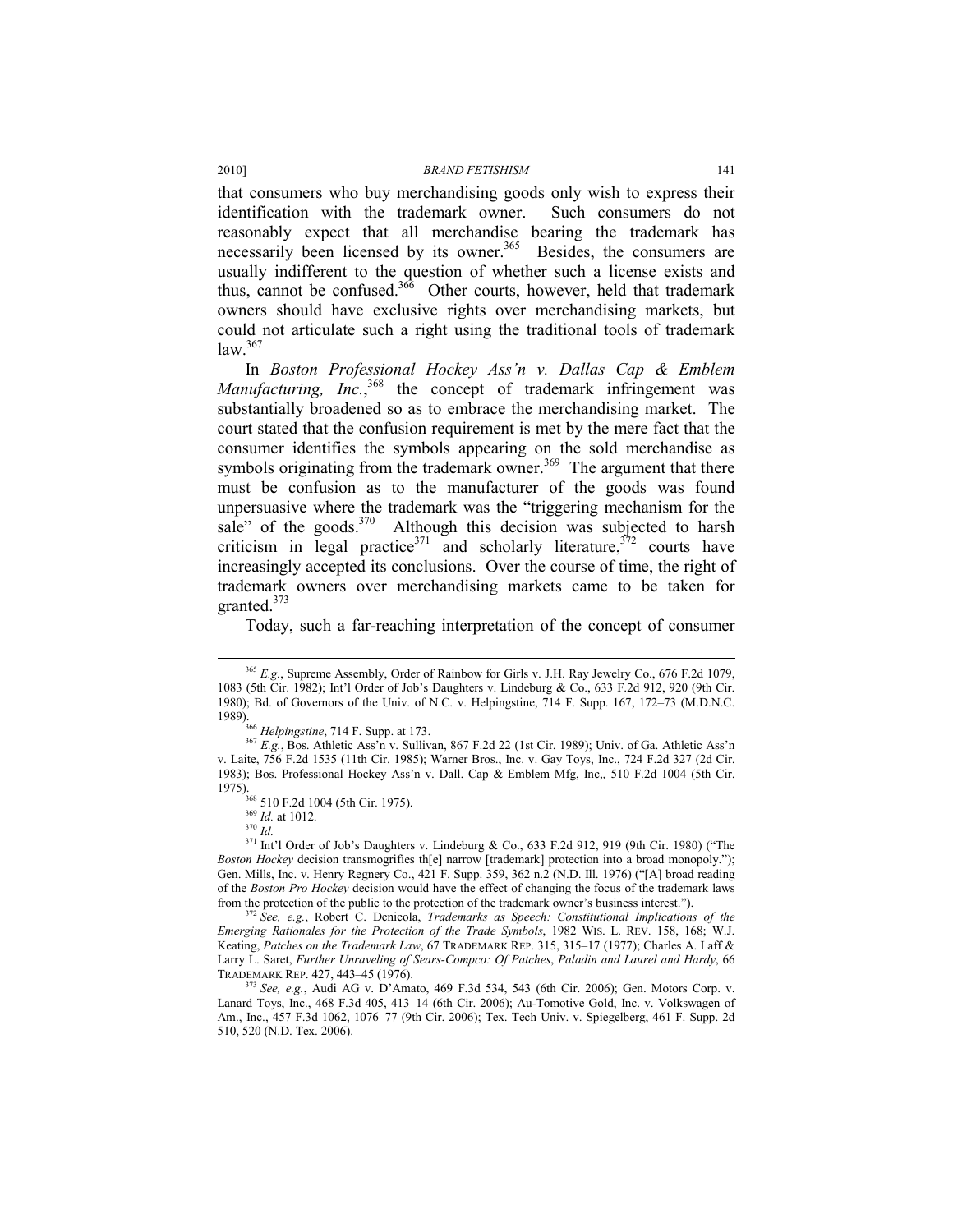#### 142 *CONNECTICUT LAW REVIEW* [Vol. 43:83

confusion as employed in *Boston Professional Hockey* is no longer necessary. By consistently enjoining unauthorized merchandising products, courts have effectively influenced consumer perception. Empirical data suggests that today a large majority of the public believes that authorization is needed to display a trademark on merchandising products.374

Obviously, a trademark does not play any informative function when displayed on merchandising goods. The legal literature recognizes that consumers of brand merchandise are not motivated by assumptions about the quality of products, but by the desire to express loyalty, admiration, or sympathy with the trademark owner.<sup>375</sup> There is no substantial product behind the trademark—the trademark itself is the product desired by the consumer.376 Consumers do not believe that the trademark owner produces merchandising products or controls their quality.<sup>377</sup> Accordingly, scholars strongly advocate a complete abandonment of the quality control requirement,<sup>378</sup> and an absolute exemption from tort liability for trademark licensors<sup> $379$ </sup> in the context of merchandising.

Consumer confusion in the context of merchandising is essentially confined to the question whether the consumer thinks that it is legal to display one's trademark on merchandising products without obtaining a license and paying a fee. Meanwhile, many consumers are indifferent as to whether such license exists. $380$  For those who are not, prominent disclaimers would be an easy solution.<sup>381</sup>

All this demonstrates that consumer confusion is a shaky rationale for providing trademark rights over merchandising markets. A number of

<sup>&</sup>lt;sup>374</sup> In 1983, a survey showed that 91.2% of the people interviewed thought that an owner of a name or character had to give permission before a product could bear its name. MCCARTHY, *supra*

note 31, § 24:12.<br><sup>375</sup> This is known as the so-called "'LAS' factor." Keating, *supra* note 173, at 372; Parks, *supra* note 172, at 544; Kuss, *supra* note 163, at 376.

<sup>&</sup>lt;sup>376</sup> Dogan & Lemley, *supra* note 138, at 463 & n.9, 472; Alex Kozinski, *Trademarks Unplugged*, 68 N.Y.U. L. REV. 960, 961 (1993).

Univ. of Pittsburgh v. Champion Prods. Inc., 686 F.2d 1040, 1047 (3d Cir. 1982) ("No one would seriously assert that a significant segment of the public believes that Pitt actually manufactured

the goods involved."); Keating, *supra* note 173, at 372.<br><sup>378</sup> Franklyn, *Licensors*, *supra* note 155, at 46; Keating, *supra* note 173, at 378; Marks, *supra* note 302, at 648–50; Parks, *supra* note 172, at 544–45.

<sup>&</sup>lt;sup>379</sup> Franklyn, *Licensors*, *supra* note 155, at 47.<br><sup>380</sup> Bd. of Governors of Univ. of N.C. v. Helpingstine, 714 F. Supp. 167, 173 (M.D.N.C. 1989) ("[T]he court is skeptical that those individuals who purchase unlicensed tee-shirts bearing [University of North Carolina] marks care one way or the other whether the University sponsors or endorses such products or whether the products are officially licensed."); Robert G. Bone, *Enforcement Costs and Trademark Puzzles*, 90 VA. L. REV. 2099, 2154 (2004); Dogan & Lemley, *supra* note 138, at 488; C. Knox Withers, *Sine Qua Non: Trademark Infringement, Likelihood of Confusion, and the Business of* 

*Collegiate Licensing*, 11 J. INTELL. PROP. L. 421, 454 (2004). 381 Bone, *supra* note 380, at 2181–85; Dogan & Lemley, *supra* note 138, at 488–89; Withers, *supra* note 380, at 454.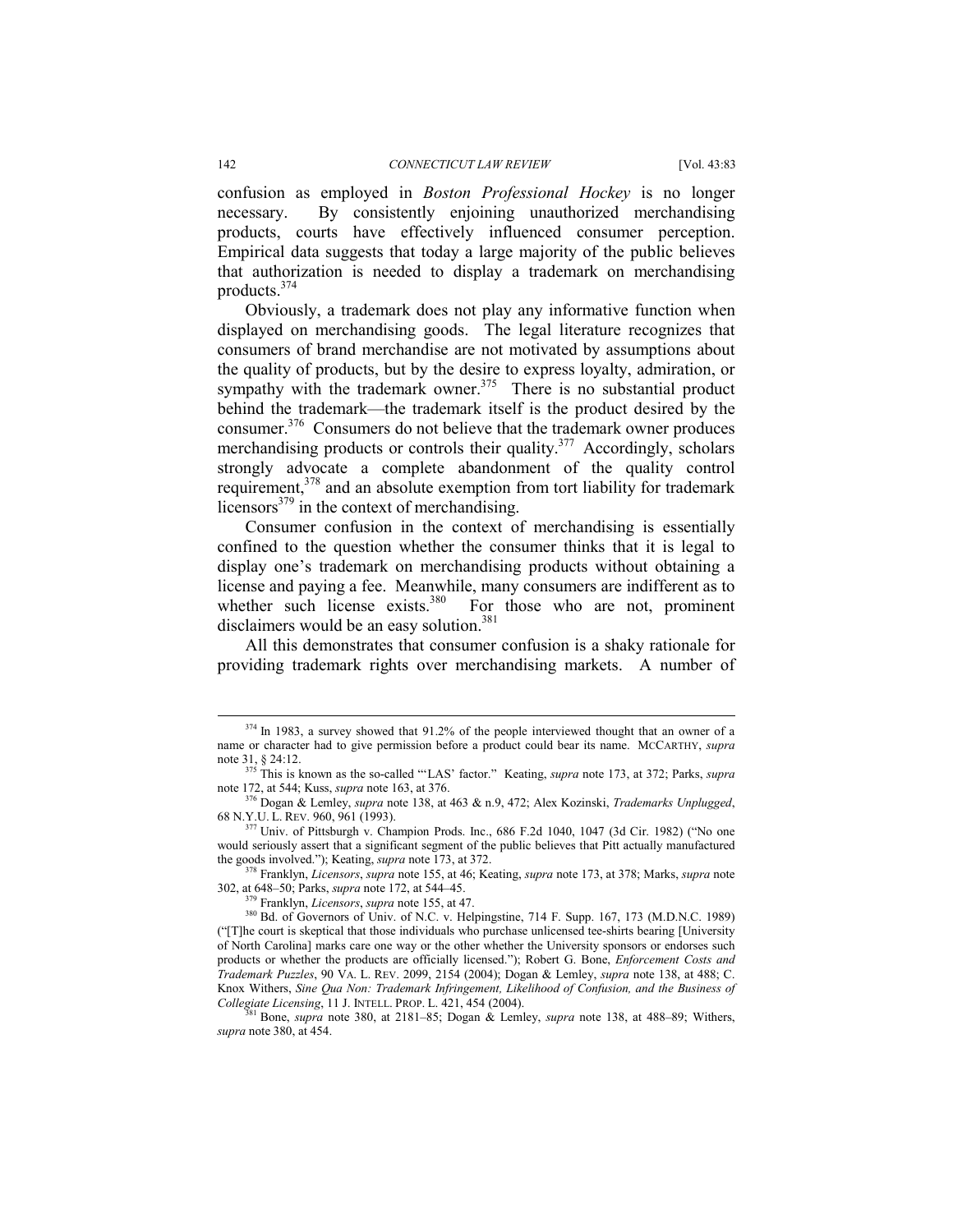legal scholars recognize this point.<sup>382</sup> Some conclude that confusion should no longer be required; displaying another's trademark on merchandising goods should be regarded as an unjustified misappropriation of another's property.<sup>383</sup> Others suggest denying trademark protection in this field.<sup>384</sup> Opening merchandising markets to competition would reduce prices and enhance quality, they argue.<sup>385</sup>

Trademark protection in merchandising markets constitutes the most explicit legal encouragement of brand fetishism. As discussed in Part II.E, displaying brand merchandise is an essentially ritualistic behavior.<sup>386</sup> A consumer wearing a brand T-shirt or hanging a brand poster on his bedroom wall is the ultimate "committed customer," who has fully internalized the idea that the brand is an independent spiritual being, which can be liberated from any connection with material goods. Brand merchandise evokes the brand's spirit, devoid of any product-related substance.<sup>387</sup>

The merchandising right is the ultimate right in the trademarked symbol itself, in the trademark as a spiritual being, and as a subject of devotion and worship. If trademark law allows trademark owners to profit from the exploitation of the purely symbolic dimensions of their marks, it eventually encourages them to create these dimensions. This incentive is not negligible: the legendary Hard Rock Café, for instance, garners much more profit from merchandising than from its core restaurant services.<sup>388</sup> If we believe that brand fetishism should be discouraged, this provides a convincing reason to deny trademark protection in merchandising markets.

 <sup>382</sup> Denicola, *Institutional Publicity Rights*, *supra* note 327, at 614–15 ("In the context of ornamental trademark use . . . an untempered fixation with confusion has often obscured more fundamental issues."); Dogan & Lemley, *supra* note 138, at 488–89 ("[T]he fact that consumers may believe trademark owners have a right to control merchandise bearing their brands does not itself justify a merchandising right."). 383 Denicola, *Institutional Publicity Rights*, *supra* note 327, at 637–41 (suggesting shaping the

merchandising right as a property right akin to copyright); Keating, *supra* note 173, at 372 ("If . . . the court perceives that consumers purchase goods to display their loyalty and support of the trademark's owner . . . then use of the mark by an interloper should be treated as unjustified misappropriation of personal property . . . ."). 384 Bone, *supra* note 380, at 2181–85 (suggesting that in merchandising cases the relief should be

limited to a disclaimer remedy); Dogan & Lemley, *supra* note 138, at 488–89 (asserting that since consumers do not care whether merchandising products are officially licensed, the competitive process does not suffer from a mistaken assumption that the use required a license); Withers, *supra* note 380, at 455–56 ("The seller of an unlicensed product who makes no claim that the item is 'official' . . . should not be enjoined from an otherwise legal activity.").<br><sup>385</sup> Dogan & Lemley, *supra* note 138, at 481.<br><sup>386</sup> *See supra* Part II.E.<br><sup>387</sup> *Id* 

<sup>388</sup> KUNDE, *supra* note 14, at 93–94.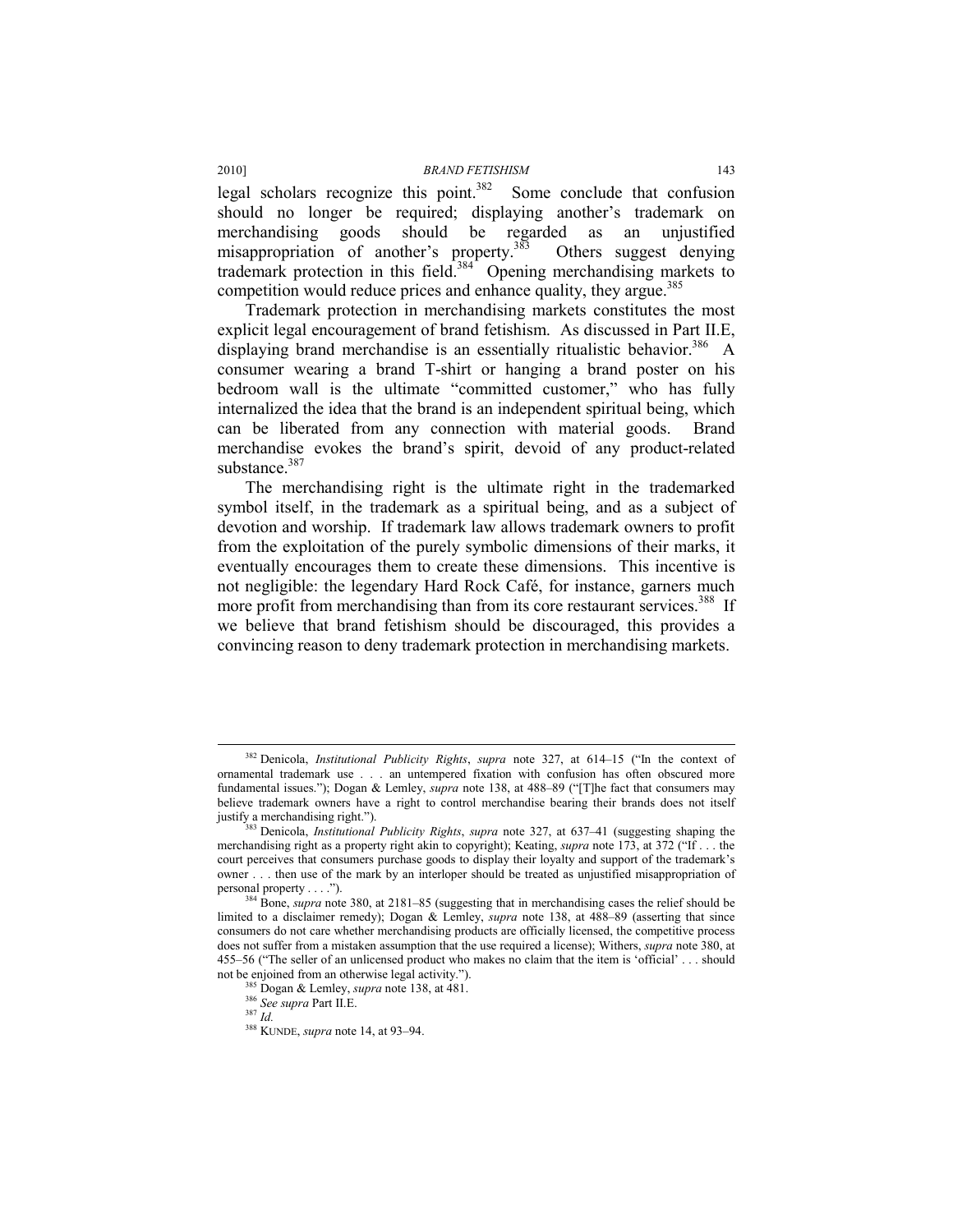# V. ARE THERE ALTERNATIVE RATIONALES FOR SUPPORTING BRAND FETISHISM?

As demonstrated in the previous section, trademark law today essentially supports and encourages brand fetishism, although its traditional rationales speak in favor of discouraging this practice. This section examines whether there are alternative rationales for supporting brand fetishism and sustaining the legal doctrines facilitating this fetishism.

The U.S. legal system presumes liberty as a starting point. Legal protection restricts liberty and therefore, requires justification. Specifically, legal protection of trademarks restricts the liberty of others to use trademarks. Traditionally, this restriction was justified by the need to encourage trademark owners to invest in the quality of their goods,  $389$ thereby mitigating the risk of the market failure known as "the market for lemons."390 This justification holds only as long as trademark protection is limited to the informational function of the mark. When one wishes to protect additional trademark dimensions, alternative rationales are needed to justify the respective additional restrictions on liberty. In other words, we must examine whether the spiritual dimensions of brands serve any important social purposes that could justify their protection.

While consumers who misjudge product quality because of emotional attachments to the brand present a clear case for discouraging brand fetishism, some consumers quite intentionally purchase the symbolic dimensions of brands. These consumers can be roughly divided into two groups: (1) those who wish to communicate their social status, group identification, etc. through brands; and (2) those who use brands to satisfy their spiritual needs for community, religion, or ideology. Accordingly, our primary question as to whether alternative rationales for protection of brand personalities exist may be similarly broken down: (1) whether brands should be protected as tools of personal communication; and (2) whether brands should be protected as sources of ideology, community, and religion.

# A. *Should Brands Be Protected as Tools of Personal Communication?*

Should trademark law help trademark owners provide consumers with efficient means of personal communication? If there is a consumer

<sup>&</sup>lt;sup>389</sup> MCCARTHY, *supra* note 31, §§ 2:3–4.<br><sup>390</sup> *See* George A. Akerlof, *The Market for 'Lemons': Quality Uncertainty and the Market Mechanism*, 84 Q.J. ECON. 488, 490–92 (1970). The article describes the market failure caused by information asymmetry, giving as an example the market for used cars, in which consumers cannot estimate the quality of the cars and therefore, are unwilling to pay higher prices for high-quality cars. The owners of high quality cars will be unwilling to place their cars in such a market and thus, the market will consist only of defective cars—"lemons." Trademarks are designed to serve as quality signals and to solve this type of market failure.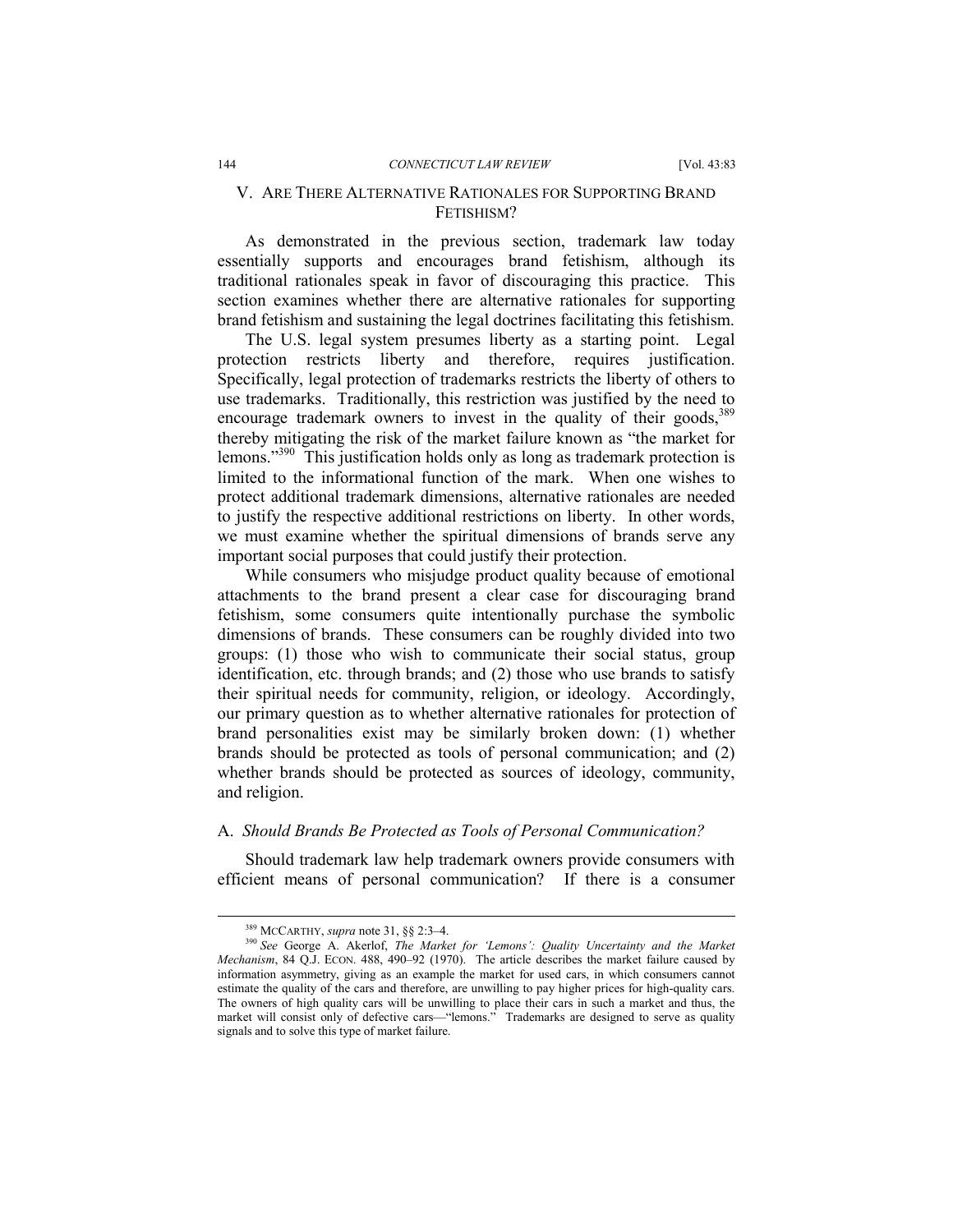demand for brands as personal communication tools, why should this not serve as a sufficient rationale for encouraging the market to supply such tools?

As already discussed in the context of post-sale confusion, there is also a sufficient demand for imitations of branded products.<sup>391</sup> That is, while some consumers wish to use brands as truthful means of communication, others wish to wield them dishonestly. Protecting trademarks as communication tools results in privileging the former group over the latter. However, there is no good reason for doing so. Both groups have legitimate interests in the market of personal transactions.

The problem of emulation of communicative tools in the market of personal transactions is an old one, $392$  and over time this market has developed efficient tools to communicate one's social status: education, taste, knowledge, etc. $393$  When brands are legally protected as means of personal communication, this encourages "branded," materialistic channels of personal transactions. Viewed more broadly, this protection serves to make material goals more socially significant and hence encourage individuals to strive for these goals rather than for other goals. Thus, the legal protection currently provided by trademark law may be one reason for the increasing presence of "branded" personal communication, and for the heightened materialism of modern western culture.

The legal system should generally refrain from exerting cultural influence by providing individuals with certain types of communication channels. In addition, there are good reasons not to encourage materialistic communication and materialistic culture in particular. In his famous book *The High Price of Materialism*, Tim Kasser describes a comprehensive empirical study on materialistic values, which shows that when personal interactions are based on materialistic values, less empathy and intimacy are present in relationships.<sup>394</sup> Kasser's research also demonstrates that materialistic values undermine individuals' physical well-being and psychological health.<sup>395</sup> "To the extent we can break . . . some of the vicious cycles brought about by a focus on materialism, we will be able to improve the quality of life for ourselves, our families [and] our communities," Kasser concludes.<sup>396</sup> In protecting trademarks as tools of personal communication, trademark law pushes us in the opposite direction.

<sup>&</sup>lt;sup>391</sup> *See supra* Part IV.A.4.<br><sup>392</sup> *See supra* notes 243–45 and accompanying text (providing the example of lace).<br><sup>393</sup> This argument is extensively developed in PIERRE BOURDIEU, DISTINCTION: A SOCIAL CRITIQUE OF THE JUDGMENT OF TASTE (Richard Nice trans., 1984).<br><sup>394</sup> TIM KASSER, THE HIGH PRICE OF MATERIALISM 87–95 (2002).<br><sup>395</sup> *Id.* at 5–22.<br><sup>396</sup> *Id.* at 115.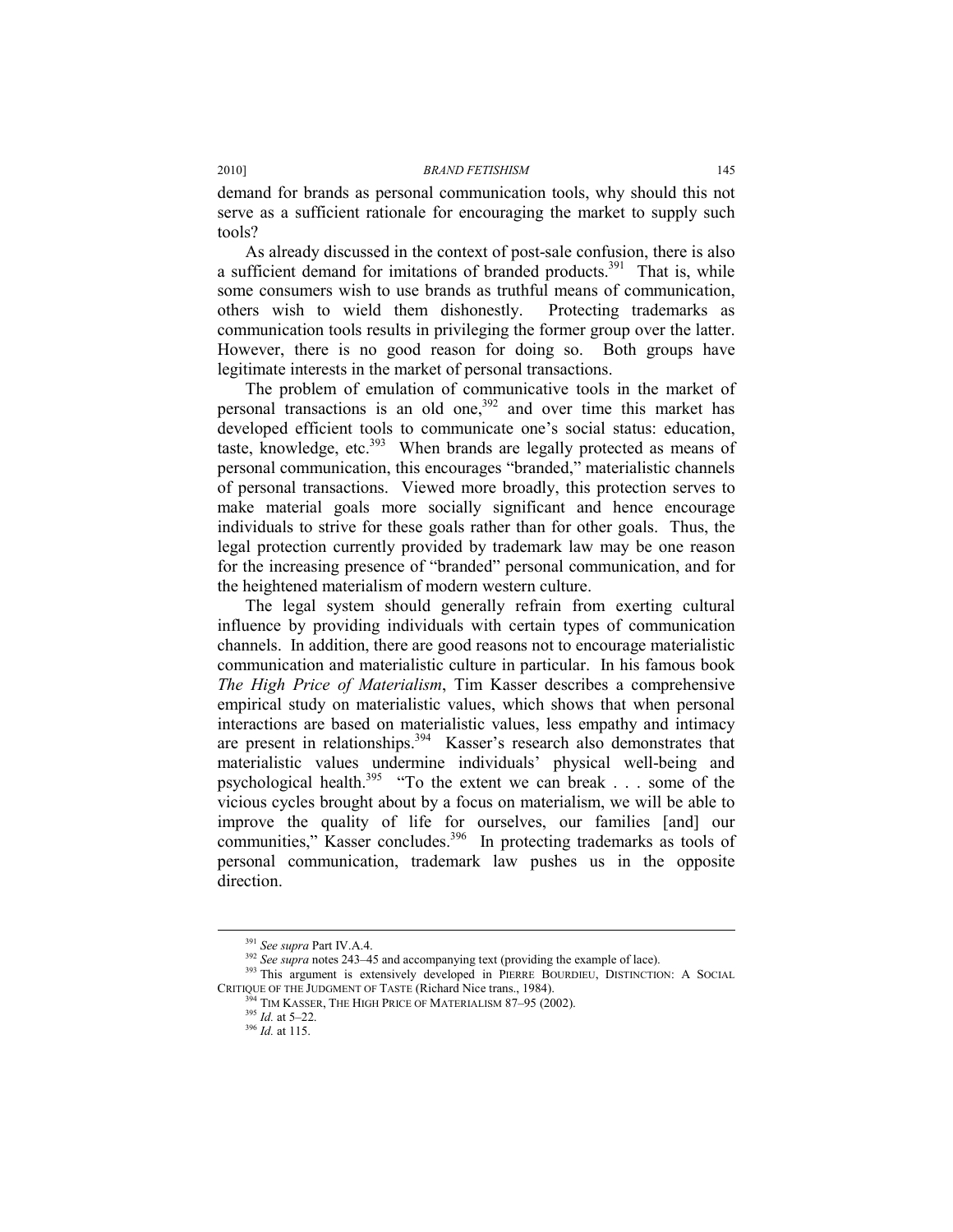### B. *Should Brands Be Protected as Sources of Ideology, Community, and Religion?*

Consumers who engage in brand cults, form brand communities, and buy brand merchandise explicitly recognize brands as spiritual beings, as sources of community, ideology, and religion. Some scholars argue that as community, ideology, and religion decline, brands legitimately fill the void left by these institutions.<sup>397</sup> In fact, marketing experts intentionally target these goals. For instance, Douglas B. Holt argues that identity brands compete in myth markets, not in product markets.<sup>398</sup> He suggests that to achieve an iconic status, the brand should be imbued with myths that play upon cultural tensions.<sup>399</sup> In his book *The Culting of Brands: When Customers Become True Believers*, Douglas Atkin writes: "Belonging is a fundamental dictate of the human condition . . . . Not to provide communities is not to satisfy a basic need. And not satisfying a basic need with a commercial answer would be the shame of most business people."<sup>400</sup> Later he adds: "The craving need to make meaning is part of the human condition. And again, if you don't satisfy a craving need with a commercial answer, you should be thrown into the business hall of infamy."<sup>401</sup>

Legally protecting brand personalities implicitly lends approval to this approach. I believe this is undesirable. The fact that people today have a certain deficit of community, ideology, and religion does not mean that these needs should be fulfilled by commercial channels; it certainly does not mean that the law should actively facilitate this process. People may participate in the cults of brand fetishism, but that does not mean that they crave spiritual satisfaction in the form of brands.

In a similar vein, Kalle Lasn writes: "The commercial mass media is rearranging our neurons, manipulating our emotions, making powerful new connections between deep immaterial needs and material products."402 This description makes a valuable point: brand fetishism does not originate with private people. It is created and maintained by the marketing activities of commercial corporations. William Leach likewise argues that consumer culture is one of the most nonconsensual public cultures ever

<sup>&</sup>lt;sup>397</sup> ATKIN, *supra* note 55, at 201-02 ("We've reached a unique intersection in society that favors marketers. On one side, established [social, religious, and political] institutions are proving to be increasingly inadequate sources of meaning and community. On the other, [m]arketing is reaching its maturity in terms of shrewdness and artfulness." (citations omitted)); Muñiz & O'Guinn, *supra* note 58, at 428 ("If it is true that modernity has brought with it . . . 'the disenchantment of the world,' is it possible that community could coalesce around brands of things, to satisfy . . . a yearning for a <sup>8</sup> reconstructed and re-mystified community?' We believe so." (citations omitted)).<br><sup>398</sup> HOLT, *supra* note 53, at 39. 399 *Id.* at 39 et seq.

<sup>400</sup> ATKIN, *supra* note 55, at 58. 401 *Id.* at 96.

<sup>402</sup> LASN, *supra* note 36, at 12.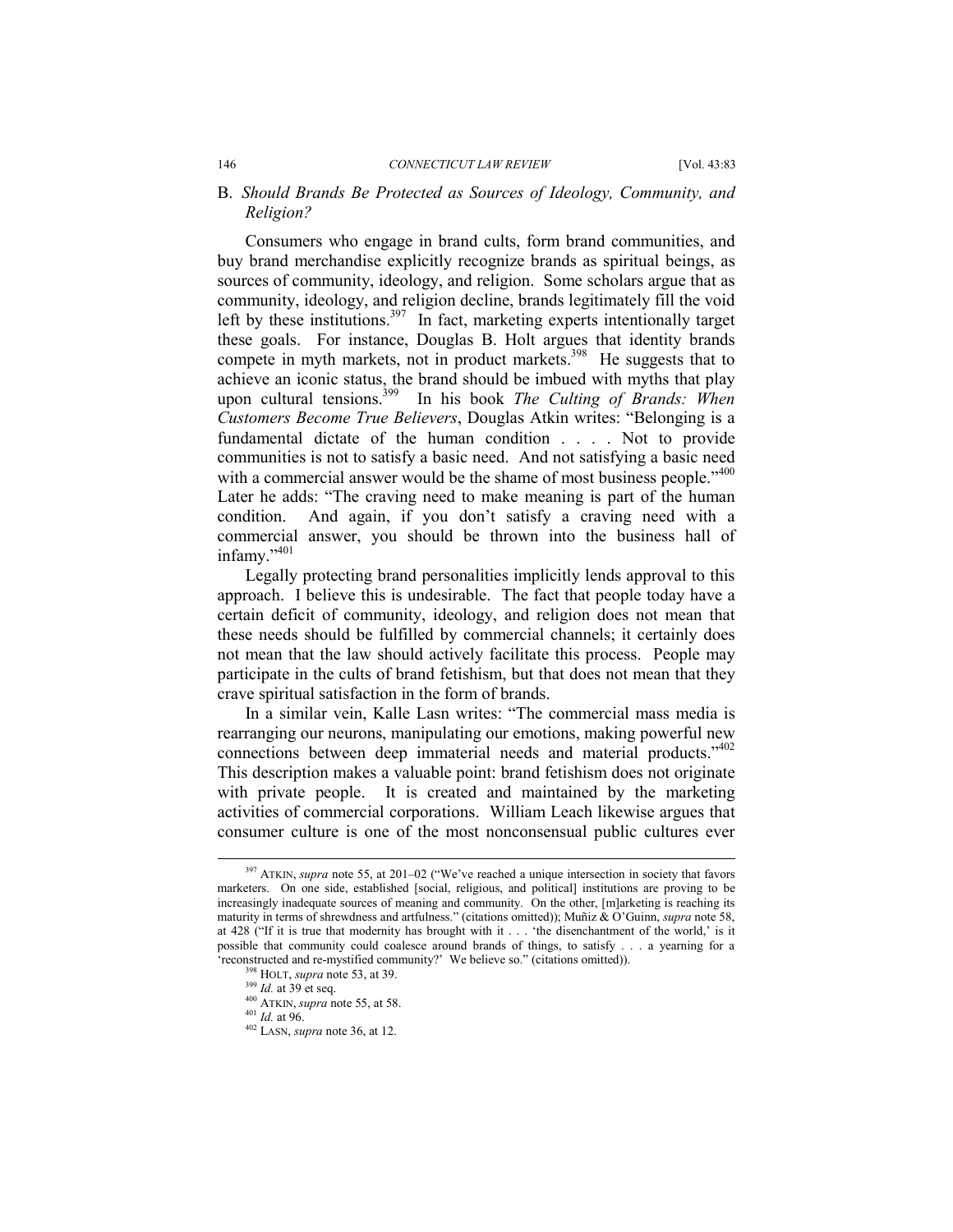created, since it has not been produced "by people" but by profit-seeking commercial entities.<sup>403</sup>

To a certain extent, it can be said that brand fetishism currently competes in the "market" for religions and ideologies. It vigorously competes for the right to occupy the spiritual spaces of our society. A modern western citizen is inundated with messages trying to convince her that spiritual needs can be satisfied by commercial brands. As Leach puts it, commercial culture raises to the fore only one vision of the good life, pushing out all others.<sup>404</sup> We are much more often persuaded that brands will bring us happiness than that a certain religion or worldview will do the same—for devotion to a brand brings much more economic gain than any other type of devotion. Consequently, the incentive to promote brand fetishism is much greater than the incentive to promote any other ideology or religion.

By supporting brand fetishism, the legal system facilitates and promotes its role in the spiritual sphere. Yet there are valid reasons to keep commercial and spiritual spheres apart, or at the least not to encourage their fusion through legal rules. These two realms do—and should function differently in many respects. For instance, the spiritual realm is not directly motivated by the desire for economic revenues gained from followers to the same extent as is the commercial market. In the spiritual sphere, preachers are usually true believers, while in the commercial world, "preachers" tend to be professionals in techniques of psychological influence.

If trademark protection is constrained to the informational function of the mark, there will be much less of an incentive for corporations to strive to satisfy our spiritual needs with commercial brands. And when brands retreat from the spiritual spaces of our society, alternative, nonconsumerist visions of the good life will have a fair chance of rising to the fore.

#### VI. CONCLUSION

"The protection of trade-marks is the law's recognition of the psychological function of symbols."405

This observation, made by Justice Frankfurter in 1942, is more accurate today. In a market saturated with material goods, the emotional dimensions of products, as embodied in their trademarks, are becoming ever more important.

This Article has focused on brand fetishism, the tendency of modern

 <sup>403</sup> WILLIAM LEACH, LAND OF DESIRE: MERCHANTS, POWER, AND THE RISE OF A NEW AMERICAN CULTURE xv (1993). 404 *Id.*

<sup>405</sup> Mishawaka Rubber & Woolen Mfg. Co. v. S.S. Kresge Co., 316 U.S. 203, 205 (1942).